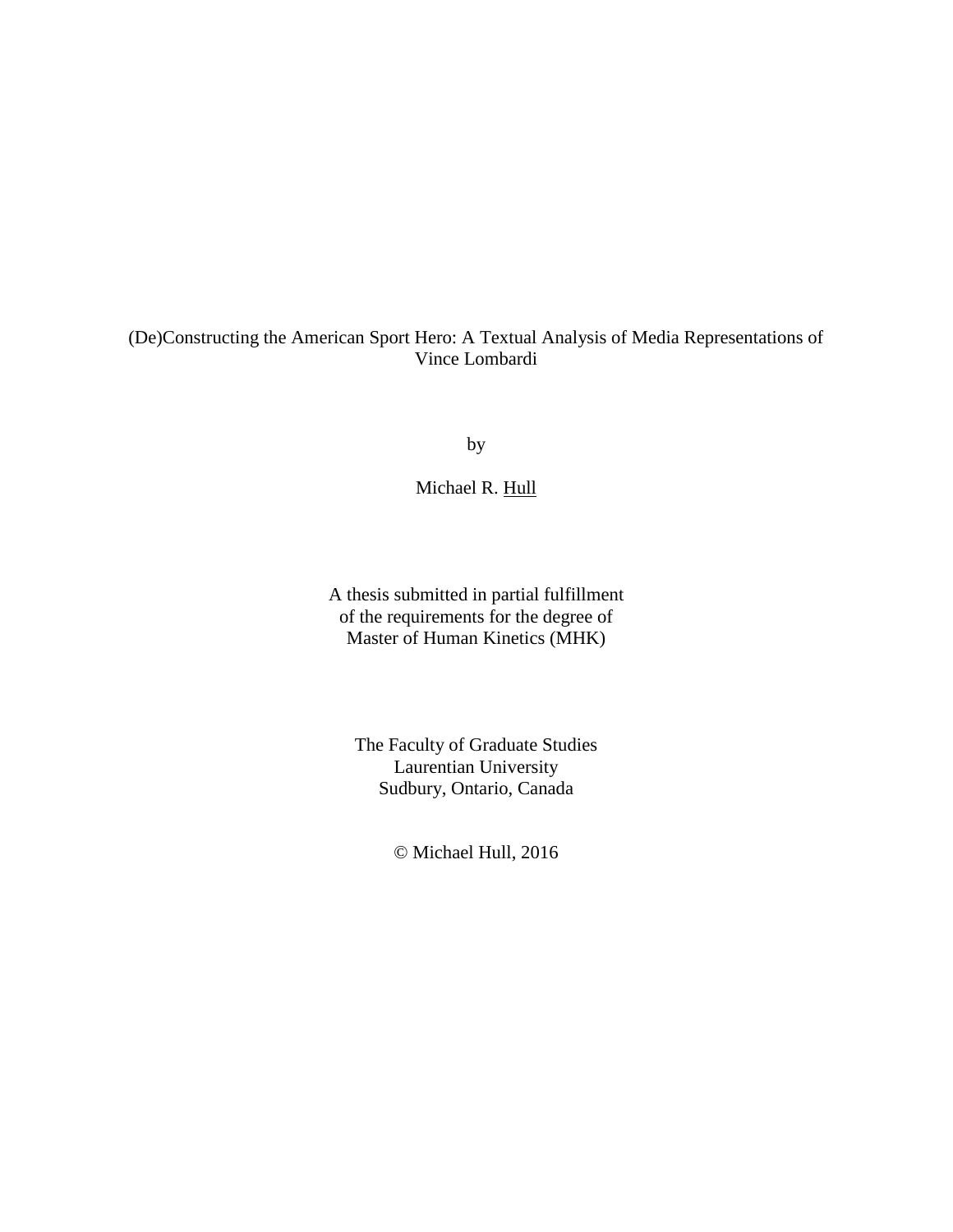### **THESIS DEFENCE COMMITTEE/COMITÉ DE SOUTENANCE DE THÈSE Laurentian Université/Université Laurentienne**

Faculty of Graduate Studies/Faculté des études supérieures

Title of Thesis

Titre de la thèse (De)Constructing the American Sport Hero: A Textual Analysis of Media Representations of Vince Lombardi

Name of Candidate Nom du candidat Hull, Michael

Degree

Diplôme Master of Human Kinetics

Department/Program Date of Defence

Département/Programme Human Kinetics Date de la soutenance December 18, 2015

#### **APPROVED/APPROUVÉ**

Thesis Examiners/Examinateurs de thèse:

Dr. Amanda Schweinbenz (Supervisor/Directeur(trice) de thèse)

Dr. Pat Pickard (Committee member/Membre du comité)

Dr. Kerry McGannon (Committee member/Membre du comité)

Dr. Robert Kossuth Acting Dean, Faculty of Graduate Studies

Approved for the Faculty of Graduate Studies Approuvé pour la Faculté des études supérieures Dr. David Lesbarrères Monsieur David Lesbarrères (External Examiner/Examinateur externe) Doyen intérimaire, Faculté des études supérieures

### **ACCESSIBILITY CLAUSE AND PERMISSION TO USE**

I, **Michael Hull**, hereby grant to Laurentian University and/or its agents the non-exclusive license to archive and make accessible my thesis, dissertation, or project report in whole or in part in all forms of media, now or for the duration of my copyright ownership. I retain all other ownership rights to the copyright of the thesis, dissertation or project report. I also reserve the right to use in future works (such as articles or books) all or part of this thesis, dissertation, or project report. I further agree that permission for copying of this thesis in any manner, in whole or in part, for scholarly purposes may be granted by the professor or professors who supervised my thesis work or, in their absence, by the Head of the Department in which my thesis work was done. It is understood that any copying or publication or use of this thesis or parts thereof for financial gain shall not be allowed without my written permission. It is also understood that this copy is being made available in this form by the authority of the copyright owner solely for the purpose of private study and research and may not be copied or reproduced except as permitted by the copyright laws without written authority from the copyright owner.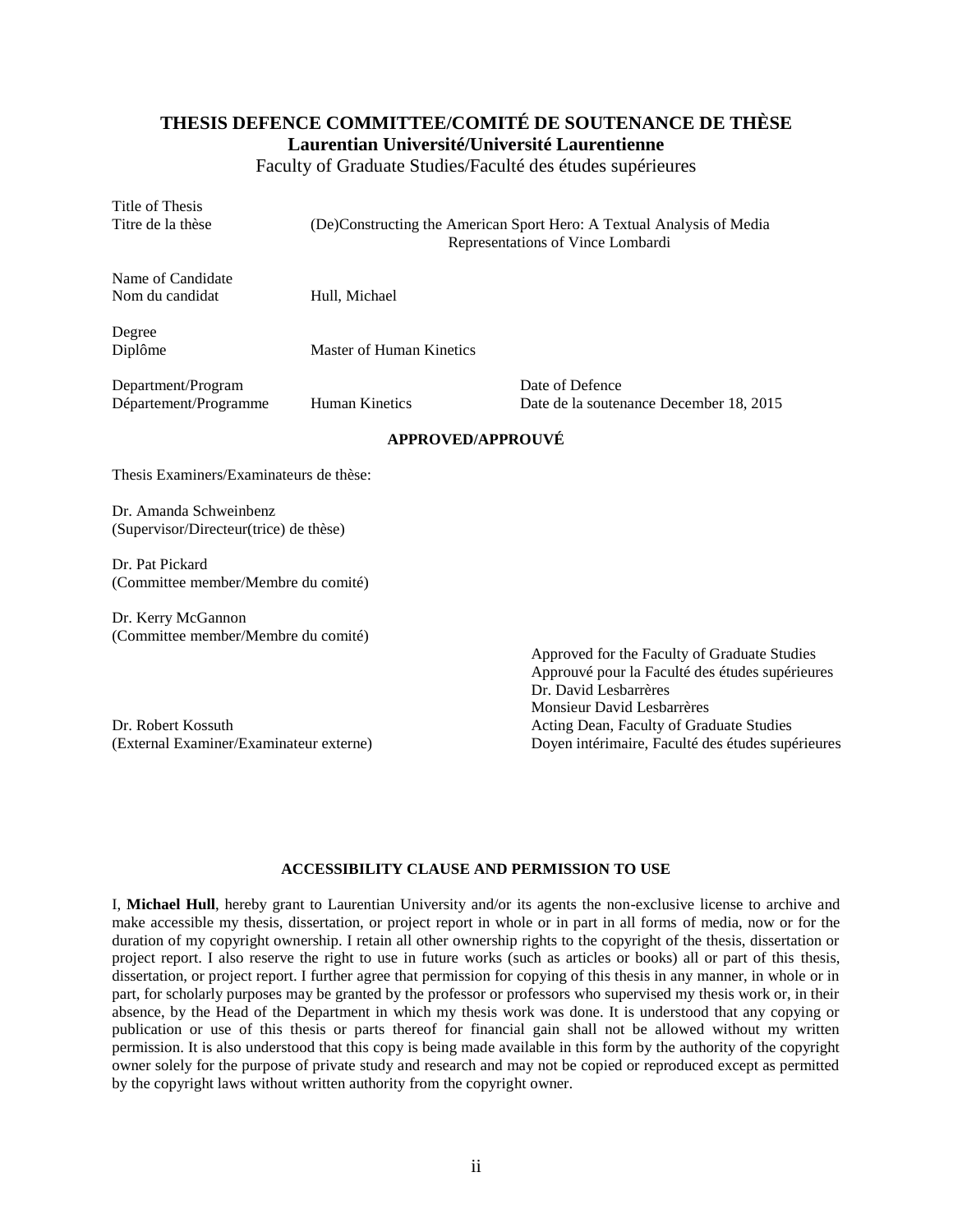### Abstract

Using the concept of Hegemonic Masculinity, this study seeks to investigate how Vince Lombardi came to embody the values essential to American society during the Cold War. By performing a textual analysis on historic sports media documents taken from the *Green Bay Press-Gazette*, I argue that sportswriters constructed Lombardi in a fashion that celebrated characteristics of hegemonic masculinity that directly spoke to core American values during the Cold War. In doing so, Lombardi became a national icon, an American sports hero, and a purveyor of social myth, who transformed football into a metaphor for the American way of life within the Cold War period, where "winning isn't everything, it's the only thing."<sup>1</sup> Although the role of the American sport hero has been investigated before, this is the first time a coach has been critically examined.

### Keywords

Hegemonic Masculinity, Textual Analysis, American Sport Hero, Cold War America, Myth, American Football,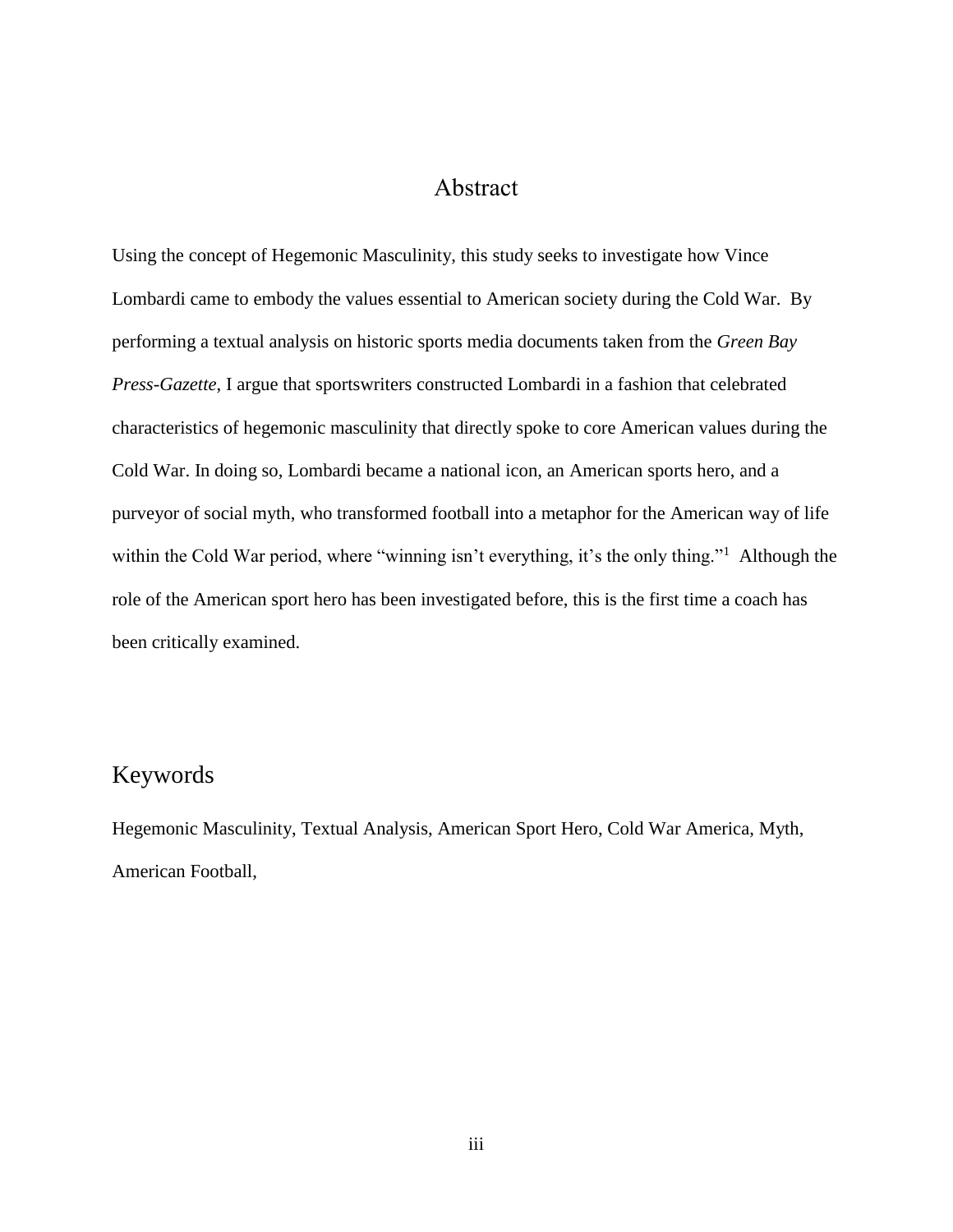## Acknowledgements

Firstly, I would like to express my sincere gratitude to my advisor Dr. Amanda Schweinbenz for her continuous support, patience, motivation, and immense knowledge. I would also like to thank my committee members Dr. Kerry McGannon and Dr. Pat Pickard for their tremendous contribution to my thesis. Also, I would like to thank the staff of Laurentian University's J.N. Desmarais Library & Archives for all their help in acquiring the historical documents from the *Green Bay Press-Gazette*.

I must also express my deepest gratitude to Jeff Ash of the *Green Bay Press-Gazette* for providing me with invaluable insight into the history of the newspaper that supplied me with the rich data of my study.

I would also like to express my immeasurable gratitude to my friends and family—especially my parents, Murray and Cindy. I would never have been able to finish my thesis without their endless help and support. I would also like to thank my friends Jeff and Jon for their continued support throughout my academic journey. Finally, a very special thanks to Hailey for her support and providing me with some much-needed stability.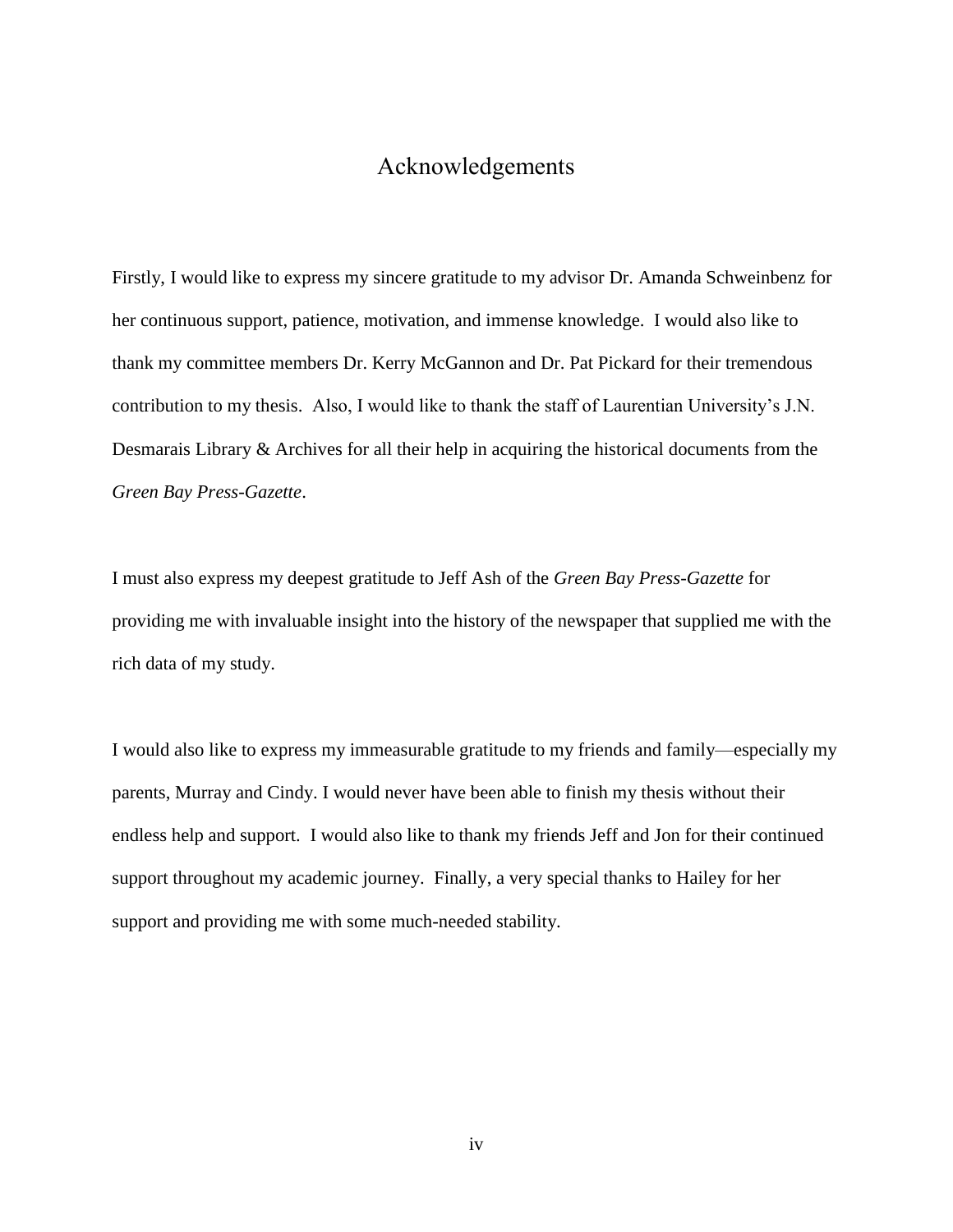# Table of Contents

| 4.2: Physical Force & Control: Vince Lombardi as the Figurative 'Block of Granite' on the Sidelines 46 |  |
|--------------------------------------------------------------------------------------------------------|--|
| 4.3: Occupational Achievement: Vince Lombardi as Pro Football's Most Successful Strategist51           |  |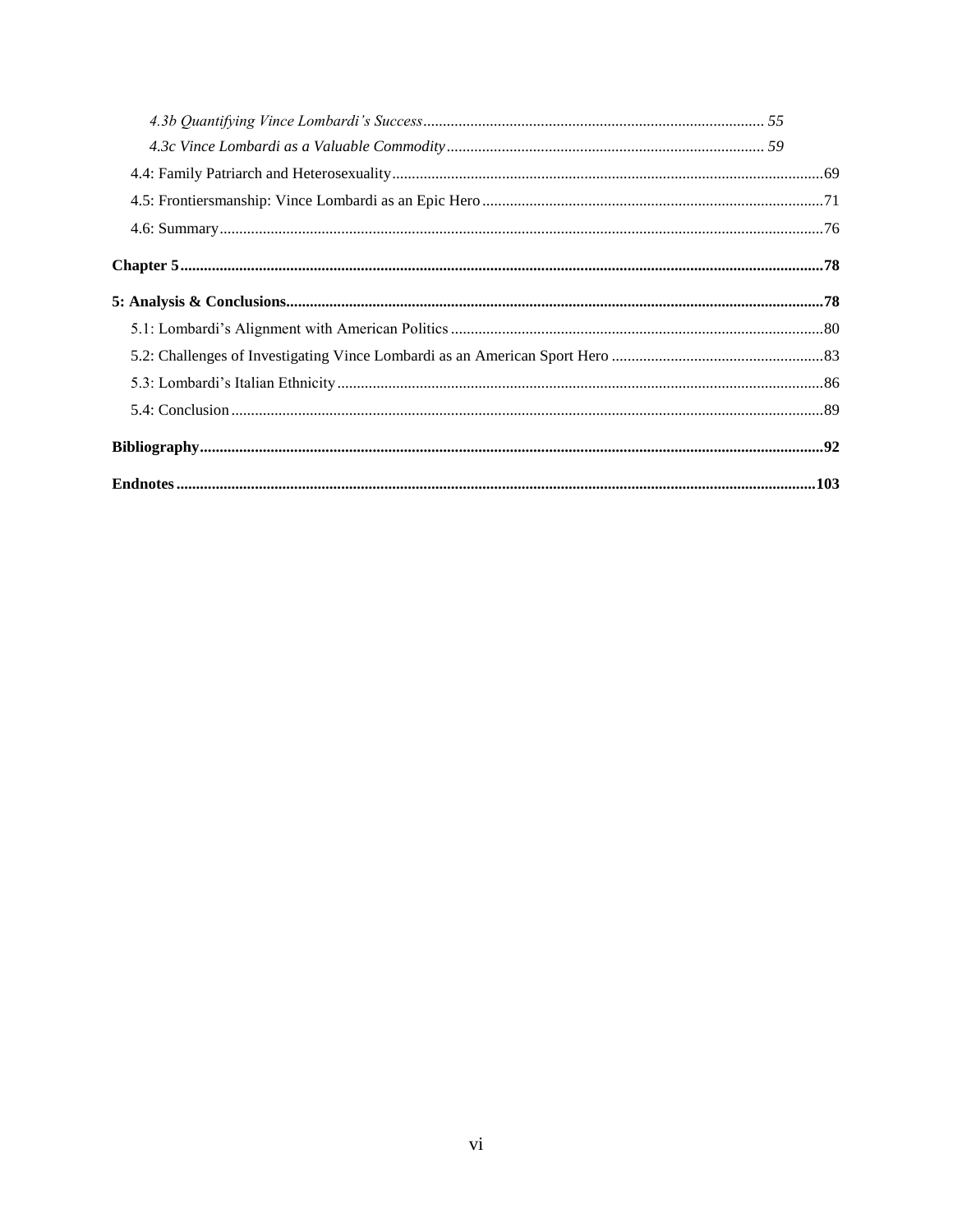## Chapter 1

## 1: Literature Review and Methods

"The game itself—the game of football is a great game. It's an American game. It's a Spartan game. It's got all the qualities that go into making a man—making a leader."<sup>2</sup>

Vince Lombardi

### 1.1: Introduction

The end of the 1950s marked the rise of professional football as America's most popular spectator sport. In America's Midwest, "a gap-toothed Italian Catholic coach" named Vince Lombardi emerged as a national sport's hero after he took the Green Bay Packers from a franchise worst 1-10-1 record to 7-5 in 1959.<sup>3</sup> In 1959, his first year as head coach and general manager, Lombardi was able to turn around the struggling franchise by leading them to their first winning season in over a decade, and effectively set them on the path to becoming the most dominant team of the decade in professional football. Over the nine seasons with Vince Lombardi at the helm, the Packers won five World Championships, including victories in Super Bowl I and Super Bowl II.<sup>4</sup> Throughout his career, Lombardi came to exemplify "a certain kind of masculinity and a certain style of leadership among men."<sup>5</sup>

Cold War tensions surrounding the growing threat to the American way of life by the Soviet Union during this period resulted in American men turning to figures who displayed strong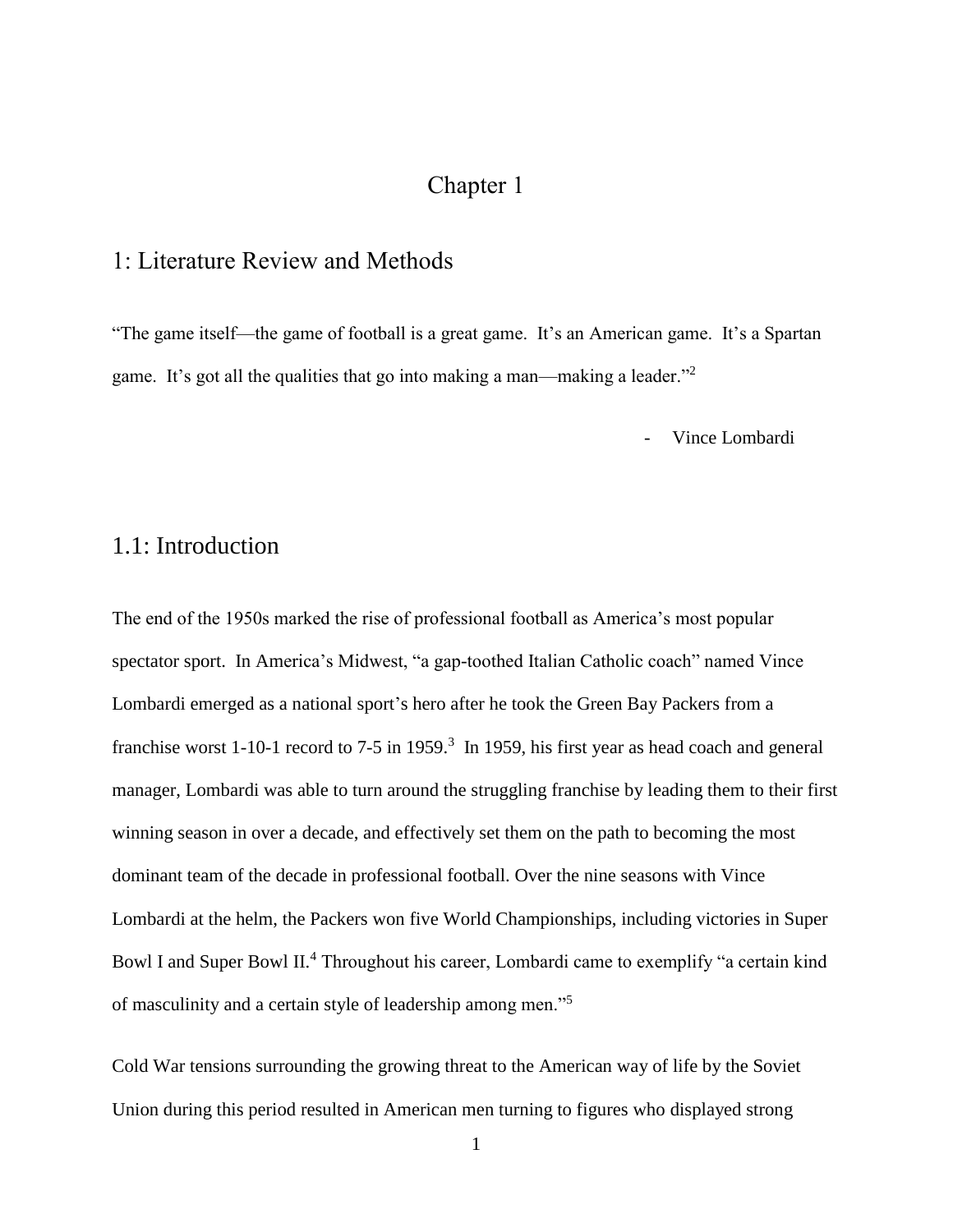leadership and valued duty, honour, and country.<sup>6</sup> Therefore, Lombardi was constructed as a national hero because it was believed that he personified these values. Lombardi's dedication to winning and relentless pursuit of excellence elevated him to sport's hero status, and in doing so, transformed him into a symbol of strong leadership, discipline, perseverance, and teamwork.<sup>7</sup>

During the Cold War, moreover, as the divide between the United States and the Soviet Union continued to grow due to conflicting political, social, and economic systems, the significance of the realm of sport began to grow within American society as well.<sup>8</sup> With tensions at their height, and little middle ground to stand on, sport had become one of the few fields where the United States and Soviet Union could meet in physical and ideological battle.<sup>9</sup> Even if the Soviet Union was not on the opposite sideline, sport had become an arena where America could display its superiority, and in doing so, defend and reinforce the American way of life.<sup>10</sup> Therefore, during a period where nuclear war seemed a distinct possibility, and the social arena of sport had become an ideological battlefield where losing was not an option, and winning symbolized the superiority of the American way of life, Vince Lombardi came to embody the values essential to American society during the Cold War. In doing so, Lombardi became a national icon, an American sport's hero, and a purveyor of social myth, who transformed football into a metaphor for the American way of life within the Cold War period, where "winning isn't everything, it's the only thing."<sup>11</sup>

While Lombardi's coaching history has been well documented, a critical reflection of his status as an American sport hero within the context of the Cold War is absent. Therefore, the purpose of this project is to critically explore and analyze the various meanings of the taken for granted assumptions of the American sports' hero. I argue that sportswriters in the *Green Bay Press-Gazette* constructed Vince Lombardi in a fashion that celebrated characteristics of hegemonic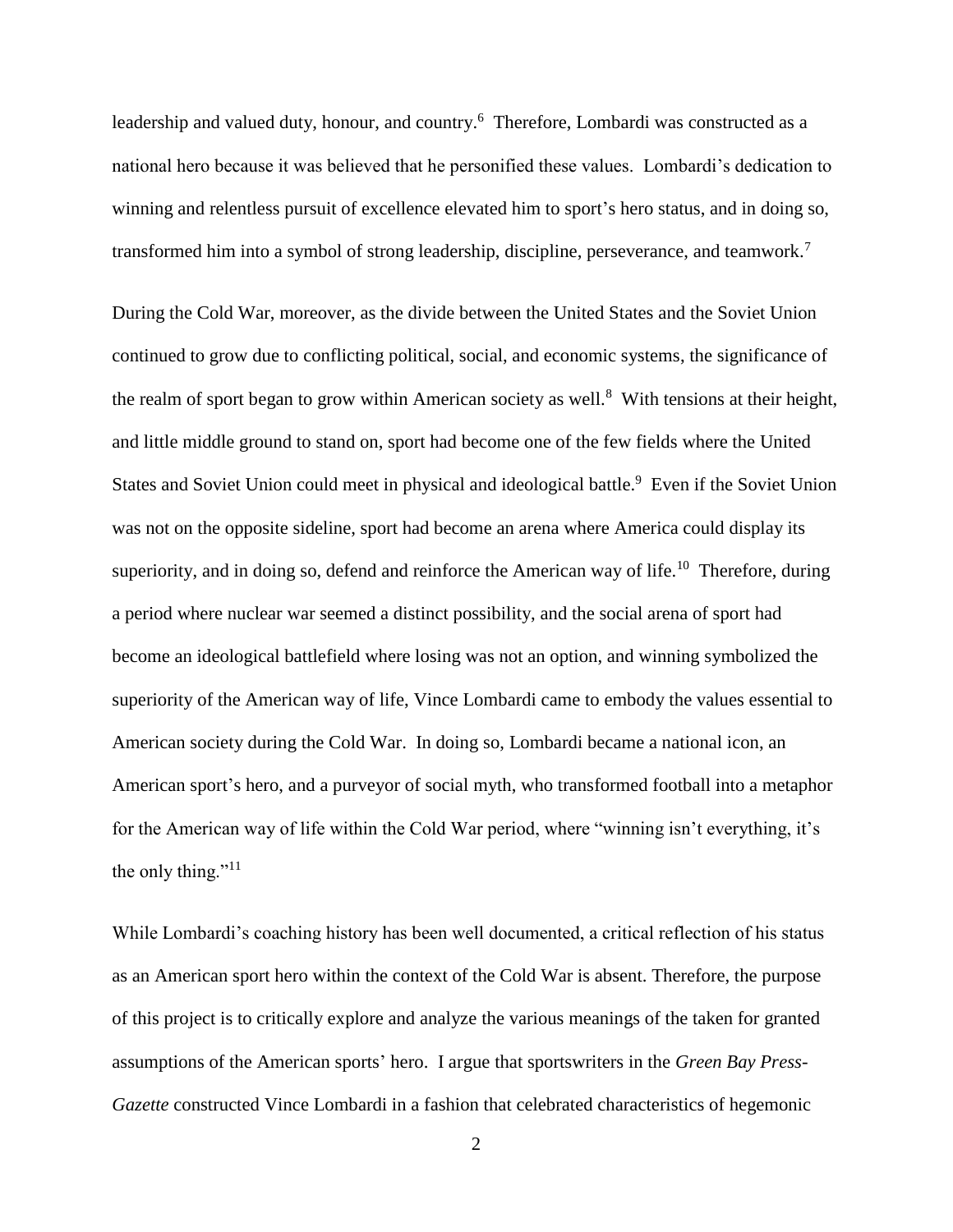masculinity that directly spoke to core American values during the Cold War. In order to examine Vince Lombardi in relation to the gaps discussed, historical sport media documents were collected and analyzed using the concept of hegemonic masculinity and the research methodology of textual analysis. The specific focus of this topic will be narratives from the *Green Bay Press-Gazette* newspaper between 1966-67. I narrowed the scope of my analysis to 1966-67 because those are the final two seasons of Lombardi's tenure as head coach of the Packers. It was in these years that Lombardi cemented his legacy in Green Bay, which culminated in victories in Super Bowl I and Super Bowl II. Furthermore, studying the foregoing is important because it provides a further window into how American sport is linked to political, social, gender and economic issues in American society. By illuminating and opening a further window into sport in regards to these facets, it will provide further insight into how sport heroes act to reflect and reinforce the dominant values of a society while simultaneously diminishing others.<sup>12</sup> While Lombardi is a popular iconic figure in American sports history, the proposed project is also novel because his history as a coach has never been critically examined with relationship to these links. Moreover, by drawing on previous works that analyze sports media documents, it becomes evident that drawing "critical attention to media representations constitutes an effort to challenge and alter problematic constructions" of sports' heroism.<sup>13</sup>

To accomplish the aims outlined, I first review literature related to the myth, construction, and role of the American sport hero, hegemonic masculinity, the role of sportswriters and mythmakers in sport, and contextualizing American football within Cold War America. Following my literature review will be my methods and methodology, then a third chapter on the historical context and Vince Lombardi, a fourth chapter on results and discussion, and a final chapter of analysis and conclusions.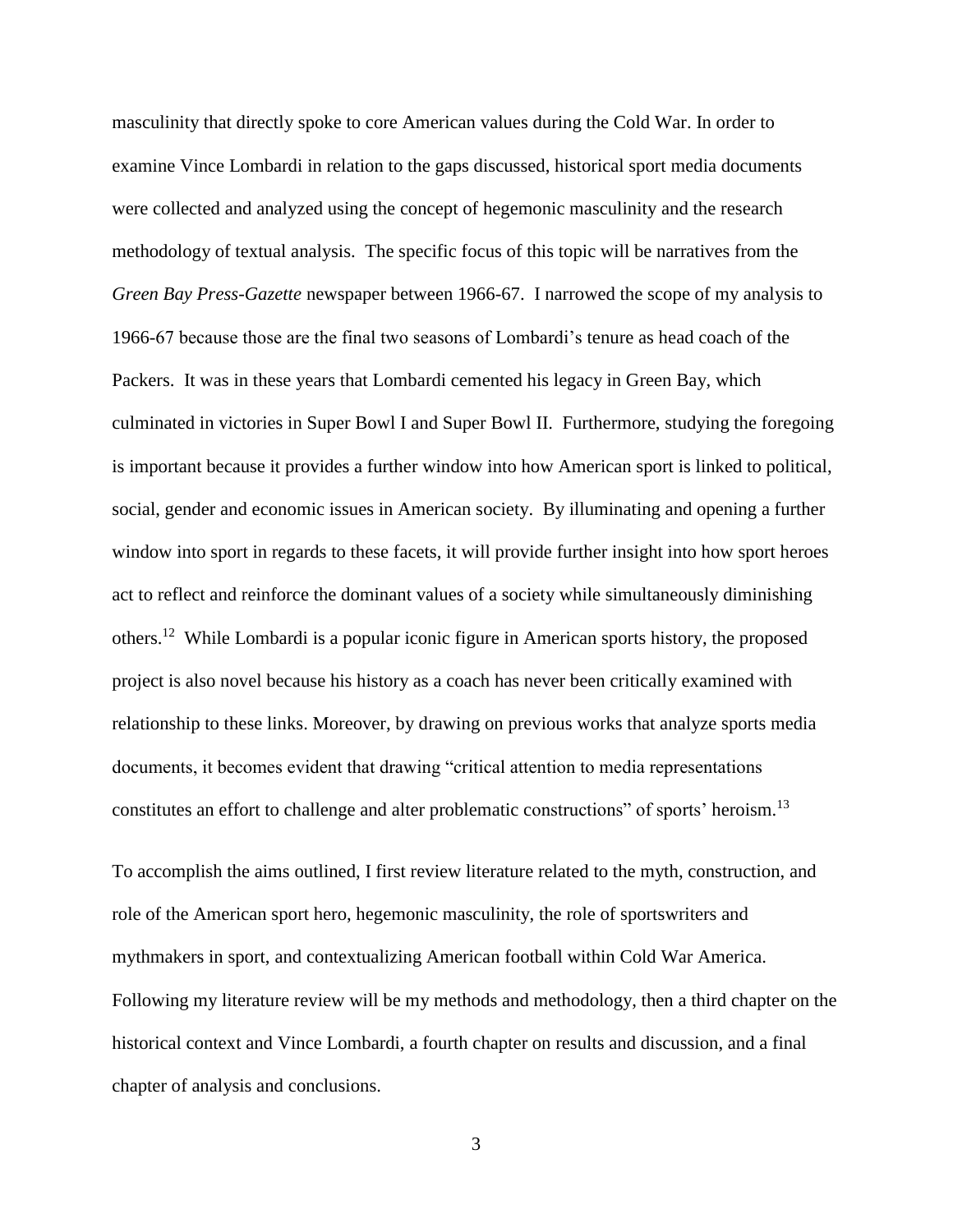### 1.2: The Myth of the American Sports Hero

Essential to the dissemination of the dominant constructions of sports heroes is the role of myth. Since ancient times up to modern day, "myths provide meaning."<sup>14</sup> Myths have been used as a means for humans to make sense of the world around them; "People seek out myths to figure out what the world means."<sup>15</sup> Myths provide meaning to "why we are alive, what happens when we die, why we should marry and have children, what we should think of our neighbors, enemies, or friends."<sup>16</sup> Additionally, myths have allowed people the methods for understanding the complex notions of life, death and the creation of the universe, and serve as archetypes that have been molded into stories to provide further understanding to many notions of human nature.<sup>17</sup> According to Crepeau, a myth "deals with the symbolic relations in the world of value, and myths are symbolic structures which express moral and esthetic values."<sup>18</sup> Myth provides a remedy for chaos; a manner in which humankind is able to grasp a sense of meaning and identify in a way that provides an understanding of the world around them.

By studying the role of myth in sport and society as a whole, it becomes apparent that it is not whether or not the myth is true or false; however, but rather how myths gain power through means of communication, and are continuously perpetuated by society. A myth has the power to shape the thought patterns "by which a group formulates self-cognition and self-realization, attains self-knowledge and self-confidence, explains its own source and being and that of its surroundings, and sometimes tries to chart its destinies."<sup>19</sup> Consequently, through the agency of myth, humankind "has lived, died – all too often—killed."<sup>20</sup> This in turn provides valuable insight into myth's astounding power to shape our identities and sense of existence. It becomes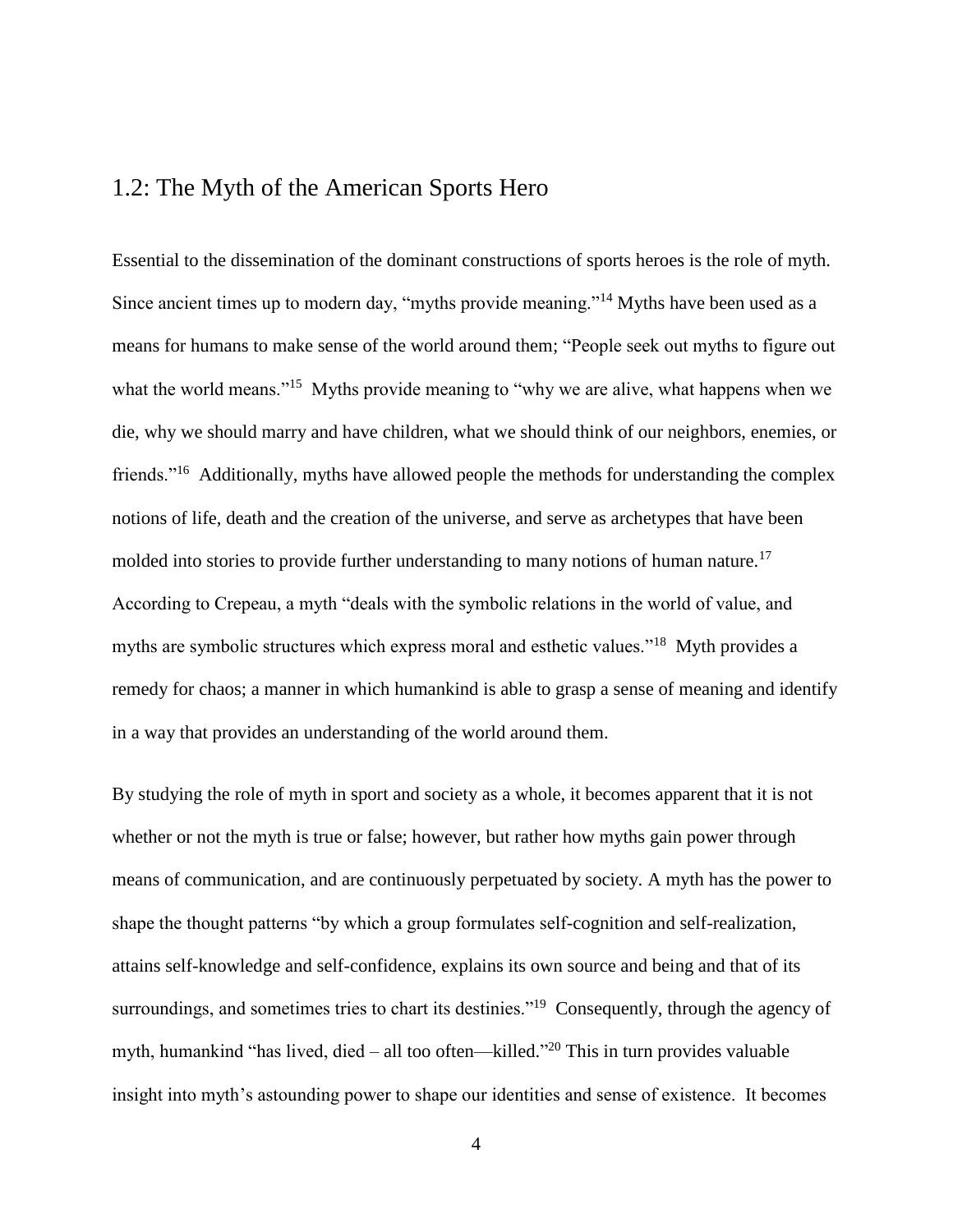evident that "a particular culture's myths… give structure to its definition of social reality, the world 'out there' and at the same time the individual's conception of self in that social world."<sup>21</sup> Essentially, myth "is the realm through which ultimate reality is mediated to man in lifearranging values and action," and is therefore a powerful driving force within its inceptive environment.<sup>22</sup> Furthermore, it is not uncommon that myths have become so ingrained within our social fabric that they become essentially indistinguishable from reality.<sup>23</sup> Considering myth's critical role within the history of human society, it becomes evident that by examining the role of myth in modern society, it will provide valuable insight into the various ways in which myth provides meaning to our lives, relationships, and communities. And by doing so, it will illustrate the incredible power myths continue to hold in modern society.

Over the years, many scholars, including Hartman, Butterworth, Gee, and Crepeau, have attempted to define the complex nature of myth and sport.<sup>24</sup> The word "myth" is derived from the Greek word *mythos*, meaning a symbolic expression in the form of a word or a story.<sup>25</sup> Butterworth has stated that a myth "explains something," and can also be used to resolve some sort of dilemma.<sup>26</sup> This notion of explanation is most commonly seen through the use of narratives, which allow morals, values, and meanings pertaining to a particular culture to be conveyed. Additionally, Hartman has argued that, "myths find structure and formation in three ways: through use of metaphors, narratives, and ideographs and ideologies."<sup>27</sup> Metaphors provide a means for society to make sense of difficult complex concepts and "serve as one rhetorical construct of myth."<sup>28</sup> Metaphors operate within popular discourse and as such, are used to capture, shape and even create cultural meanings and perceptions through the use of language. According to Foucault, *discourse*s are "understood as shaping and constraining perceptions of reality, including understandings of self and others."<sup>29</sup> Discourses "come from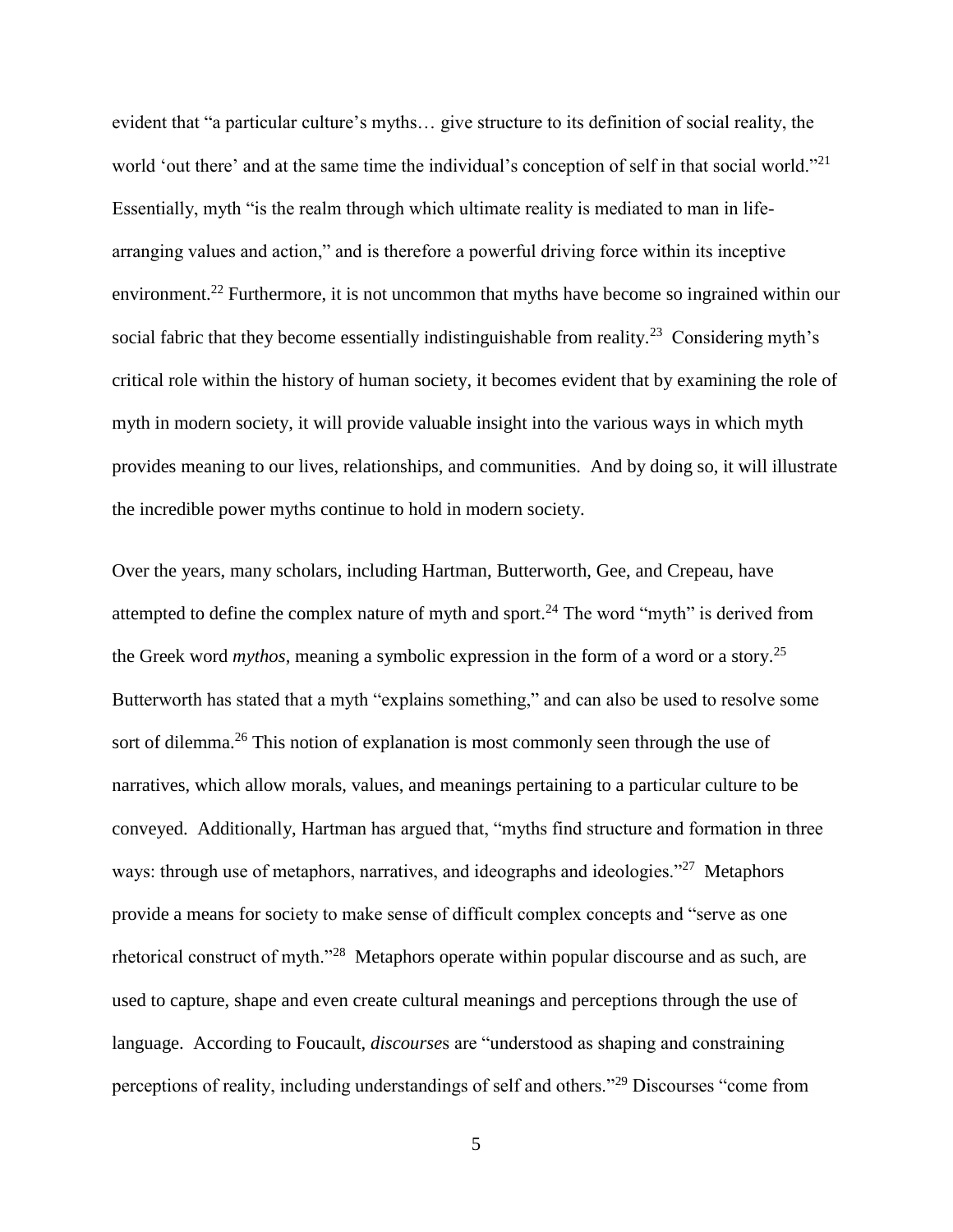particular places, and are developed, circulated and supported by groups of people who are both linked into a community in some way, and have some authority to introduce concepts into culture."<sup>30</sup> The same can be said within the realm of sport, and more specifically within sport myth. Sport narratives are saturated with metaphors pertaining to warriors, heroes, and gods. These sporting metaphors utilize "war concepts," and "offer comparisons between the "seriousness" of what happens on the court to battles of blood sweat and tears."<sup>31</sup> By creating correlations between two seemingly disparate notions, metaphors provide additional layers to a narrative, which in turn, strengthens its underlying meaning and supplies the narrative with greater influential power. More specifically, "Sport is not just sport, but through metaphors it becomes framed in a larger perception of good fighting evil, heroes overcoming adversity, and warriors battling enemies on the Warfield."<sup>32</sup>

According to Michael Oriard, the realm of sport is "the most important and quite possibly the sole repository for myth in American society today."<sup>33</sup> Sport is such an integral part of American society, moreover, as the two act as mirrors for each other; constantly reflecting the other's values.<sup>34</sup> This is especially true in regards to all-American sports, such as football where it was believed that anybody could play and succeed through hard work.<sup>35</sup> It becomes clear that the unity between football and American society is so intense due to the shared values and ceremonies that, over the years, football has been used as a metaphor for America and its way of life.<sup>36</sup> And arguably, the Super Bowl is the "the biggest and most anticipated shared experience in America culture."<sup>37</sup>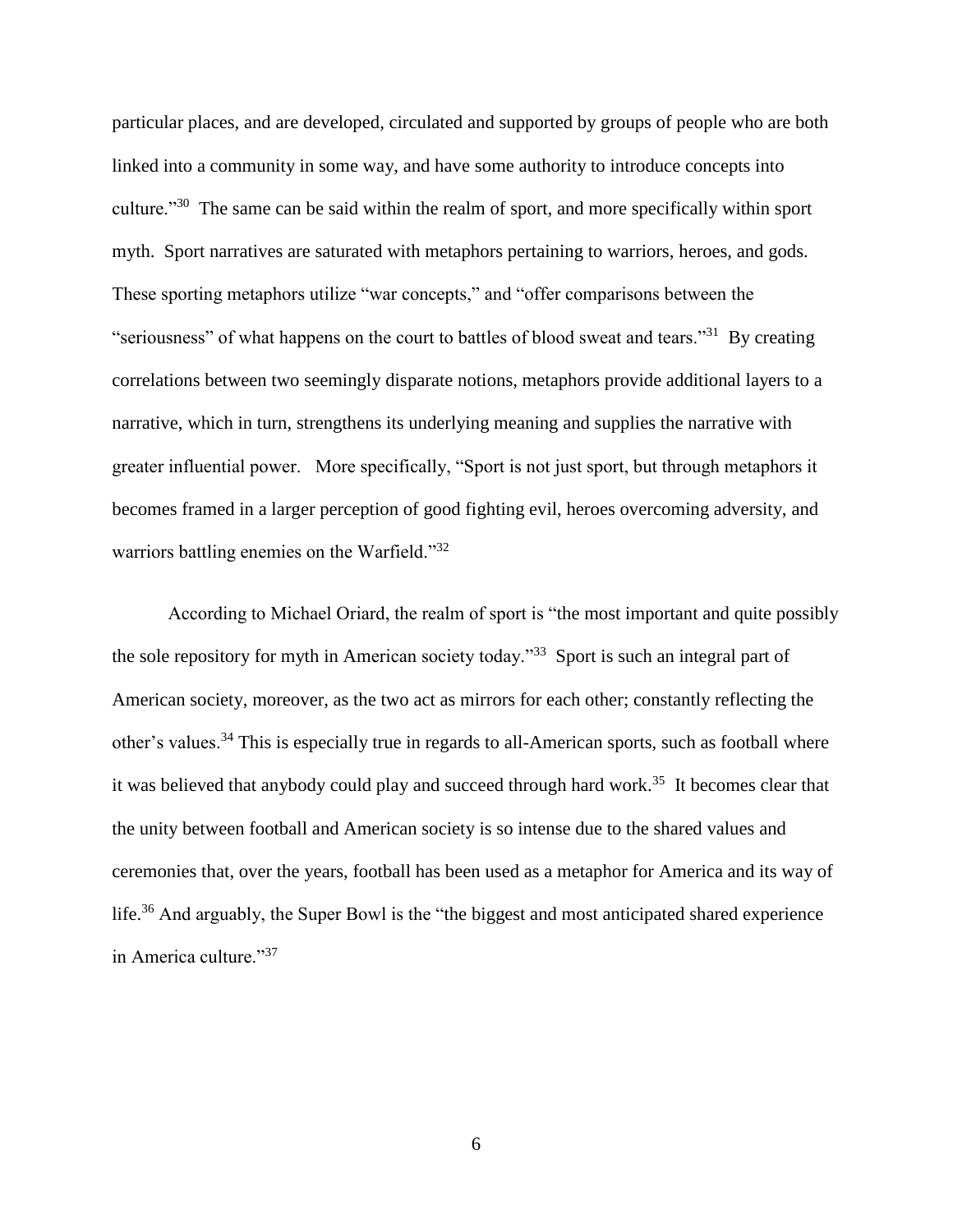# 1.3: Investigating American Sport Heroes through Hegemonic Masculinity

It has become evident that myths play a significant role within American society and American sport culture in how they can reflect each other's values. Therefore, the hero plays a critical role within myth because they personify and reflect the values of the myth and society.<sup>38</sup> Within American mythology, the role of the hero is especially apparent considering the individualistic character of American culture, which is centered on competition, capitalism, and the American dream of social mobility.<sup>39</sup> Within the social realm of sport, sport heroes often embody social myth, and become "purveyors of myth rather than heroes of Sport."<sup>40</sup> In any society, the hero "will embody some of the attributes of the myth."<sup>41</sup> In doing so, the hero "will affirm the myth; he will illustrate its reality; he will, within the mythic framework, show the society its highest potentials."<sup>42</sup> Furthermore, it becomes evident that these figures are constructed as heroes because they arguably personify the values of American society, and as such, become ideal representations of American character.<sup>43</sup>

In order to fully understand the impact and influence of the American sporting hero, it must first be understood how various identities, such as gender, function within the social institution of sport. Historically, sports scholars have employed Gramsci's theory of hegemony and common sense.<sup>44</sup> Within this theory, Gramsci rejected the notion that power is a possession, but rather a relational concept that works through the actions of people.<sup>45</sup> Power is "produced from within systems and subsystems of social relations, in the interactions, in the microstructures that inform the practices of everyday life."<sup>46</sup> Relationships of power exist between every person and institution in society, and these operate with coercion and consent. Power relationships act to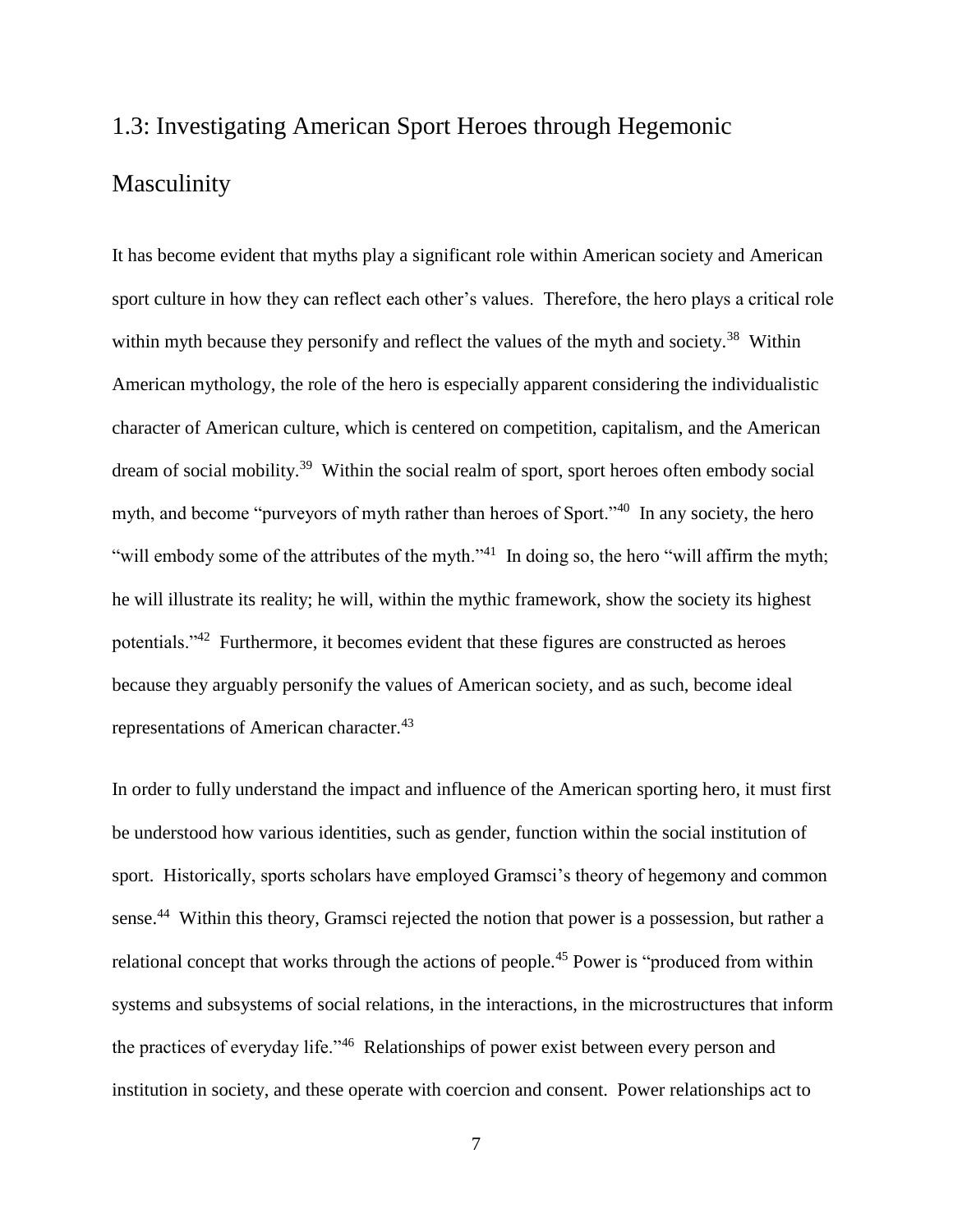produce social meanings, relations, and identities.<sup>47</sup> Individuals and groups are engaged in a continuous process of coercion and consent, which aid in shaping culture, and cultural institutions.<sup>48</sup> Hegemony, as Gramsci describes it, is:

the 'spontaneous' consent given by the great masses of the population to the general direction imposed on social life by the dominant fundamental group; this consent is 'historically' caused by the prestige (and consequent confidence) which the dominant group enjoys because of its position and function in the world of production.<sup>49</sup>

Within the world of production, cultural organizations, such as mass media, serve as powerful sites for fashioning hegemony, and thus become "a platform for constructing and circulating discourses aimed at attaining consent and hence hegemony."<sup>50</sup> It becomes clear that the media provides "a way of representing the order of things," and by society buying in, it "makes them appear universal, natural and conterminous with 'reality' itself."<sup>51</sup> Therefore, by consenting and accepting the representations of reality by dominate groups and fashioners of hegemony, such as the media, marginalized groups who are constantly contesting the hegemonic order, actively aid in reinforcing and uphold the current dominant values and ideas.<sup>52</sup> This is especially prevalent within sport, where the media (e.g., newspapers, magazines, television, radio, and social media) produce and reproduce symbolic representations of values, morals, and a specific type of order.<sup>53</sup> Most commonly, this is seen through various forms of media and the construction of sporting heroes, who become symbolic representations of dominant values, and therefore, act to fashion hegemony.<sup>54</sup>

Furthermore, hegemony suggests that people do not have equal access to exercising power, and therefore create inequitable power relations, which are often problematic.<sup>55</sup> Therefore, it becomes clear that within these unequal power relations, the "dominating groups' abilities to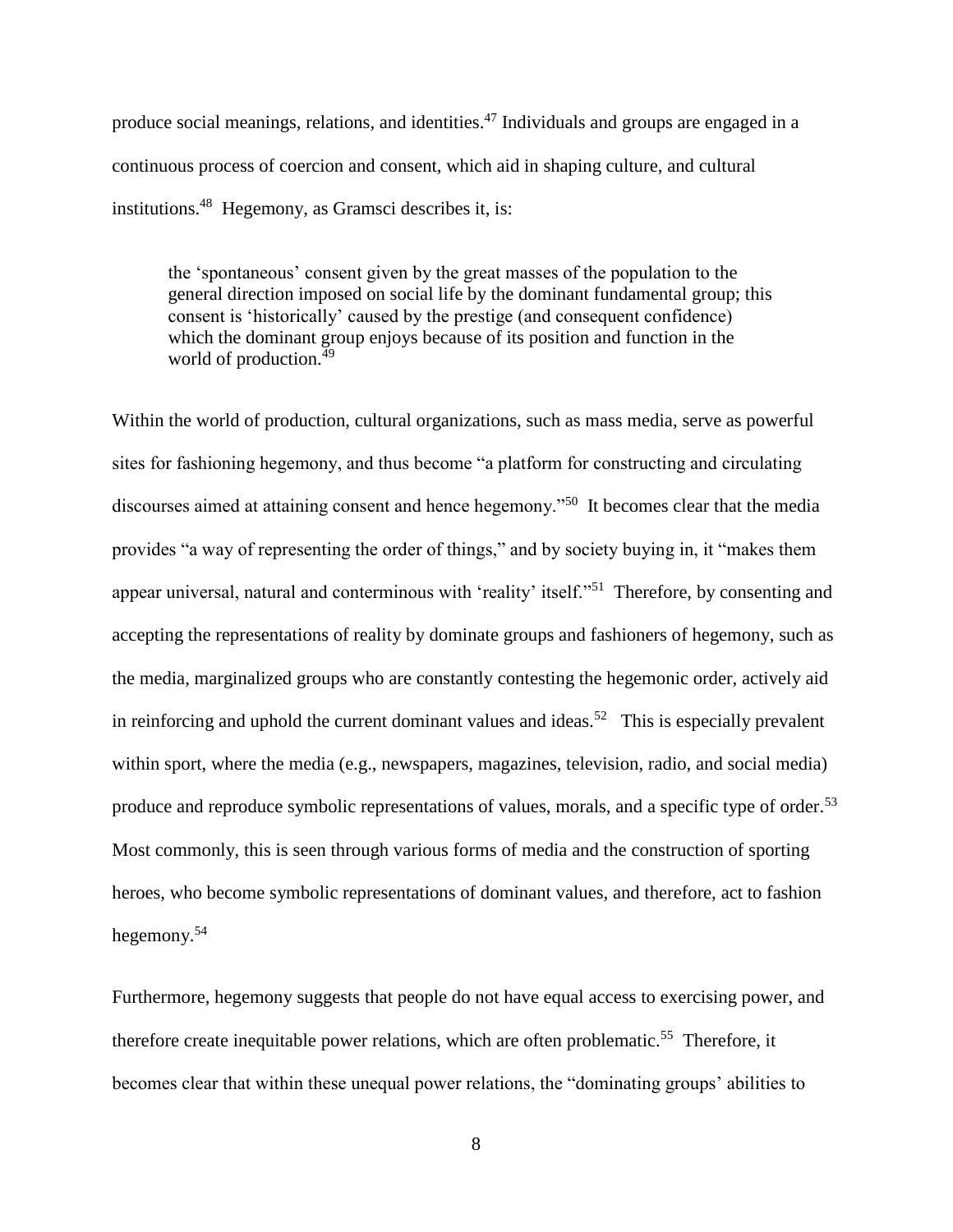exercise power or maintain their privileged positions are always subject to change and resistance."<sup>56</sup> In America, and especially the American Midwest, the dominant group is "upperand middle-class, white, heterosexual men."<sup>57</sup> During the Cold War, the values of the dominant group are imbedded and reflected within the American way of life which is centered on capitalism, consumer culture, religion, and militarism.<sup>58</sup> Sport became an essential vehicle for producing and reinforcing the dominant group's virtues of patriotism, patriarchy, courage, teamwork, hard work, and discipline.<sup>59</sup> By producing and reinforcing such a particular set of values and morals pertaining to the dominant group containing fundamental elements of class, race, gender, age, and sexual preference, while simultaneously ignoring those of other groups, hegemony marginalizes the non-dominant groups and creates problematic depictions of what is normal and natural.<sup>60</sup>

It is clear the hegemony is a useful theory for understanding power relations between people and social institution. Within the socially constructed institution of sport, scholars have applied the concept of hegemonic masculinity in order to investigate and understand how power relations involving class, race, gender, age, and sexual preference are constructed.<sup>61</sup> Scholars have determined that sport produces and reinforces dominant forms of masculinity within sport and society as a whole, and therefore marginalizes competing masculinities and feminism. $^{62}$ Hegemonic masculinity sheds light on how these elements have been celebrated and marginalized through constructions of idealized masculinity. Connell defines hegemonic masculinity as "the culturally idealized form of masculine character."<sup>63</sup> Trujillo describes that an "Idealized forms of masculinity become hegemonic when they become widely accepted within a particular culture, and when the acceptance reinforces the dominant gender ideology of the culture."<sup>64</sup> Accordingly, hegemonic masculinity becomes a useful tool for understanding power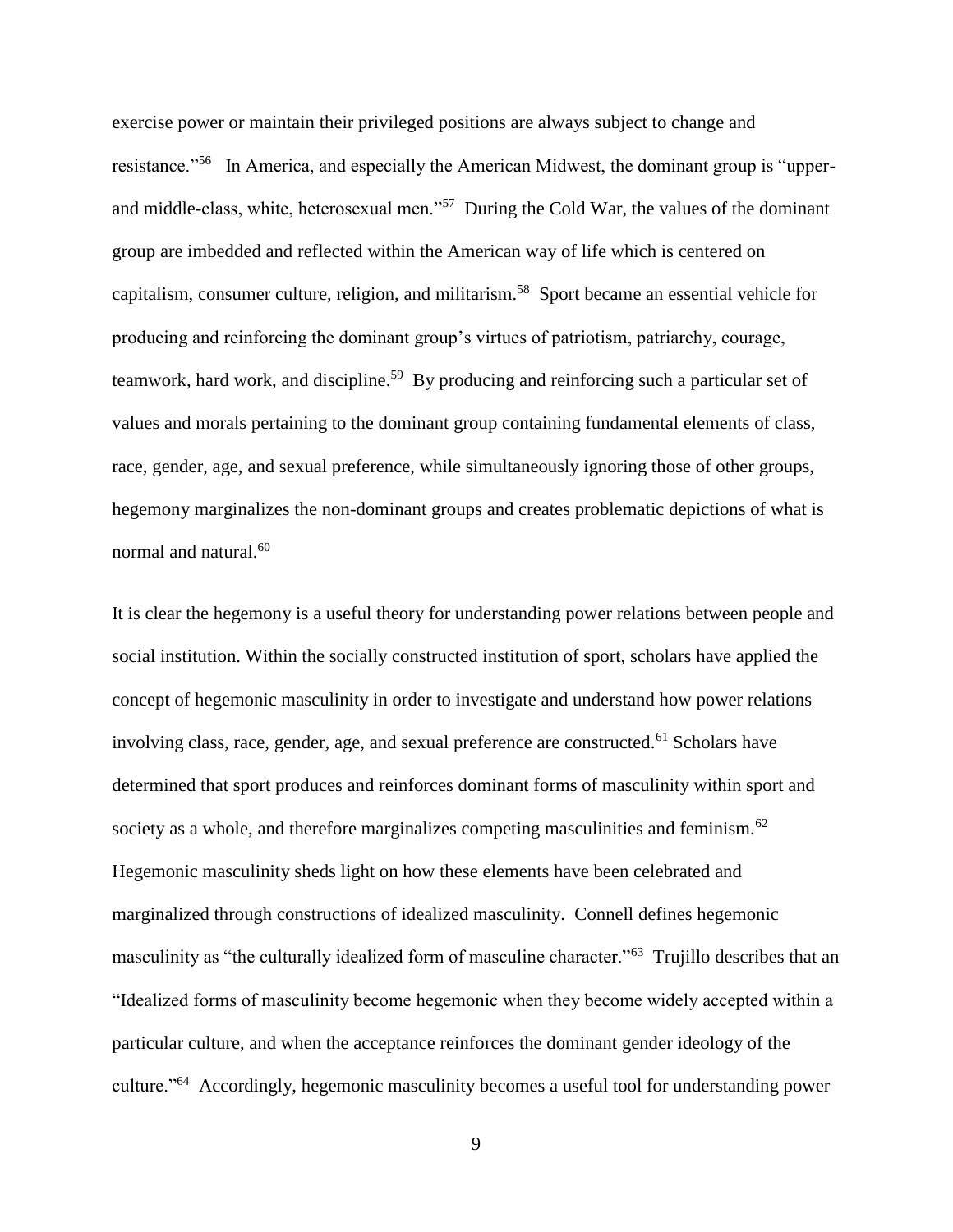relations because it highlights the social ascendancy of a particular form of masculinity to the point of becoming 'common sense' and defining 'what it means to be a man.'<sup>65</sup> By investigating sport and the role of heroes, moreover, it becomes apparent that sport is perhaps the most influential institution in creating our sense of masculinity within American culture, which justifies increased scholarly attention.<sup>66</sup>

## 1.4: The Construction of American Sport Heroes

The investigation of heroic construction is paramount to understanding how sport reflects and helps shape core, dominant American values, in a particular manner. Before outlining the foregoing, it must first be understood how an individual "becomes" a hero within American sport and culture. Within American mythology it is largely taken for granted that the hero is typically male.<sup>67</sup> Hughson describes how "the very notion of hero suggests leadership, innovation and superiority in a way that places that hero above the common person" of their particular culture in which they exist within.<sup>68</sup> These individuals "do not exist apart from the societies from which they receive adoration."<sup>69</sup> Furthermore, Hughson has determined two distinct yet related categories to help define sport heroism. According to Hughson, the hero can be the result of two formulas: the prowess hero and the moral hero.<sup>70</sup> In relation to sport, the prowess hero is one who accomplishes feats of abnormal and phenomenal proportions never before seen within the sporting arena, which catapults him to a mythical status. These amazing displays are relayed to the masses by whatever means of communication is available, for example—newspapers, radio, and most likely for modern sports fans, either as a spectator or through the television, or other forms of social media. The moral hero, on the other hand, embodies outstanding character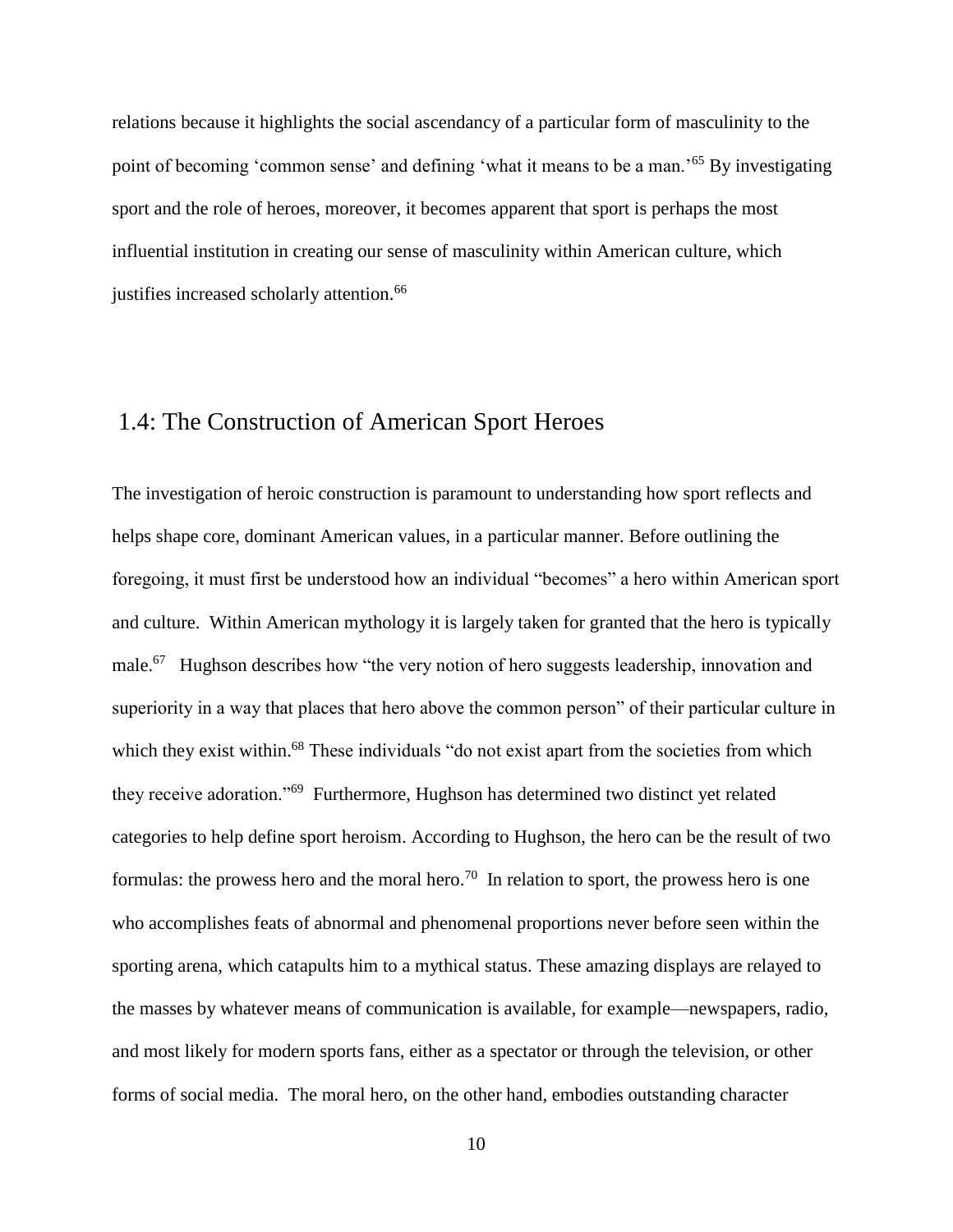qualities and often personifies the morals and values of a culture.<sup>71</sup> In doing so, these heroic figures "serve as a moral guide to proper action," or role models within their society.<sup>72</sup> In America, the moral hero becomes an ideal representation of American character, which in turn, reproduces hegemonic masculinity through sport.

At the end of the First World War, Americans turned their attention away from the horrors of the battlefield, and towards spectacle of sport. Armed with unparalleled physical abilities and a touch for the dramatic, names such as Red Grange, Jack Dempsey, Joe DiMaggio, and Babe Ruth became household names and were subsequently elevated to American hero status.<sup>73</sup> During this period, Americans cherished masculine strength because it was a necessary character trait to defend the nation from foreign threats.<sup>74</sup> Culturally constructed heroic figures were not only displaying their individual greatness on the playing field, but symbolizing the greatness of America as well. Therefore, in America, sport "still tells a story of the greatness of America," and these stories are told by heroic figures of myth that embody the values that American identity is built upon.<sup>75</sup> In regards to American football, the accomplishments of Red Grange, or the "Galloping Ghost," transformed himself into an American Sport Hero, and catapulted the game of American Football into mainstream American culture.<sup>76</sup> Due to Grange's incredible accomplishments, the "soft-spoken pioneer," and "self-made individual," began to be constructed as an American sports hero who came to "symbolize older, more rural American values," reminiscent of America's "golden age of sport."<sup>77</sup> The fashion in which Grange was represented directly relates to aspects of American mythology and hegemonic masculinity, including frontiersmanship, and occupational achievement.<sup>78</sup> Therefore, through physical prowess and exceptional accomplishments, sporting figures can become constructed as sports heroes who embody the values of America (e.g., upper- and middle-class, white, heterosexual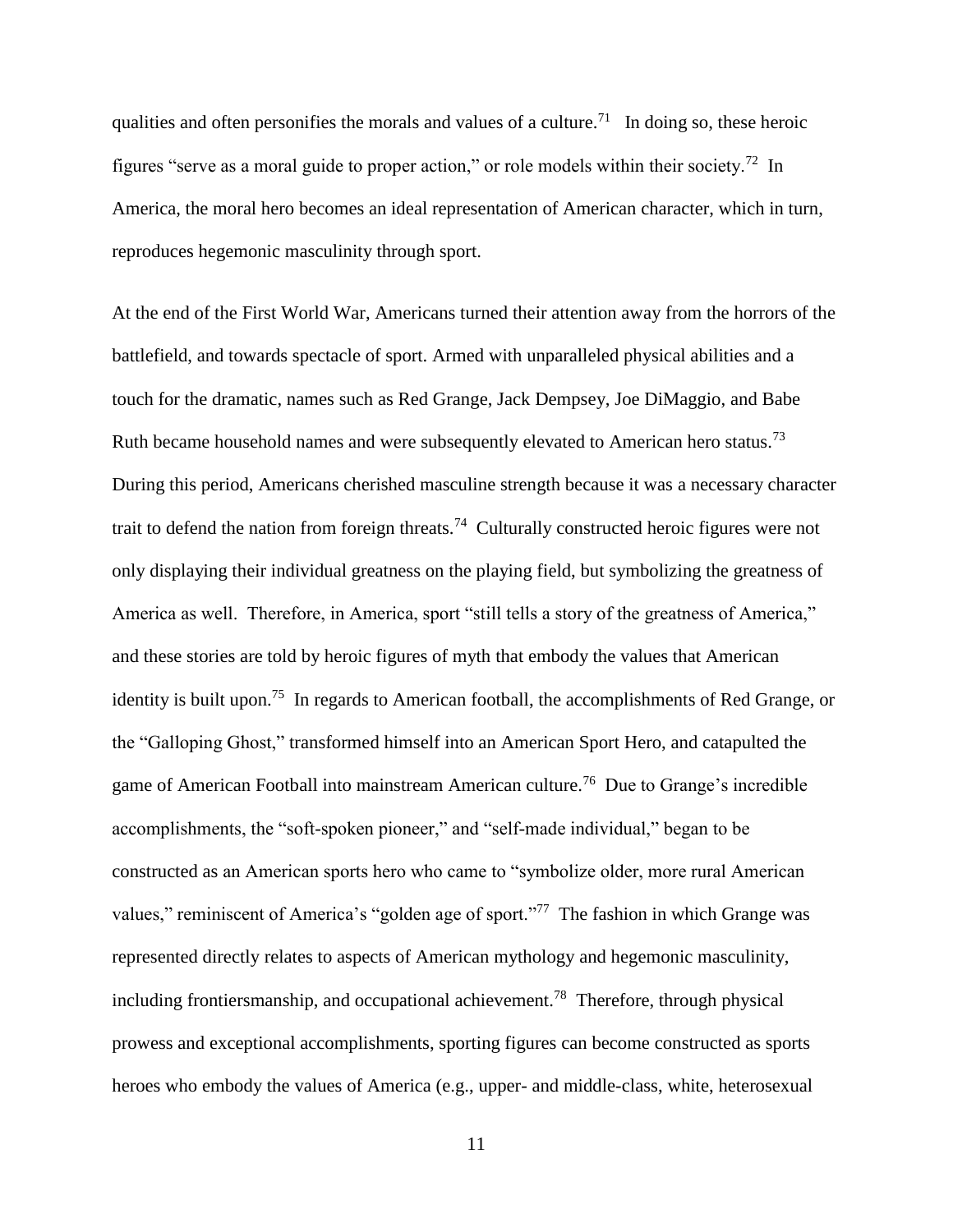men).<sup>79</sup>

By embodying core American values, or hegemonic values, athletes ascend to sports heroism and become role models within society. Heroic tradition can be comprised of many different values depending on the culture and era in which they belong. In the case of Cold War American society, discipline, duty, sacrifice, honor, hard work, and country, are just a few qualities traditionally valued by American sporting culture that aid in the construction of the sporting hero.<sup>80</sup> If a sports figure lacked physical prowess, yet was seen to possess hegemonic male virtues, it was still possible to ascend to sports heroism. For example, iconic Green Bay Packers quarterback, Bart Starr, who was "Lombardi's field general," during the era of the Lombardi dynasty, is celebrated as "America's Quarterback."<sup>81</sup> Starr, however, was not a "force of nature," or blessed with a powerful arm and fast feet, like other quarterbacks that have attained sports hero status, such as Johnny Unitas.<sup>82</sup> He was, however, a "clutch player who delivered time after time, lifting the Packers with the power of his mighty will while setting a new standard for offensive leadership."<sup>83</sup> Starr has been celebrated for his stoicism, modesty, discipline, dedication to excellence, and understated elegance and dignity, which propelled him from modest means, to the top of his profession, and in doing so, fulfilling the promise of the "American Dream."<sup>84</sup> Within this construction are many aspects of hegemonic masculinity, relating to ideal values of American society. Therefore, Starr becomes a prime example of how, by embodying moral traits of hegemonic masculinity, he was constructed as an American sports hero.

Within American society and sport culture, it becomes apparent that frontier mythology has become a dominant discourse.<sup>85</sup> In his study on sport, heroes, and myth, Crepeau confirms the prominence of frontier mythology within American myth and identifies three themes: 'Nature,'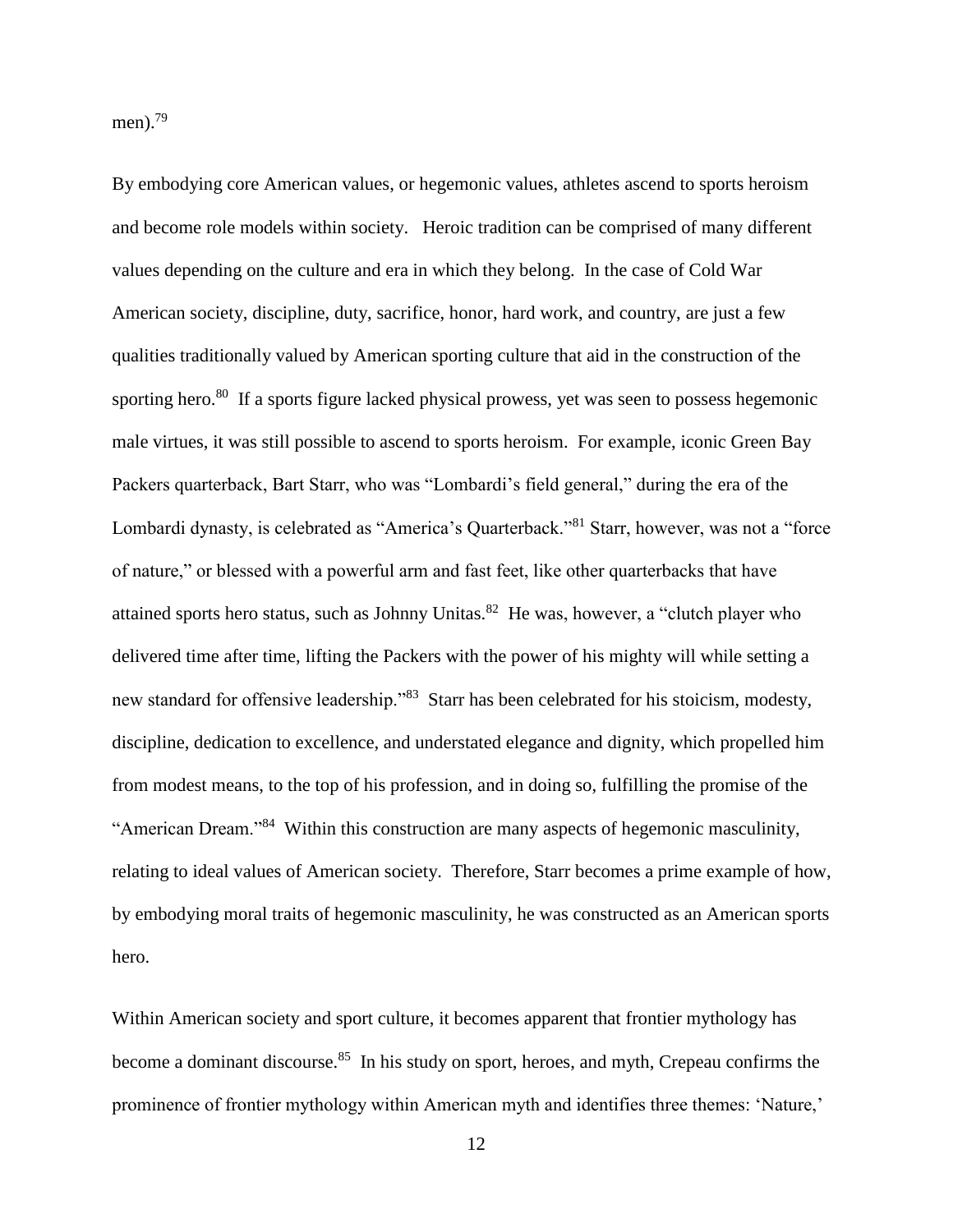'Will,' and 'Providence.'<sup>86</sup> Both American mythology and sport are "driven by performance, the ability to conquer uncharted territory, and the prominence of individual acts of greatness."<sup>87</sup> It is believed that sports heroes often express one or more of these three themes.<sup>88</sup> Furthermore, considering the individualist nature of American character, which is centered on competition, capitalism, and the American dream of social mobility, the role of the hero becomes paramount in its ability to connect to mythology specific to American values.<sup>89</sup> In regards to 'Nature,' the archetypical hero of frontier mythology is most commonly defined as a ""rugged individualist," whose goal is to venture into—and conquer—"unknown frontiers."<sup>90</sup> These heroic figures typically are portrayed in "larger-than-life" terms and superhuman in some sense.<sup>91</sup> Paramount to the construction of myth is the undertaking of a journey, which will result in the hero being transformed, by conquering the untamed wildernesses; the rugged individualist will test both his resolve and fortitude, which will ultimately transform him into the mythical. Armed with only his strength of character, the rugged individualist, tests both his resolve and fortitude, and in doing so, we see the personification of 'Will'—the second theme of American mythology. By examining the role of frontier mythology within American culture, and more specifically, American sport culture, it becomes evident and it plays a fundamental role in the construction of Vince Lombardi's identity as an American sports hero.

Lombardi's rise as a national icon has been well documented, which largely contributes to the construction and reinforcement of Lombardi as a mythical American sports hero. Within these works resides a dominant narrative of how Lombardi played the role of Butterworth's "rugged individualist."<sup>92</sup> Lombardi came to the small Wisconsin town of Green Bay—the smallest town in America to possess a major sporting franchise, and commonly referred to as the "Serbia of the NFL," due to the team's dismal reputation and being an "unknown frontier"—and conquered it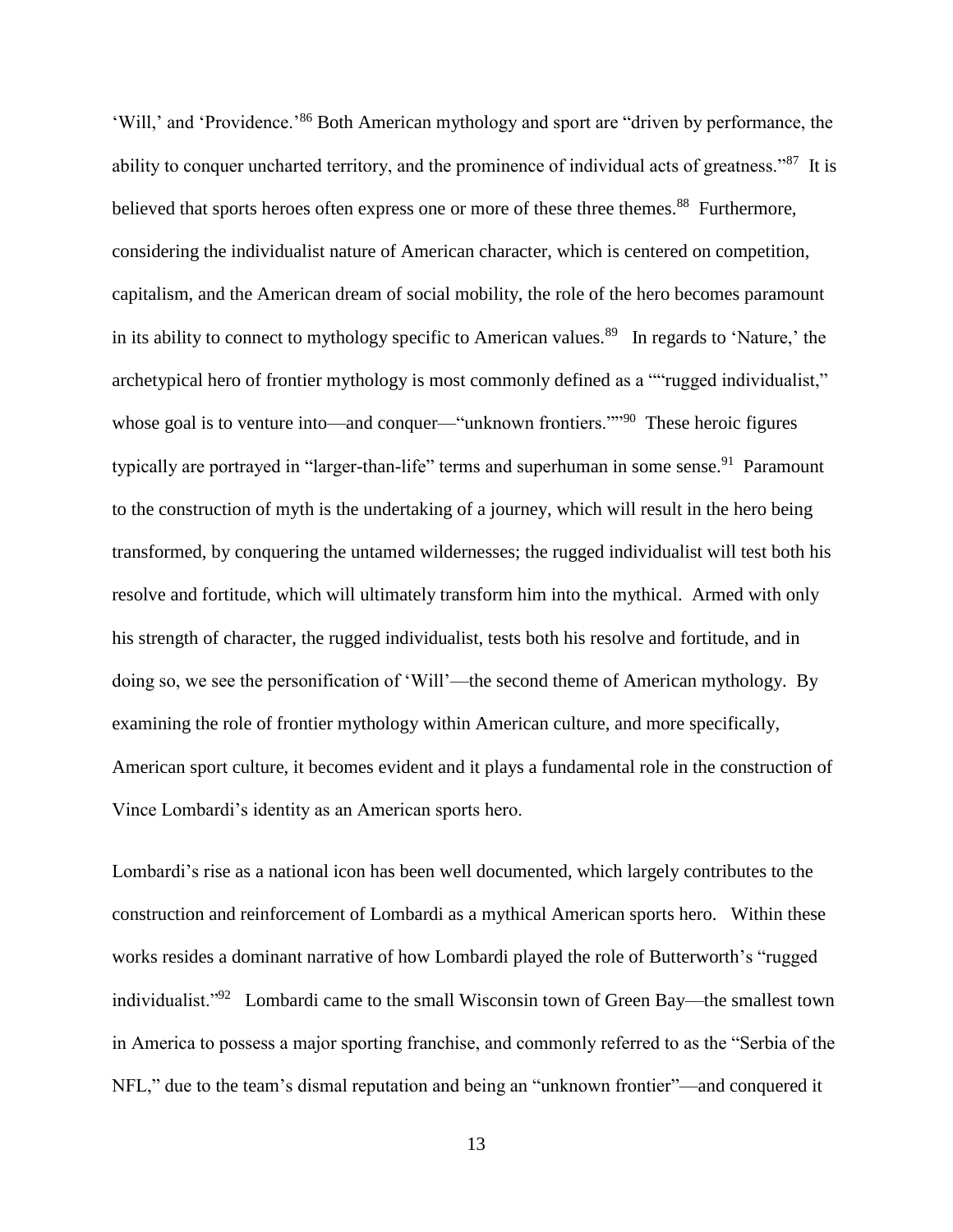by completely turning around a team in turmoil and setting them on a path to becoming the most dominant professional football team of the decade.<sup>93</sup> Furthermore, the label "Serbia of the NFL" possesses Cold War overtones, which further emphasize the undesirable and hopeless state of the Packers franchise. The fact that the Green Bay Packers franchise itself was in turmoil and on the verge of collapse, before Lombardi swept in saved it, references the third mythic theme of American frontier mythology—'Providence.' This theme refers to how Americans are seen as people of destiny, who are capable of saving the world, or in Lombardi's case, Green Bay and America.<sup>94</sup>

American frontier mythology also contains elements of race and ethnicity as well. In his examination of sports media representations, Butterworth describes how within this dominant American mythical archetype, the archetypical figure is not only a "rugged individualist," but he is also presumed to be white.<sup>95</sup> Therefore, it can be determined that, "Whiteness is central to this mythology because it works alongside the assumption that white Christians represented a "chosen people," charged with civilizing and taming the savage wilderness.<sup>96</sup> Historically, "whiteness" has been considered the cultural norm within American society, and therefore, has largely been taken for granted.<sup>97</sup> Therefore, in regards to analyzing media representations, it becomes apparent that "whiteness is privileged, normalized, deified and raceless"<sup>98</sup> This becomes problematic in the sense that "when whiteness goes unmarked anyone not white subsequently is defined as the "Other" and becomes "raced."<sup>99</sup> This element of frontier mythology, and more specifically, mythology of American sports heroes, is significant due to Lombardi being "a gap-toothed Italian Catholic coach," during a time where there was considerable racial prejudice against them.<sup>100</sup> Therefore, the fact that Lombardi was considered an "Other" and did not necessarily fit the cookie-cutter mold of the archetypical American sport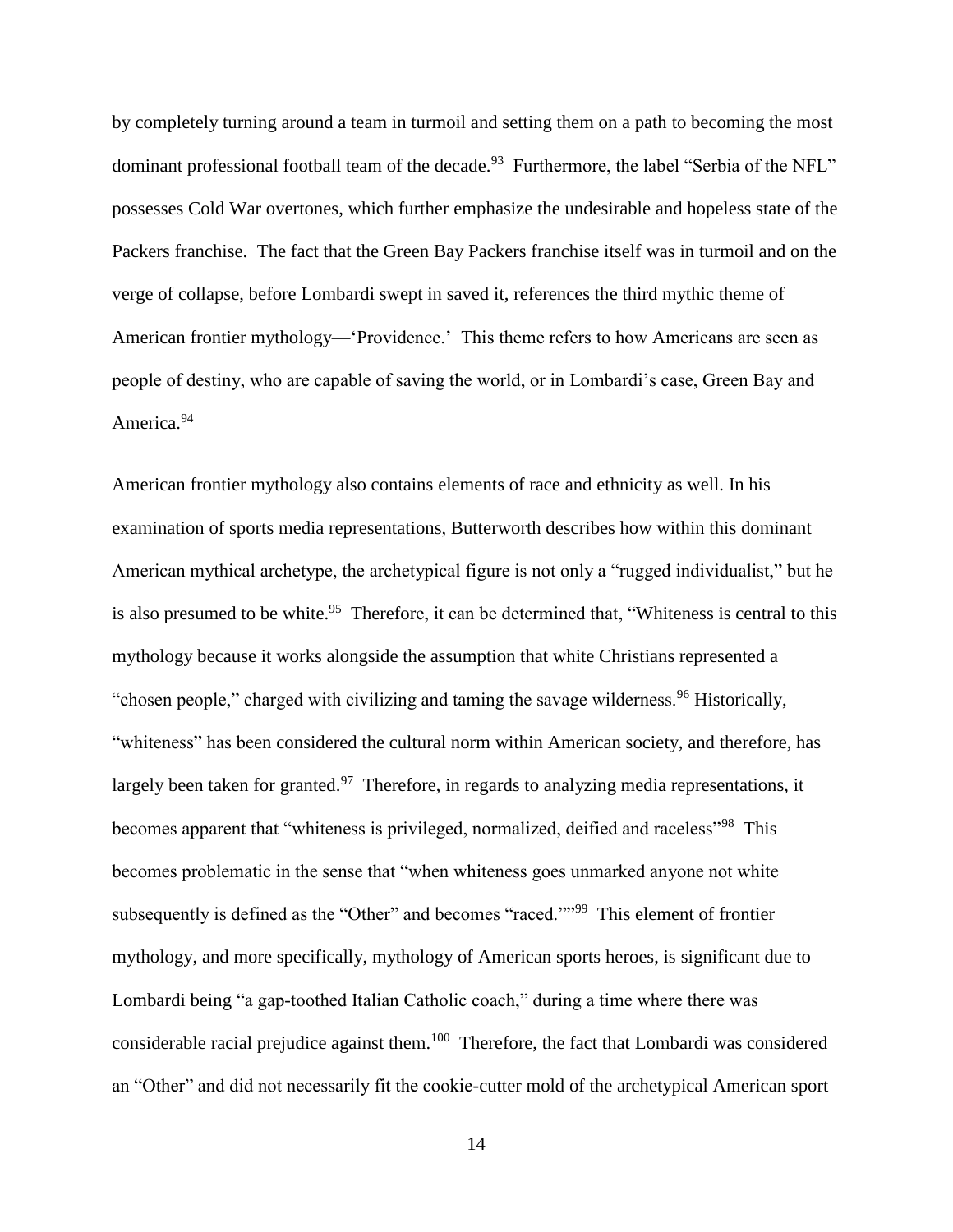hero, yet still was able to ascend to American sports hero status, is incredibly significant and presents a gap in the literature of how Vince Lombardi was able to become one of the most recognizable national sporting icons of the 1960s.

# 1.5: The Role of Sportswriters and Broadcasters as "Mythmakers"

Myth is a social invention, and as such, sportswriters can contribute to the creation and transmission of myth through the means of discourse.<sup>101</sup> Sportswriters and broadcaster have long been examined for their role as "mythmakers" in American sport.<sup>102</sup> Since the beginning of organized sport in America, newspaper writers for the daily press had made their livings by poetically crafting narratives that glorified the events themselves, the opportunities of sport, and the athletes that participated.<sup>103</sup> Sport writing legends such as, Red Smith, George Plimpton, Rick Telander, Grantland Rice, Rick Reilly, Paul Gallico, Roger Angell, Robert Creamer, Ring Lardner, and Stanley Cohen are a few who crafted glorified narratives, embedded with themes of winning, justice, teamwork, and purity, and in turn, catapulted star athletes to heroic statues in the eyes of Americans.<sup>104</sup> At the same time, sports commentators such as Vin Scully, Chick Hearn, Howard Cosell, Marv Albert, Tony Kornheiser, Mike Wilbon, Jim Rome, and Kevin Harlan, are also responsible for portraying sport in a light where patriotism, American values, hope, family, love, and unity, are all common themes within the sporting arena.<sup>105</sup>. Therefore, it becomes clear that these "mythmakers" play a significant role in transcribing myths, and in doing so, portray sport in a certain light as to present "sports as symbolic representations of a particular kind of social order, so that in effect they become modern morality plays, serving to justify and uphold dominate, or hegemonic, values and ideas."<sup>106</sup> Furthermore, the fraternity of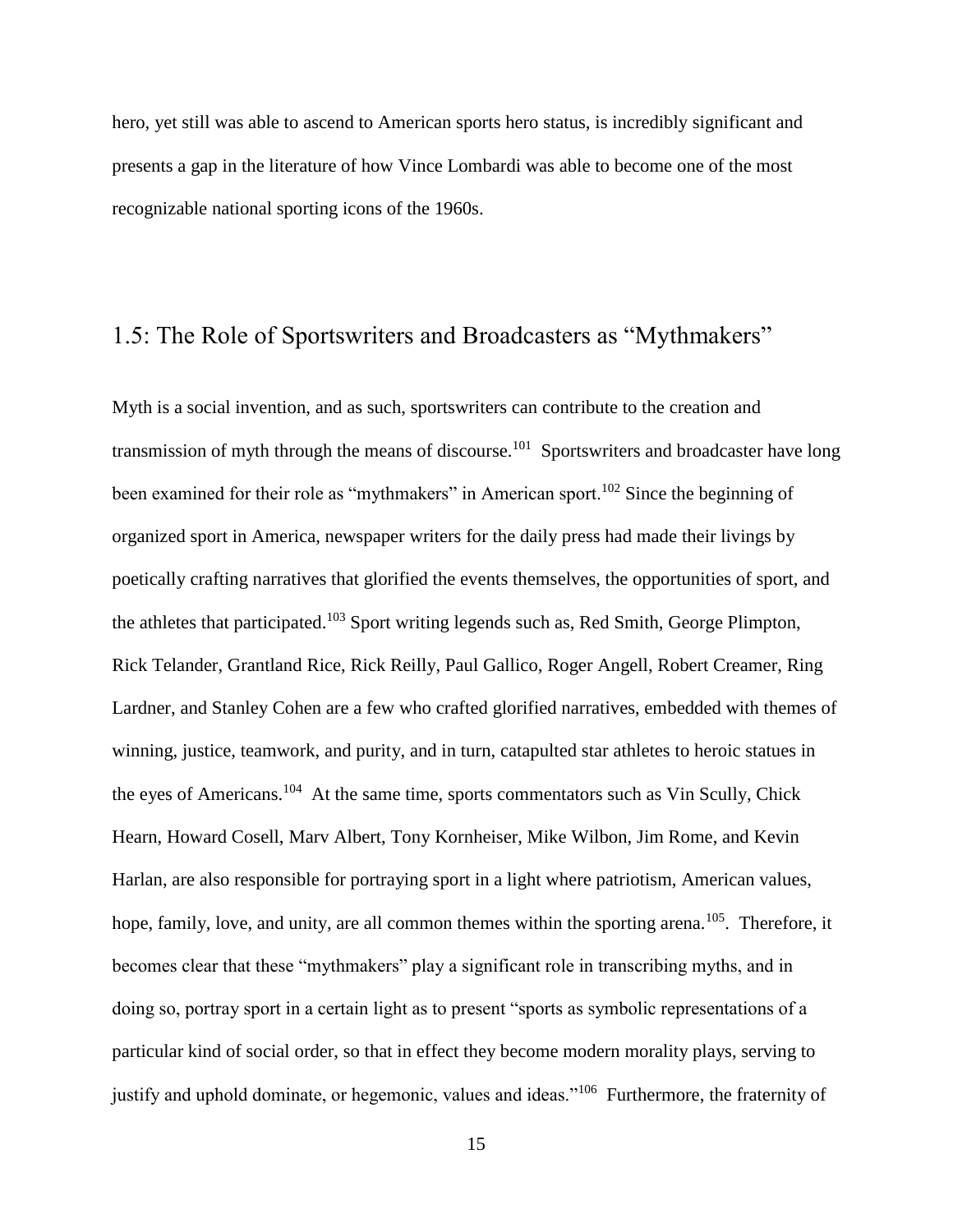sports broadcasting and journalism is largely dominated by white men who operate under the assumption that white sports fans want to read and hear about white athletes.<sup>107</sup> By only employing and privileging white male sports broadcasters and journalists, sports media acts to further perpetuate hegemonic discourse and practices.

Furthermore, it becomes clear that the "image of sports starts, questions of morality, of youth and of masculinity are all bound up together."<sup>108</sup> Sport is still an arena where people can (re)produce heroic role models. In turn, the concept of the hero, when viewed through the lens of hegemonic masculinity, can become troubling, ambiguous, and problematic. Furthermore, the problematic nature of sports media's heroic constructions becomes evident when sporting media's representations of sporting heroes are constructed based on a heroic archetype that privilege various forms of masculinity, race, gender, and "whiteness," while ignoring and marginalizing others.<sup>109</sup> In turn, social historians, such as Butterworth, Trujillo, and Whannel, have worked to expose the importance of examining media representations of sport and sporting heroes. Trujillo, Whannel, and Butterworth have all acknowledged how sport media representations are an important site of investigation because sportswriters and commentators reproduce hegemonic masculinity through representations of sport and sports stars.<sup>110</sup> Whannel states, "sport stars, in particular, being significantly structured by both masculinity and morality, provide a potentially productive field of study," especially representations that are "political and ideological, and also about power relations."<sup>111</sup>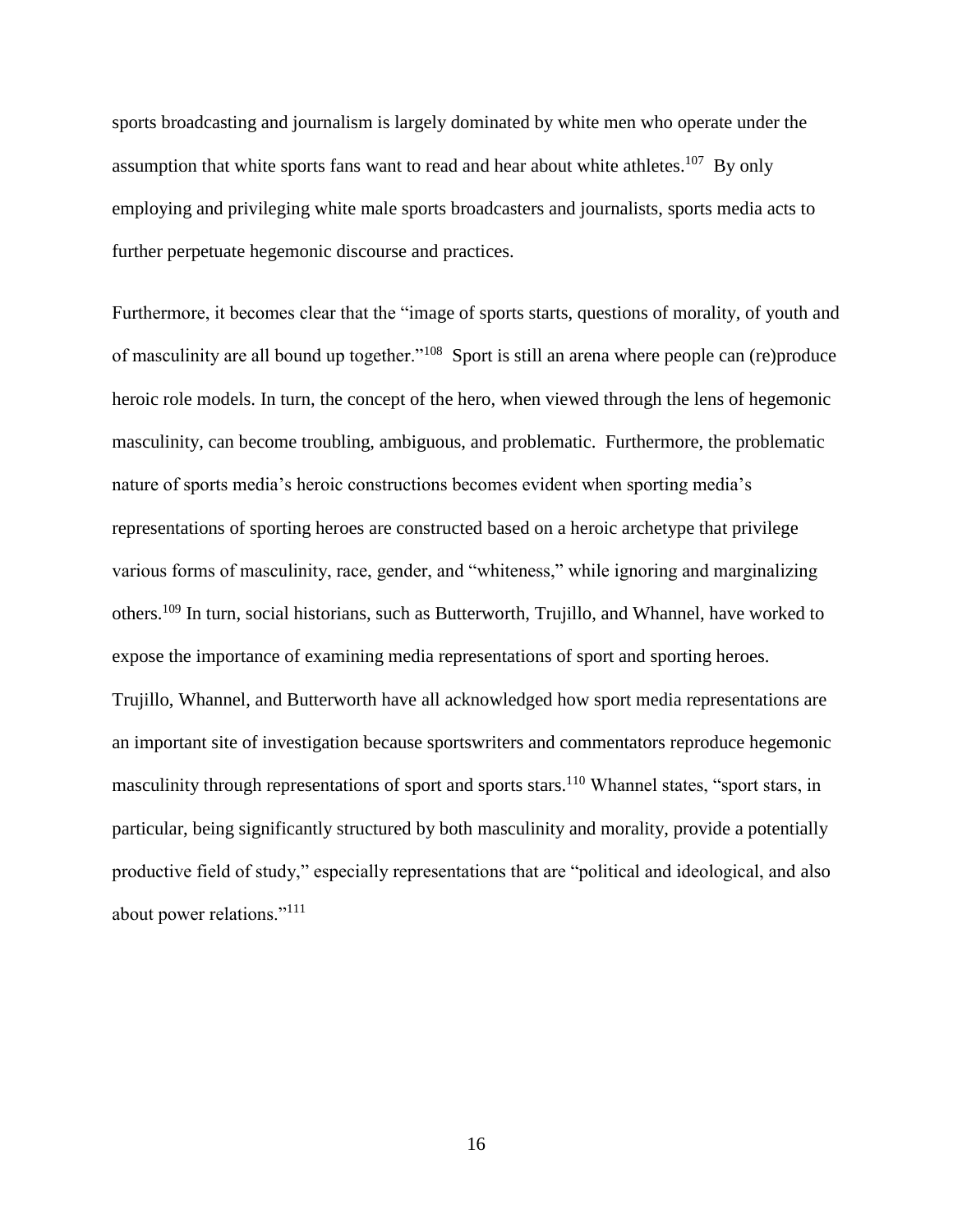## 1.6: Contextualizing American Football in Cold War America

Following the conclusion of World War II, the United States underwent a series of significant transformations, which in turn, would help shape its future in the coming decades. One of the most influential transformations was America's entry into the Cold War with the Soviet Union, which would last for nearly half a century.<sup>112</sup> Cold War politics would play a critical role in shaping American society during the period as the divide between the United States and the Soviet Union continued to grow due to conflicting political, social, and economic systems.<sup>113</sup> Americans saw their vision of society, or the "American Way of Life," with a foundation that was built on the principle of "freedom," as the pinnacle of human evolution.<sup>114</sup> This vision also offered freedom in terms of the "American Dream" of social mobility, which gave individuals freedom of choice of action, and provided everybody equal opportunity to rise from humble beginnings to reach the peak of success through economic individualism and capitalism.<sup>115</sup> Soviet Communism, on the other hand, cherished a differing view of freedom; one which valued the rights of the citizen. The Soviet Union focused on economic production, not for consumer goods, but for national defence.<sup>116</sup>

With political tensions between the United States and the Soviet Union creating a growing divide separating the two world powers, the significance of the realm of sport began to grow as well.<sup>117</sup> As the threat of communism grew, there was little common ground for America and the Soviet Union to stand on, which in turn, transformed the realm of sport into an arena to engage in physical and ideological battle.<sup>118</sup> For Americans, sport became a primary vehicle in glorifying the values of the American way of life, while vilifying those of the Soviet Union.<sup>119</sup> Sport was seen as a means to strengthening and defining the American way of life, even if the Soviet Union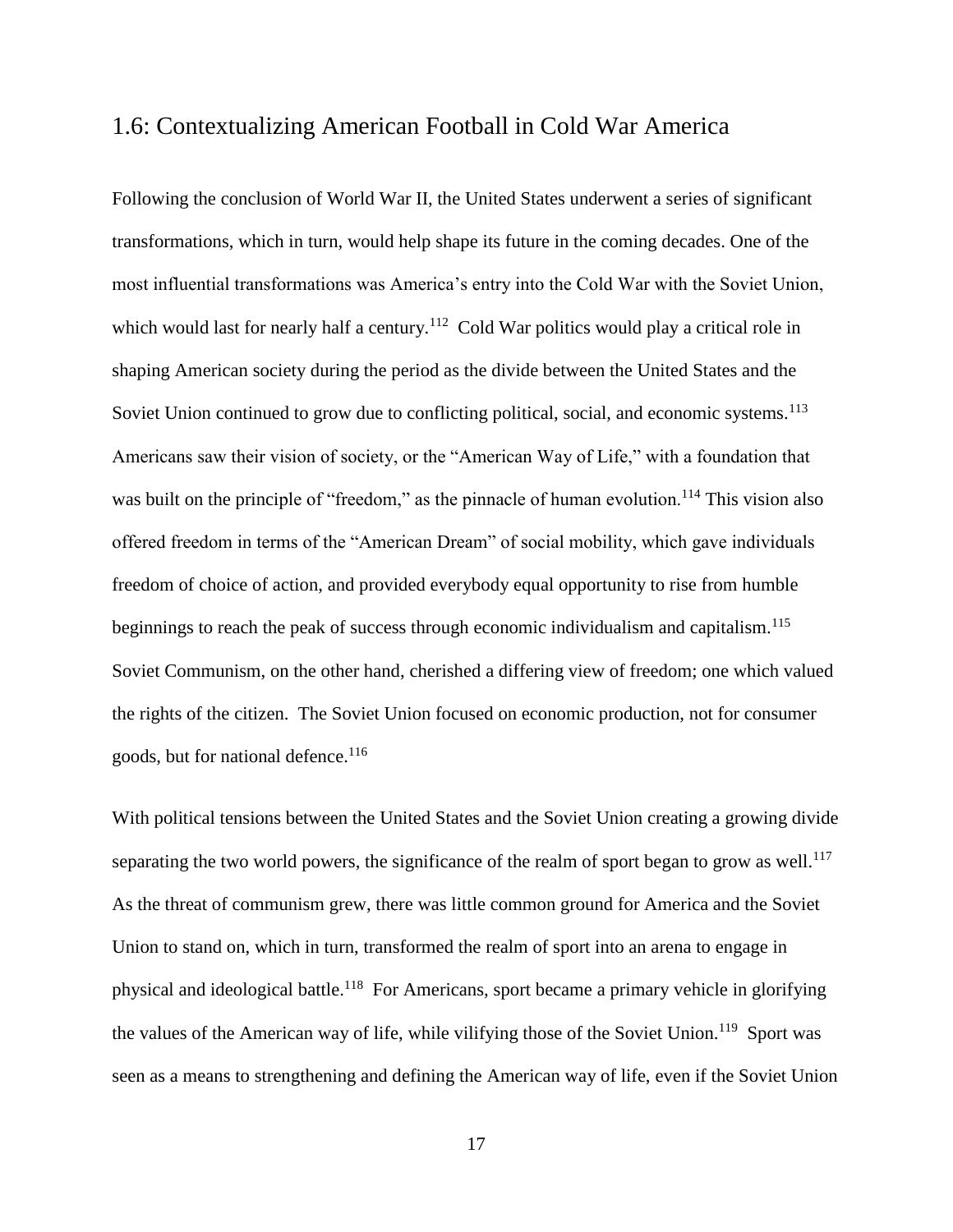was not involved.<sup>120</sup> During this period, American culture, and sport, was so heavily politicized, that "the values and perceptions, the forms of expression, the symbolic patterns, the beliefs and myths the enable Americans to make sense of their reality… were contaminated by an unseemly political interest..."<sup>121</sup> Subsequently, sport became a useful tool in reflecting and enforcing national policy and, according to Massaro, a powerful international propaganda medium<sup>122</sup> Mass media's power of influence on society was clear, therefore, American government officials, such as Republican Senator John Marshall Butler, encouraged the media to utilize its medium to champion America's message of superiority.<sup>123</sup> In doing so, mass media employed the use of Cold War American sports heroes, or "Cold Warriors."<sup>124</sup> Soviet Communism was based on an entirely different vision of freedom than the American way of life.<sup>125</sup> According to Crawford, these Cold Warriors rejected the Soviet Communist theory, and embodied, and reflected, and shaped values contained in the American way.<sup>126</sup>

Sport held a special place within the American way of life during the Cold War, especially all-American sports, such as football, because it "offered cold warriors powerful tools to employ against their communist foes."<sup>127</sup> As sports' significance within American society began to rise, professional football's popularity steadily rose to the point where, towards the end of the 1950s, it eventually took over the coveted position as America's "national pastime."<sup>128</sup> Trujillo describes American football's ascension to becoming America's national pastime and replacing "the more pastoral baseball," as a "hostile takeover,' because football "reinforced a form of masculinity which emphasizes sanctioned aggression, (para)militarism, the technology of violence, and other patriarchal values" relating to hegemonic masculinity.<sup>129</sup> Anderson and Kian have described American football as "the most masculine and violent team sport in US culture since the early part of the twentieth Century"<sup>130</sup> During the Cold War, professional football was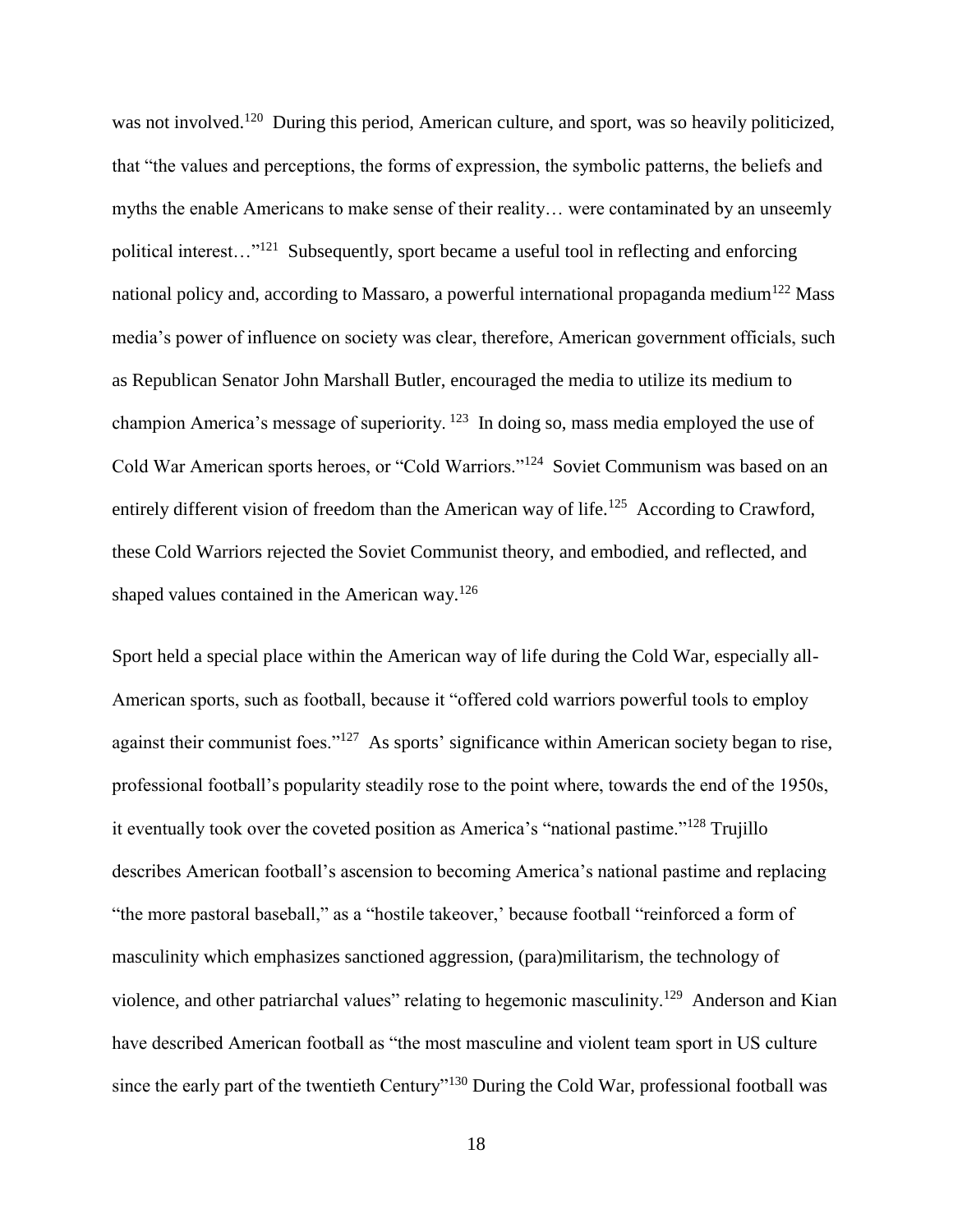celebrated for it being "modern," and the "most technically proficient, the biggest, the fastest and sleekest of everything," and a symbol of professionalism.<sup>131</sup> Professional football during the Cold War became a site for shaping and defining idealized forms of masculinity.<sup>132</sup> Additionally, football possesses a unique ability to "make the heroic possible," which provided sportswriter's with a golden opportunity to create poetic tales of individual prowess and craft griping narratives that grasped the public's attention.<sup>133</sup> Football players, being "young, muscle-bound, and willing to commit violence to himself and others," are situated at the apex of sports masculinity, and become ideal figures to be constructed as American sports heroes, or cold warriors.<sup>134</sup> Furthermore, men who play football are often referred to as "warriors" and the field as an arena or "battlefield."<sup>135</sup> These become sites for "men to prove their manhood and rehearse masculine behaviors, confirm the distinct link between sport, physicality, and war."<sup>136</sup>

Hegemonic masculinity, as is football, is centered on "dominance, superiority, competitiveness, risk-taking, aggression, rationality, and the continuous quest for power."<sup>137</sup> Therefore, the values of hegemonic masculinity are constantly being produced and reproduced by American football by its celebration of male aggression, violence, physical dominance, and physiological superiority.<sup>138</sup> By celebrating these masculinities, football culture "contributes to the subordination of women who are excluded from the sport and oppressed in a social order that venerates men."<sup>139</sup> In turn, "all men become beneficiaries in this gendered order, whether they have the physical power of a 240 pound linebacker or not."<sup>140</sup> Furthermore, these traits are not just shared by hegemonic masculinity and American football, but they are synonymous with America as a nation as well, and in fact, represent the American ideal.<sup>141</sup>

During the Cold War, as football began to embody hegemonic characteristics of core American values, Lombardi's Green Bay Packers ascended to the top of the National Football League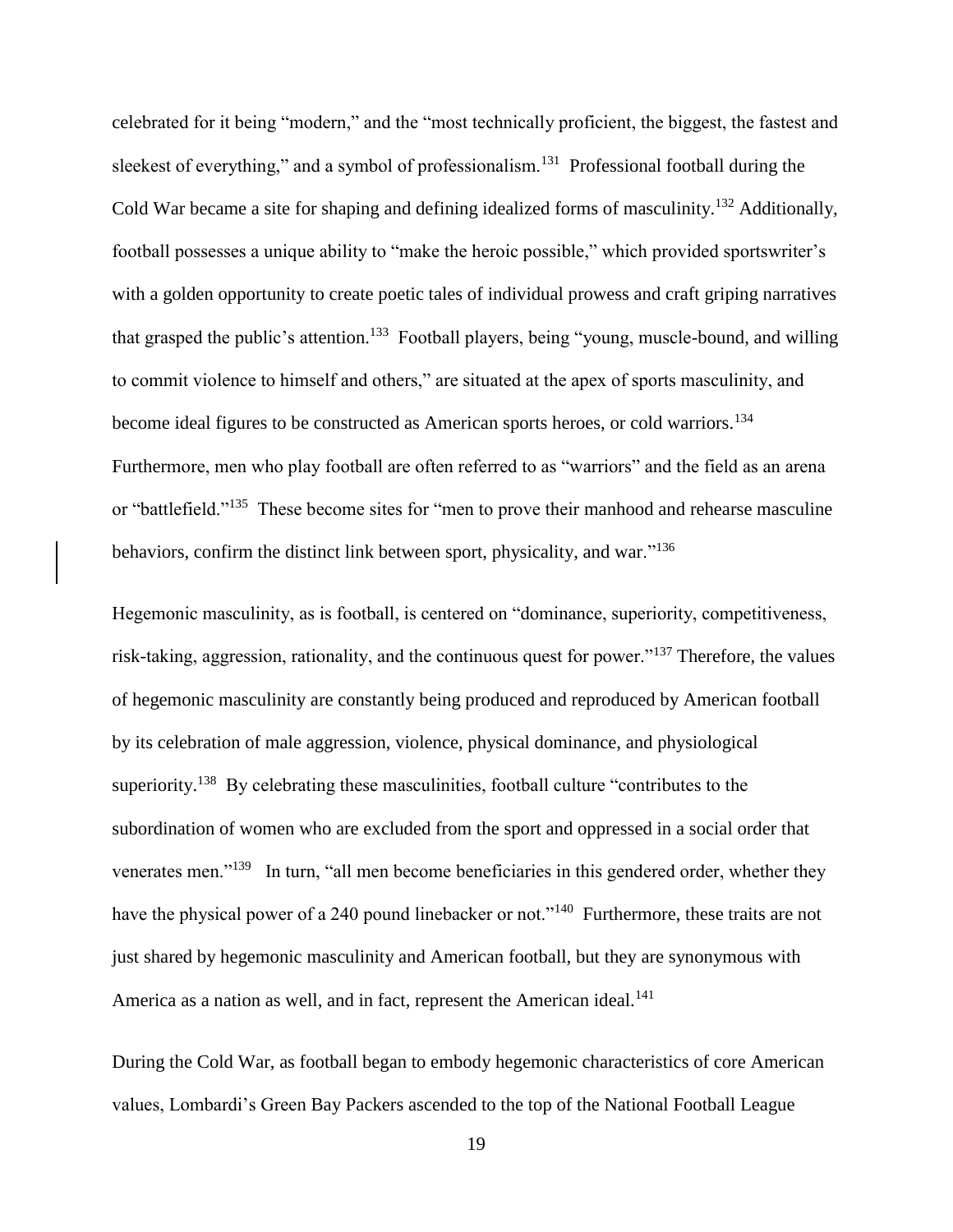symbolizing the "American Dream."<sup>142</sup> Over the course of nine seasons, Lombardi embodied many core American values, including leadership, discipline, perseverance, and teamwork, as well as an obsession with winning, which propelled him and his Packers to experience unprecedented success. Considering Lombardi achieved this success during a period where nuclear war seemed a distinct possibility, and the social arena of sport had transformed into an ideological battlefield where losing wasn't an option, and winning symbolized the superiority of the American way of life, Vince Lombardi came to embody the values essential to American society during the Cold War. In doing so, Lombardi became a national icon, an American sports hero, and a purveyor of social myth, who transformed football into a metaphor for the American way of life within the Cold War period, where "winning isn't everything, it's the only thing."<sup>143</sup>

The purpose of this project is to critically explore and analyze the various meanings of the taken for granted concept, the "American Hero," in sport culture. In doing so, I will examine how Vince Lombardi transcended the realm of sport to become a symbol of American virtues during the Cold War. In order to accomplish this, I will answer the following questions; 1. How was Vince Lombardi portrayed through the *Green Bay Press-Gazette* from 1966-1967? and 2. What do the representations and portrayal of Lombardi in the *Green Bay Press-Gazette* tell us about American society (i.e., what are the wider implications of the representations)?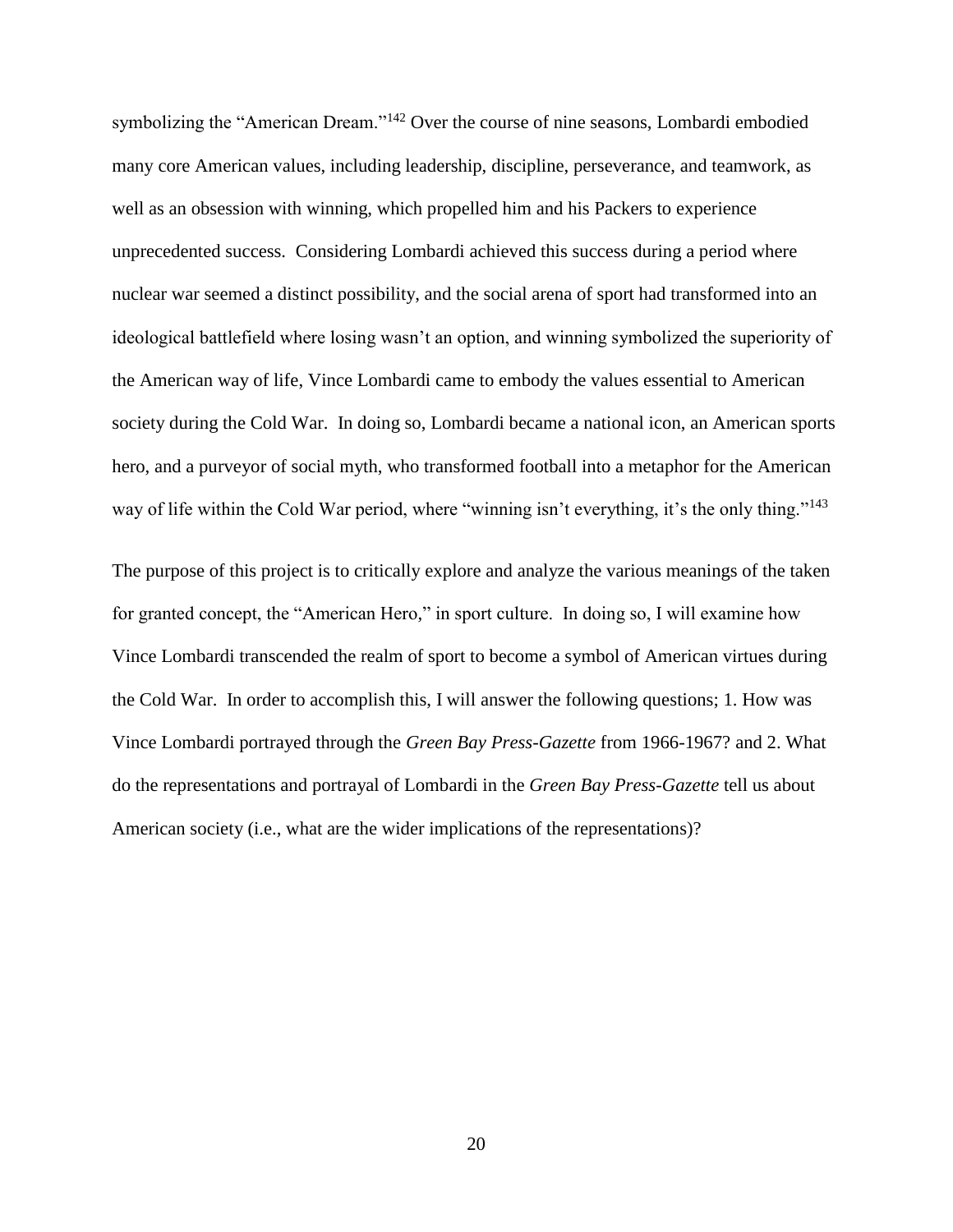## Chapter 2

## 2: Methodology

In order to accomplish the purpose and answer the research questions of interest, historical sport media documents from the *Green Bay Press-Gazette,* concerning the 1966-1967 NFL football seasons will be collected and analyzed, drawing largely on the concept of hegemonic masculinity, and the research methodology of textual analysis. The focus of the present project is the 1966-1967 seasons because those were the final two years that Lombardi coached the Packers, which culminated in his second and third straight NFL championships, and victories in Super Bowl I and II. Essentially, these were the two seasons that cemented his legacy that has become the subject of numerous works of literature, including this project, television specials, and even Broadway shows.<sup>144</sup>

## 2.1: Textual Analysis

In regards to this study, newspaper articles from the *Green Bay Press-Gazette* will be collected and analyzed through textual analysis. Textual analysis has been positioned as a useful research methodology, and data gathering process for the purpose of gaining a greater understanding of how other human beings make sense of the world.<sup>145</sup> Textual analysis is a useful tool for "researchers who want to understand the ways in which members of various cultures and subcultures make sense of who they are, and of how they fit into the world in which they live."<sup>146</sup>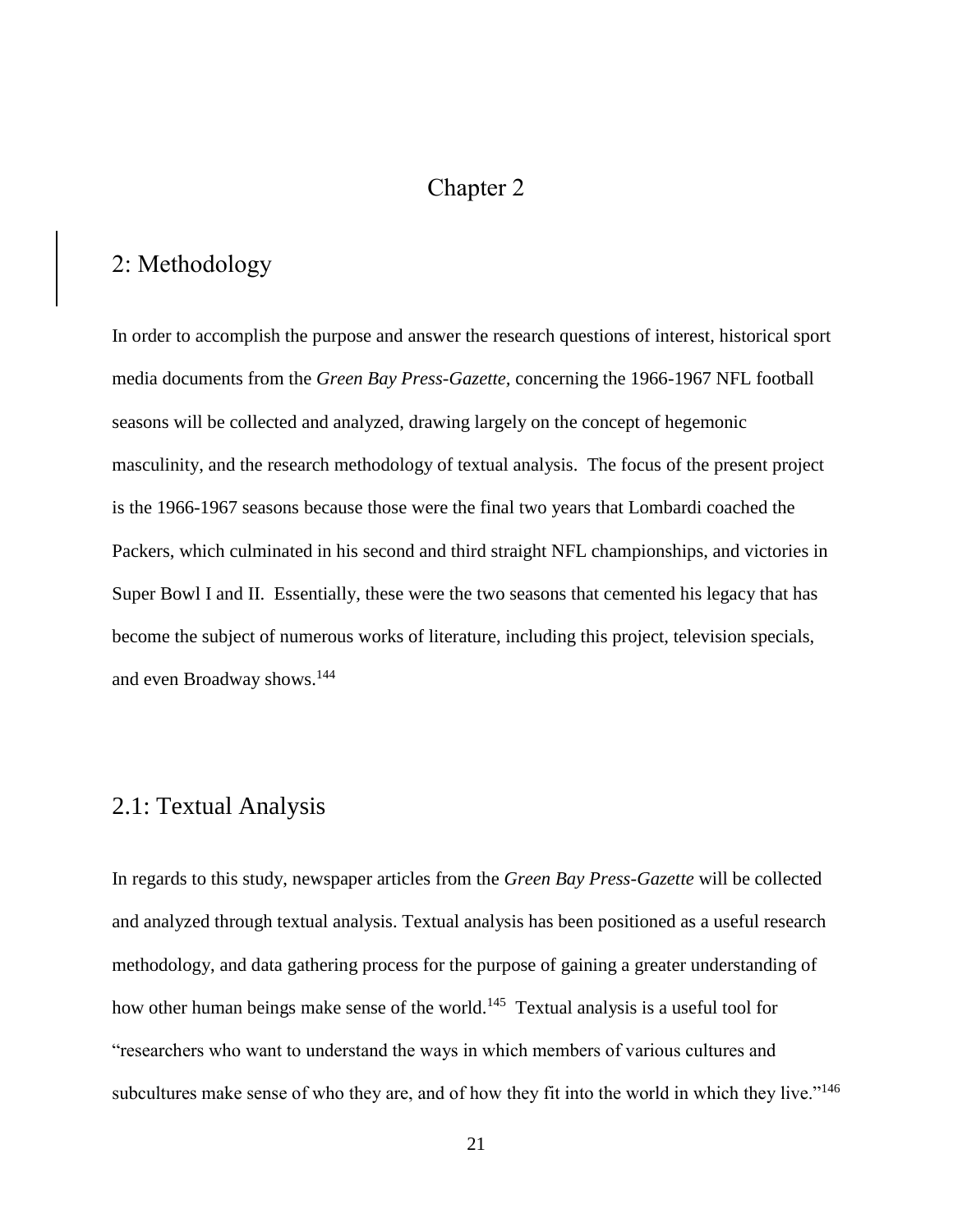This methodology has been shown to be a useful tool for many researchers in the field of sports media studies, including McGannon, Curtin, Schinke, Schweinbenz, as well as Vincent, and Crossman, who utilize it for its ability to reveal the explicit and subtle meanings conveyed through various forms of media, such as newspaper narratives.<sup>147</sup> Essentially, a text is anything that we can make meaning from. <sup>148</sup> Therefore, whenever we as a society "produce an *interpretation* of something's *meaning*," such as a book, television programme, film, magazine, logo, art, a photograph—we treat it as a text.<sup>149</sup> Furthermore, these texts are loaded with meanings of how people construct their identities and make sense of the world around them. It becomes evident that the theoretical views outlined in my review of literature, regarding the function of, myth, hegemonic masculinity, and the media, within Cold War society and sport aligns with the underlying assumptions contained in textual analysis. Considering my reviewed literature aligns with textual analysis' view of the world, it is clear that it is an appropriate methodology in order to examine my research questions of interest.

Texts are useful for historical research because they have a "material reality" and physically endure over time, which provides historical insight into the period they were created.<sup>150</sup> According to Booth, "language determines consciousness, and ultimately being, by virtue of facilitating, or excluding from consideration, certain ways of thinking about experiences and by framing behavior."<sup>151</sup> Therefore, texts, such as newspaper articles, provide a "truer" indication of original meaning than other types of historical evidence such as artifacts or architecture.<sup>152</sup> Textual analysis uses texts to critically reflect, or "deconstruct" history. Deconstructionists endorse reflexivity, and therefore, reject all pretexts of objectivity.<sup>153</sup> Thus, there is no one accurate, true, or unbiased interpretation of a text, or of reality for that matter. Instead, when deconstructing history, there are always alternative representations and interpretations that are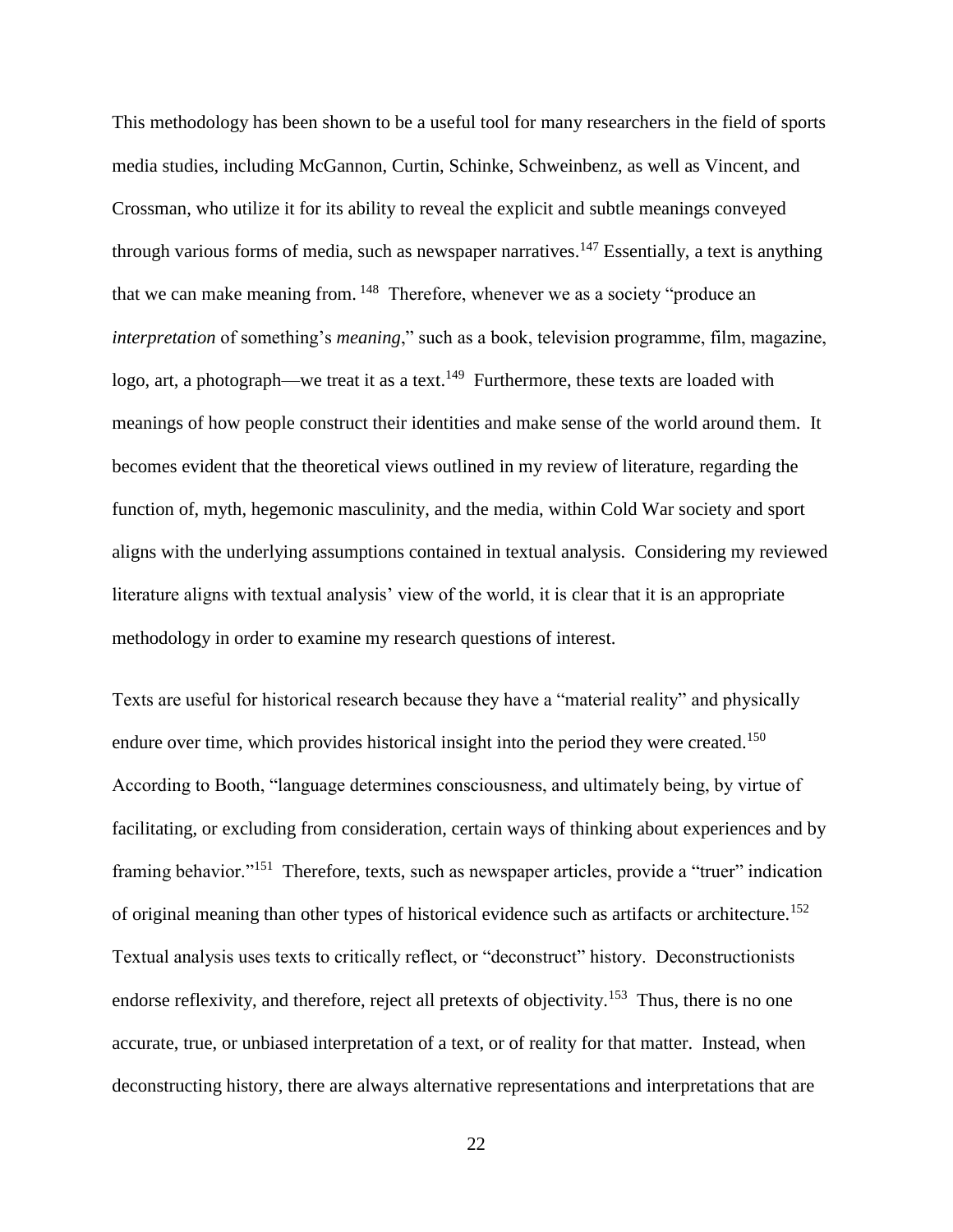equally accurate, true, or unbiased.<sup>154</sup> "Texts can say many different things in different contexts."<sup>155</sup> Therefore, it is imperative to understand the texts conditions of productions; was the text "written as a result of firsthand experience or from secondary sources, whether it was solicited or unsolicited, edited or unedited, anonymous or signed, and so on."<sup>156</sup> Furthermore, texts, and the words that construct them, possess practical, social, and communication functions, embedded within social and ideological systems.<sup>157</sup> Texts and contexts are in a constant state of tension with the other; constantly defining and redefining the other through time.<sup>158</sup> By placing texts within their proper historical context and understanding their conditions of production and reading, moreover, it allows researchers to discern the "original" or "true" meanings.<sup>159</sup> In doing so, textual analysis allows researchers to understand one meaning of the text based on a theoretical framework.<sup>160</sup>

By investigating what the most likely interpretation of the text, further insight into how people make sense of the world is provided. Furthermore, by understanding how people make sense of the world, textual analysis researchers further insight into how various identities are constructed and evolve over time and across cultures.<sup>161</sup> Therefore, by understanding the theoretical function of myth, masculinity, and media, it allows researchers the necessary foundation to examine texts that will provide further understanding of Cold War American culture. According to Booth, the field of sports history is undergoing a shift in focus from the study of sport as social practice towards the investigation of sporting identities and cultures.<sup>162</sup> A major catalysis in this shift stems from "the assumption that texts have 'no inherent or authentic meaning', rather they 'derive [their] effects from the power relationships in which [their] meaning is constructed."<sup>163</sup> In turn, this emphasizes the usefulness of hegemonic masculinity in order to understand power relationships within sport and in American society.<sup>164</sup> Deconstructionists, furthermore, are aware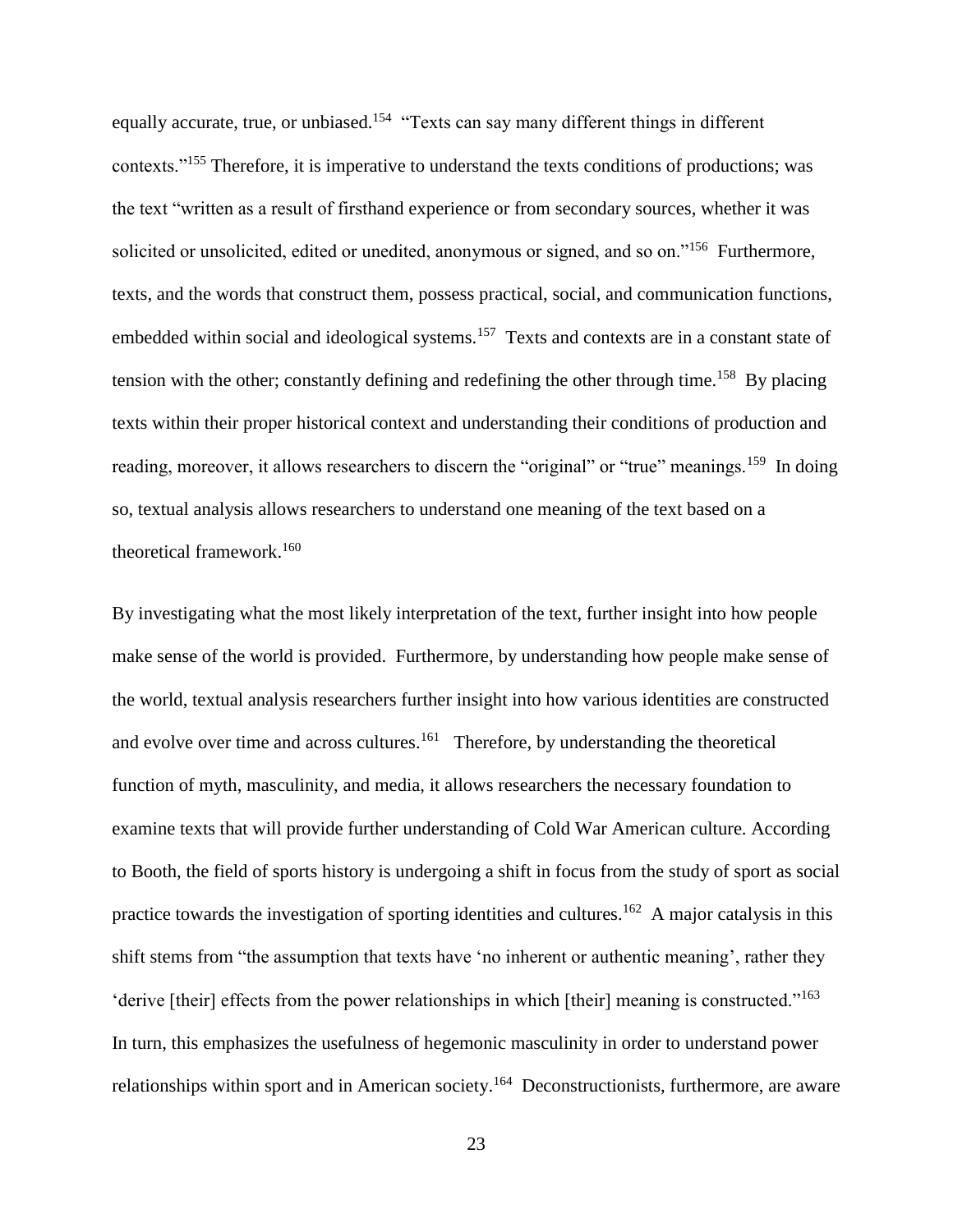of the persuasive, manipulative and controlling nature of language, and therefore, focus more on dissecting the narrative structure of texts.<sup>165</sup>

The idea of sport being a text in itself has grown since its conception by Clifford Geertz in his 1972 essay on Balinese cockfighting.<sup>166</sup> In his analysis, Geertz discerns that the cockfight itself 'provides a metasocial commentary,' in which the event is treated as a rite or a pastime.<sup>167</sup> The cockfight as a text operates symbolically, as a metaphor for Balinese cultural experience.<sup>168</sup> Geertz determined that Balinese cockfight's "dramatic shape," metaphoric content," and "social context" combine to form a dimension of a Balinese experience ripe with themes of "death, masculinity, rage, pride, loss, beneficence."<sup>169</sup> In 1993, Oriard began applying Geertz model of the cultural text for understanding American Football. Rather than the focus being on the outcome and events of the game, analyzing Football as text places emphasis on football's "meaning" in American society, by "reading" and interpreting the game.<sup>170</sup> When examining American football as a cultural text, moreover, it is imperative to acknowledge the power relations present within modern cultural production and the exclusion of marginalized identities veiled behind consent.<sup>171</sup> Oriard acknowledges that previous revisionist cultural histories when examining American football have chronic tendency to represent modern American culture "as a monolithic "dominant" (or hegemonic) discourse."<sup>172</sup> Therefore, by critically reflecting and deconstructing history through textual analysis, and utilizing the concept of hegemonic masculinity to analyze sense-making practices, it will provide valuable insight into how different groups of people, or identities, are treated differently within society and how they change over time.<sup>173</sup> In regards to this study, moreover, the texts being analyzed will be historical newspaper documents from the *Green Bay Press-Gazette* in order to understand how mass media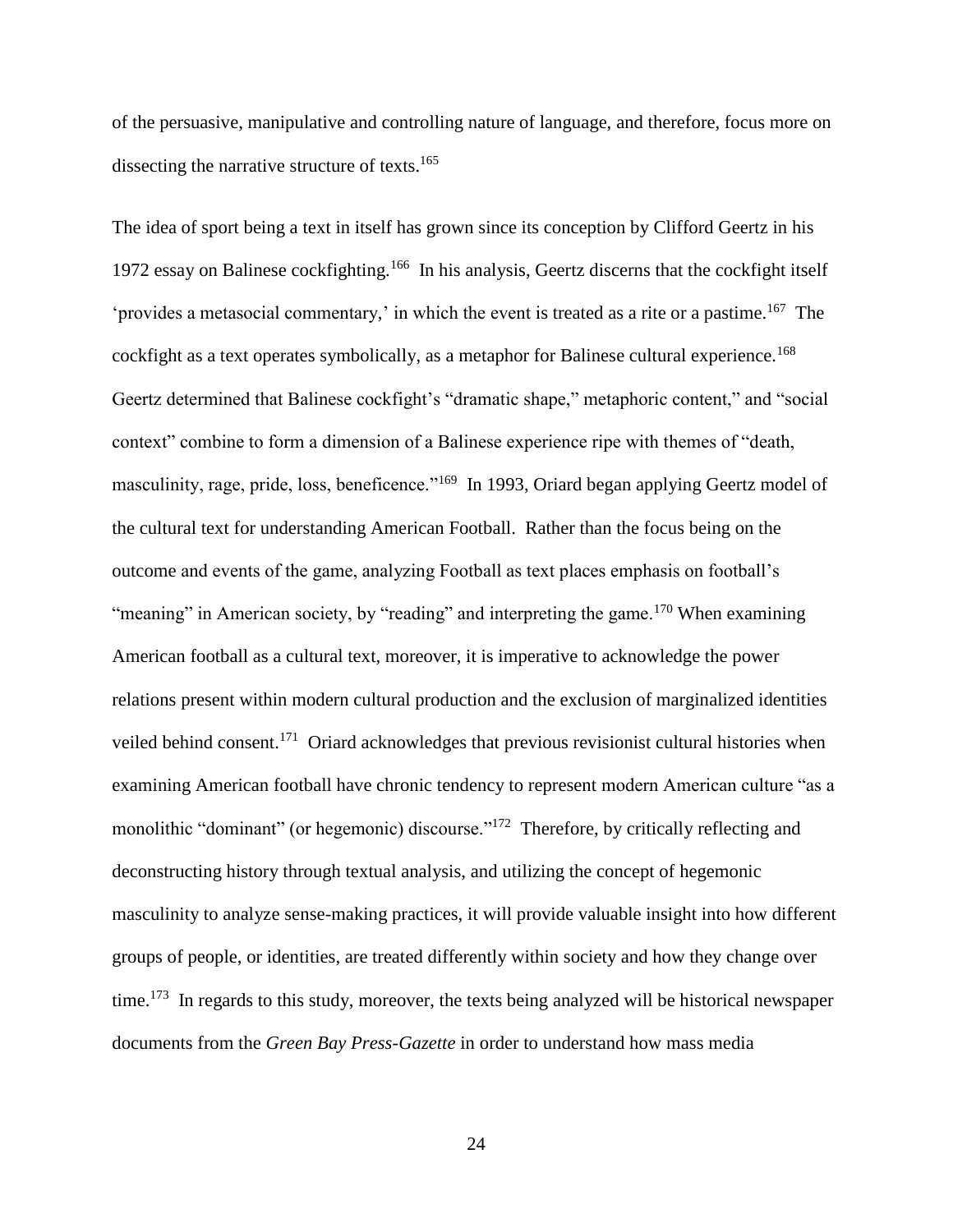constructed Vince Lombardi as an American sport hero who came to embody values shared by American Cold War culture.

### 2.2: Data Collection

The *Green Bay Press-Gazette* was chosen as the cultural site for textual analysis and to answer the research questions of interest because, along with it historically being Green Bay's source for Packer news, the newspaper has been tied to the Packers since the football team's conception on 11 August 1919.<sup>174</sup> Considering the *Green Bay Press-Gazette* took on its modern name and form in 1915, it is evident that the two organizations have been intimately intertwined for almost the entirety of the two organizations' existence. In the 1960s, the *Green Bay Press-Gazette* was the only newspaper in town and the newspaper's editorial viewpoint skewed conservative, reflecting the community.<sup>175</sup> Additionally, during the Cold War, Green Bay was a small Wisconsin town, and the Packers were the townspeople's religion. At the time of Lombardi's arrival, Green Bay's population was just over 60,000 people. By the end of his tenure at Green Bay, the population had ballooned to almost 88,000 people in 1970.<sup>176</sup>

According to current *Green Bay Press-Gazette* editor, Jeff Ash, the newspaper had three different publishers during Lombardi's tenure with the Packers; Andrew B. Turnbull throughout Lombardi's first season; John Torinus (1960-62); and Daniel Beisel (1962-69).<sup>177</sup> Additionally, there were two different editors during this time as well; Leo Gannon (1960-65); and Dave Yuenger (1966-69).<sup>178</sup> According to Ash, Gannon was a crusty old-school Irish newspaperman who had been editor since 1954.<sup>179</sup> Yuenger, on the other hand, started to modernize the paper's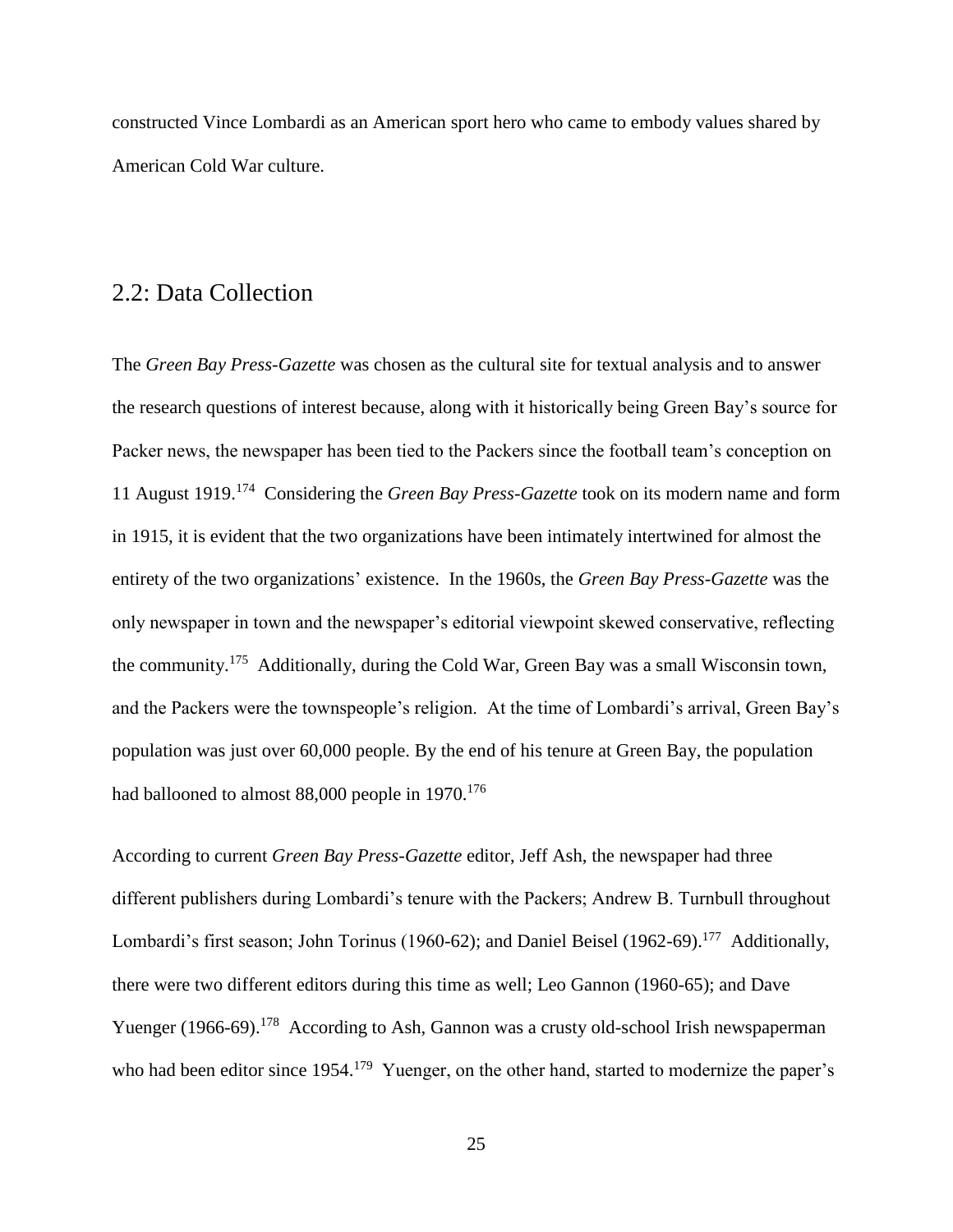appearance and reporting style, though its editorial voice remained conservative.<sup>180</sup> Coverage throughout the 1960s was traditional for the time.<sup>181</sup> Art Daley was the lead Packers reporter from 1960 to 1968 but left the beat when Vince Lombardi stepped down as coach after the 1967 season.<sup>182</sup> Yuenger was looking to modernize the paper's sports coverage as well.<sup>183</sup> Lee Remmel and Len Wagner replaced Daley on the Packers beat for the rest of the '60s, but Remmel's coverage also was rather traditional.<sup>184</sup>

Along with being the smallest market in professional sports, the Packers were also a publicly owned non-profit organization.<sup>185</sup> Essentially, this sewed the Packer organization directly into Green Bay's social fabric. The *Green Bay Gazette*, which would later become the *Green Bay Press-*Gazette in 1915, was founded in 1866, and since then has been the key source of Packers news and history for fans and authors, such as Larry D. Names for his book *The History of the Green Bay Packers: The Lambeau Years Part One*, as well as for David Maraniss for his biography on Vince Lombardi, *When Pride Still Mattered: Lombardi.<sup>186</sup>*

The process of my textual analysis consisted of a number of essential steps. Firstly, I gathered the 'raw data.' I accomplished this first step by combing through microfilm of the *Green Bay Press-Gazette* from the years concerning the 1966 and 1967 NFL seasons and then scanned any article that mentioned Vince Lombardi. In doing so, I found 198 articles that mentioned Lombardi. Secondly, I then transcribed the scanned articles into a Microsoft Word document. Thirdly, I read through all the data I collected, which provided me with a general sense of the information and provided me with an opportunity to reflect on its overall meaning.<sup>187</sup> In doing so, I was able to get a sense of the ideas and the sportswriters' tone expressed through the articles, which aided me during the coding process. Fourthly, I began the coding process by organizing the data by bracketing chunks of text and writing the code it pertains to in the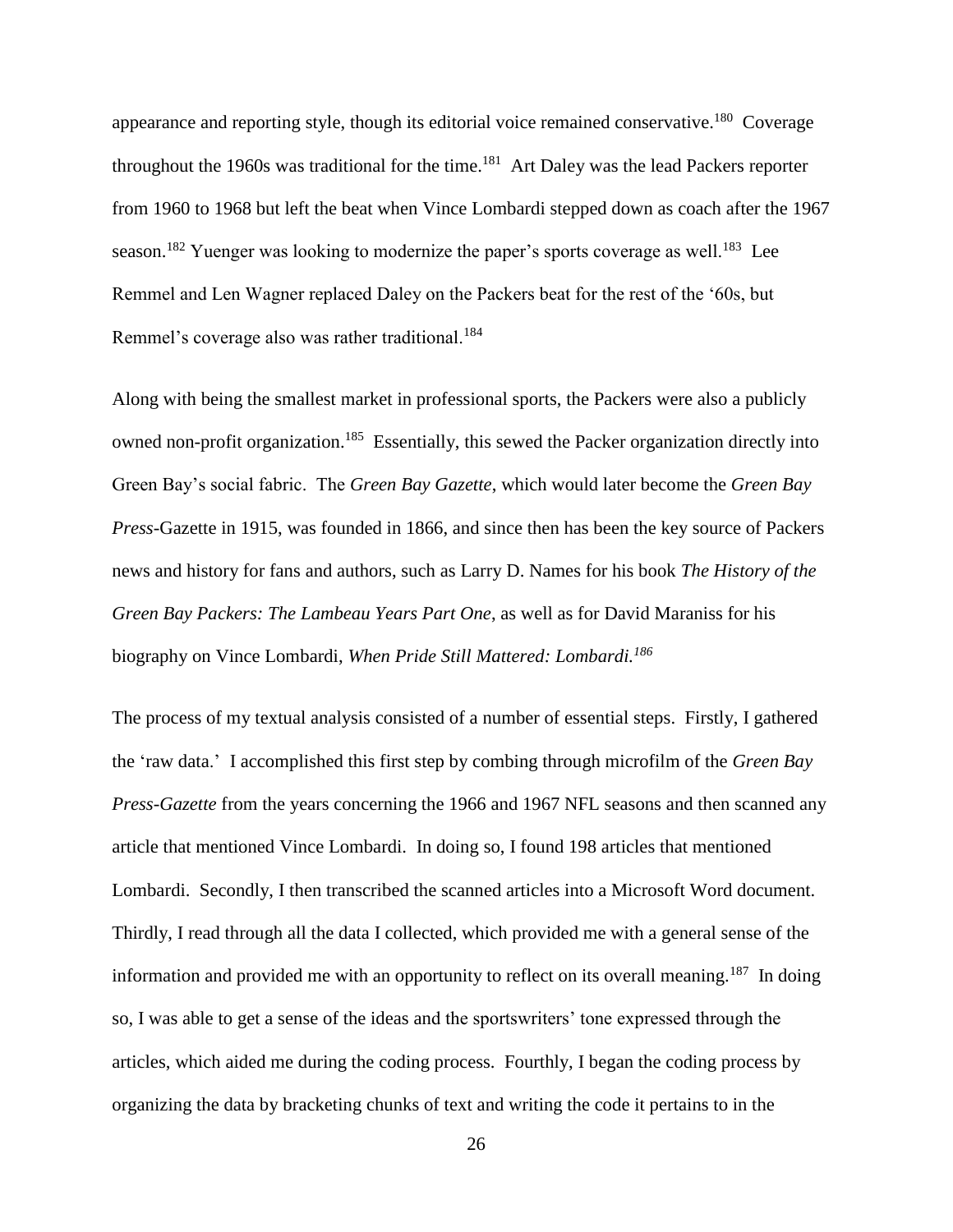margin.<sup>188</sup> Considering the purpose of my study, the four codes used were: *Masculinity*, *Hero, America*, and *Other*. The first three codes are predetermined codes that I expected to find based on the literature, while the *Other* category was an open code used for any themes that emerged during the coding process that I did not expect.<sup>189</sup> For example, in the August 1966 article "'Played Poor Game… Nothing Will Ease Pain' – Vince," the author, Lee Remmel's reference to Lombardi as "the ex-Block of Granite" was initially coded as *Masculinity* because it seemed to reinforce Lombardi's physical strength.<sup>190</sup> However, as my analysis continued, and the major themes, storylines, and narratives began to emerge and evolve, it became apparent, considering Lombardi's role as coach rather than a player, that being referred to as a figurative Block of Granite said more about his strength as leadership than his physical prowess. Therefore, the text was coded as *Other* and exemplified the evolution of a substantial "Leadership" theme of my study. Furthermore, throughout all stages of my analysis it was important to relate back to the literature to further interpret and make sense of the coding of the texts.<sup>191</sup>

Additionally, throughout all the stages of my analysis, it was critical to be aware of how language was used to communicate one, or multiple meanings.<sup>192</sup> For example, in the October 1966 article "Lombardi, Halas Salute Packers' Defensive Play," Lee Remmel's reference to Lombardi as "the Packer generalissimo" was coded as *America* because of the of militarism of Cold War American society, and as *Other* because it referred to Lombardi's leadership abilities, and also his Italian ethnicity.<sup>193</sup>

Fifthly, as I examined the data, I further divided the codes into sub-categories. The *Masculinity*  code, which comprised the bulk of my results, was broken down into four sub-categories; physical embodiment, occupational achievement, family patriarch/heterosexuality, and frontiersmanship. For example, in the January 1967 article "NFL Ball Catches, Kicks Better,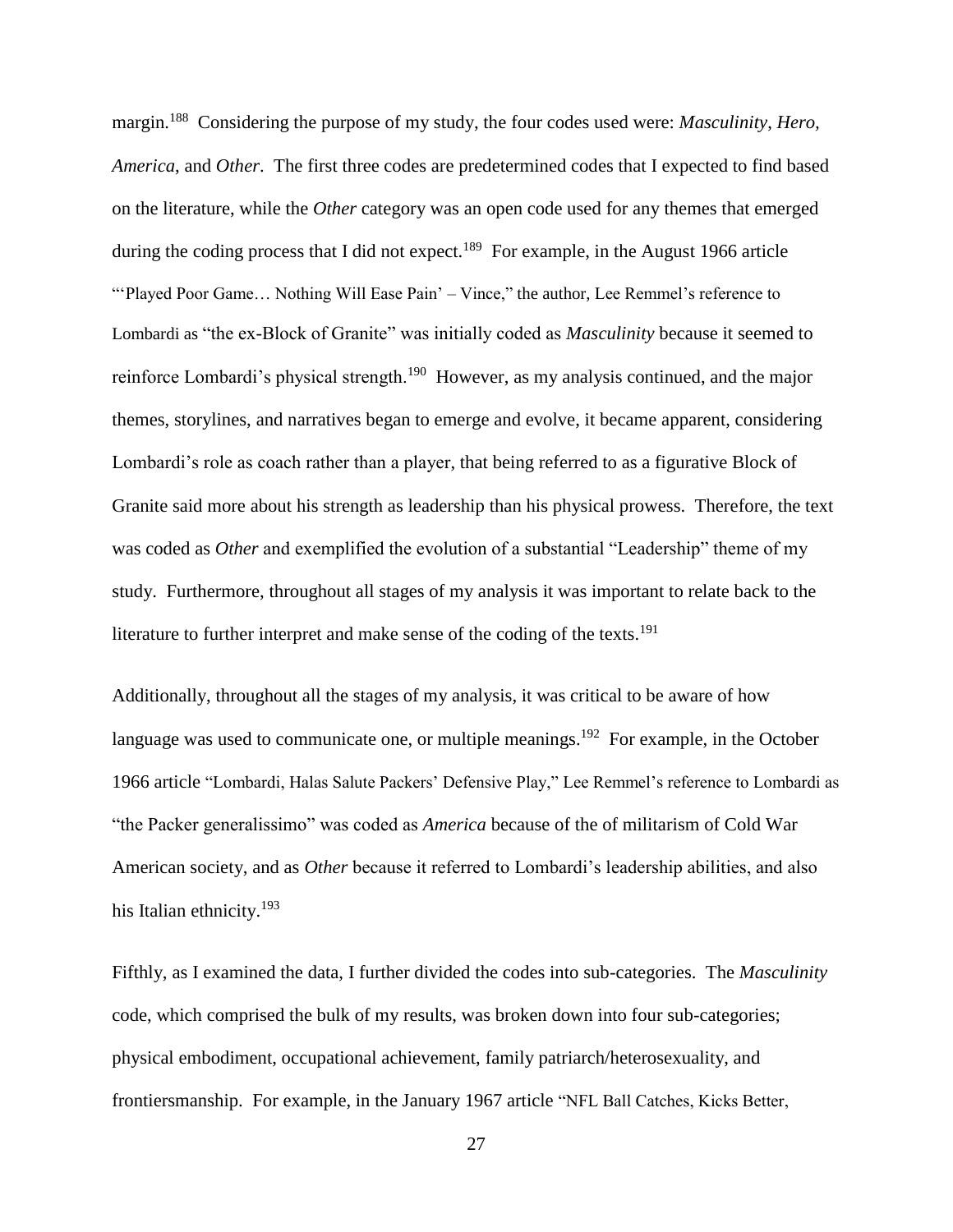Lombardi Chuckles," Remmel's reference to Lombardi as "pro football's most successful strategist" was coded as reinforcing Lombardi's unprecedented success as head coach of the Packers and was first coded as *Masculinity* and then further sub-categorized within the 'occupational achievement' sub-category.<sup>194</sup>

Sixthly, using the coding process, the codes were then fit into categories or themes for analysis. For example, in the January 1968 article "Casey Stengel Has Three Words for Vince: 'Don't Do It,'" Stengel's quote: "A man like [Lombardi] provides a lesson to other people in all kinds of business" was coded as reinforcing Lombardi transcending the realm of sport and impacting American society as a whole, and therefore was initially labelled with the *America* code.<sup>195</sup> The *America* code fit into a theme of how Lombardi was able to connect with dominant American values during the Cold War and ascend to national stardom. Themes were then interrelated to build additional layers of complex analysis, which were then broken down into subthemes, and then fit into a storyline to uncover possible narratives within the texts.<sup>196</sup>

Seventhly, how the themes were represented in the narrative to convey the findings of the analysis will be advanced.<sup>197</sup> In regards to my study, this involved interconnecting various themes and subthemes, and forming narratives as to how the media constructed Vince Lombardi. For example, Lombardi being depicted as a valuable commodity for the Packers and the NFL during the leagues rise to national prominence combined with his strength of leadership and masculinity, which allowed him to connect with the core American values during the Cold War and propelled him to American sports hero status. Lastly, the findings were interpreted and shaped into a results section by relating these findings back to my research questions.<sup>198</sup> My results were divided into four sections; physical force & control, occupational achievement, family patriarch/heterosexuality, and frontiersmanship.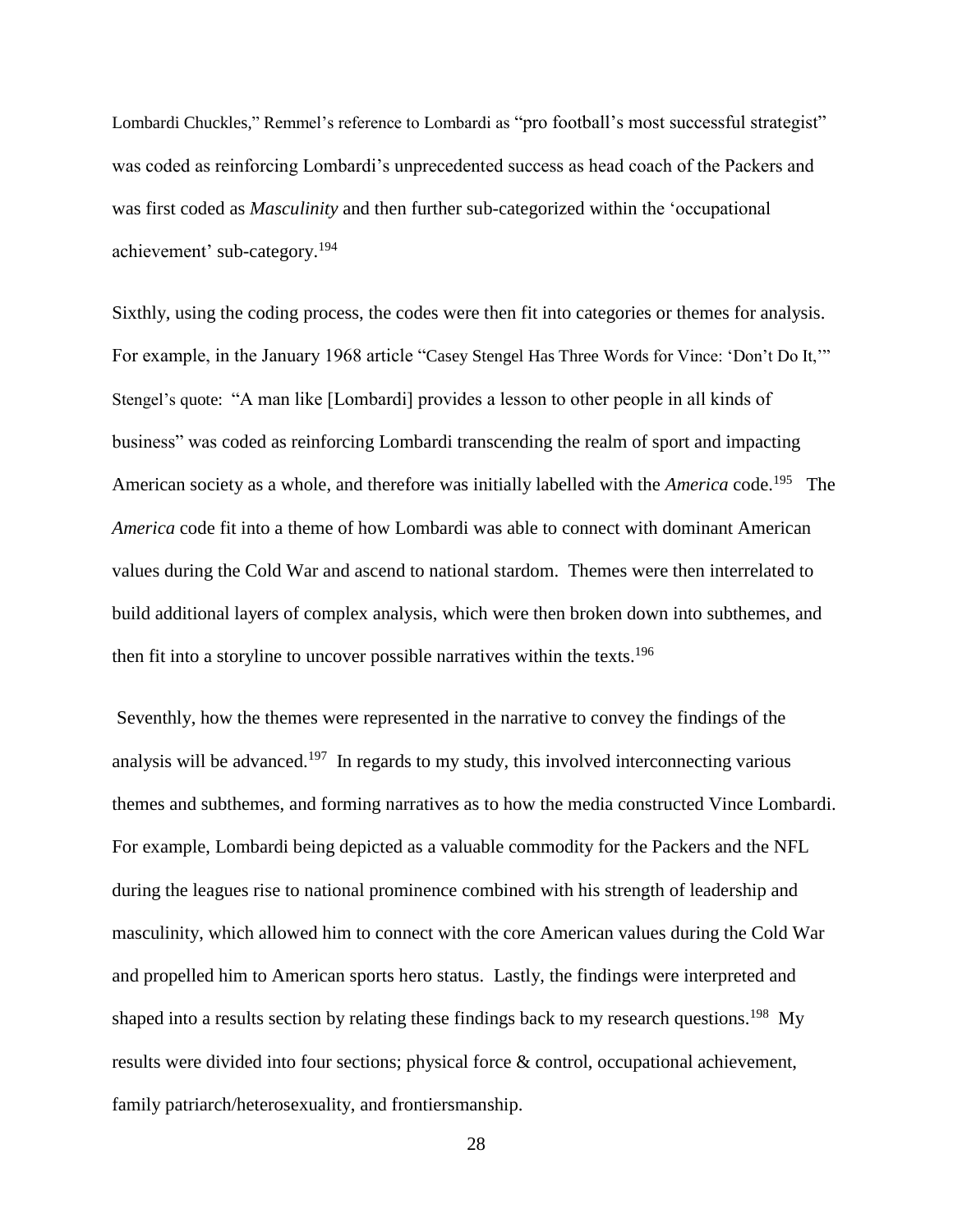## Chapter 3

## 3: Historical Context

In order to contextualize the results section, it is first necessary to understand the history of Vince Lombardi. In what follows, I first outline Lombardi's family and early childhood, followed by his playing days and education, and finally discussing his coaching history that led to him taking the position of head coach and general manager with the Green Bay Packers in 1959. In order to fully understand the significance of the construction of Lombardi as an American sport hero during the Cold War, we must first understand who Lombardi was and how he became the man who would eventually transcend the realm of sport to be seen as the ideal representation of leadership in America and a "symbol of the virtues needed to succeed at anything."<sup>199</sup>

## 3.1: The History of Vince Lombardi

In the 1960s, Vince Lombardi and his Green Bay Packers won five championships over a seven year span, setting a new standard for excellence that in the more than forty years after his untimely death, no other player, coach, or team has come close to matching.<sup>200</sup> Over his nineyear tenure as head coach of the Packers, Lombardi achieved a standard of excellence that transformed him into a legend, and "the best example of a winner" in America, where winning symbolized the superiorly of the American way of life.<sup>201</sup>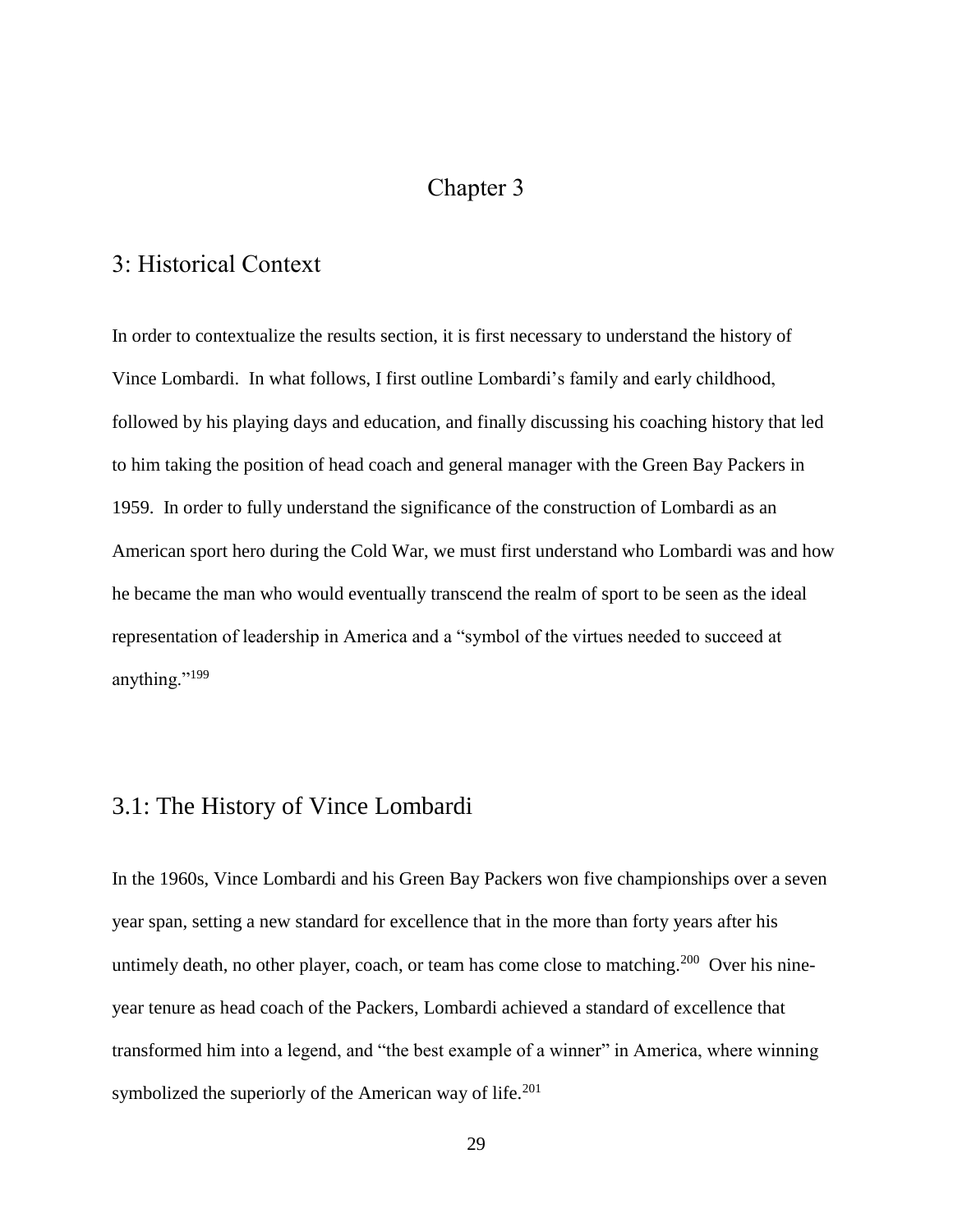Vincent Thomas Lombardi was born on June 11, 1913, into a large Italian-Catholic family from Sheepshead Bay, New York.<sup>202</sup> As per Italian custom, he was named after his paternal grandfather, Vincenzo.<sup>203</sup> At the time of Vince's birth, Sheepshead Bay was largely an immigrant community residing in a small Southeast pocket of Brooklyn.<sup>204</sup> Vince's father, Enrico "Henry" Lombardi, and his mother, Matilda "Matty" Izzo, were both members of families who had immigrated to America from nearby regions of Southern Italy.<sup>205</sup> Enrico came to America when he was two years old, and ever since that day, he considered himself unconditionally American.<sup>206</sup> Enrico adopted the more American sounding name of Henry, or Harry to his friends and neighbours. Harry, like the other millions of European immigrants that flooded the shores of America around the turn of the twentieth century, faced enormous prejudice and discrimination from born Americas.<sup>207</sup> Subsequently, the Lombardis, and millions of families like theirs, were forced into small, overcrowded, dangerous and disease riddled urban slums.<sup>208</sup> Despite the prejudice, Harry developed a strong love for his adopted country, while the tough living conditions only acted to harden him and instill him with many of his core-virtues, including a strong character, ambition, and a deep concern for the welfare of his loved ones.<sup>209</sup> Furthermore, each core-virtue was symbolized by one of Harry's many tattoos that covered his body. Harry bore his tattoos with pride—proudly displaying his core values that he would eventually instill in his first-born son Vince, including his immeasurable devotion to his family, and love and loyalty for his adopted country, symbolized in a tattoo of an American bald eagle. 210

Vince's mother, Matty, on the other hand, hailed from the Izzo clan, and grew up in the middleclass area of Sheapshed Bay.<sup>211</sup> Matty was just one of thirteen children of Antonio and Laura Izzo.<sup>212</sup> The majority of her siblings remained in the neighbourhood, marrying and raising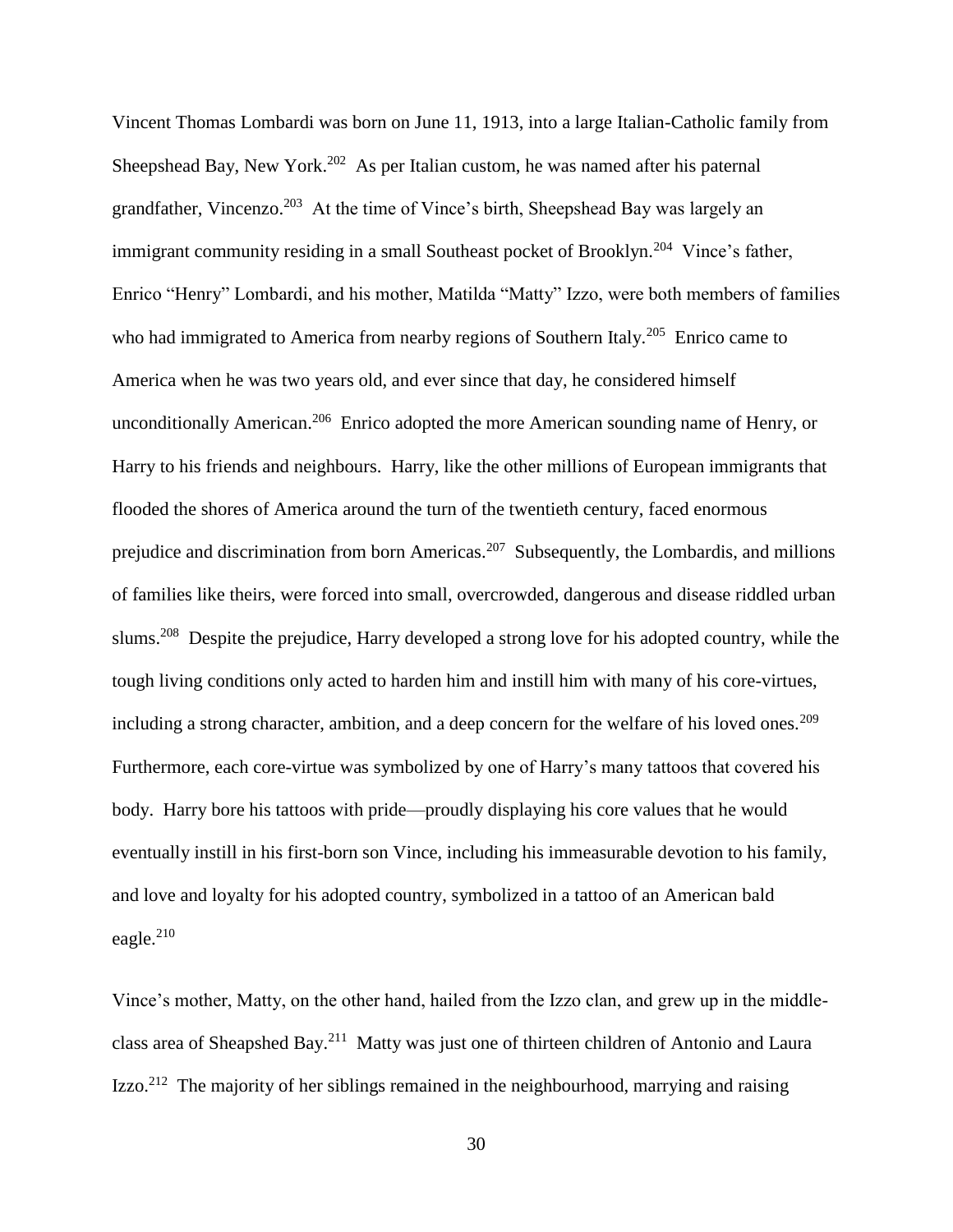families, which strengthened the family's size and fraternity and led many people around the community to regard the Izzos as "the first family of Sheepshead Bay."<sup>213</sup> Matty's parent's house became the central hub for the family and "throbbed with the daily rituals of a prodigious Italian Catholic family: engagements, weddings, birthday parties, picnics, feast days, Sunday dinner, comings, goings, births."<sup>214</sup> It was under the watchful and loving eye of this large extended family that Vince, the favourite son, grew up. $215$ 

## 3.2: Early Childhood

During Lombardi's early childhood, the family was seen to be living the modern American life. Lombardi was raised to speak only English, but the Lombardis still maintained many Italian traditions that made the family resemble most other Italian-American families in many aspects, such as "the supportive, tight-knit family, the nearby relatives, faith in the Catholic Church, and the bitter taste of discrimination."<sup>216</sup> However, differing significantly from many other immigrant families, the Lombardis lived away from the slums in a two story word-framed house behind a white picket-fence in a decent, ethnically diverse, working-class neighbourhood of Sheepshead Bay.<sup>217</sup> The neighbourhood's diversity aided in hastening their Americanization and helped foster an attitude that was impartial to other nationalities.<sup>218</sup>

Harry and Matty had five children; sons Vince, Harold, and Joe, and daughters, Madeline, and Claire.<sup>219</sup> Harry and his brother, Eddie, ran their own business, a wholesale meats shop on the Hudson River waterfront named Lombardi Bros. wholesalers.<sup>220</sup> The brothers became prototypical representations of the classic American immigrant success story.<sup>221</sup> Henry was a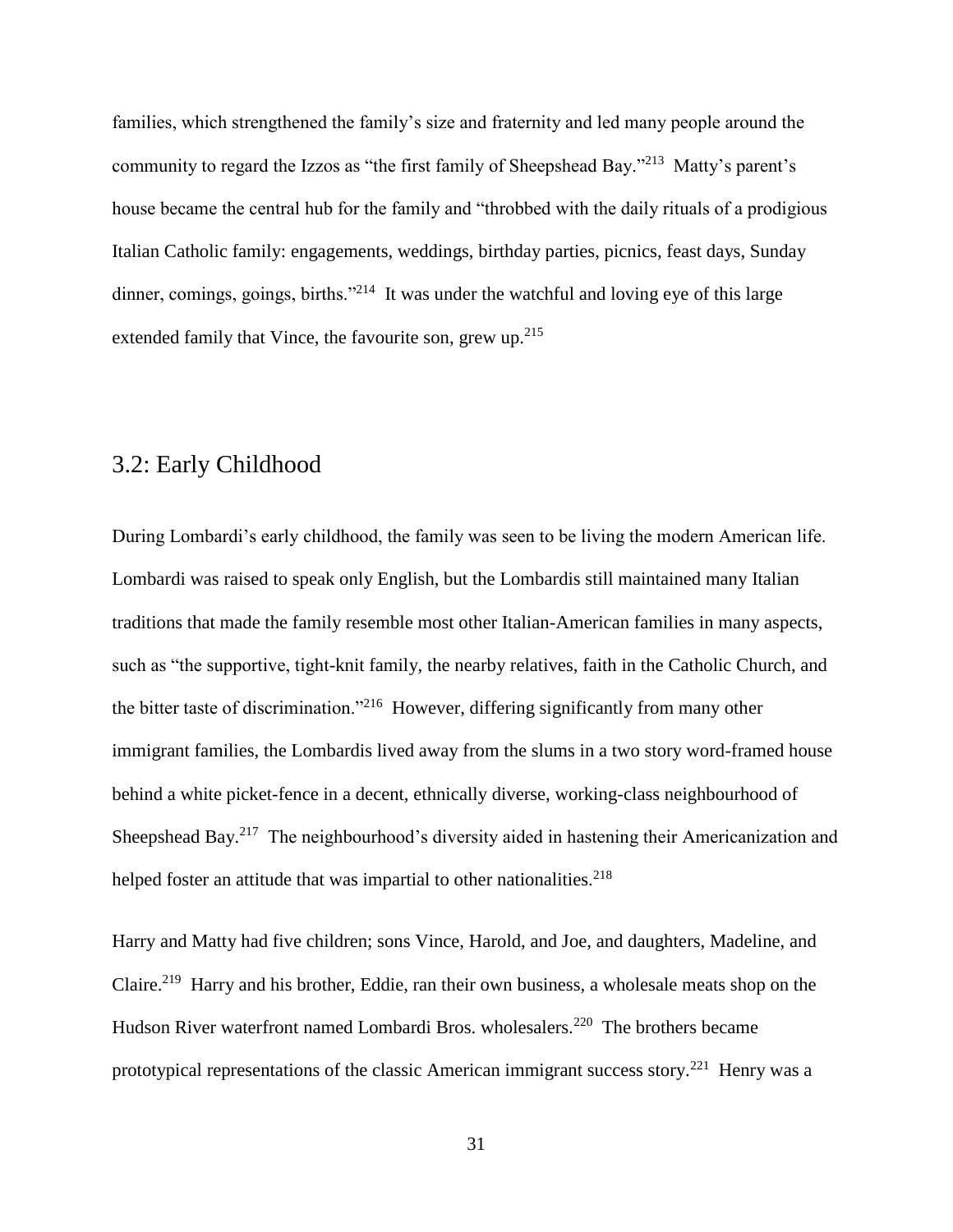self-made working man who would rise at four-thirty every morning to embark on his long commute to his place of business.<sup>222</sup> He was powerfully built, with keen street smarts attributes that came in handy in his line of business, which consisted of lifting and selling meat all day.<sup>223</sup> Harry's uncompromising work ethic allowed him to provide a comfortable middleclass life for his family.<sup>224</sup> Harry believed in hard work, and instilled the same sense of work ethic in his son Vince.<sup>225</sup> Lombardi was often forced to help out at the meat shop whenever his father needed him.<sup>226</sup> Harry was a perfectionist—a trait he instilled in his son. Things had to be done his way—the right way—all of the time, or Harry's explosive temper would flare.<sup>227</sup> When the job was completed to his standards, Lombardi would get paid in cash. Harry gave out no allowances—money had to be earned.<sup>228</sup> Most importantly, however, Harry stressed to Lombardi the importance of having a strong sense of duty, respect for authority, and strong mental discipline.<sup>229</sup>

As much as work and a strong work ethic was central to Lombardi's upbringing, religion was equally as significant. Maraniss argued that it is impossible to fully understand Lombardi without understanding the role of religion in his life by stating "The trinity of Vince Lombardi's early years was religion, family and sports. They seemed intertwined, as inseparable to him as Father, Son, and the Holy Ghost."<sup>230</sup> To Lombardi, "The church was not some distant institution to be visited once a week, but part of the rhythm of daily life."<sup>231</sup> The spiritual leader of the Lombardi family was their matriarch Matty.<sup>232</sup> Lombardi took a strong affinity to religion; much preferring the structure and discipline of the Catholic routine to lugging heavy meat around his father's butcher shop.<sup>233</sup> As such, he would often accompany his father to daily morning mass at St. Mark's Catholic Church.<sup>234</sup> Morning mass would become a fundamental aspect of Lombardi's daily routine that would continue for the rest of his life.<sup>235</sup> By the age of twelve, Lombardi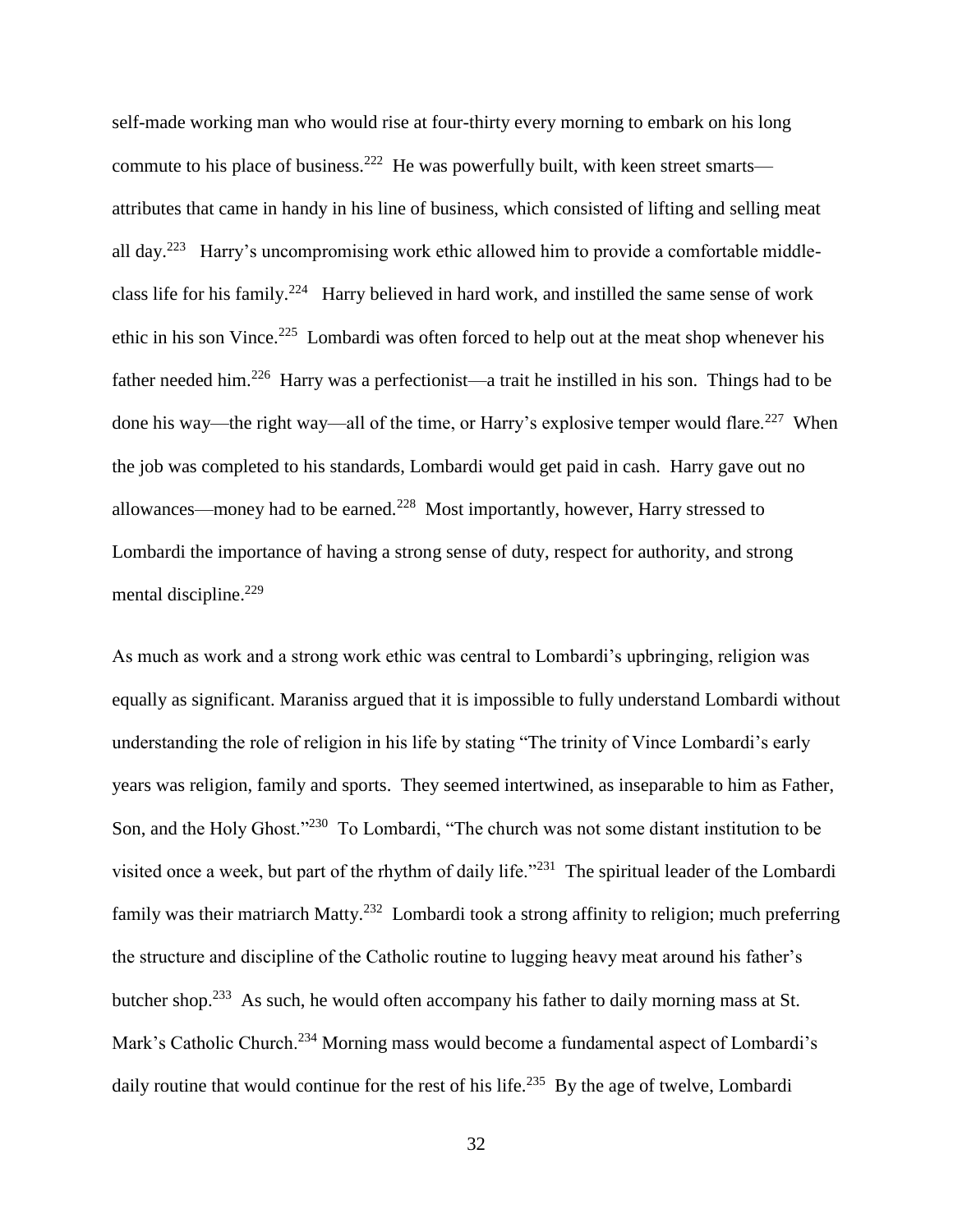become an altar boy, and arrived early for every morning mass or special event.<sup>236</sup> He strove to be the one in the place of honour—carrying the golden cross at the head of the procession as it entered the church.<sup>237</sup> By the time he was fifteen, Lombardi's faith was so profound that he decided to pursue the priesthood and subsequently enrolled in Cathedral Prep—a school the prepared boys for a career in the priesthood.<sup>238</sup>

While Lombardi's faith grew, his love for sports grew as well. He played a wide array of sports growing up, but it had become apparent that nothing engaged him as much as football "where the mission was to hit someone harder, punish him, knees up, elbows out, challenge your body, mind and spirit, exhaust yourself and seek redemption through fatigue."<sup>239</sup> Lombardi was seduced by football's mixture of physicality, strategy, and controlled violence, and similar to many other Brooklyn youths, would spend many long afternoons playing football on the sandlots of Brooklyn with his friends.<sup>240</sup> Even from an early age, Lombardi's leadership abilities and perfectionism were apparent on the sandlots to his family and friends.<sup>241</sup> Harry supported and encouraged his son in football, and taught him a great deal about sport and life. He would tell his son "No one's ever hurt. Hurt is in your mind!"<sup>242</sup>

As Lombardi entered adolescence his faith and love of football grew together expeditiously. At Cathedral Prep, however, violent sports like football were discouraged as Lombardi was studying diligently to become a man of the cloth.<sup>243</sup> Accordingly, he became immersed within the school's steady day-to-day life—thriving under the Cathedral Prep's ridged daily agenda. During his time at Cathedral Prep, moreover, Lombardi's teachers instilled a deeper appreciation and understanding of the importance of discipline and rituals—lessons that Lombardi would carry with him into adult life.<sup>244</sup> Lombardi understood that religion was as much discipline and ritual as it was devotion, and realized that success came with faith and obedience to superiors.<sup>245</sup>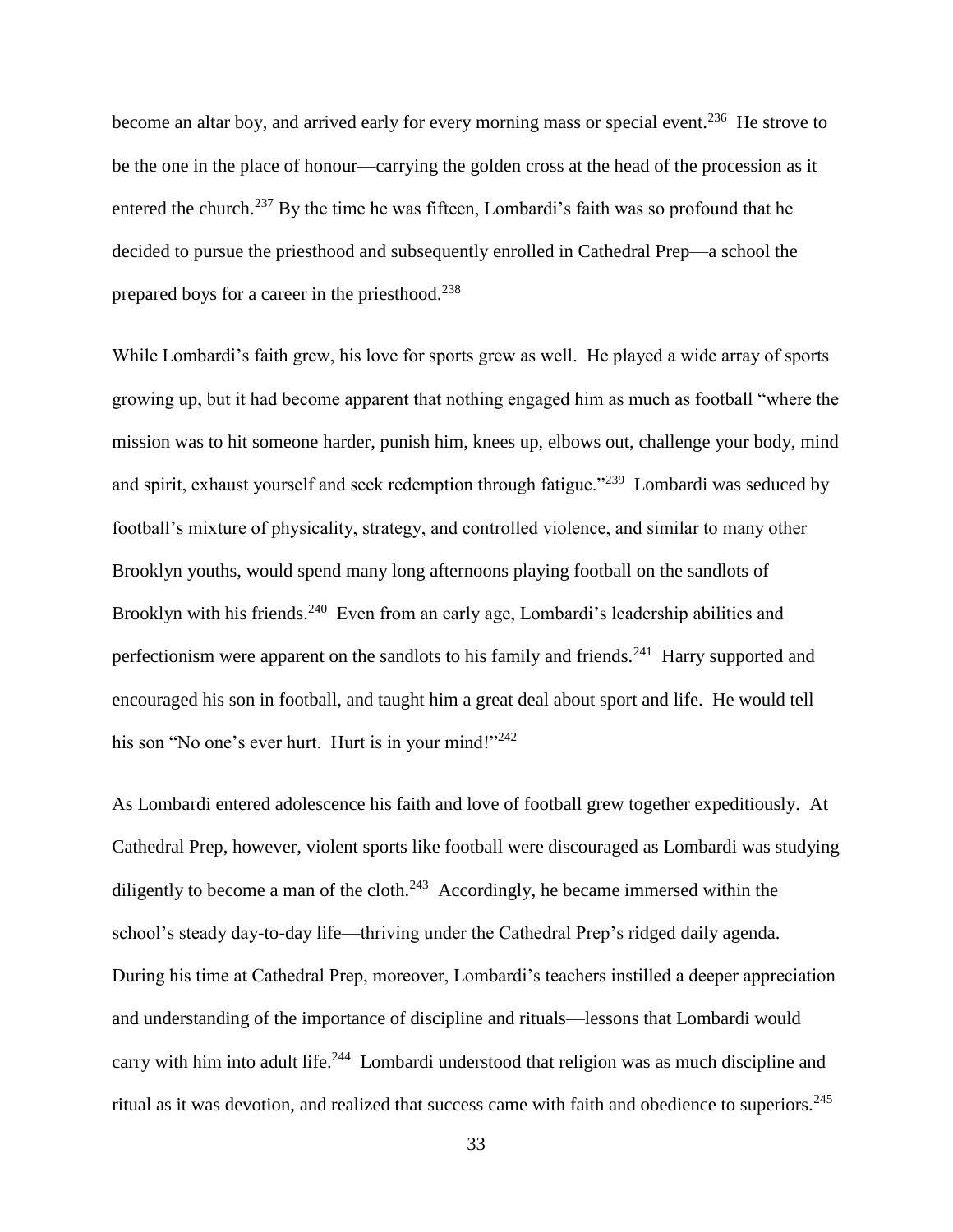Yet, as the years passed Lombardi experienced a growing sense of unfulfillment in his pursuit of the priesthood; he simply could not ignore his overwhelming passion for football.<sup>246</sup> Therefore, before the end of his fourth year, with more than two years still remaining until he completed his program, Lombardi dropped out of Cathedral Prep.<sup>247</sup>

After leaving Cathedral Prep, Lombardi felt defeated by his decision to abandon his pursuit of the priesthood, but remained determined that he would still make something of his life.<sup>248</sup> He turned his attention to a new and ambitious plan—to play football his senior year of high school and play well enough to win a college scholarship.<sup>249</sup> During his time spent playing on the Brooklyn sandlots, Lombardi had caught the attention of school officials at the nearby Brooklyn high school, St. Francis Prep, where he enrolled in 1932.<sup>250</sup> Immediately upon his arrival at St. Francis, his coaches and teammates were struck by his tenacity and determination, which he used to earn playing time over his more talented teammates.<sup>251</sup> At the games, Lombardi had his own cheering section comprised of the numerous Izzos and Lombardis who attended every game to support the family's favourite son.<sup>252</sup> After a 13-0 defeat to powerhouse Erasmus Hall, Lombardi sat slumped over in the locker room, stained with grass and muck, yet overcome with a rare feeling of joy.<sup>253</sup> He was struck by the realization that nobody on the field intimidated him and, although he was not the best player, he was confident he could compete through sheer will and determination. He was exhausted, bruised, and battered, yet felt a completive yearning and sense of accomplishment for leaving everything he had on the field.<sup>254</sup> It was in this moment where Lombardi's love, understanding, and overall appreciation for the game of football grew even deeper.<sup>255</sup>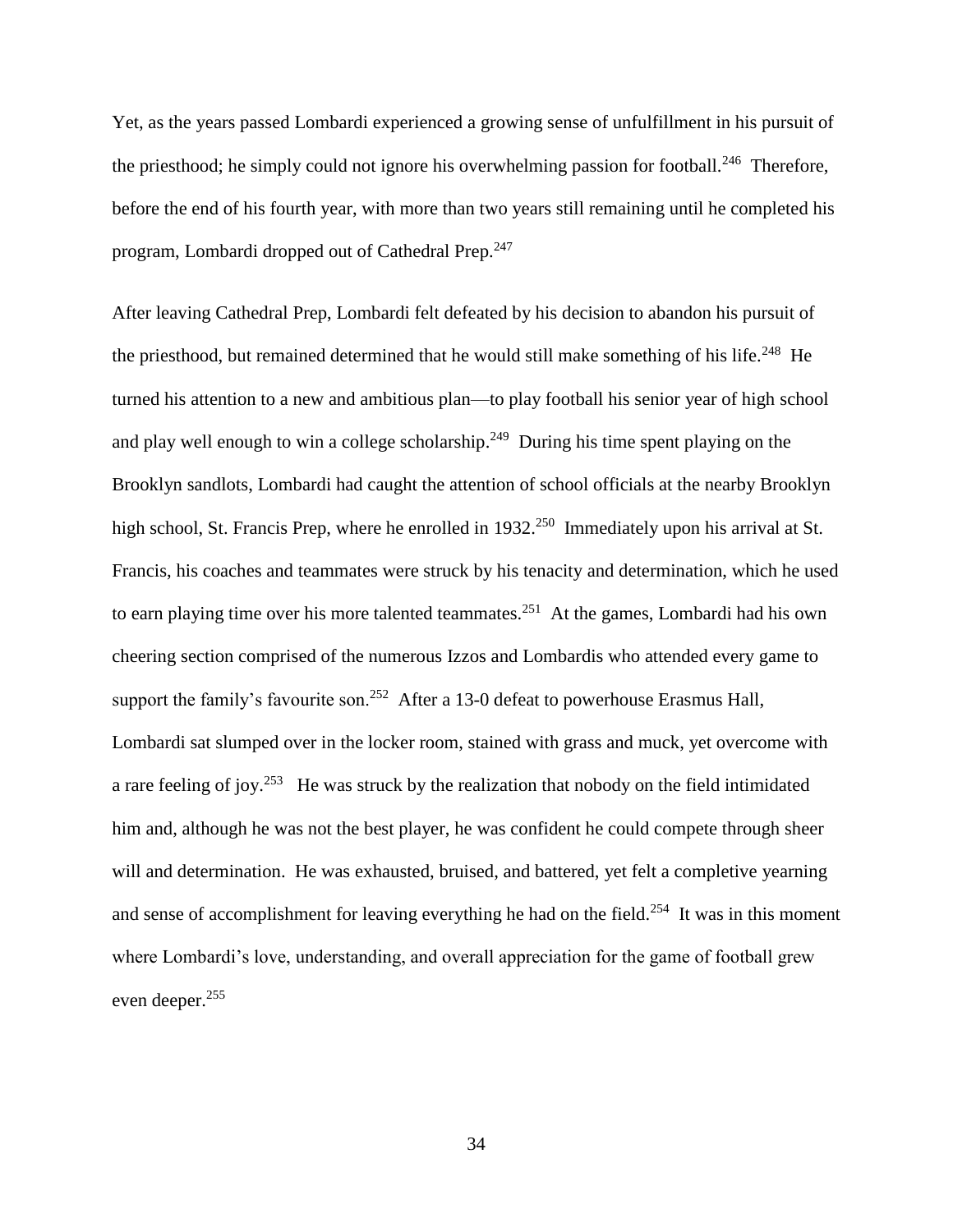### 3.3: Fordham University

In the fall of 1933, Lombardi accepted a football scholarship to play for the Fordham Rams, becoming the first Lombardi to attend college.<sup>256</sup> Established by the Jesuits in 1841, Fordham was the first Catholic institution of higher learning in the Northeast United States, which Lombardi admitted was a significant factor in choosing it over Columbia.<sup>257</sup> In similar fashion to his time at Cathedral Prep, he adjusted well to the strict discipline and ridged routine imposed by the Jesuits. Attendance was mandatory and tests came unceasingly, but Lombardi possessed a fine scholastic ability and strong work ethic which enabled him to handle the tough balancing act of football and academia.<sup>258</sup> The Jesuits were rigorous academics, and pushed their students to strive to be the best they could be with what they had—be it in academia or in the world of sport.<sup>259</sup> Striving for perfection and giving everything he had was one of the most significant lessons Lombardi took away from his time at Fordham.<sup>260</sup>

Undersized at barely 5'8" and weighing in at a generous 180 lbs., Lombardi impressed his teammates and his coach, Jim Crowley, through his aggressiveness, effort, and determination.<sup>261</sup> On the line, Lombardi used his toughness, aggressiveness, and tenacity to play bigger than his size; unleashing his forceful character on his opponents.<sup>262</sup> Once Crowley took over the reins of Fordham, he led the Rams football program to national prominence, infusing his players with the schools "We Do, or Die" philosophy bent on a complete effort and dedication to winning.<sup>263</sup> This motto was forever cemented into the foundation of Lombardi's personal philosophy on football and life.

To his teammates, on and off the field, Lombardi seemed mature beyond his years. On campus, he resembled a professional salesman; always sharply dressed in freshly pressed suits and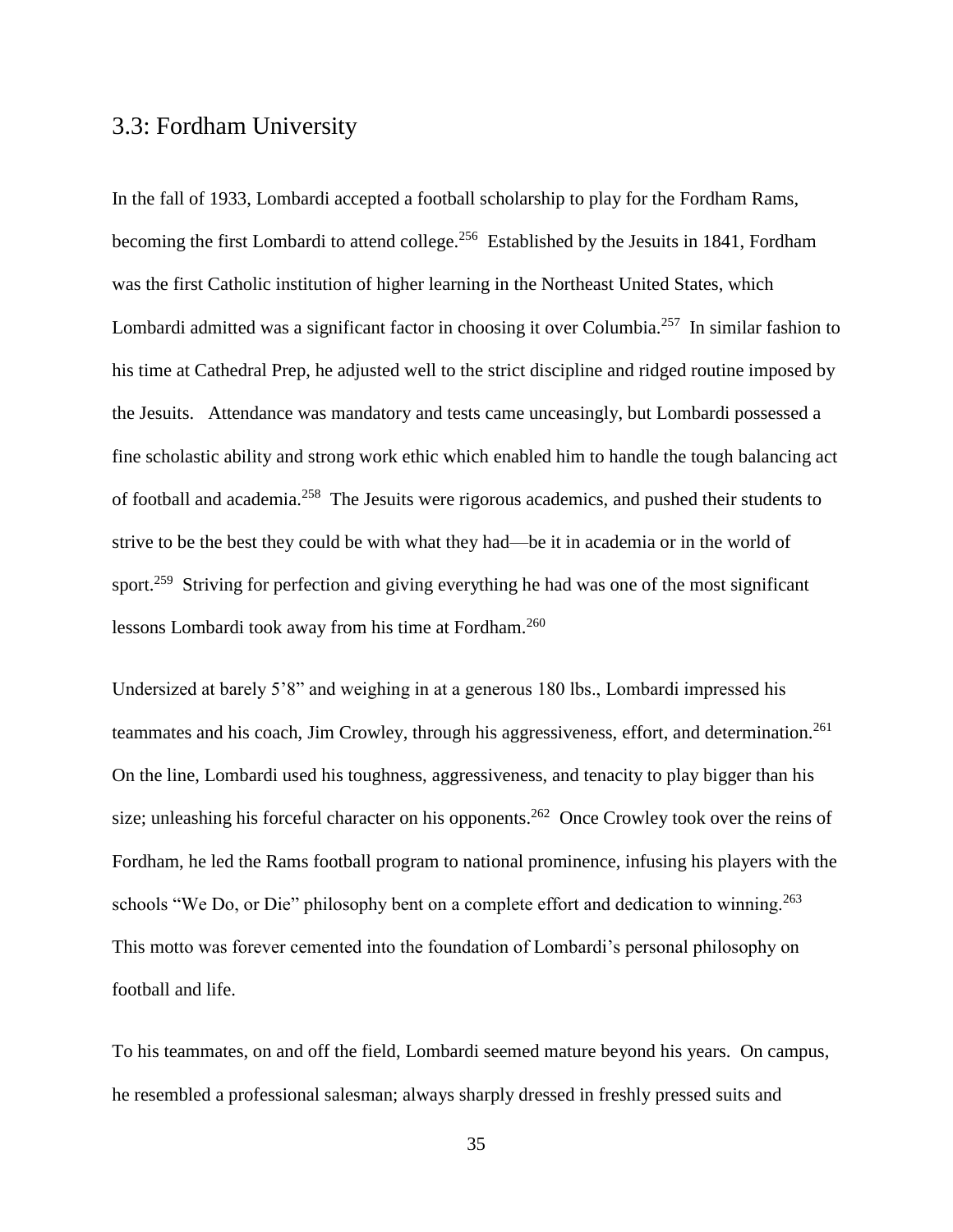carrying a briefcase.<sup>264</sup> In the locker room, however, Lombardi was confronted by racism. Sensitive to prejudice, he reacted violently towards a teammate who had directed an ethnic slur against Italian-Americans his way, which subsequently landed both parties in the infirmary.<sup>265</sup> This incident, which at the time had Lombardi worried that he may be kicked off the team, ultimately resulted in further fueling his desire to excel.

On November 7, 1936, moreover, Lombardi and the rest of Fordham's dominant seven-manline—known as the Fordham Wall, would forever be enshrined in football lore. The Rams faced fellow national powerhouse the University of Pittsburgh, who had fought Fordham to scoreless ties each of the past three seasons.<sup>266</sup> The highly anticipated game featured one the nation's greatest offensives in Pitt, against the powerful defense of Fordham anchored by the Fordham Wall. Playing on the Polo Grounds of New York in front of fifty-seven thousand fans, the two teams played to yet another scoreless tie.<sup>267</sup> The defining moments of the game came in the third quarter when Pitt pressed to break the stalemate. Pitt's forty-six-yard drive, the only scoring threat of the game, reached the three-yard line of Fordham. Lombardi had suffered a deep gash in his mouth earlier in the game, which would require 30 stitches after the game, but re-entered the game to aid in fortifying the wall against Pitt's final assault. On fourth down, with a yardand-a-half to go, having not given up a rushing touchdown all year, the Fordham line held strong despite being exhausted and wounded, with Lombardi making the key tackle to preserve the stalemate.<sup>268</sup> That final goal line stand was Lombardi's proudest moment as a football player.<sup>269</sup> "Here, for Lombardi," Maraniss describes, "was the beautiful controlled violence of his game, holy war and bloody rite, refusing to yield, ignoring the body's fatigue. We do, or die."<sup>270</sup> Covering the classic grudge-match, the *Herald Tribune* asserted "it is doubtful if better or more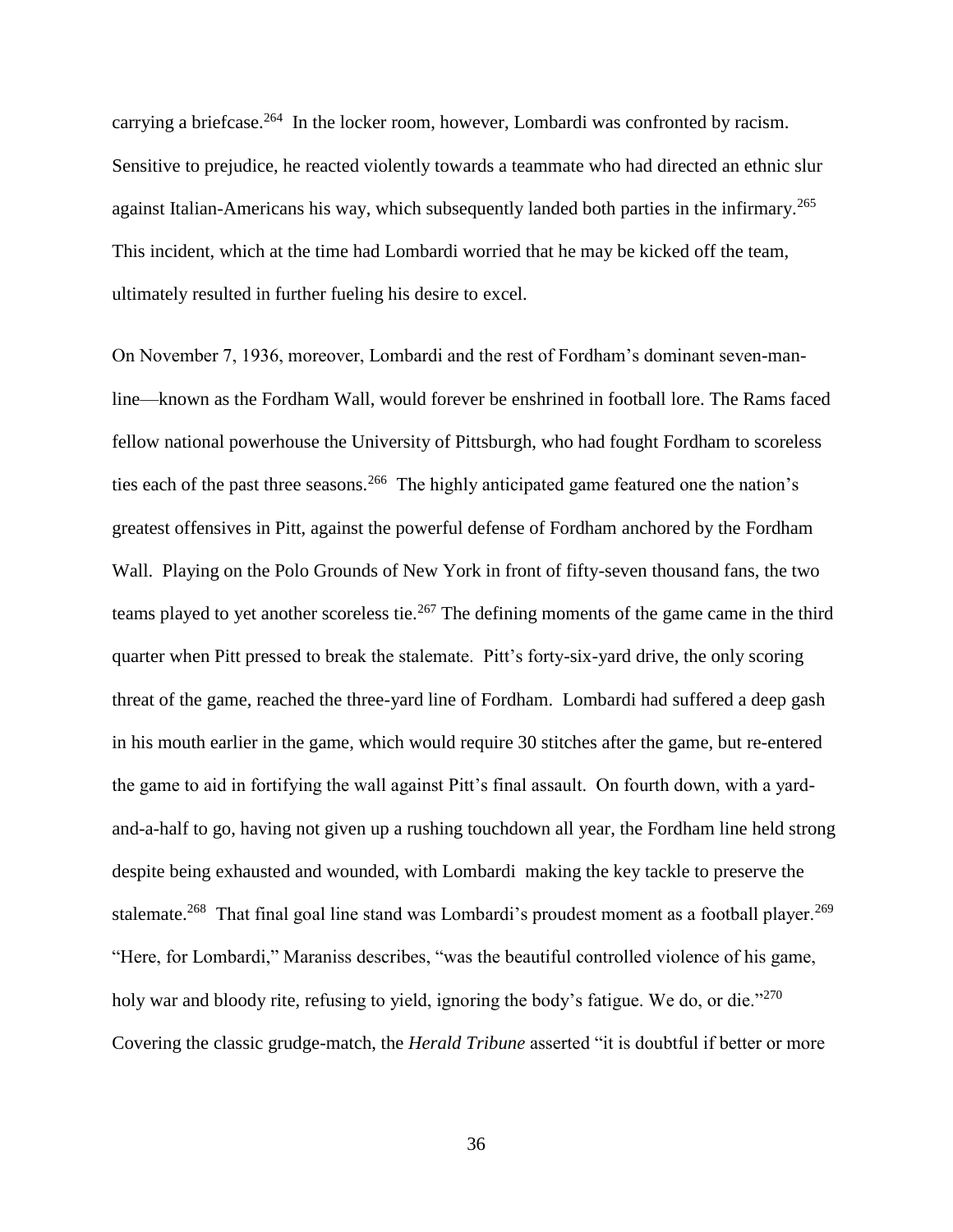savage football was played on any gridiron."<sup>271</sup> Lombardi emerged as one the game's heroes, while Fordham emerged as the finest unbeaten team in the East.<sup>272</sup>

Tim Cohane, the Fordham sports information director, built upon the "Fordham Wall" narrative and took it one step further, dubbing the line "The Seven Blocks of Granite," in an effort to describe the line's stone wall qualities.<sup>273</sup> Starting at right guard, Lombardi became a figurative block of granite that became a cornerstone of the Lombardi mythology.<sup>274</sup> Maraniss dissects Cohane's "The Seven Blocks of Granite" mythology by stating:

Here… phrase and image converged in the creation of a mythology that transcended its athletic reality. The number seven at once represented good luck and evoked an ancient and permanent lineage: seven seas, seven wonders of the world, seven blocks of granite. That the image was a wall of stone, an inanimate object, gave it a pureness beyond the human capacity… There could be no better time for a perfect and permanent object than in 1936: dust storms rage in the American heartland, the Germans storm into the Rhineland, depression and totalitarianism threaten life all around, but the Fordham wall still stands.<sup>275</sup>

As being constructed as an essential member of "the Seven Blocks of Granite," Lombardi was part of a group where his individual weaknesses, such as his lack of size or ability, became insignificant. "The Seven Blocks of Granite" represented a group working as one and acted to strengthen several core values of his personal philosophy, including singularity of purpose, unity, sacrifice, and teamwork.<sup>276</sup>

### 3.4: Early Coaching Career

In 1937, Lombardi graduated from Fordham with a Bachelor of Science degree.<sup>277</sup> During the two years following his graduation, Lombardi struggled to find his calling. He played some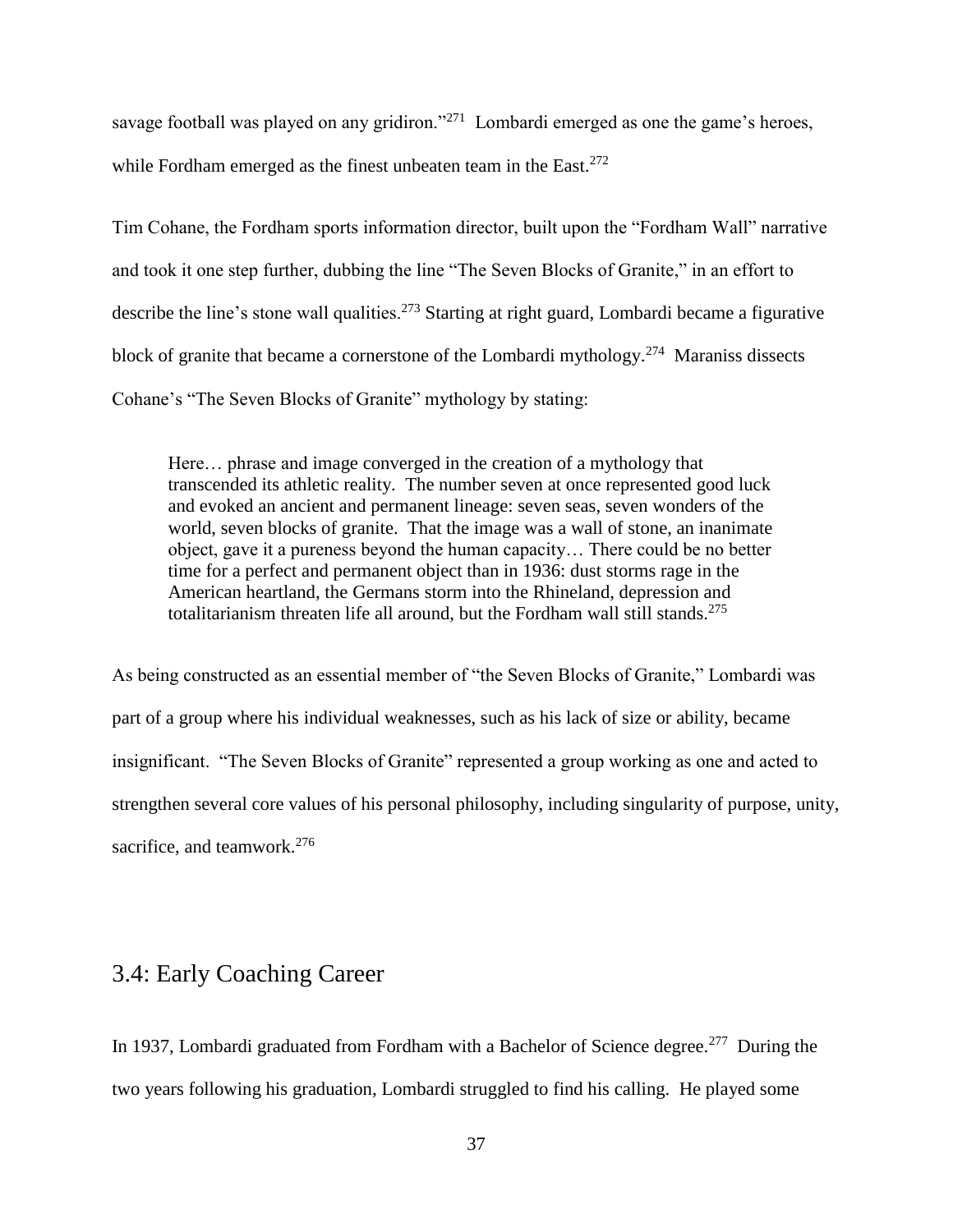semi-professional football and reluctantly worked at his father's meat shop.<sup>278</sup> He gave law school a try but quickly dropped out after just one semester.<sup>279</sup> At 26, Lombardi was still looking for a career. He had met Marie Planitz while attending Fordham and they had been dating ever since.<sup>280</sup> Marie was German Catholic on her father's side and Irish Catholic on her mother's side.<sup>281</sup> The connection was immediate, and soon after meeting, Marie became Lombardi's first and only girlfriend. Lombardi wanted to marry her, but felt the obligation of having to have a career first in order to provide for her.<sup>282</sup> Marie's father, Mortimer Planitz, on the other hand, was a successful stockbroker and objected to his daughter wanting to marry an Italian.<sup>283</sup>

As Lombardi continued to meander through life—frustrated and struggling to find direction—an unexpected opportunity presented itself which would dramatically change the course of his life.<sup>284</sup> In August 1939, Lombardi was approached by Andy Palau, a former teammate and new head coach of the St. Cecilia Saints High School football team, who was desperate to find an assistant coach.<sup>285</sup> Lombardi jumped at the opportunity to coach, but was even more excited about the teaching position that came with the job.<sup>286</sup> Lombardi taught physics, chemistry, and Latin, and coached the basketball team for eight years.<sup>287</sup> At St. Cecilia, Lombardi harnessed his pedagogical skills that would later separate him from his fellow coaches.<sup>288</sup> He was considered a very good teacher because he was patient and took his time explaining the material until every student understood.<sup>289</sup>

As the years passed, it became clear that coaching was the life calling Lombardi had desperately been searching for.<sup>290</sup> He was immediately fascinated by the coaching profession; the psychology of dealing with different personalities and the intelligence and dedication required in crafting a winning program.<sup>291</sup> More importantly for Lombardi, coaching presented him with the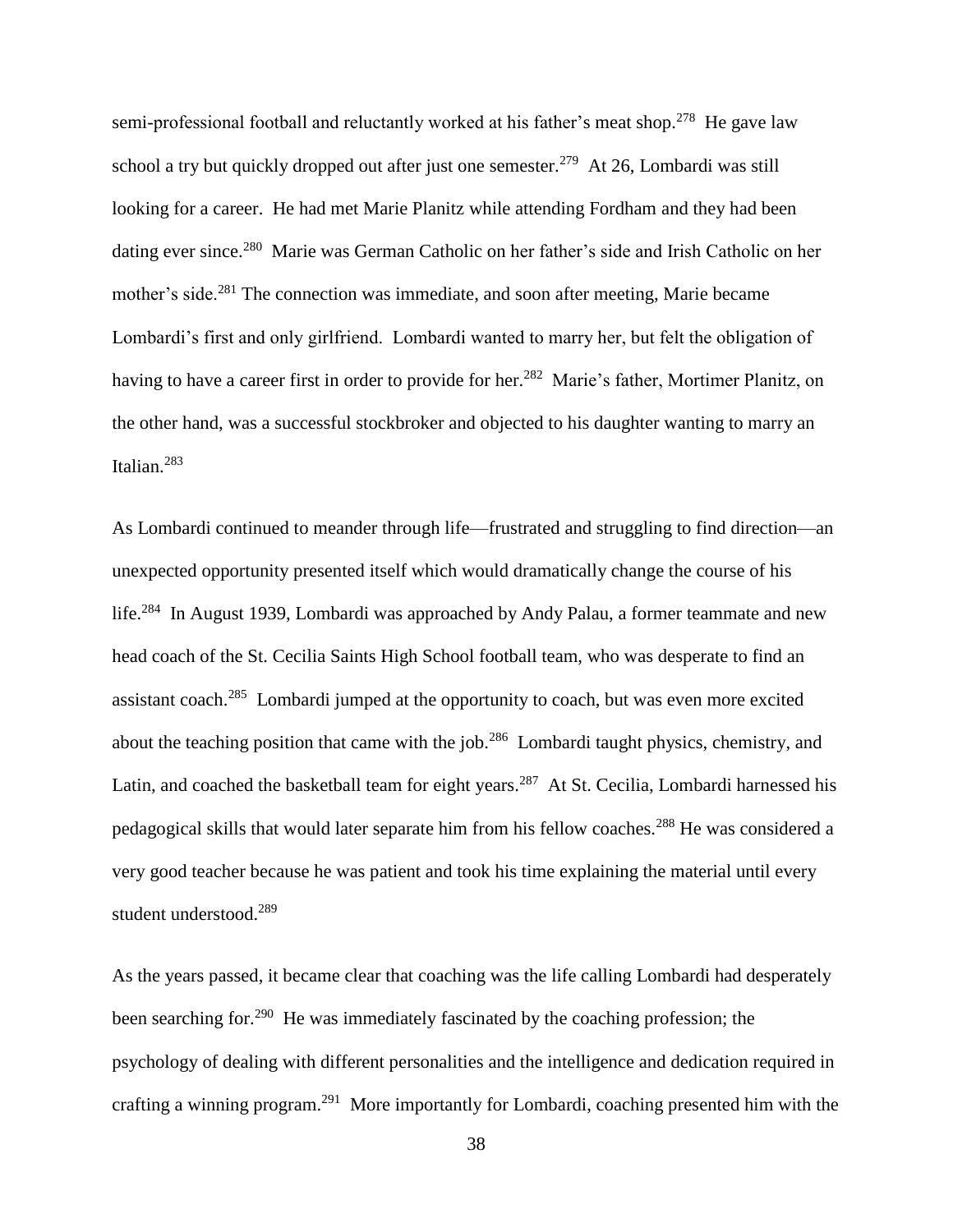opportunity to be a leader, where, unlike the priesthood, he was not forced to repress his emotions.<sup>292</sup> By 1942, he had ascended to the head coaching position.<sup>293</sup> He became a master psychologist—an expert in how to connect with people and get every ounce of effort and ability he could from them.<sup>294</sup> With every passing year Lombardi's coaching style and philosophy on football and life continued to develop. He believed in fair play, yet equated a loss to a sin; being a good loser was just a way of living with defeat.<sup>295</sup> Repetition was central to his philosophy; he felt it made players fearless and instinctual.<sup>296</sup> Perhaps the most significant aspect of his philosophy, however, was how he stressed that football was a lesson in life—"they were going to get knocked down, but they had to drag themselves up and take another hit and do it right."<sup>297</sup>

Lombardi worked tirelessly, working late into the night studying his favourite game.<sup>298</sup> Religion remained a critical aspect in Lombardi's daily life, and at St. Cecilia, football and religion was intimately intertwined in every facet of his life.<sup>299</sup> Pregame preparations "resembled a holy rite," which saw Lombardi lead his team to church to attend communion before every home game. $300$ Then, once at the field, Lombardi would gather his team on the sidelines before kickoff to recite the Lord's Prayer.<sup>301</sup> Lombardi felt it was his responsibility to instill a value system in his kids. Lombardi believed that St. Cecilia Saints footballed taught discipline, subservience and teamwork, which he considered "the ideal demonstration of proper teenage behavior"—and Lombardi was "the purveyor nonpareil of the football philosophy."<sup>302</sup>

With a steady job, Lombardi felt confident to propose to Planitz. The newlyweds honeymooned in Maine, "but Vince cut the trip short to return home in time for the September 3 opening of football practice, a decision symptomatic of his priority for the rest of his married life."<sup>303</sup> On April 27, 1942, Marie gave birth to Vincent Henry Lombardi.—named, in traditional Italian custom, after the grandfather, Vincent "Henry" Lombardi.<sup>304</sup> Five years later, Susan was born.<sup>305</sup>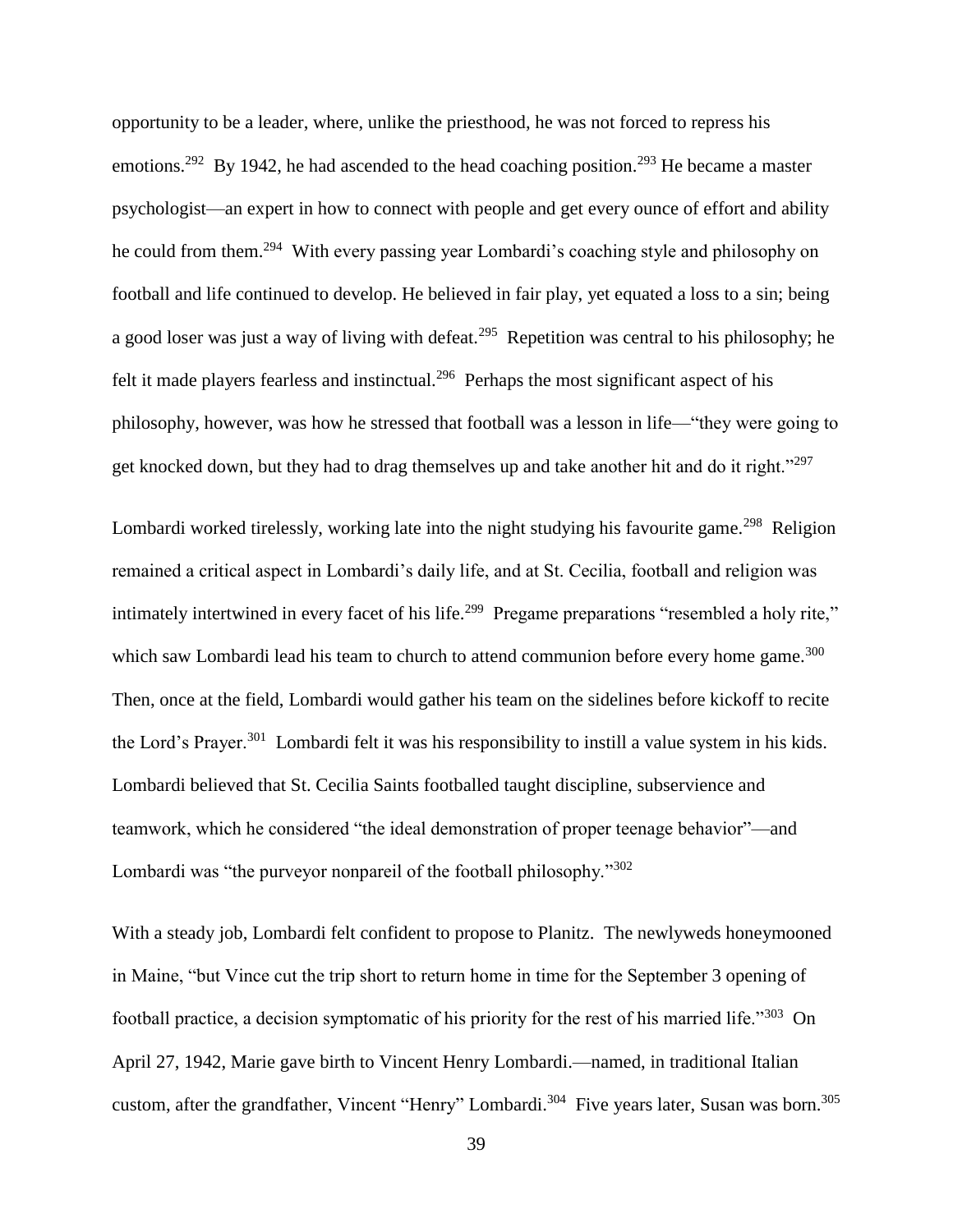While Lombardi was preoccupied by his football, "Marie kept the family running."<sup>306</sup> As the marriage progressed, she struggled with his constant absence and developed a drinking problem. For the most part, Lombardi, consumed by work, was relatively unaware of the severity of Marie's issues. He was aware his wife had a drinking problem, however, but told her she simply needed the will and discipline to either control her drinking, or abstain entirely.<sup>307</sup>

In his eight years at St. Cecilia, Lombardi amassed an impressive resume of success; he won six state championships, and had a thirty-two game winning streak—beating schools that were tentimes the size of St. Cecilia.<sup>308</sup> Lombardi biography Michael O'Brien asserted that Lombardi's time at St. Cecilia was "a crucial turning point," in his life.<sup>309</sup> Lombardi had "arrived as a bachelor, with dormant talents, no profession, and uncertain goals; he left with a young family, valuable teaching experience, an exciting new career, and a reputation for dynamic, successful coaching that won the admiration of almost everyone who met him."<sup>310</sup>

### 3.5: The United States Military Academy at West Point

By the time Lombardi was in his mid-thirties, he realized that he had bigger dreams than simply being a high school football coach.<sup>311</sup> He returned to Fordham with aspirations of becoming the head coach but was passed over for the position and was met with more frustration.<sup>312</sup> After two years, he left Fordham and went to the U.S. Military Academy at West Point, where he would become an assistant coach under the tutelage of head coach Colonel Earl "Red" Blaik.<sup>313</sup> Although it was not ideal to still be an assistant coach in your thirties, Blaik's assistants were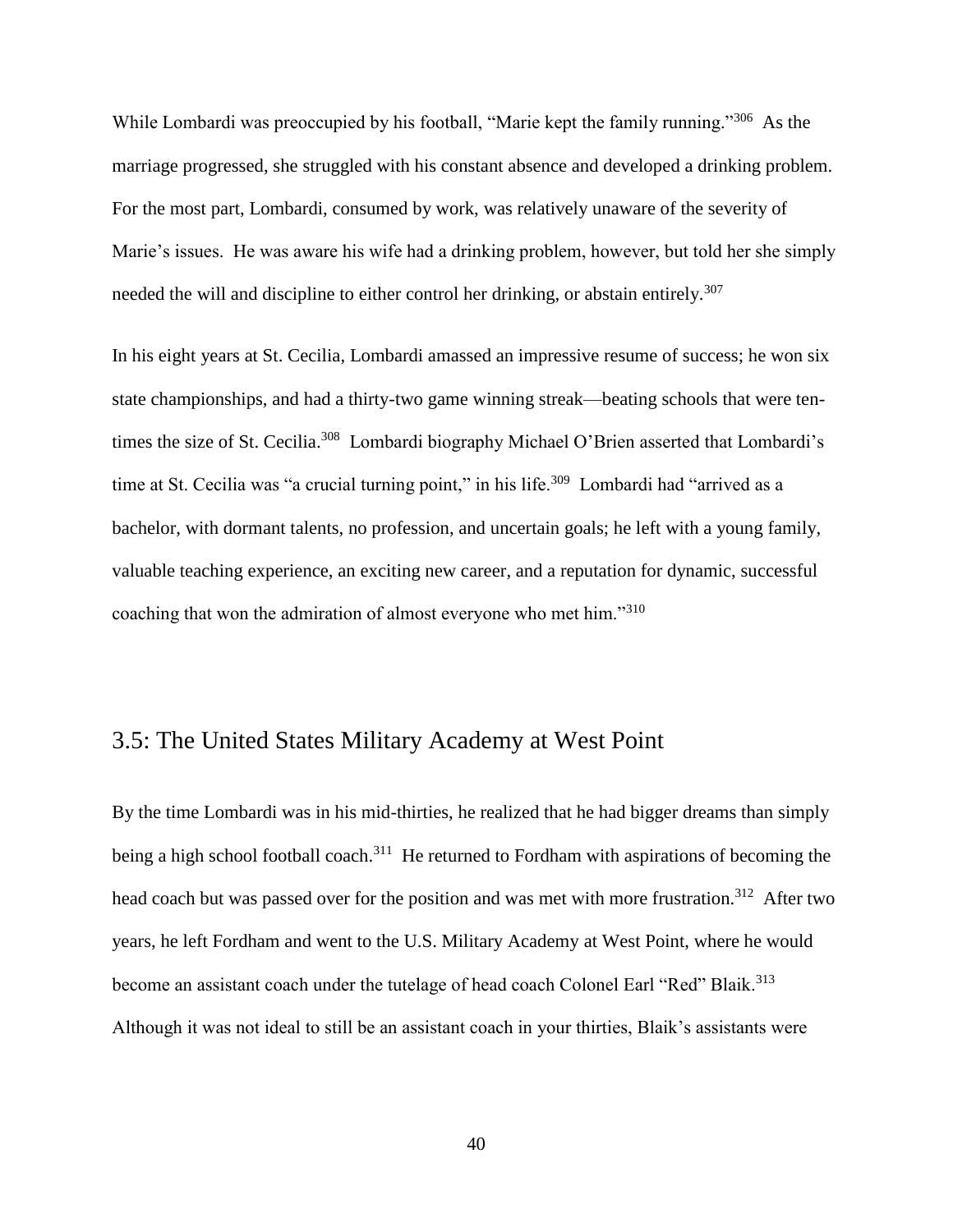constantly receiving head coaching opportunities, and therefore, accepting the position was a logical next step.<sup>314</sup>

Blaik had constructed one of the most powerful programs in college football. He was equipped with natural instincts and polished leadership abilities acquired from a background of military training.<sup>315</sup> Blaik taught Lombardi organizational thinking.<sup>316</sup> Diagnosing game film was fundamental to Blaik's approach to the game, but Lombardi also learned about assigning grades to players, Blaik's innovative two-platoon system, and his method of taking in as much data as possible and then producing a simple and clear game plan.<sup>317</sup> Most importantly, Blaik believed that football was life, and, like Lombardi, was dominated by an overwhelming will to win.<sup>318</sup> At West Point, there was a heavy influence from Blaik's mentor—General Douglas MacArthur. And as such, Lombardi adopted MacArthur's "There is no substitute for victory" moto and apply it wholeheartedly throughout his coaching career.<sup>319</sup> MacArthur also believed war was like sport, and sport prepared you for war, especially football—the sport that most closely resembled war.<sup>320</sup>

Lombardi could be brutish—he pushed and pushed, yet, under Blaik's tutelage, his coaching persona matured, and it became apparent that part of his genius was knowing exactly how far each individual could be pushed.<sup>321</sup> Constantly driving his players towards perfection, Lombardi was a natural leader; he had high principles, he was dedicated, he was quick to criticise, yet quick to show praise as well.<sup>322</sup> Additionally, Lombardi displayed an unparalleled knowledge of the game. He had the ability to diagnoses several events at once. He preached the philosophical importance of football and correlated tactics and strategy like a military general.<sup>323</sup>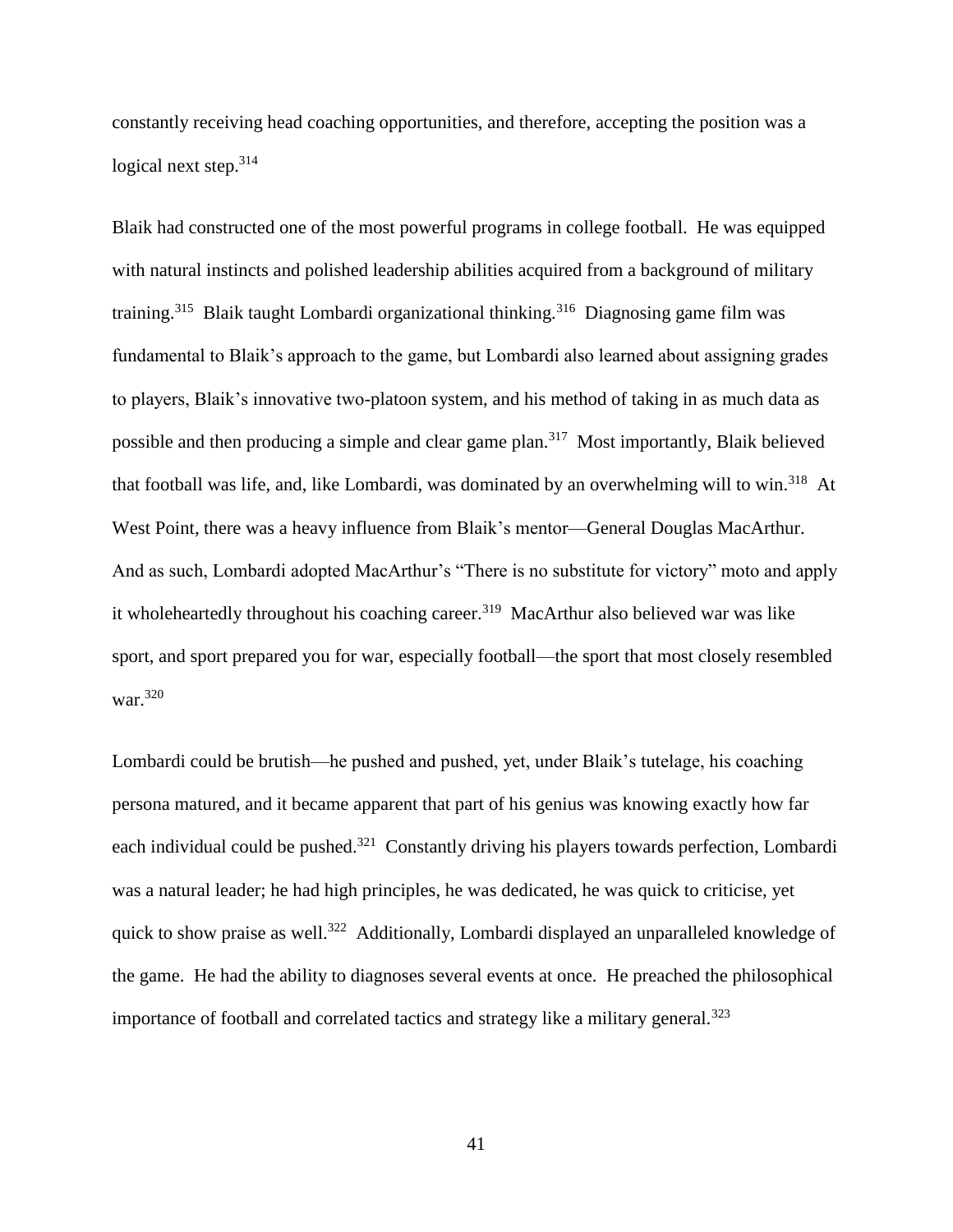#### 3.6: The New York Football Giants

By 1954, it had become apparent that Lombardi had once again outgrown his post at West Point. Therefore, after five years at Army, Lombardi decided it was time to move on and took an assistant coaching position with the New York Giants.<sup>324</sup> Lombardi's time with the Giants, which lasted from 1954-1958, coincided with an era of significant transformation for the National Football League.<sup>325</sup> America was undergoing the cultural explosion of television.<sup>326</sup> College football, baseball, horseracing and boxing were still more popular than professional football, but television was ushering in a changing of the guard.<sup>327</sup> American culture was obsessed with the new and the modern; they desired the "the biggest, the fastest and the sleekest of everything," which facilitated the decline of the amateur and the rise of the professional.<sup>328</sup> By 1956, the once brutish and primitive professional game "had grown complex and specialized," and was ready to explode into the consciousness of the American public.<sup>329</sup> Furthermore, in 1956 the NFL negotiated contracts with CBS and NBC to broadcast all NFL games, which would bring the innovation and specialization of the modern professional game into the living rooms of millions of Americans.<sup>330</sup>

It was clear, the savage and rudimentary days of professional football were over. Football had become a sophisticated game for intellectuals.<sup>331</sup> As the offensive coordinator for the Giants, however, Lombardi struggled initially with the transition to the pro game.<sup>332</sup> He was unfamiliar with the professional game, which in turn only proceeded to make him work even harder.<sup>333</sup> Lombardi was the constant professional—football was his life and he became even more preoccupied with his job.<sup>334</sup> At practice, it became evident that Lombardi's harsh and almost brutish methods of coaching were more suited to the college game where he was dealing with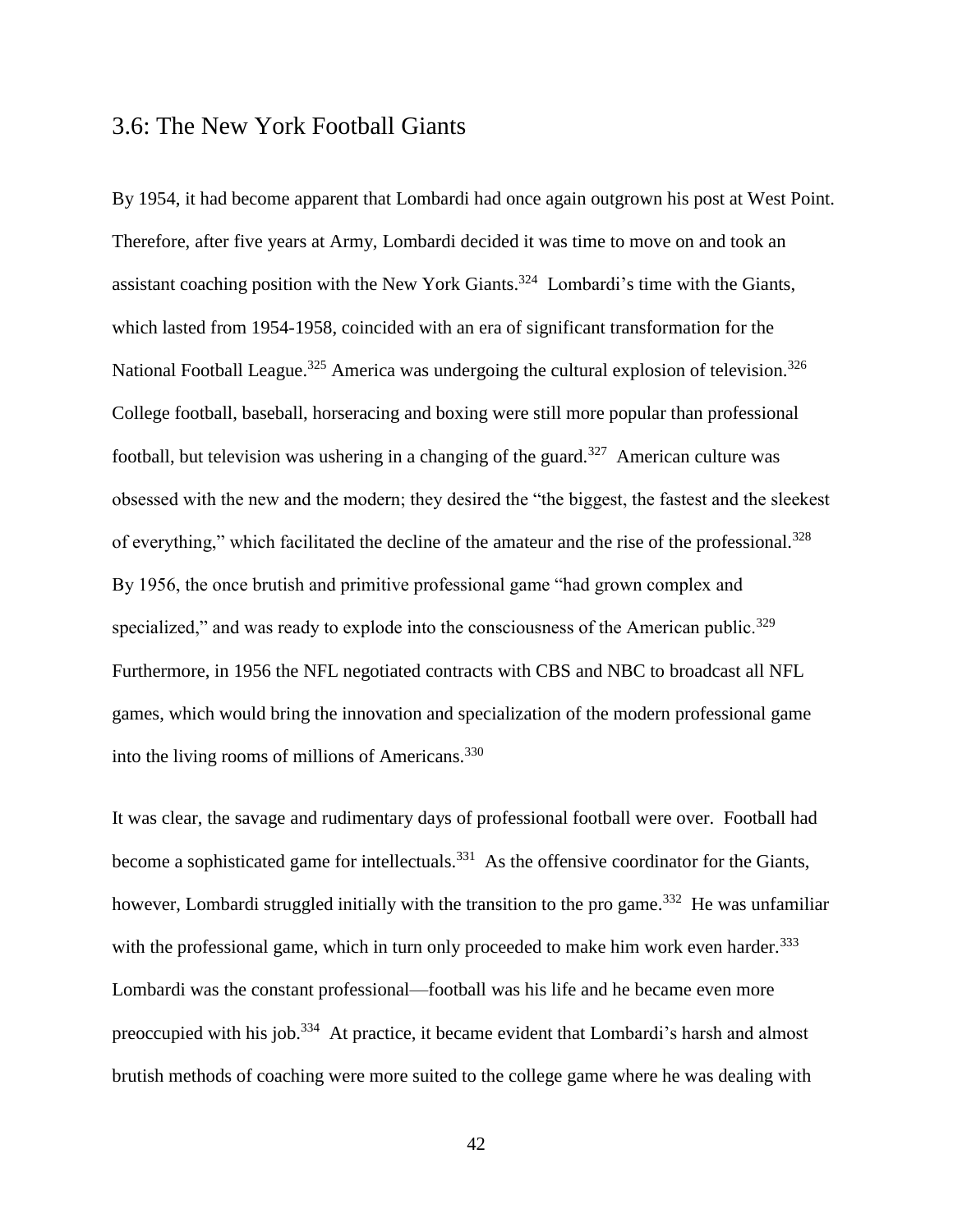kids. At the professional level, however, he struggled to earn the men's respect. Consequently, Lombardi was forced to change his methods, and when he did, things clicked and his coaching abilities continued to grow and evolve.<sup>335</sup>

At the end of the 1958 season, across the country, the 1-10-1 Green Bay Packers were desperately searching for a new coach to change the fortunes of their once proud franchise. During their search, Lombardi's name kept coming up. Packer President, Dominic Olejniczak and Jack Vainisi, the Packers' personnel director were the two individuals charged with finding a replacement coach for recently fired Scooter McLean, and were intrigued by Lombardi because "Everyone spoke highly of his character, organizational abilities, football knowledge, and forceful personality."<sup>336</sup> Subsequently, in 1959, Lombardi's dream of a becoming a head coach in the NFL came true when he became the head coach and general manager of the struggling Green Bay Packers.

#### 3.7: Summary

From growing up in the ethnically diverse neighbourhood of Sheepshead Bay, Lombardi had learned the importance of family, religion, and developed a love for football, as well as an intense resentment against prejudice.<sup>337</sup> At his father's meat shop, Harry Lombardi, the hard working, quick-tempered perfectionist, instilled in his son a relentless work ethic, a strong sense of duty, a deep respect for authority, and stressed the importance of having a strong mental discipline.<sup>338</sup> Lombardi continued to build upon this early foundation of virtues at Cathedral Prep, where it became evident that religion was as much about discipline and ritual as it was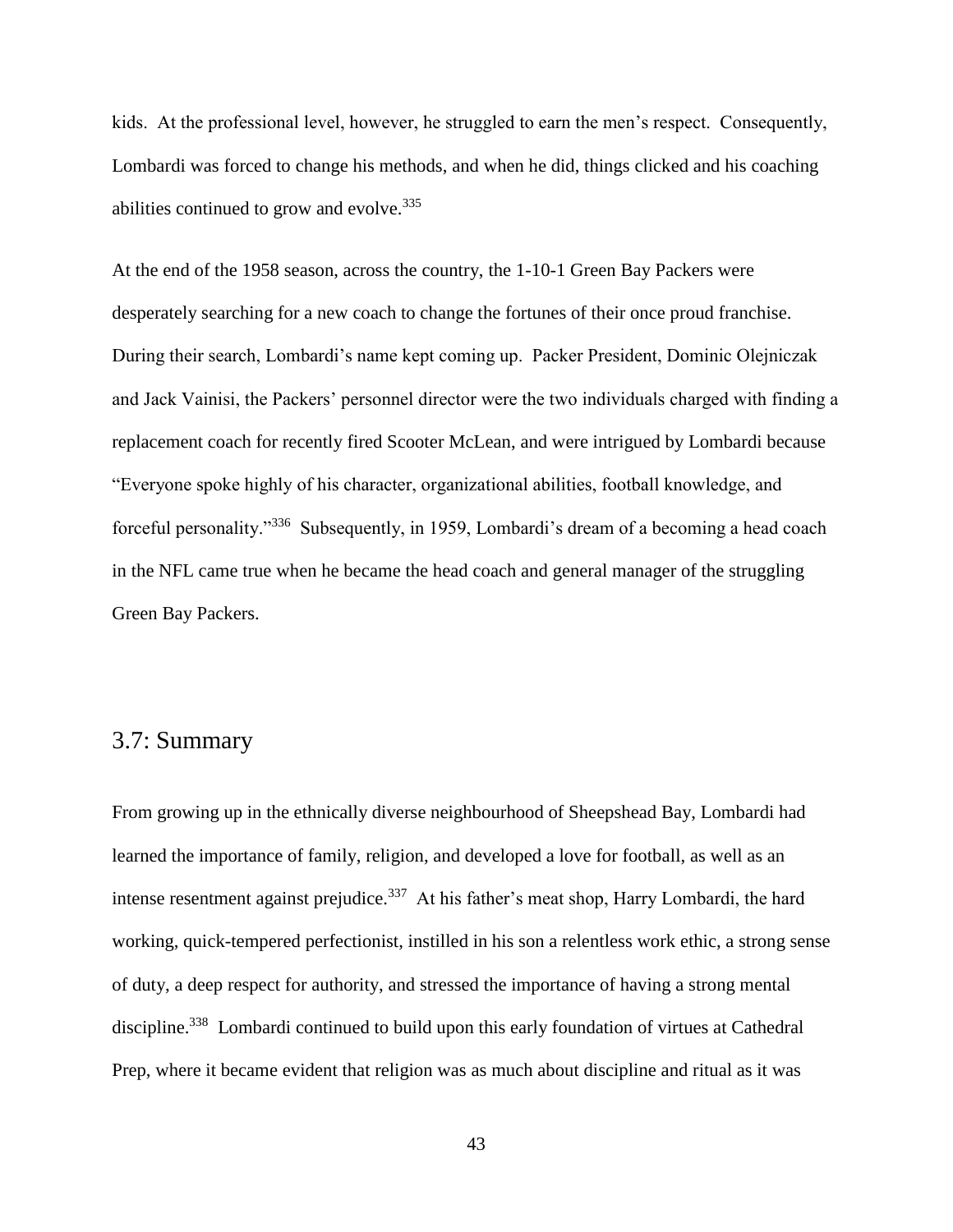devotion.<sup>339</sup> At St. Francis, Lombardi's determination, tenacity, and leadership abilities earned his teammates and coaches respect, which ultimately resulted in a scholarship to nearby Fordham University, where, as a figurative block of granite, and an integral piece in the mythical Fordham Wall, Lombardi was infused with the Rams "We Do, or Die" philosophy—instilling in him many values fundamental to his personal philosophy, including singularity of purpose, unity, toughness, sacrifice, and teamwork.<sup>340</sup> From the Jesuits, Lombardi's learned the importance of character and gained an appreciation for duty, obedience, responsibility, and the exercise of free will.<sup>341</sup> Then, during the eight years coaching at St. Cecilia, Lombardi harnessed his teaching abilities, and realized that football was more than just a game—it was life—a notion that Lombardi would further develop under the tutelage of Colonel Earl "Red" Blaik while at West Point.<sup>342</sup> Under Blaik—the single most influential figure in Lombardi's life in regards to football—Lombardi's obsession with winning grew as he learned how to properly prepare and organize a winning program.<sup>343</sup> Finally, with the Giants, Lombardi successfully adapted his methods and abilities to the pro game, which caught the attention of the struggling Green Bay Packers. It becomes evident that all the years of frustration, and perseverance had prepared him for this opportunity. Once at the helm of the Packers, moreover, he immediately transformed the culture of the team, the realm of sport, and ultimately American society as a whole, and subsequently set the Packers franchise "on the path to glory."<sup>344</sup>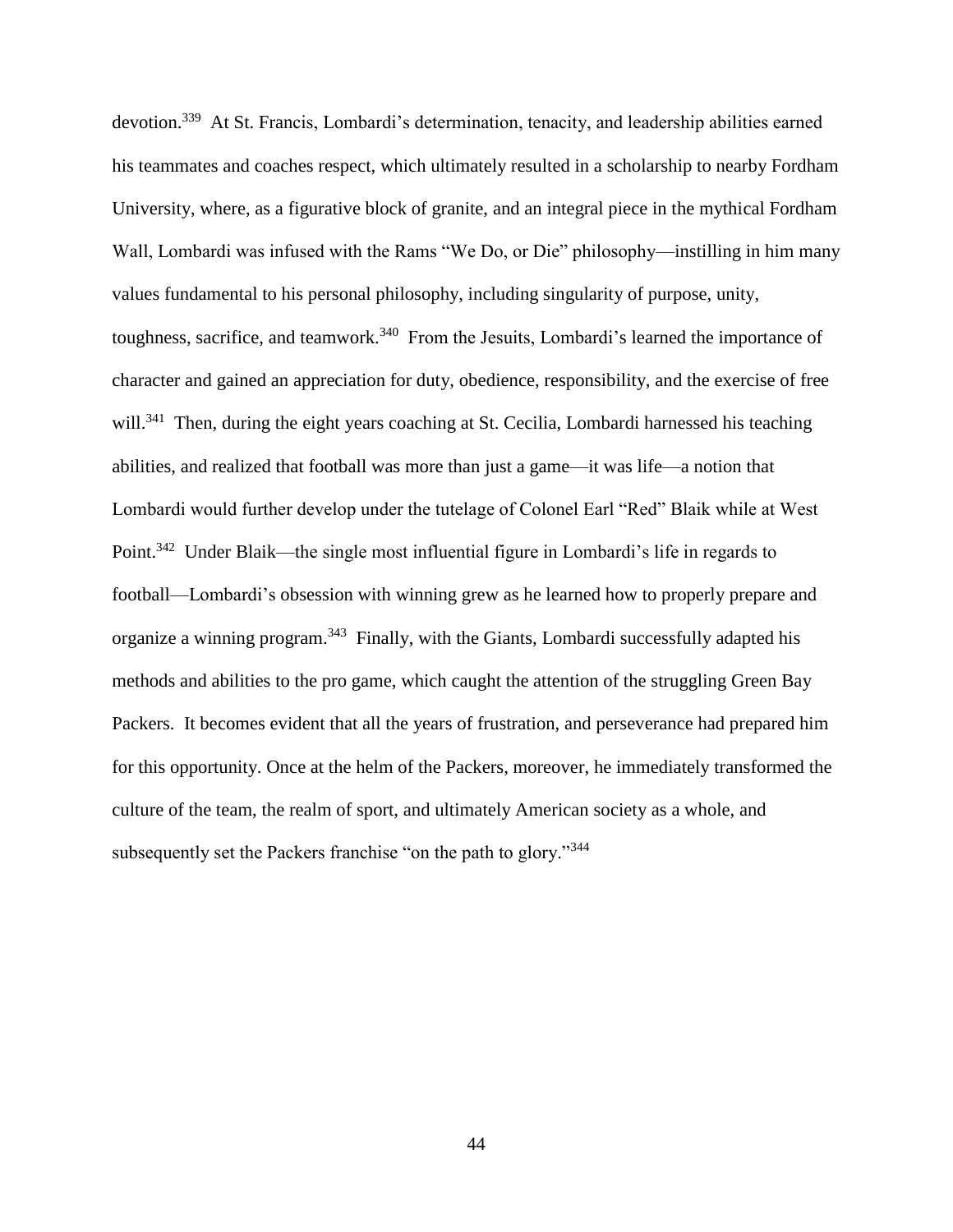### Chapter 4

#### 4: Results

In this chapter, using the concept of hegemonic masculinity, I will analyze historic sports media documents of Vince Lombardi taken from the *Green Bay Press-Gazette* that cover the Green Bay Packers' 1966-67 seasons. It was in these years that Lombardi's legacy in Green Bay was solidified, which culminated in his second and third straight NFL championships and victories in Super Bowl I and Super Bowl II. I argue that sportswriters in the *Green Bay Press-Gazette*  constructed Vince Lombardi in a fashion that celebrated characteristics of hegemonic masculinity that directly spoke to core American values during the Cold War. I will outline how sportswriters at the *Green Bay Press-Gazette* represented Lombardi through hegemonic masculinity in four distinct ways; (1) physical force and control, (2) occupational achievement, (3) familial patriarchy and heterosexuality,  $(4)$  frontiersmanship.<sup>345</sup> By representing Lombardi through hegemonic masculinity, I argue that the *Green Bay Press-Gazette* constructs him as an archetypal male sports hero, a successful capitalist worker, and a symbol of the American way of life during the Cold War.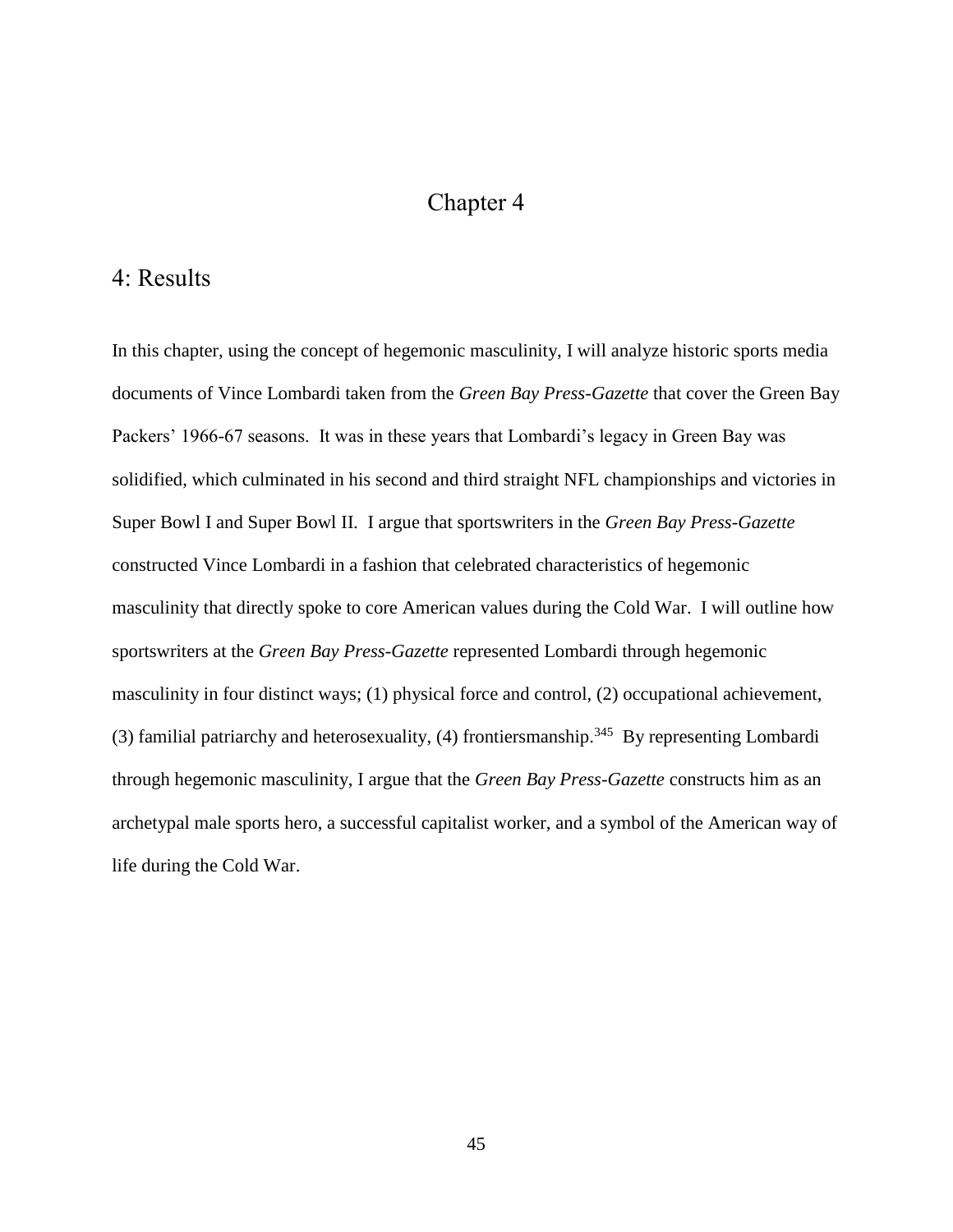#### 4.1: Reproducing Hegemonic Masculinity through Vince Lombardi

Throughout his nine year tenure with the Green Bay Packers, Vince Lombardi resurrected the struggling franchise on the brink of collapse and transformed the Packers, and arguably American football itself, into a metaphor for the American experience.<sup>346</sup> Winning five championships and the first two Super Bowls, Lombardi's Packers were the most dominant team of the most storied period of the National Football League.<sup>347</sup> As the expansion of television transmitted the Packers' success across America, Lombardi rose to national prominence to become the personification of the virtues needed for success in Cold War America and a symbol of his famous personal philosophy that equated football with the American way of life.<sup>348</sup> By time Lombardi ended his historic run in Green Bay, he had transcended the realm of sport and transformed into a figure of myth, becoming seen as an "American legend," and an "American archetype, as closely connected to professional football as John Wayne would forever be to westerns."<sup>349</sup>

# 4.2: Physical Force & Control: Vince Lombardi as the Figurative 'Block of Granite' on the Sidelines

Many scholars, including Butterworth, Messner, Fogel, Trujillo, McDowell, and Schaffner, have outlined that physical force and control are fundamental aspects of hegemonic masculinity.<sup>350</sup> Physical force and control contribute to male bodies becoming seen as an embodiment of power.<sup>351</sup> Physical power is seen as essential for winning, and therefore, success.<sup>352</sup> Trujillo outlines that the male body can come to represent power through "physical strength, force,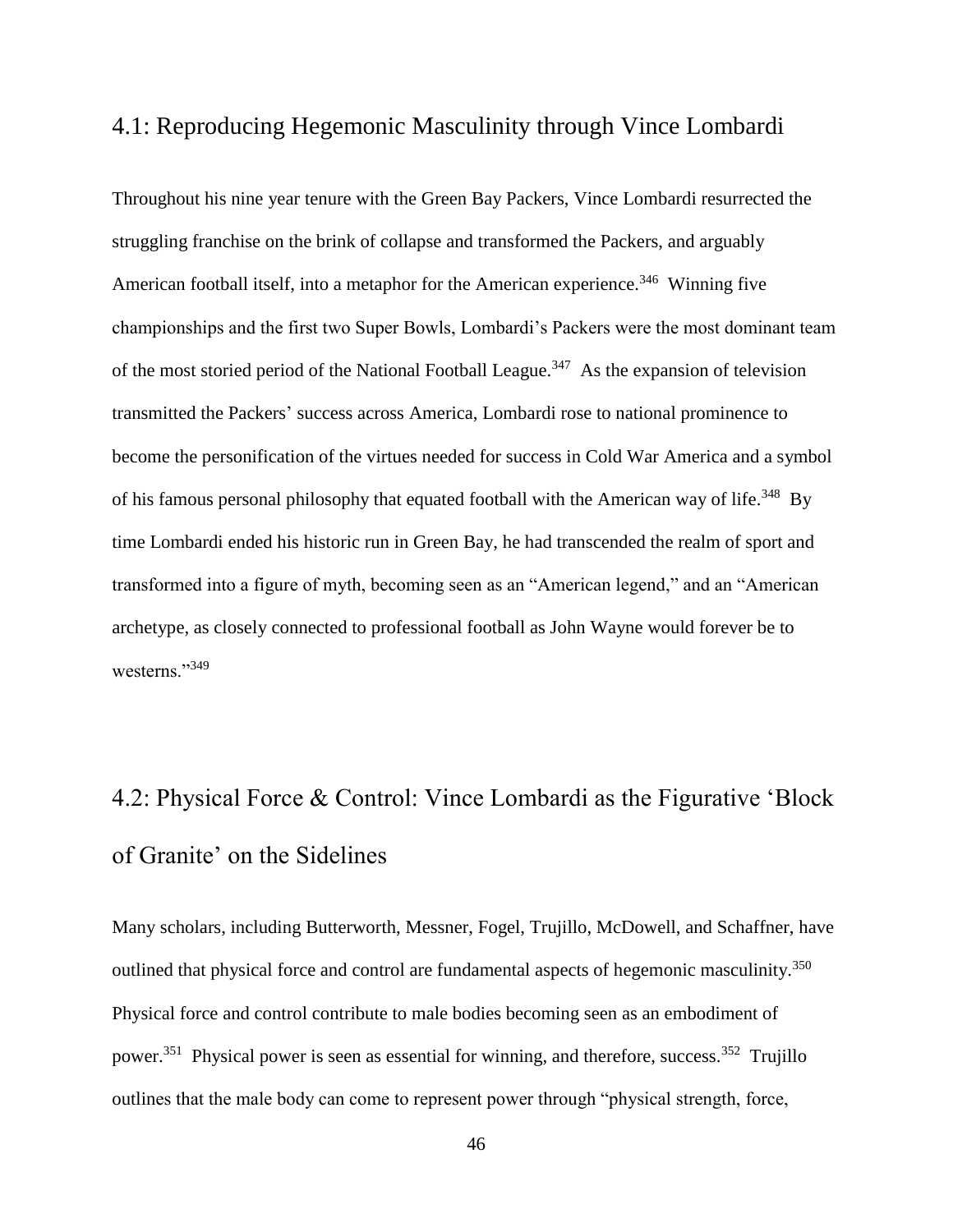speed, control, toughness, and domination."<sup>353</sup> As men's bodies come to represent power, men are inclined to view their own bodies as "machines," and "instruments of power and domination."<sup>354</sup> Additionally, Butterworth acknowledges that a figure being represented as a physical embodiment of power is a prominent aspect in the media's construction of sports heroism.<sup>355</sup> It becomes apparent sports heroism was traditionally rooted in physical strength reflected in hegemonic masculinity and American mythology.<sup>356</sup> Throughout the 1966-67 seasons, media representations of Lombardi reaffirmed the power of the male body by constructing him as a figurative "Block of Granite," which evokes a sense of permanence, unity, physical strength and impenetrability.<sup>357</sup> By constructing Lombardi as a block of stone, the sportswriters reinforced Lombardi's physical strength and toughness. However, I argue, considering Lombardi was the head coach, that his construction as a figurative Block of Granite on the sidelines is more significant in what it says about his character and strength of leadership than his physical prowess. Lombardi was constructed as "the Block of Granite on the sidelines," in control over his Packers.<sup>358</sup>

The sportswriters commonly referenced Lombardi as "the ex-Block of Granite," a "former Block of Granite," "the erstwhile Block of Granite," and "the one-time Block of Granite."<sup>359</sup> Lombardi was portrayed in a position of authority and in control of his Packers. Hegemonic power is established and maintained through control.<sup>360</sup> For example, Lombardi's authority, control, and strength of leadership was reinforced when Remmel asserted,

Vince Lombardi's forces were even more niggardly, although this hardly qualifies as a surprise, enroute to forging their seventh victory over the Monsters of the Midway in the Shrine series under the ex-block of Granite's direction.<sup>361</sup>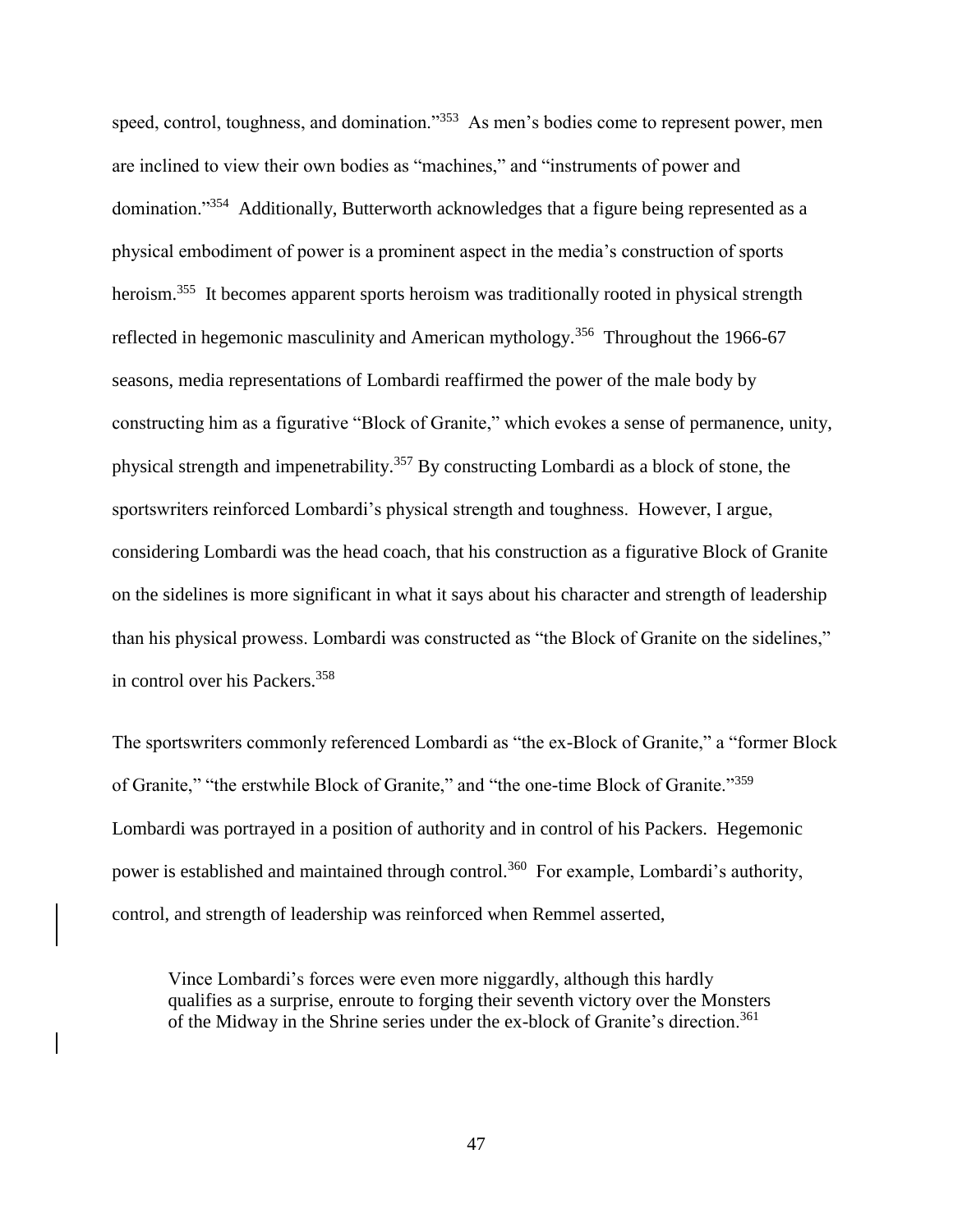Here, Lombardi was described as a strong leader in control of his Packers. For example in another story, the world champion Packers are depicted as under Lombardi's control and leadership. Remmel asserted:

Once famed for pioneering the forward pass, the Packers have become renowned throughout the sports world for their ball control approach since the advent of Vince Lombardi upon the Green Bay scene. It was not true, at least, during the Pack's just completed 1967 pre-season schedule, although this-fact failed to prevent the world champions from sweeping to their fourth perfect Grapefruit League record in nine seasons under Lombardi's leadership.<sup>362</sup>

Paramount to Lombardi's image as the figurative Block of Granite on the sidelines was his adoption of the tough Spartan philosophy, which can be traced back to ancient Greece.<sup>363</sup> In ancient Greece, Sparta was a powerful city state, rivaled only by Athens.<sup>364</sup> However, the philosophies of the two city states differed significantly—Athenian society was centered on education, while Spartan society was rooted in militarism.<sup>365</sup> Spartanism was implanted in Lombardi during his time at Fordham and was further developed under the tutelage of Red Blaik at West Point.<sup>366</sup> Lombardi's Spartan philosophy spoke directly to several core American values during the Cold War. Spartan mythology is famous for their militaristic society based on conformity, obedience, group solidarity, singularity of purpose, and above all, their vitality and physical prowess.<sup>367</sup> The most commonly associated aspects of Spartan culture and mythology, and perhaps most significant in relation to Lombardi, is the celebration of Sparta as a warrior society, with forced military training and relentless obsession with excellence.<sup>368</sup> From birth, the process of creating an invincible Spartan warrior began. The government had control whether the child showed the necessary vitality and physical prowess to become a Spartan warrior, and made the final decision whether the child would be raised or discarded. The education system, or *agoge*, supported principles desired to encourage conformity, obedience, group solidarity,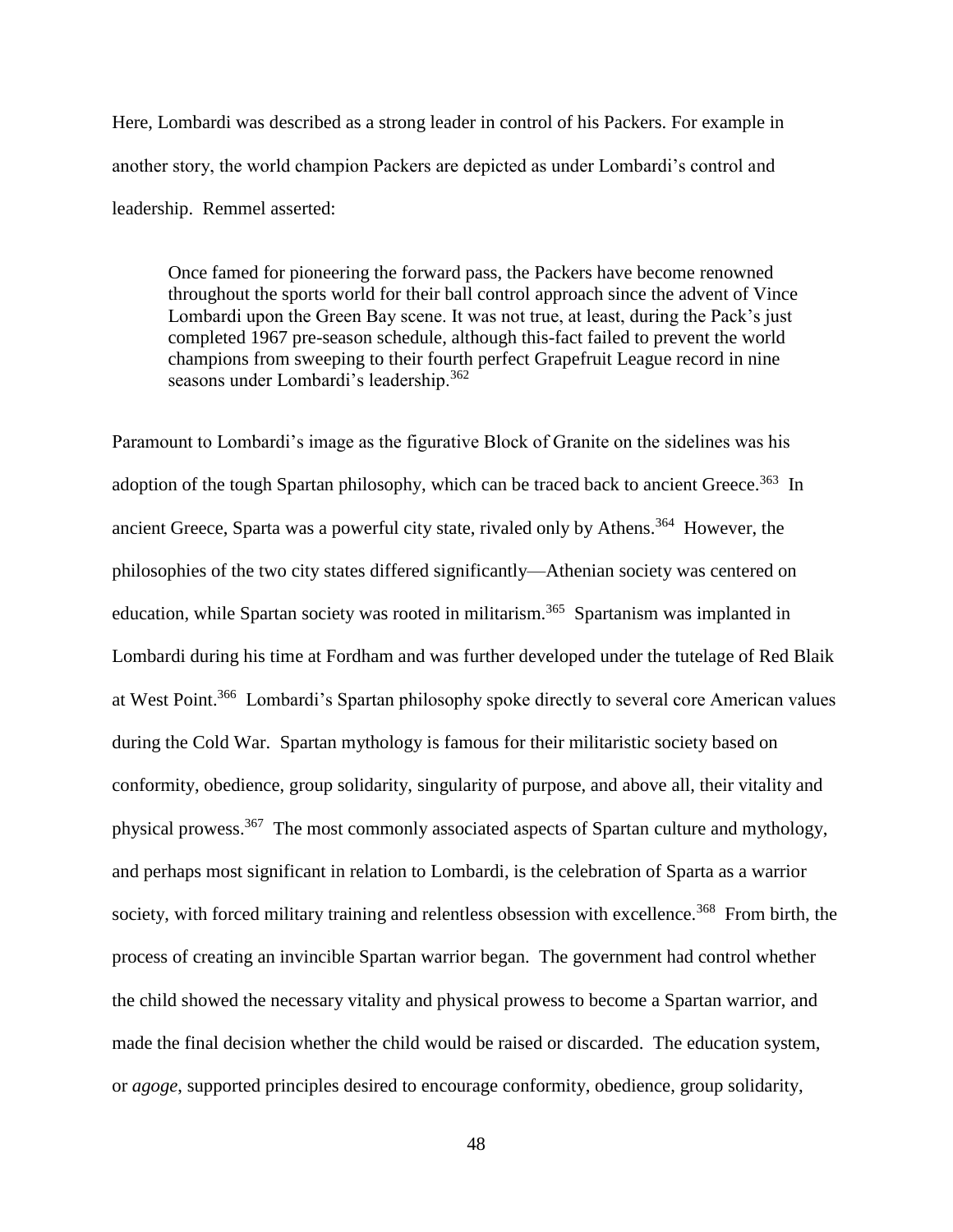sacrifice, and military skills.<sup>369</sup> Spartan warriors were cunning, and became renowned for their legendary ability to endure pain and hardships.<sup>370</sup> Competition was promoted, and the Spartans who displayed the most physical prowess were groomed for leadership positions within military.<sup>371</sup>

Throughout the 1966-67 seasons, Lombardi was depicted as a military leader who valued many aspects of Spartanism. Lombardi was commonly referred to as "the Packer generalissimo."<sup>372</sup> A generalissimo is a high-ranking Italian military rank, or "the chief commander of an army."<sup>373</sup> Here, Lombardi was constructed as a strong military commander in control of his Packers. For example, in another article, when discussing team injuries, Remmel described how "the Packer generalissimo," reported there was "no official word at this point on the Packers' other manpower problems."<sup>374</sup> Here, Lombardi is clearly being referred to as a military leader in charge of man power. In Cold War American culture, as in Spartan society, military leadership was highly valued, which makes Lombardi's construction as a military leader especially significant.<sup>375</sup> Additionally, Lombardi was also referred to as "the Pack's field leader."<sup>376</sup> For example, after Lombardi's second Super Bowl victory, and rumors circulated surrounding his potential retirement, Remmel wrote, ""Will you coach?" [Lombardi] was asked, a quarry obviously stemming from recurring rumors that pro football's most successful strategist will step out as the Pack's field leader and devote himself to his duties as general manager."<sup>377</sup>

Lombardi's strength as a leader and ability to defend against invaders was reinforced when he was "Asked if he had been surprised by the performing of the invaders: 23-14 Packer victims, the ex-Block of Granite was equally emphatic. "No, I wasn't," was the crisp, incisive reply."<sup>378</sup> Here, Lombardi was portrayed as a strong, confident, and prepared leader, equipped with the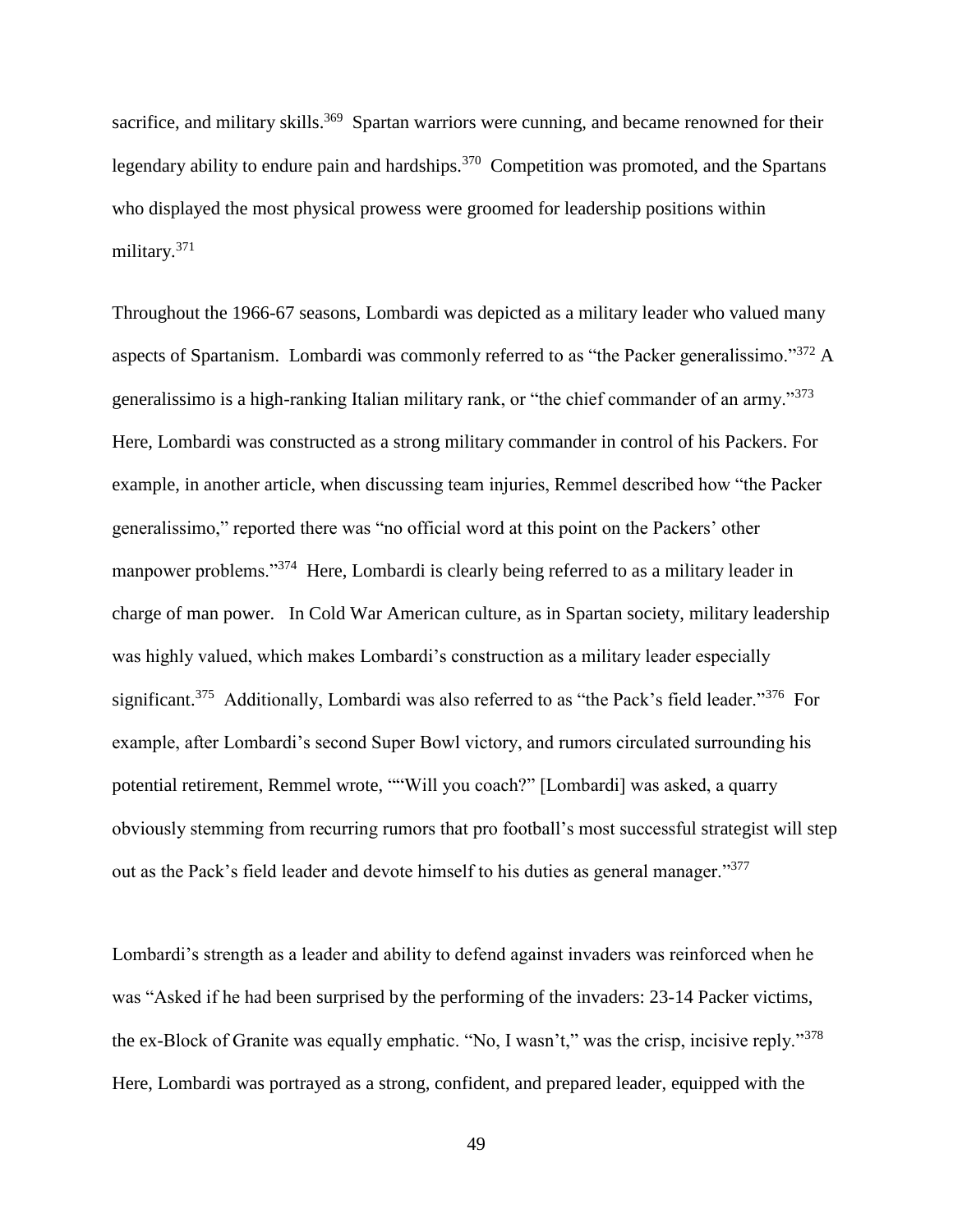necessary ingredients to defend against his enemies. For example, in another article, following the Dallas Cowboys playoff win which landed them a meeting with Lombardi's Packers in the 1967 NFL championship game, Remmel asked Lombardi if he had watched the game. Lombardi replied,

"I saw enough to know the Cowboys have a real fine football team." He had been surprised, it was assumed, at the size of the score (52-14, Dallas). Lombardi emitted a dry chuckle and replied, "No, I've been in this league too long to be surprised at anything."<sup>379</sup>

Lombardi elaborated with confidence that the "Cowboys present no different problems"<sup>380</sup> Clearly, Lombardi felt confident to lead his Packers to victory against the rival Cowboys.

Although Lombardi does not embody physical prowess himself, as a leader, he valued physical strength. Lombardi was renowned for being tough on his players. Football scribe, Mal Elliot stated, "They say Vince Lombardi is a tough man. Everybody in pro football accepts it as fact."<sup>381</sup> Lombardi has been described as a "taskmaster," who expects his players to "settle for nothing less than victory."<sup>382</sup> Under Lombardi, training camps were brutal and grueling and described as "two months of Spartan conditioning,"<sup>383</sup> For example, with the beginning of the 1967 season approaching, Remmel described how Lombardi had his players ready for the season:

Forty minds with but a single thought…This is how the Packers sleek and solid after two months of Spartan conditioning and six successful pre-season ventures, approach the hopefully historic 1967 season, now only 48 hours distant.<sup>384</sup>

Here, it is evident that Lombardi successfully infused his Packers with his Spartan philosophy, including singularity of purpose. Lombardi also expected his athletes to ignore and play through pain. Professional football features violent collisions on every play which makes injuries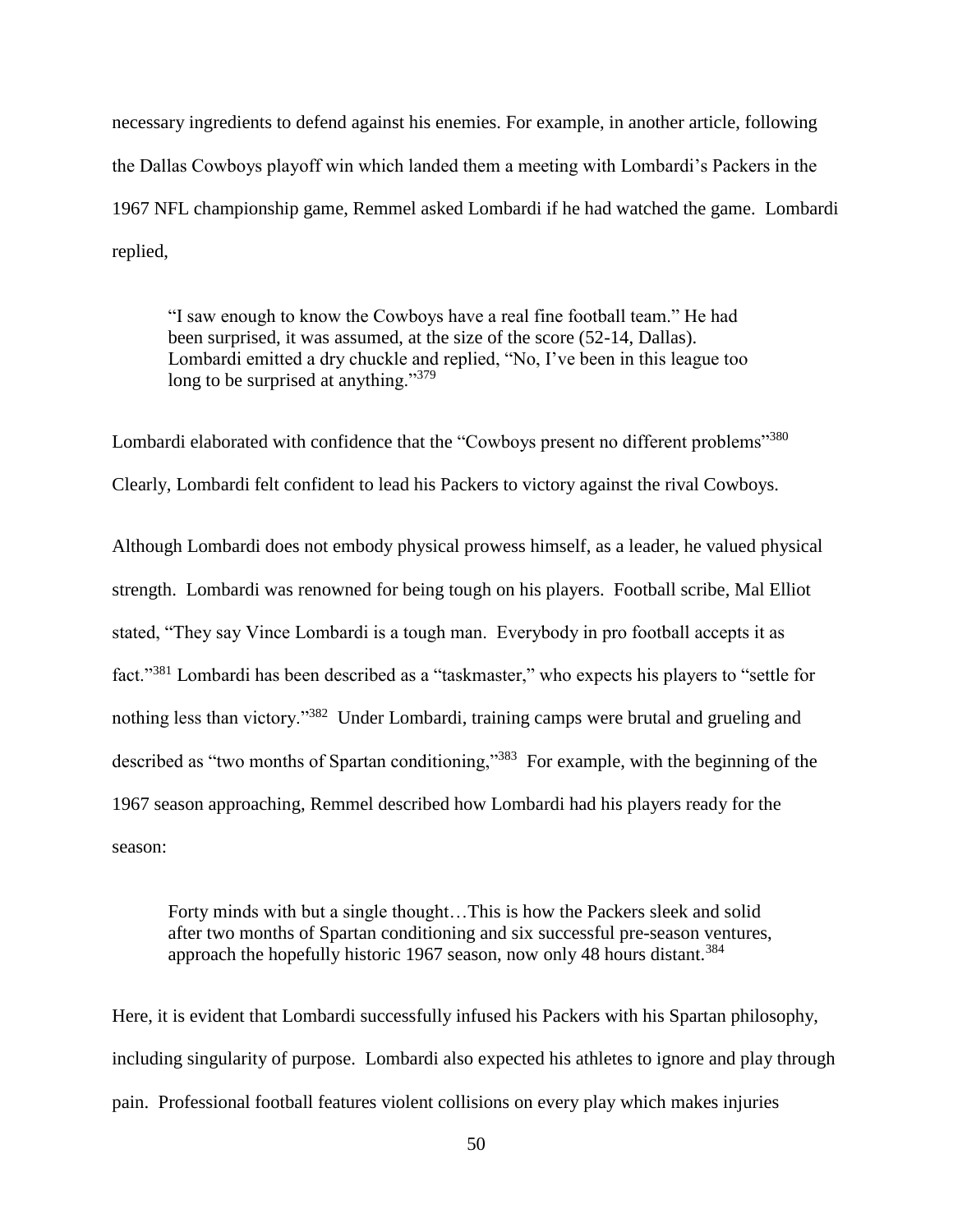arguably unavoidable. A team's success is usually dependent on its ability to persevere and play through pain.<sup>385</sup> Therefore, it is not surprising that American football discourse is dominated by phrases such as "man up," "no pain, no gain," and "pain is temporary, pride is forever."<sup>386</sup> Anderson and Kian assert that these phrases are problematic because they "encourage men to position their own bodies as an expendable weapon in athletic war," and "to conceal all fear in the pursuit of glory."<sup>387</sup> Consequently, within American culture, the American football player becomes celebrated for his willingness to inflict and play through pain and injury.<sup>388</sup> Under Lombardi's leadership, Remmel declared that the Packers have been "noted for their ability to avoid injury through Vince Lombardi's Spartan conditioning regimen."<sup>389</sup> Additionally, Lombardi asserted "We don't make a big thing of injuries."<sup>390</sup> Hall of Fame running back, Paul Hornung, sustained an injury late in the 1966 season that would end his playing career. When Remmel asked about Hornung's injury, Lombardi replied, ""It's nothing serious," and then added "He just wanted some rest.""<sup>391</sup> Then, Remmel reported, "Queried about the condition of Paul Hornung, injured in the second quarter, Lombardi replied, with emphasis, "He'll be ready next week. All of our players," he smiled, "always are ready next week."<sup>392</sup> Here, Lombardi is reinforced as a leader who expects his players to play through pain and sacrifice their bodies for the betterment of the team.

# 4.3: Occupational Achievement: Vince Lombardi as Pro Football's Most Successful Strategist

Many scholars have outlined that success and occupational achievement are fundamental aspects of hegemonic masculinity.<sup>393</sup> Trujillo argues that "masculinity is hegemonic when it is defined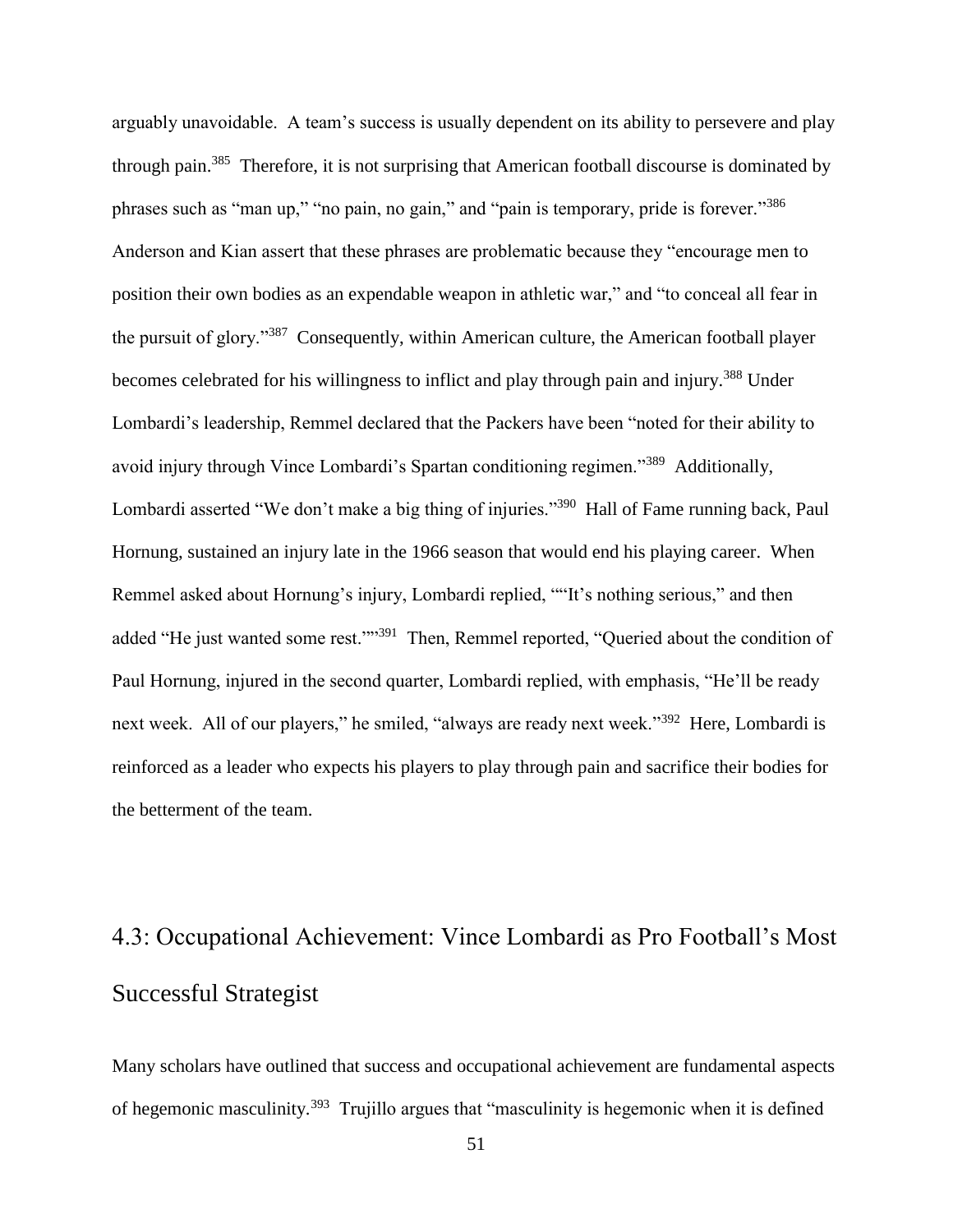through occupational achievement in an industrial capitalist society."<sup>394</sup> In modern capitalist society there exists a distinct parallel between sport and work.<sup>395</sup> Considering sport is perhaps the most influential institution in creating our sense of masculinity, the construction of sport as work becomes a powerful signifier of hegemonic masculinity.<sup>396</sup> Additionally, mass media plays a significant role in constructing sport as work.<sup>397</sup> Trujillo outlined that mass media represents sport as work in three distinct ways; work ethic, quantifying success, and commodification. These aspects combined to reproduce Lombardi as a successful male worker in an industrial capitalist society. Firstly, through the media, sport reaffirms the concept of the Protestant work ethic, which contains "elements of hard work—typically meaning both physically taxing and overlong hours with little or no time for leisure, pride in work and a job well done, an orientation toward achievement as well as acquired wealth, along with frugality, thrift, and wise investments."<sup>398</sup> By embodying the Protestant work ethic, individuals tend to value their careers over their families.<sup>399</sup> When applied to sport, athletes are seen as workers and labourers, and cease to 'play' sports. Instead, practices become 'workouts,' and the result of the game depends on their ability to out-work the other team.<sup>400</sup>

#### 4.3a Vince Lombardi's Tireless Work Ethic

Work ethic is a famed aspect of the Lombardi mythology and provided the foundation for his personal philosophy on football and life.<sup>401</sup> Lombardi believed "The harder you work, the harder it is to surrender."<sup>402</sup> Although Lombardi was Italian-Catholic, he embodied the concept of the Protestant work ethic by tirelessly working at his profession and relentlessly pursing perfection.<sup>403</sup> Lombardi is quoted as stating, "I thrive on work. I'm restless, demanding,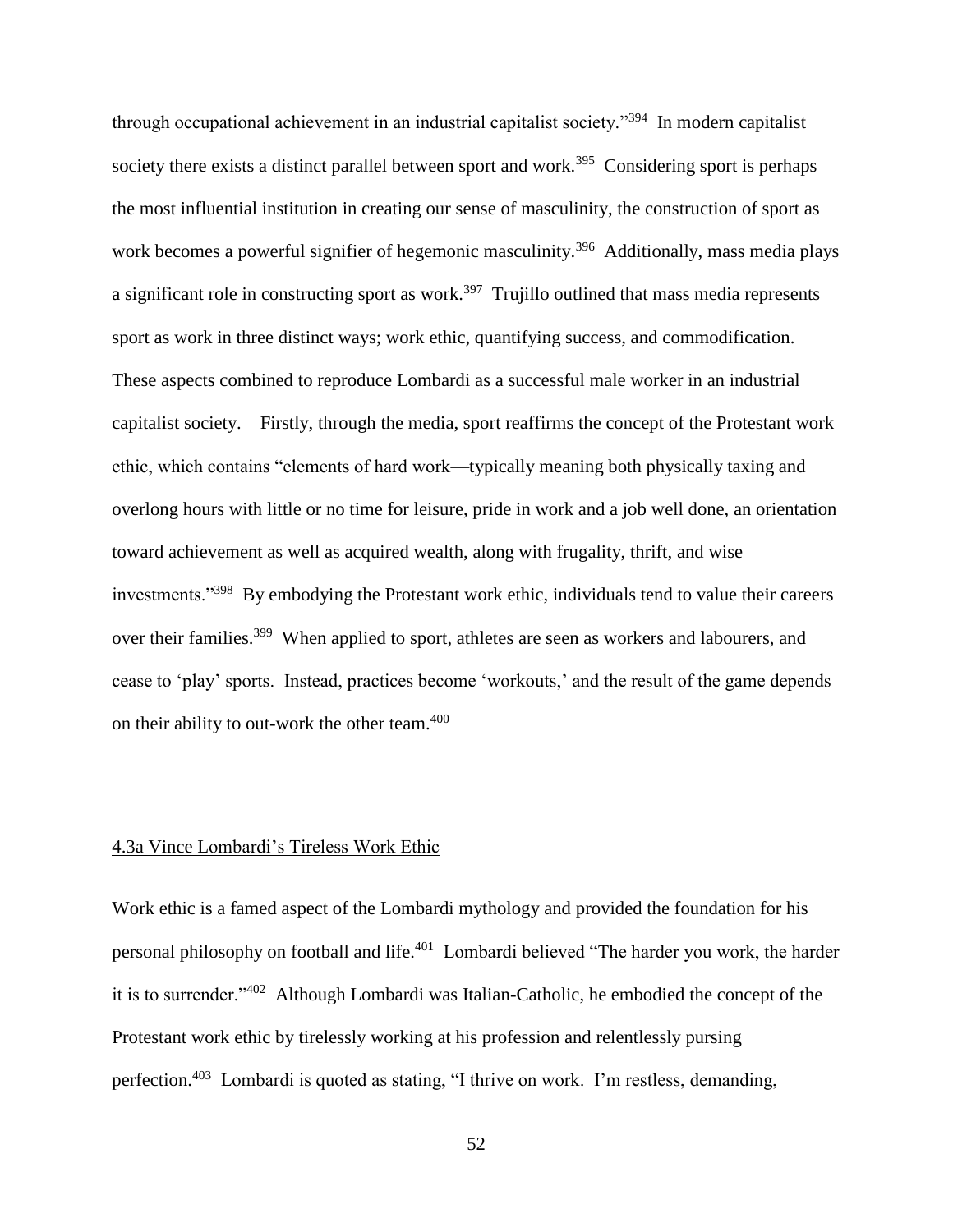sometimes impatient and hot-tempered."<sup>404</sup> Along with being a fundamental aspect of hegemonic masculinity, work ethic is also fundamental to the American way of life and the "American Dream" of social mobility.<sup>405</sup> The American Dream gave individuals freedom of choice of action, and provided everybody equal opportunity to rise from humble beginnings to reach the peak of success through economic individualism and capitalism.<sup>406</sup> There is the belief that everybody can succeed and reach the pinnacle of their profession through hard work, regardless of if your profession is business or football.<sup>407</sup> Therefore, work ethic is a key ingredient in the reproduction of Lombardi as a successful male worker in an industrial capitalist society.

Lombardi was quoted as stating he considered a day off as a "nuisance."<sup>408</sup> Even after clinching the NFL's Central Division championship with three regular season games remaining in the 1967 schedule, Lombardi refused to relax. Remmel subsequently reported "Relax? So long as a football season is in progress, that word is not to be found in Vince Lombardi's extensive vocabulary."<sup>409</sup> Furthermore, Remmel reported, "The Packers faithful doubtless pictured Vince Lombardi stationed before a television set at his Sunset Circle residence Sunday afternoon," to see who their NFL championship game opponent would be.<sup>410</sup> Remmel explained, "Such, however, was not the case."<sup>411</sup> Just a day after winning their first round playoff game, it was reported that "the indefatigable Packer headmaster and his staff already were hard at it."<sup>412</sup> When asked the reason for not watching the game, Lombardi stated, "We were working at that time."<sup>413</sup> Here, Remmel emphasised how special Lombardi's work ethic was. Even when everybody expected him to be relaxing, Lombardi was hard at work. Following the second Super Bowl, ex-MLB manager Casey Stengel, stated "I see the effect he has on his men and how he likes to work… that man Lombardi is such a hard worker and such a dedicated person to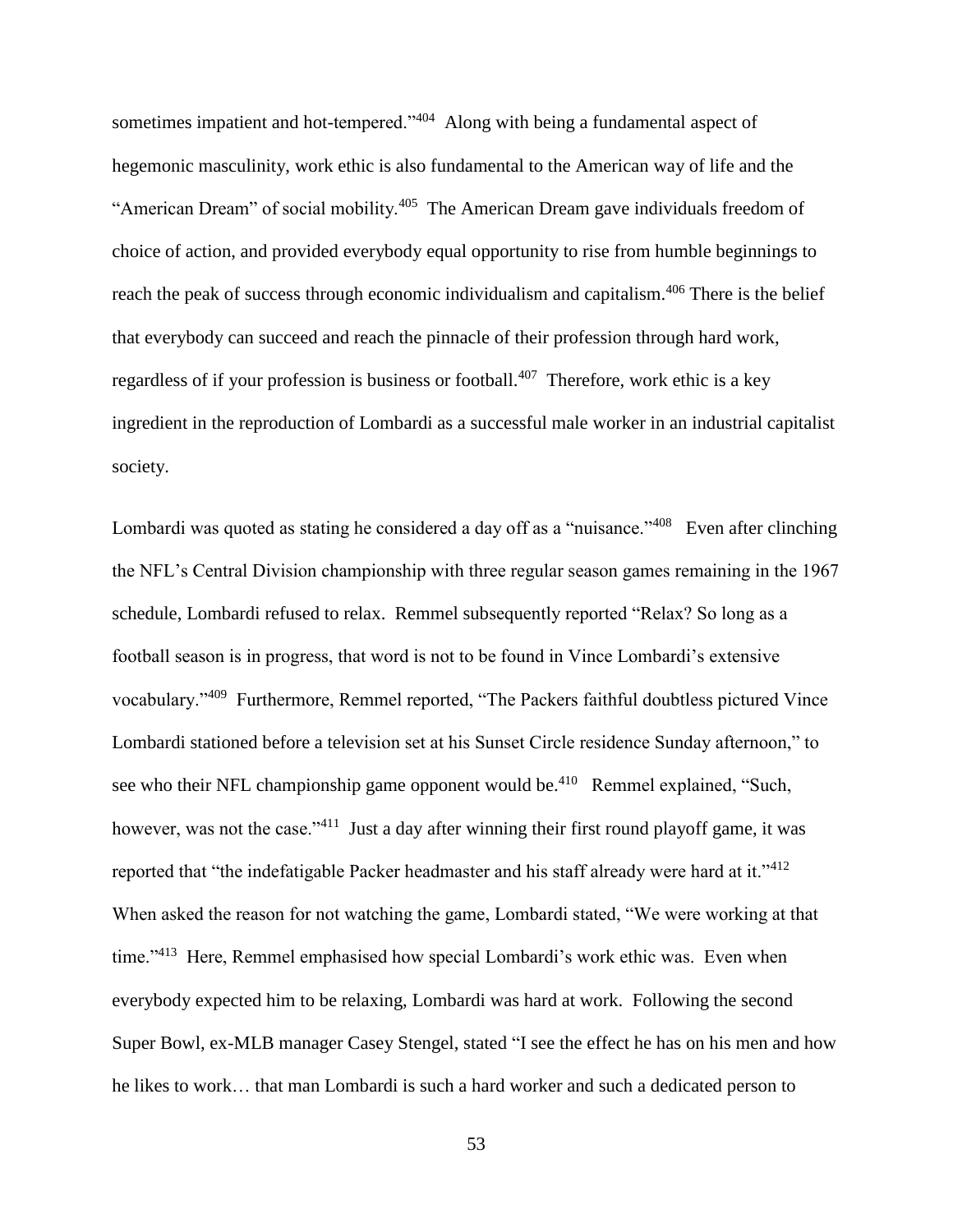everything he does that he really made me sit down and do some thinking."<sup>414</sup> Here, Stengel, a Hall of Fame manager, holds Lombardi in the highest esteem due to his incredible work ethic and dedication.

Lombardi's relentless preparation was reinforced by the *Green Bay Press-Gazette* labelling him as a "taskmaster," and a "perfectionist."<sup>415</sup> He had stated, "Nothing the Packers do is accidental," and been described as "purposeful" and "not given to predictions," but rather relying on his team's hard work and preparation.<sup>416</sup> Stressing the importance of preparation, Lombardi asserted:

The most important thing in this game is that you have got to be ready to play. Seventy-five percent of it is being ready to play. I don't think there is much difference between teams in this league – the difference comes in whether or not you are ready to play." <sup>417</sup>

Zeke Bratkowski outlined the reason for his success by asserting:

We work differently here in Green Bay. I think we prepare better before the season and we are better prepared for each game. We know exactly what we will do in a given situation in a given game but, at the same time, we remain flexible. $418$ 

Porter acknowledges that taking pride in work and a job well done is an essential aspect of work ethic.<sup>419</sup> Pride was a central theme of Lombardi's personal philosophy and he stressed to his players the importance of taking pride in their profession. Lombardi's famous pregame speech before the first Super Bowl against the rival AFL, which would decide professional football supremacy, stated, "I want you to be proud of your profession. It's a great profession. You be proud of this game. And you can do a great deal for football today—a great deal for all the players in the league."<sup>420</sup> Lombardi was often depicted displaying "pardonable pride," when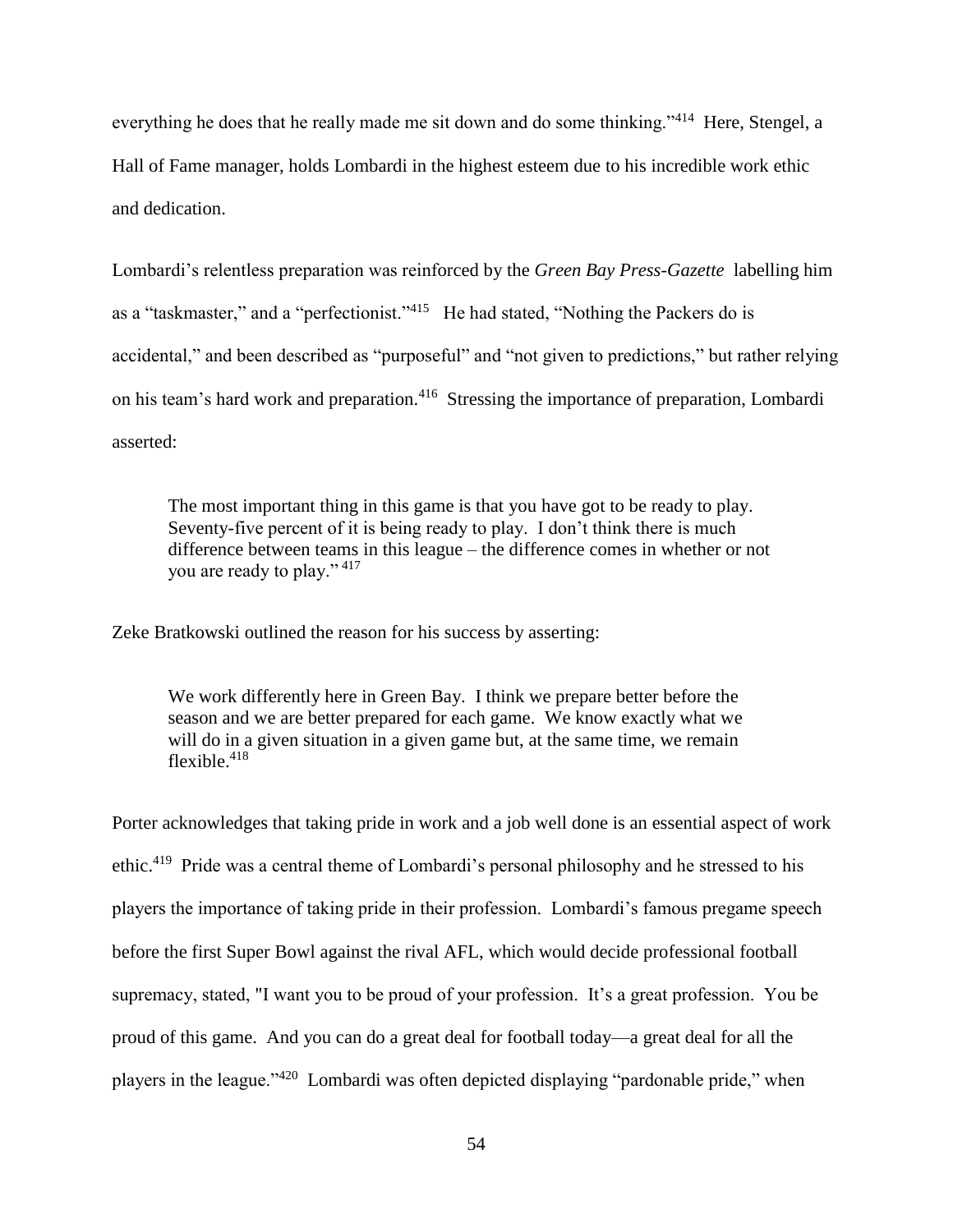discussing the performance of his Packers. $421$  For example, Lombardi was quoted stating, ""Gentlemen, I'm as proud of this football team as I can be," the one-time Block of Granite told newsmen."<sup>422</sup> Lombardi becomes so renowned for his pride that arguably, "everybody has heard of the famed Packer pride."<sup>423</sup>

#### 4.3b Quantifying Vince Lombardi's Success

The media represents sport as work in how success is defined and quantified in the form of team victories and individual records.<sup>424</sup> Accordingly, sport becomes a vital arena for exhibiting successful and unsuccessful men, in Cold War capitalist America.<sup>425</sup> During his tenure with the Packers, Lombardi experienced an unprecedented amount of success. He won five championships over seven years, which solidified his Packers as the most dominant and successful team of the 1960s and transformed Lombardi into "a symbol of the American obsession with winning."<sup>426</sup> In America, success is seen as the ultimate goal within the capitalist market economy.<sup>427</sup> As such, success becomes a crucial aspect in the construction of men's identity.<sup>428</sup> Within the realm of sport, there can be no greater signifier of success than through winning. During the Cold War, moreover, winning took on special significance within American society and came to represent the superiority of the American way of life over Soviet Communism.<sup>429</sup>

Additionally, people who are invested in sport possess an obsession with statistics, records, and therefore, the quantification of success.<sup>430</sup> According to Trujillo, moreover, qualifying success is a key ingredient in constructing a successful capitalist worker. $431$  Throughout the 1966-67 seasons, the success of the Lombardi was quantified by way of records, victories, and the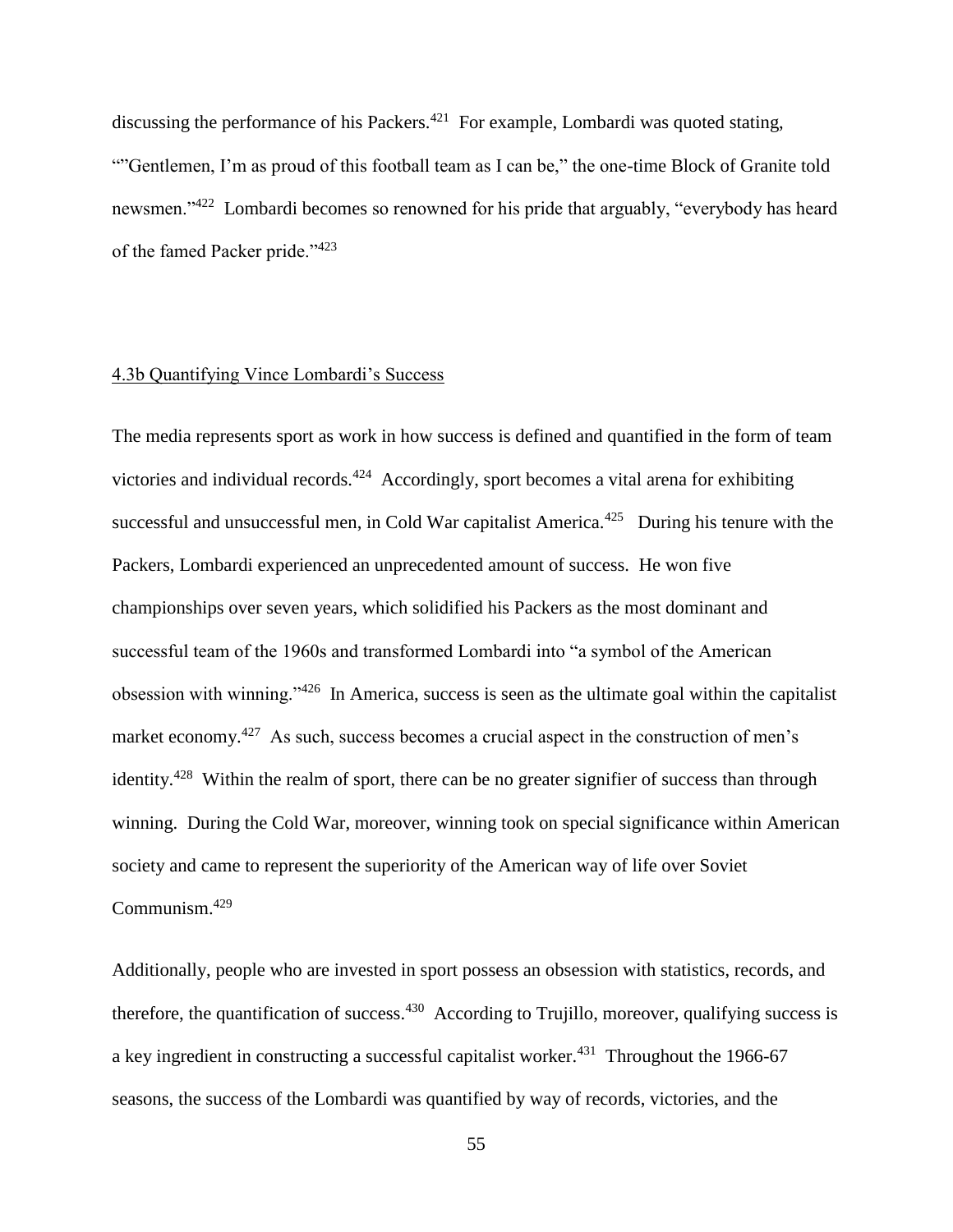ultimate signifier of success—championships. In regards to victories, for example, Art Daley asserted "In the Lambeau Field span, the Lombardis compelled 23 league wins and five losses, three championship playoff wins and seven exhibition wins."<sup>432</sup> Daley then added, "The five games lost by a total of only 17 points – an average of 3.4.<sup> $3$ </sup> Additionally, at the beginning of the 1967 season, the newspaper reported that "In eight years Lombardi has forged a football dynasty that is the standard against whom all other teams are compared. His 8 year record is 128-35 & 3."<sup>434</sup> Furthermore, "Since 1960, the Packers have finished no lower than second, winning at a torrid 76 per cent average."<sup>435</sup> Then, after a victory, Remmel asserted, "The resounding triumph extended a pair of Packer winning streaks and added another impressive chapter to Vince Lombardi's already glittering record as Green Bay's generalissimo.<sup>"436</sup> Here, the sportswriters reinforced Lombardi's role as militaristic leader of the Packers, and also emphasized his incredible ability to win by labelling his tenure with the Packers as a winning "dynasty."<sup>437</sup> The media conveyed Lombardi's frequent winning streaks, unmatched winning record, and historic winning percentage, which still ranks third best all-time amongst NFL coaches. 438 In doing so, the *Green Bay Press-Gazette* constantly quantified Lombardi's success, which aided in his construction as a successful Capitalist worker and symbol of America's obsession with winning.

In sport, championships are the ultimate signifier of success. The sportswriters reinforced Lombardi's success at winning championships. Going into the 1966 season, for example, Remmel stated the Packers were coming off "their third championship within a five-year span."<sup>439</sup> Later that year, after clinching the Western division championship by beating the Baltimore Colts 14-10, Ken Hartnett reported, "for the fifth time in seven seasons, the Green Bay Packers have won the National Football League's Western Conference crown."<sup>440</sup> Following the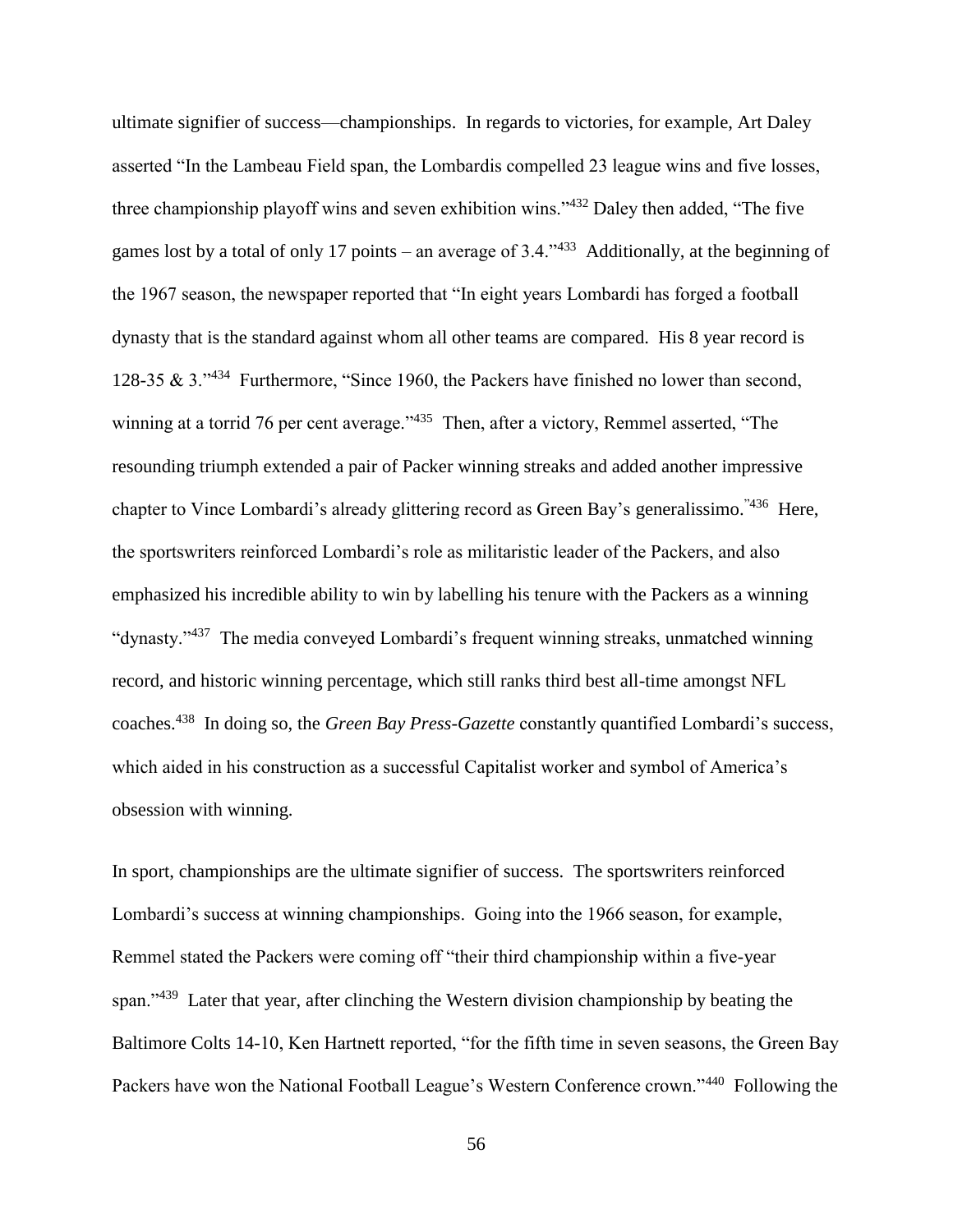first Super Bowl, the *Green Bay Press-Gazette* took the opportunity to summarize and quantify the success of Lombardi over the previous season:

The victory Sunday climaxed an amazing season record. It all began last September in the opening National Football League game against Cleveland and continued with 11 more victories against only two defeats by a total of four points. This record was enhanced by a victory over Dallas in the NFL title game. The Victory over Kansas City adds up to an over-all record for the grueling season of 14 victories against only two defeats. The record ranks the 1966 Packers as one of the greatest and most powerful football teams ever assembled. The final victory over the American League champions was the climactic achievement for a team which never failed to do what was necessary to achieve such outstanding success.<sup>441</sup>

Before the beginning of the 1967 season, moreover, the *Green Bay Press-Gazette* published an article entitled "The Lombardi Record," which quantified Lombardi's occupational success since coming to Green Bay in 1959.<sup>442</sup> The article begins stated, "From a dismal 1-10-1 record in 1958, Coach Lombardi forged a 7-5 record his first year and then proceeded to capture Divisional Crowns in 1960, 1961, 1962, 1965 and 1966 and World Titles in 1961, 1962, 1965 and 1966."<sup>443</sup> Here, the sportswriters conveyed Lombardi's unparalleled ability to win championships. By, the end of his historic run with the Packers, Lombardi had reached the pinnacle of success in his profession more often than any other coach in the history of the NFL and the media constantly conveyed and quantified his championship pedigree.<sup>444</sup>

The most significant record, both in the amount of media coverage as well as in regards to the impact on football history, was Lombardi's achievement of three straight NFL championships from 1965-67—an achievement that was reported as "something no team has ever done."<sup>445</sup> In December 1967, Lombardi was chasing his fifth and final NFL championship during "the Lombardi era."<sup>446</sup> The 1967 NFL championship marked five championships in a seven-year span and three straight titles. The *Green Bay Press-Gazette* publicized this achievement as the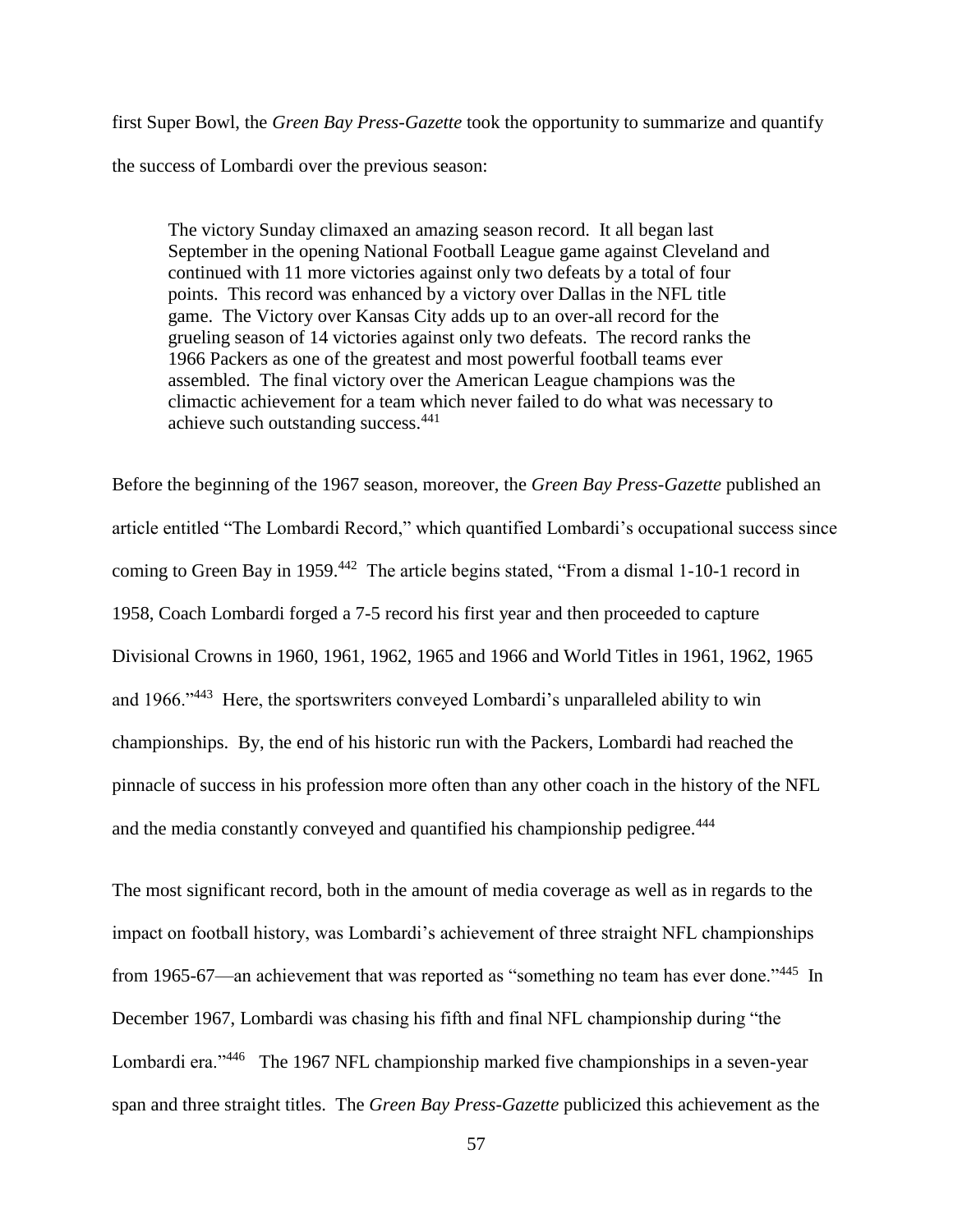"Top Record" in professional football.<sup>447</sup> On December 29, for example, two days before the championship showdown between the Packers and the Dallas Cowboys, headlines read, "'Three Straight' Top Record at Stake."<sup>448</sup> Then, on the day of the game, the headlines read, "Packers Shoot For Historic Third Straight Title."<sup>449</sup> Additionally, the *Green Bay Press-*Gazette sportswriter, Jim Zema promoted the game stating "Sunday's championship game at Lambeau Field will afford the Packers, as a team to carve a deeper niche into the National Football League record book."<sup>450</sup> Following the Packers' 21-17 victory in what became known as the 'Ice Bowl,' reports circulated highlighting the incredible achievement accomplished by Lombardi. Remmel reported that Lombardi, "the Packer headmaster paused briefly to reflect upon that third straight title victory, which assured the Pack of a lofty place in NFL archives."<sup>451</sup> Len Wagner reported "A proud Vince Lombardi thus summed up one of the greatest moments in the Packers' rich history," which was described as "a pressure-ridden race against the clock which swept them into the National Football League record book at Arctic Lambeau Field Sunday afternoon."<sup>452</sup>

As the 1967 NFL season came to a close, again Lombardi and his Packers found themselves at the peak of occupational success. Remmel's headline declared "Super Packers Super Champs Again."<sup>453</sup> Lombardi had successful achieved what was billed as the "Top Record," and in doing so, reinforced his success through occupational achievement. Lombardi and his Packers had successfully obtained their third NFL championship in a row, and their second consecutive Super Bowl victory, which capped off an amazing run of five NFL championships and two Super Bowl titles in a seven-year stretch during Lombardi's nine years as head coach and general manager, which became known as "the Lombardi era"—an era synonymous with success.<sup>454</sup>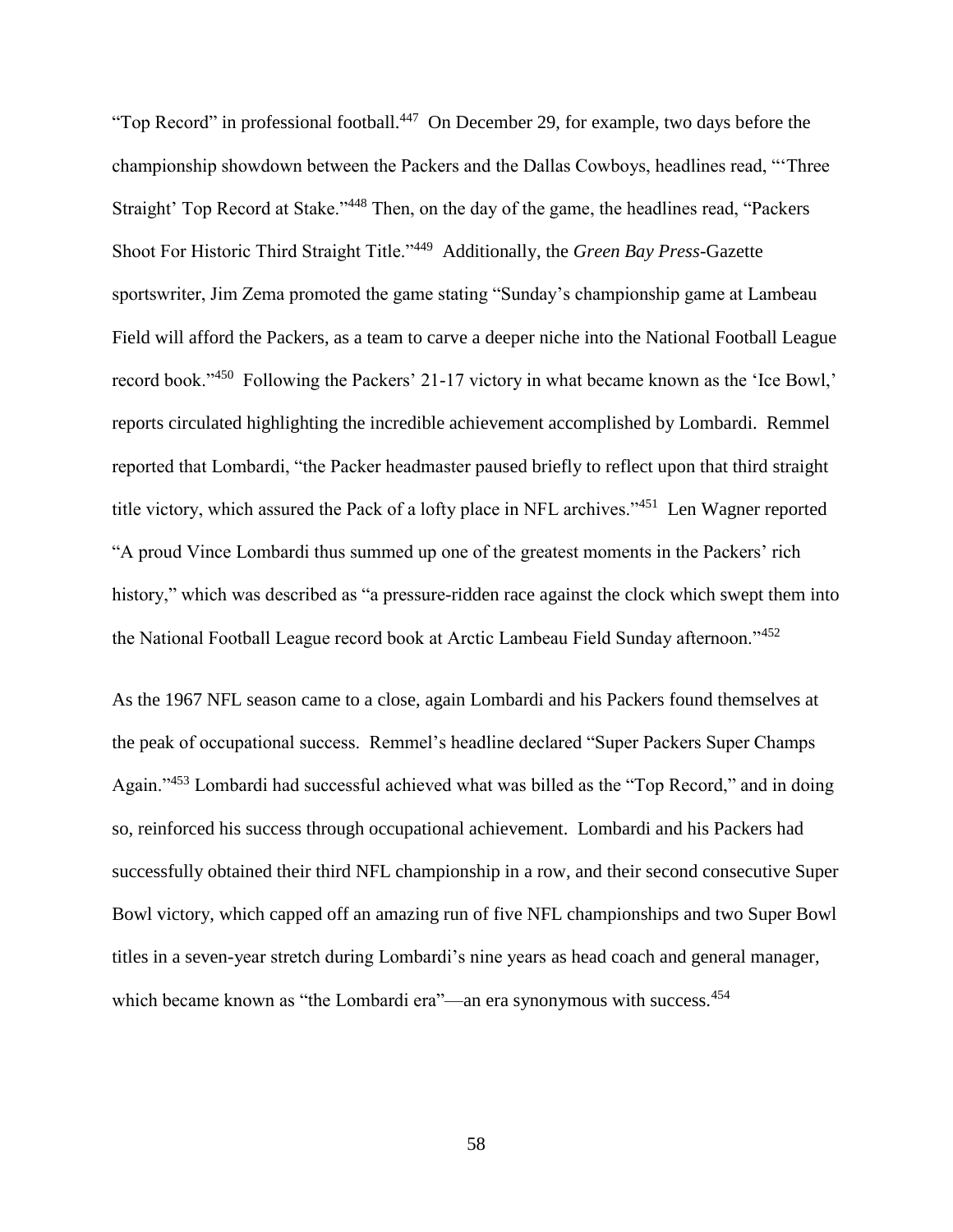#### 4.3c Vince Lombardi as a Valuable Commodity

The media represents leagues, teams, and individuals as valuable commodities in a competitive marketplace within capitalist America.<sup>455</sup> The *Green Bay Press-Gazette* represented Lombardi as a valuable commodity with instrumental impacts on the Packers, the NFL, and eventually, America. In 1958, the Green Bay Packers were the worst team in the NFL and the small Midwestern town was on the brink of losing their beloved franchise. However, the following year the fortunes of the Packers would drastically change once Lombardi was named head coach and general manager and immediately transformed the Packers into a winner. As such, Lombardi was seen as the integral catalyst and the driving force that transformed the Packers and set the franchise on the path to glory.<sup>456</sup> Dunnavant commented on Lombardi's arrival in Green Bay, stating, "He was there to make the Green Bay Packers the greatest team in professional football—admired, emulated, feared—and anybody who was not prepared to be relentless in the pursuit of victory could head for the exit."<sup>457</sup> Lombardi displayed a keen business sense in his administrative duties as general manager and an unparalleled football intellect as head coach, which combined with his strong character to become seen as the integral factor in the Packers rise to dominance. Being represented as an integral ingredient to success, moreover, is a fundamental aspect of being seen as a valuable commodity.<sup>458</sup> Lombardi established a new standard of excellence and transformed the Packers franchise into the envy of the league, which ultimately led to a number of teams attempting to imitate, what was described as, the successful "Lombardi formula."<sup>459</sup>

Within capitalist America, there is a commodification of North American, male professional sports to the extent that individuals, teams, and leagues are "sold as commodities in a competitive marketplace."<sup>460</sup> Considering the NFL was in the midst of an escalating battle with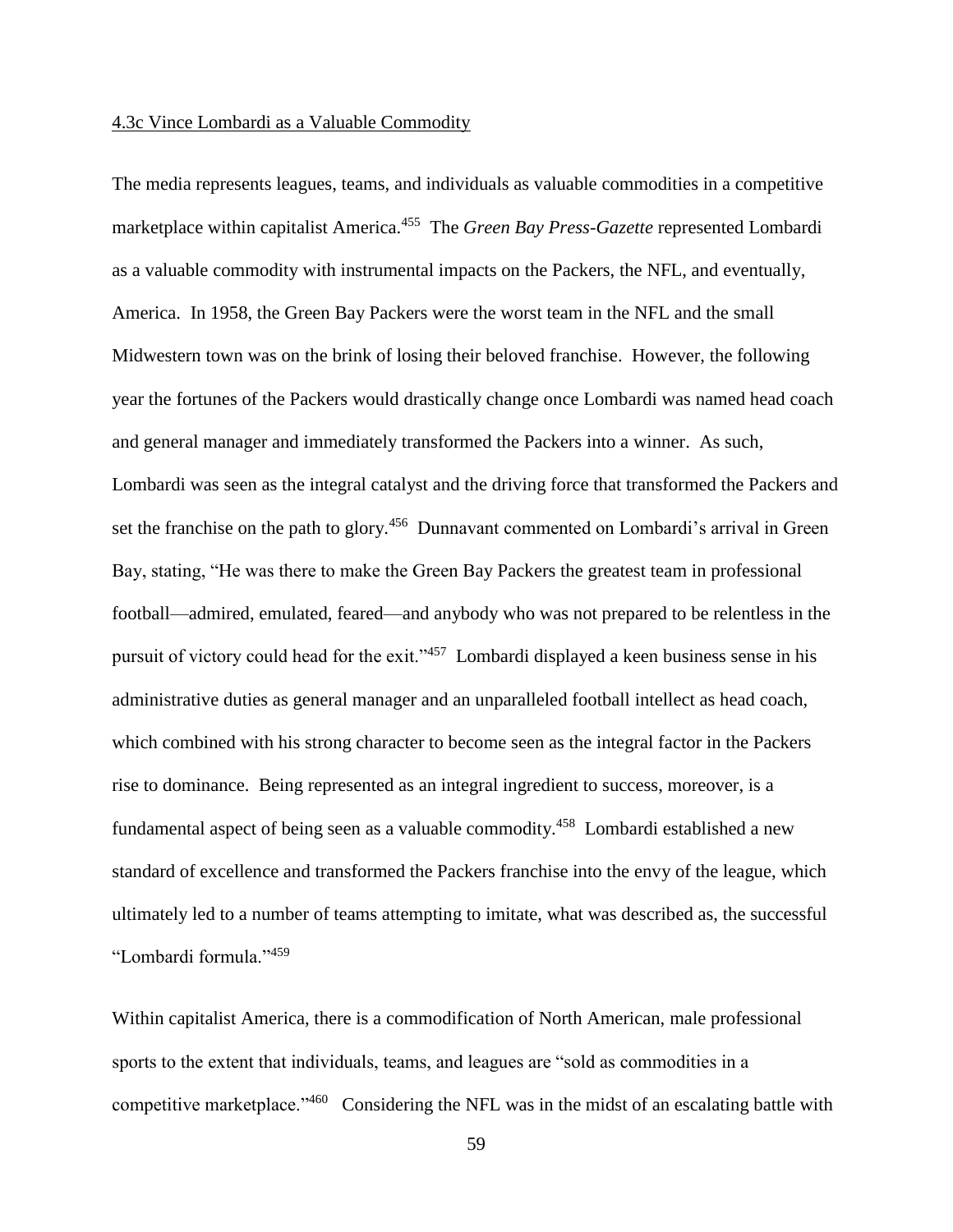the rival AFL for players, the American public, and professional football supremacy, Lombardi became a valuable commodity for the NFL as the ideal symbol of the superiority of the NFL game. According to Connell, moreover, sport has transformed into an essential cultural metaphor of America's industrial capitalist market society.<sup>461</sup> American Cold War society celebrated professional football players for their manliness, their patriotism, and their ability to sacrifice individual glory for the benefit of the team.<sup>462</sup> Subsequently, Lombardi transcended the world of sport to the point where he became a symbol, not just of the NFL, but of leadership and several core values embedded in his personal philosophy that were reflected in the American way of life during the Cold War.<sup>463</sup>

Therefore, as Lombardi rose to national stardom, he became a valuable commodity for the NFL as the ideal symbol of their product which contributed to the league's rise to national prominence and becoming a metaphor for the American experience.<sup>464</sup> Considering the Packers and the NFL came to reflect the American way of life—where winning symbolized America's superiority— Lombardi also became a valuable commodity to America as an ideal representation of leadership and the symbol of the many core American values that were embedded in his personal philosophy. For example, Remmel quoted Lombardi, asserting "We're in the business to win. Any time I win I think it's sterling… I think it's gold plated," which reinforced Lombardi's obsession with winning that became such a critical aspect of the American way of life during the Cold War.<sup>465</sup> Furthermore, Daley published an article about the Packer's success claiming "it all goes right back to their dynamic leader, Coach Lombardi, who molds men into more than football players."<sup>466</sup>

Before his arrival, the Packers had not experienced a winning season since 1945 and the town was in danger of losing the franchise to a bigger market.<sup>467</sup> Daley, described that, "The big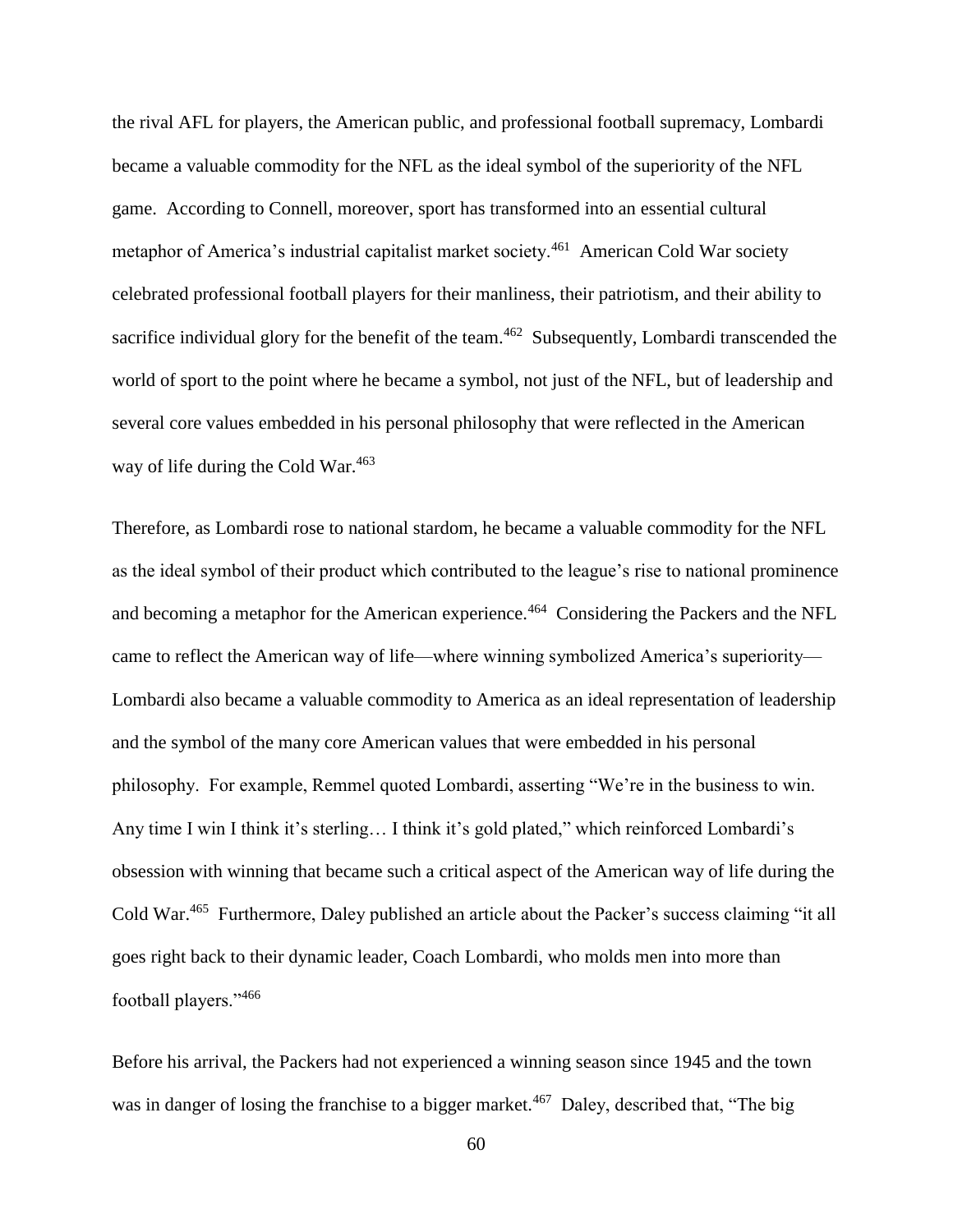switch to winning, of course, started when Vince Lombardi stepped foot on the field in 1959," and put a stop to the franchise's 11-year losing streak.<sup>468</sup> The *Green Bay Press*-Gazette labelled Lombardi's tenure with the Packers as "The Lombardi Era," which was defined by winning.<sup>469</sup> Remmel, furthermore, described how a victory over the Colts "brought the Green Bay record to five divisional titles since they turned over the Packers, the town of Green Bay and almost all of Northeast Wisconsin to Lombardi eight years ago."<sup>470</sup> Remmel also reflected the transformation by using the label "S.L." in the same way that people ordinarily use the designations "A.D." and "B.C." to label years, only in Remmel's case "S.L." means "Since Lombardi," which highlights the dramatic and immediate change of culture undergone by the Packers' franchise once Lombardi arrived.<sup>471</sup> Here, the media depicted Lombardi as the critical element in the transformation of the Packers fortunes.

A significant aspect of how Lombardi was portrayed as integral to the Packers transformation was by him being constructed as a successful businessman. An individual's business sense and earning power is instrumental in his construction as a successful capitalist worker.<sup>472</sup> The newspaper described Lombardi as "businesslike," and as the "boss," who was in complete control of the Packer organization.<sup>473</sup> Additionally, it was reported that at the annual stockholders meeting following his first season in charge of the Packers, Lombardi "showed a net profit of \$75,203."<sup>474</sup> By the next year, "it had risen to \$115,728" and in 1966, moreover, the Packers "showed a net profit for of \$827,439."<sup>475</sup> By the end of Lombardi's tenure with the Packers, he had become renowned for his businessman approach to football and life. Stengel described Lombardi by asserting, "A man like him provides a lesson to other people in all kinds of business. He shows them what hard work can do."<sup>476</sup> Lombardi's keen business sense and unmatched success propelled him to transcend the realm of sport to become a significant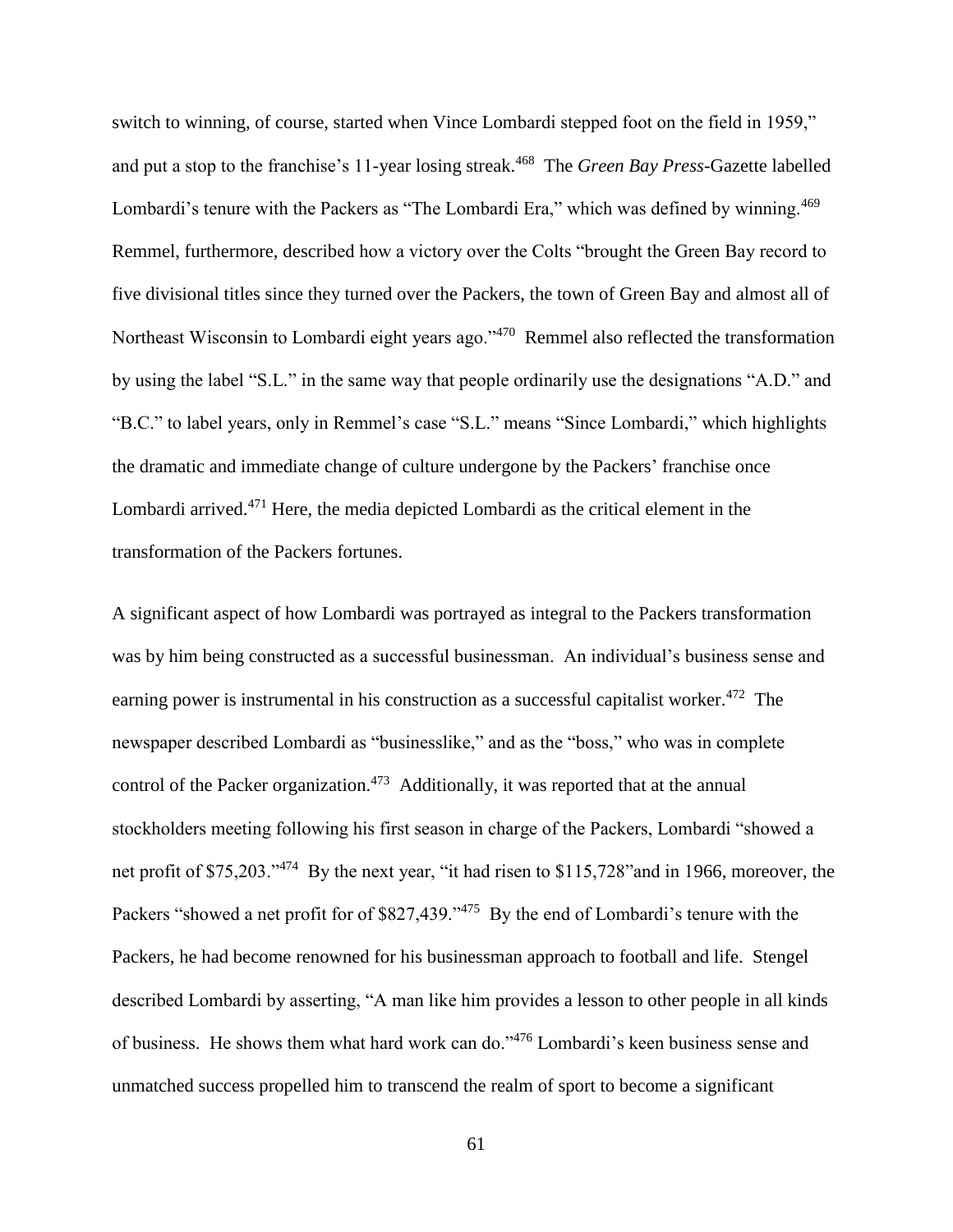influence in the American business world. In turn, "The Lombardi Creed on discipline, respect for authority and the American zeal to win had become the anthem of the business world."<sup>477</sup> 

During his tenure with the Packers, Lombardi was depicted as the best of a new generation of coaches. By the 1960s, professional football had evolved into a modern sophisticated game for intellectuals.<sup>478</sup> It was clear that football was no longer the senselessly brutal and violent game that characterized early-mid-twentieth century football, but rather a game seen as a "sophisticated science" rooted in strategy and analytics. $479$  Modern football resembled a militaristic chess match where success was determined not just by physicality, but by outthinking ones opponent. On the football field, Lombardi "correlated tactics and strategy like a military general."<sup>480</sup> Lombardi was celebrated for his unmatched strategic abilities and football intellect and represented these qualities as fundamental aspects to his team's success. For example, Wagner, described Lombardi as "The Bays' strategist," "The master strategist," "The Packer strategist," "The Packer head strategist," and "the head tactician," and "master psychologist" throughout the 1966-67 seasons.<sup>481</sup> Remmel referred to Lombardi as "the Packers' resident genius," "the Packers' brain trust," and "a shrewd judge of football flesh." <sup>482</sup> For example, in the article "'We Took the Gamble,' Lombardi," Wagner asserted,

Perhaps strangely but with the never ending reasoning of a master psychologist and strategist, Lombardi did not pour forth praise for his own team. In the back of his mind, and probably already moving to the forepart, was the fact that the Super Bowl is still ahead… the final step of a long road that began 22 games  $a\overline{q}$ <sup>483</sup>

Additionally, Remmel referred to Lombardi as "pro football's most successful strategist," which not only reinforced Lombardi's superior strategic abilities, but his success as occupational achievement as well.<sup>484</sup> Lombardi had been described as "methodical," and "brilliant," when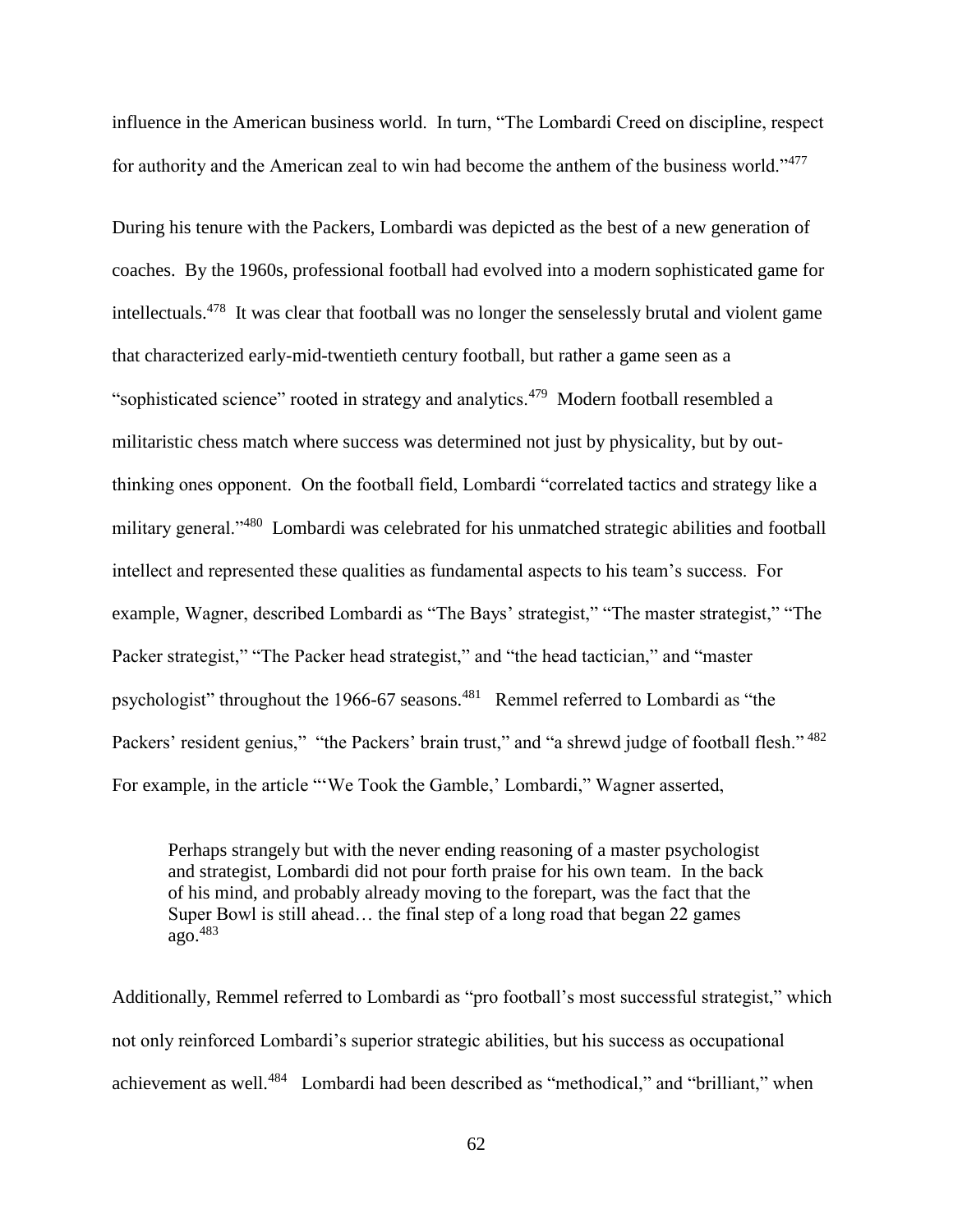discussing his strategic abilities that were seen as integral in securing a Packers' victory.<sup>485</sup> In his article, Wagner talked to Lombardi just "minutes after his methodically brilliant changes had shredded the New York Giants, 31-14, in a game far more one-sided than ever the score indicates."<sup>486</sup>

Throughout his tenure as leader of the Packers, Lombardi was portrayed as an innovative genius whose strategic ability and modern approach was seen to standardize the game.<sup>487</sup> As such, Lombardi was seen as a champion of the modern game who ascended to reside on a level of excellence unmatched by his fellow coaches.<sup>488</sup> Within the *Green Bay Press-Gazette*, Lombardi has been described as "football's standard of coaching excellence," and "the dominant figure in pro football."<sup>489</sup> Lombardi's unprecedented success spawned a number of imitators who attempted to adopt the "Lombardi formula" in an effort to replicate his success.<sup>490</sup> Stengel asserted "He's awakened all the other franchises. They're all trying to catch up to him."<sup>491</sup> Remmel reported that the Packers "will be looking into a mirror at the cavernous Los Angeles Coliseum Saturday afternoon," in a game against the Rams.<sup>492</sup> Remmel then clarified "All of which means, of course, the world champions will be confronted by the latest in a series of imitations, all wholehearted converts to the eminently successful Lombardi formula."<sup>493</sup> Bob Oates asserted, "In pro football, the Green Bay Packers have been the model throughout the 1960's," and that "Almost everybody has tried to play their game."<sup>494</sup> George Allan, head coach of the Rams, reportedly used the Lombardi formula to model his own design, which was described as a "cousin to Lombardi's," and in doing so, was able to "establish the Rams as a winner."<sup>495</sup> Oates then admitted that unfortunately "George now has the problem that has confounded Vince's imitators since 1960. Who can play Green Bay football better then Green Bay?"<sup>496</sup> Additionally, Remmel reported, "It is their record for winning that discourages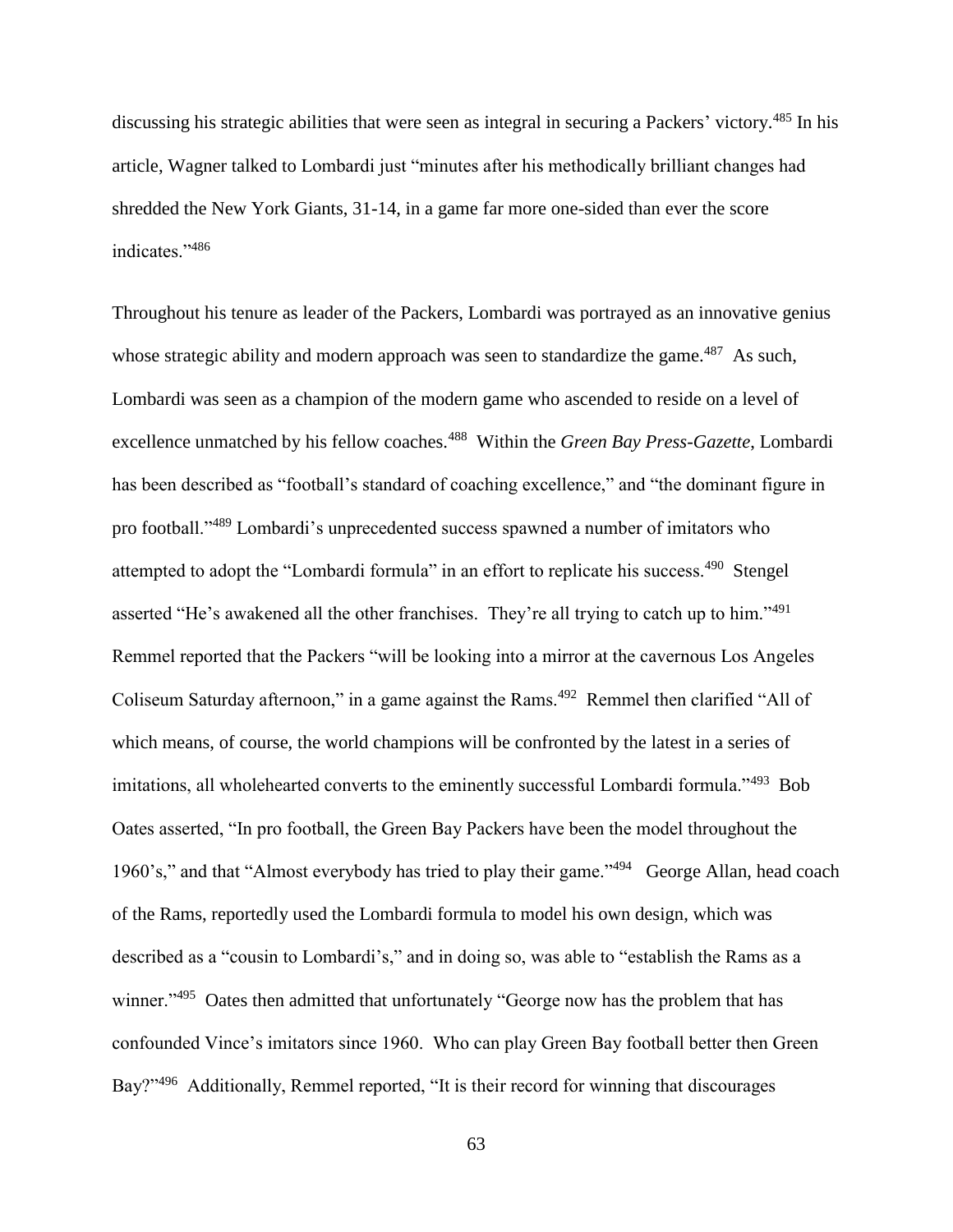innovators. Pro football has had a lot of them over the years, but not lately. Lombardi has standardized the game."<sup>497</sup> Here, it is clear that Lombardi became a symbol of excellence and set a standard that caused the league to either convert to his modern and innovative style, or be left behind during a time when the NFL was thrust into the American consciousness.

Along with being portrayed as the best coach of a new generation, Lombardi's coaching philosophy was also able to be connected with core American values during the Cold War. Lombardi was successful in infusing his Packers with his tremendous discipline. During the Cold War, discipline was considered a necessary ingredient in creating strong men in what was seen as an increasingly dangerous world.<sup>498</sup> Dunnavant proclaimed "The process of transforming the culture of the Packers started with a renewed focus on discipline."<sup>499</sup> Maraniss, on the other hand, described Lombardi as a "symbol of old-fashioned discipline and moral fortitude."<sup>500</sup> In the media, Lombardi's Packers were portrayed as adopting the discipline of their coach and leader. For example, Remmel reported on the Packers upcoming playoff matchup with the Los Angeles Rams, in which Remmel stated, "Vince Lombardi's highly disciplined troops feel they have a score to settle with the Rams."<sup>501</sup> Then, on the eve of the historic Ice Bowl, Remmel asserted, "If Lombardi's highly disciplined disciples are successful, they will become the first team to win three consecutive championships since the league adopted the divisional system in 1933."<sup>502</sup> Here, Lombardi is portrayed as successfully infusing his players with his famed superior discipline.

The Packers are also reported as adopting Lombardi's perseverance and determination. These values are central aspects to the "American Dream" of social mobility during the Cold War.<sup>503</sup> Towards the end of Lombardi's historic run with the Packers, President Richard Nixon wrote Lombardi congratulating him for his achievements by stating, "You have always demonstrated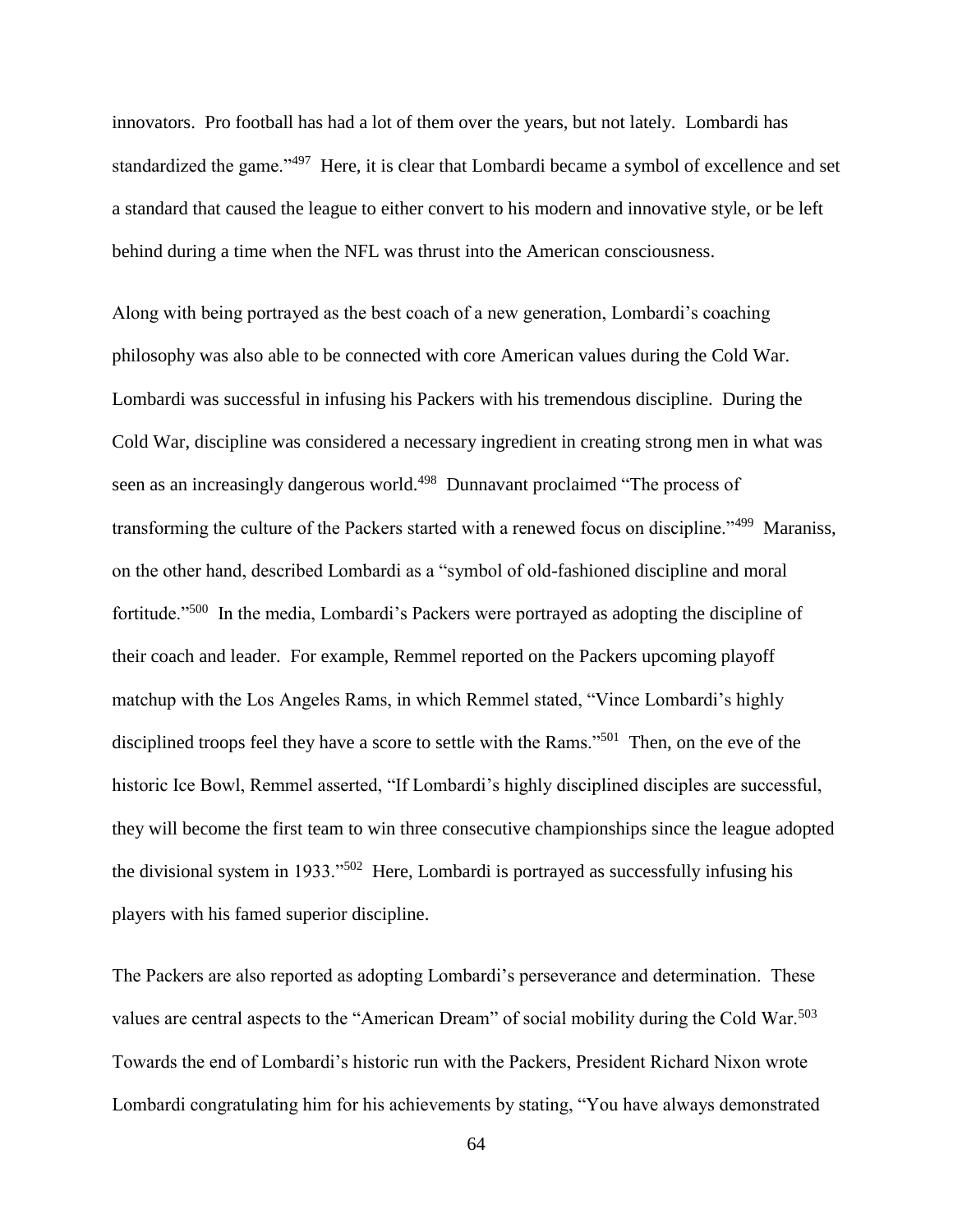on the field and off the qualities of faith and determination which are at the heart of true patriotism."<sup>504</sup> Furthermore, Lombardi believed "The greatest glory is being knocked to your knees and then rising again."<sup>505</sup> In the media, Lombardi was described as having an "iron will," while determination was reported as his defining characteristic.<sup>506</sup> For example, in an article discussing the NFL coach of the year candidates, Remmel made a case for Lombardi by asserting:

But a substantial case also could be made for scholarly Vincent T. Lombardi, who was the NFL choice in 1959 but, surprisingly enough, has not been so honored since, although he has directed the Packers to four champions in the last six years-a record unmatched in league history. His iron will and militant dynamism have prevailed over a staggering collection of injuries and miscellaneous misfortunes, which might have submerged a lesser man, in maneuvering the Pack to the Central Division championship.<sup>507</sup>

Additionally, in another article, Jerry Kramer discussed "the Lions great Alex Karras," after a game against Detroit. Krammer praised Karrass by asserting, "He's got the quickness of Willie Wood, the strength of Ron Kisteinik and the determination of Coach Lombardi."<sup>508</sup> Furthermore, throughout the 1966-67 seasons, Lombardi emphasized determination and perseverance, which enabled his team to overcome adversity. For example, Remmel reported that he was "Reminded today of the Pack's spectacular reaction to adversity as he surveyed an alarmingly substantial casualty report in preparation for Saturday's Western Conference playoff against the Rams."<sup>509</sup> Then, the *Green Bay Press-Gazette* declared, "Packers have a happy history of overcoming adversity while overpowering adversaries."<sup>510</sup> Here, the sportswriters reinforce Lombardi's successful infusion of his determination and perseverance.

Lombardi was successful in infusing his Packers with the importance of teamwork. Lombardi believed teamwork was the primary ingredient to achieving success.<sup>511</sup> Lombardi diminished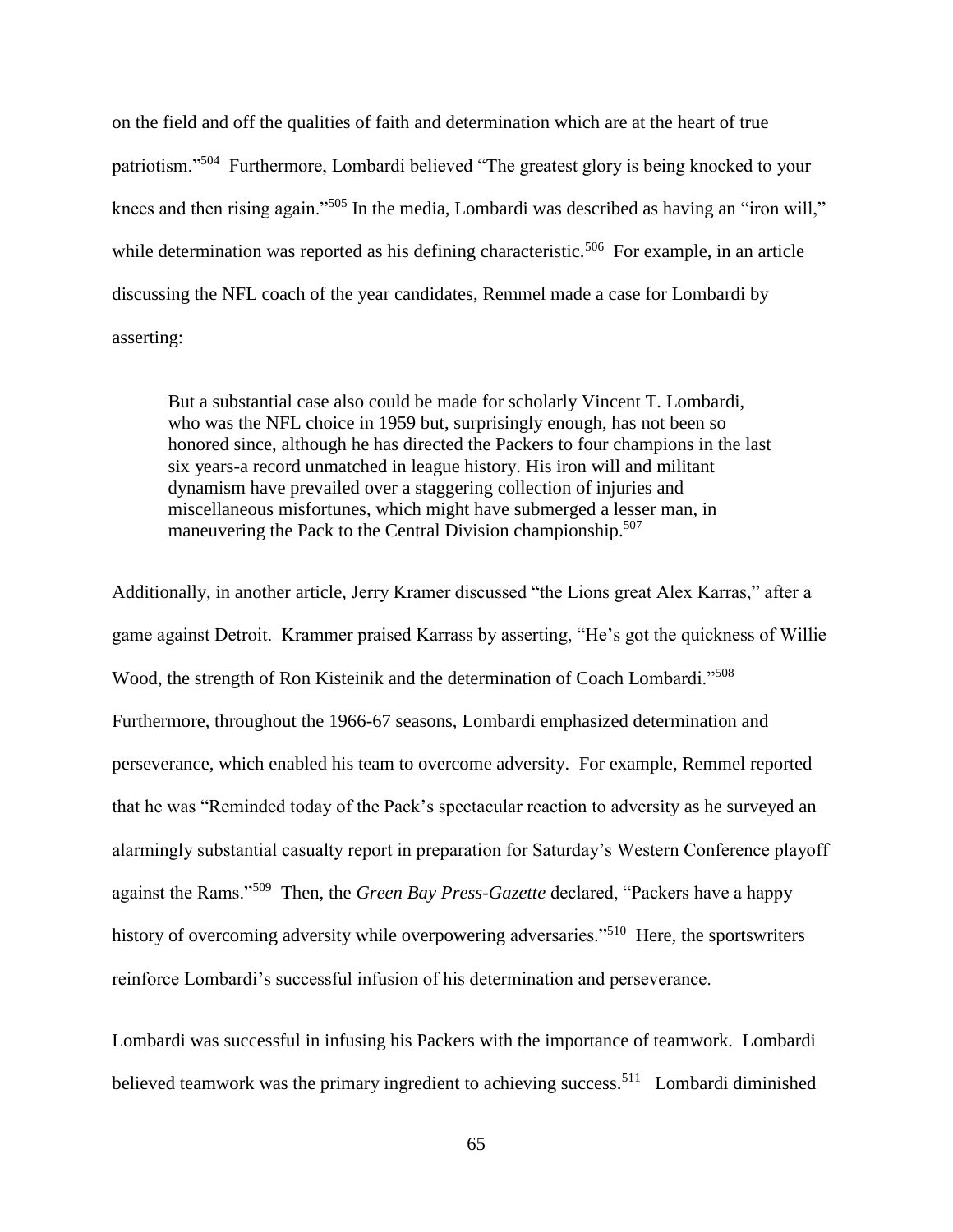individuality and stressed the relentless collective pursuit of a singular goal.<sup>512</sup> During the Cold War, Americans believed that, as a society, they must function as a team and "put aside unimportant differences and have the courage to defend their freedom."<sup>513</sup> It is evident, moreover, that throughout the 1966-67 seasons, the *Green Bay Press-Gazette* reinforced Lombardi as a strong leader who preached the importance of teamwork. For example, Lombardi declared, "Everything is done as a team."<sup>514</sup> Following their victory in the first Super Bowl, Daley asserted, "The Packers win or lose as a team."<sup>515</sup> Daley asserted, "Packers maintained their team unity throughout the Lion game, Lombardi had a reminder himself: "We always play as a unit… we wouldn't be where we are if we didn't."<sup>516</sup>

Lombardi's obsession with winning was constantly reinforced within the *Green Bay Press-Gazette.* Maraniss discussed how Lombardi has become a "symbol of an American obsession within winning."<sup>517</sup> Additionally, Lombardi's obsession with winning, or "American zeal to win," as he called it, was not simply a personal quality, but to Lombardi, was a national necessity.<sup>518</sup> During the Cold War America, moreover, with sport transforming into an ideological battlefield, where winning symbolized the superiority of the American way of life, America's obsession with winning took on even greater significance.<sup>519</sup> Furthermore, there is perhaps no greater example of a winner in American sports than Vince Lombardi, who became celebrated for his iconic quote that was seen as the essence of his personal philosophy, "Winning isn't everything, it's the only thing," which during the Cold War, became a metaphor for the American way of life.<sup>520</sup> Lombardi is quoted as stating, "We're in the business to win," "I hate to lose," and "winning is the only thing."<sup>521</sup> Moreover, Lombardi is quoted by Remmel, stating: "You're only in this business for one thing  $-$  to win championships."<sup>522</sup> Then, after an exhibition loss Daley asserted, "It can be argued that this was an exhibition but you people have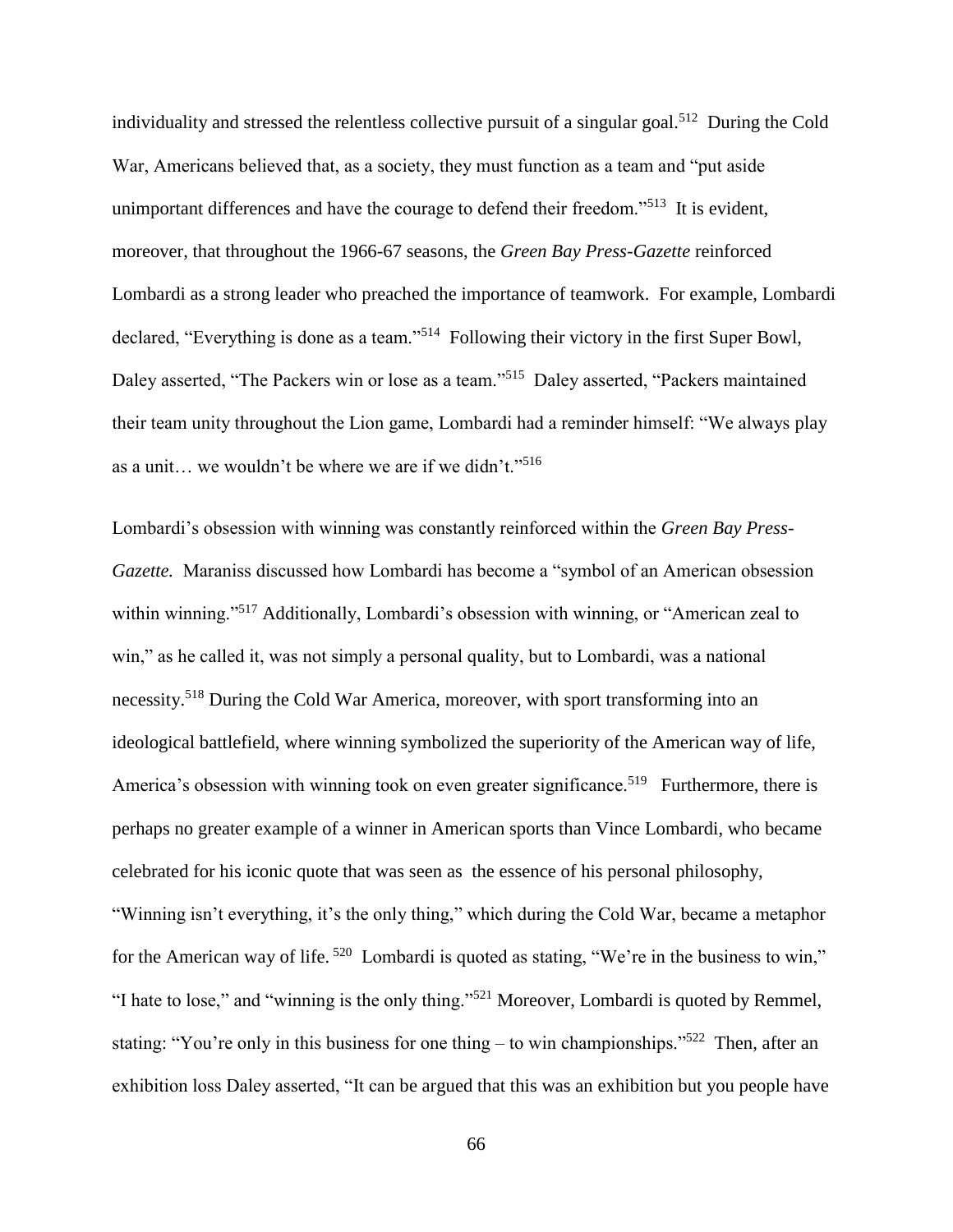been around here long enough that the Packers don't like to lose anything, anytime, anyplace."<sup>523</sup> It becomes apparent, moreover, that Lombardi's obsession with winning had been successfully instilled in his team when veteran wide receiver, Carroll Dale, stated, "We're all human, but this is a professional business and there is no way to succeed except by winning."<sup>524</sup>

Lombardi was portrayed as having a keen business sense, unparalleled football abilities, and strong character, which combined to construct him as an integral ingredient in the Packers transformation. He was constructed not only as a valuable commodity to the Packers, but for the NFL as well. As the 1960s progressed, and the popularity of professional football increased, the NFL found itself in the midst of an escalating battle for professional football supremacy with the rival AFL.<sup>525</sup> Although the majority of NFL players, coaches and personnel viewed their emerging competitor's product as vastly inferior, the AFL, with its flare and offense-oriented style, was fundamentally changing the world of professional football. Previously, the NFL had been the only game in town, and now was forced to compete with the young and aggressive AFL over America's growing fan base, as well as the nation's top college prospects, which subsequently drove player salaries to new and astonishing levels.<sup>526</sup> The NFL's triumph was dependant on proving to the American public that their particular brand of football was superior to the AFL's. Furthermore, Lombardi's history for winning and personal philosophy constructed him as the ideal representation of the NFL brand of football. Therefore, Lombardi became a powerful commodity not just for the Packers, but for the NFL as an organization.

In anticipation of the inaugural Super Bowl, which would mark the first meeting between the rival leagues, it became apparent that the game would crown not just the best team in professional football, but symbolize which league was superior. The game itself was held on January 15, 1967, and saw Lombardi and his Packers handily discarded the AFL champion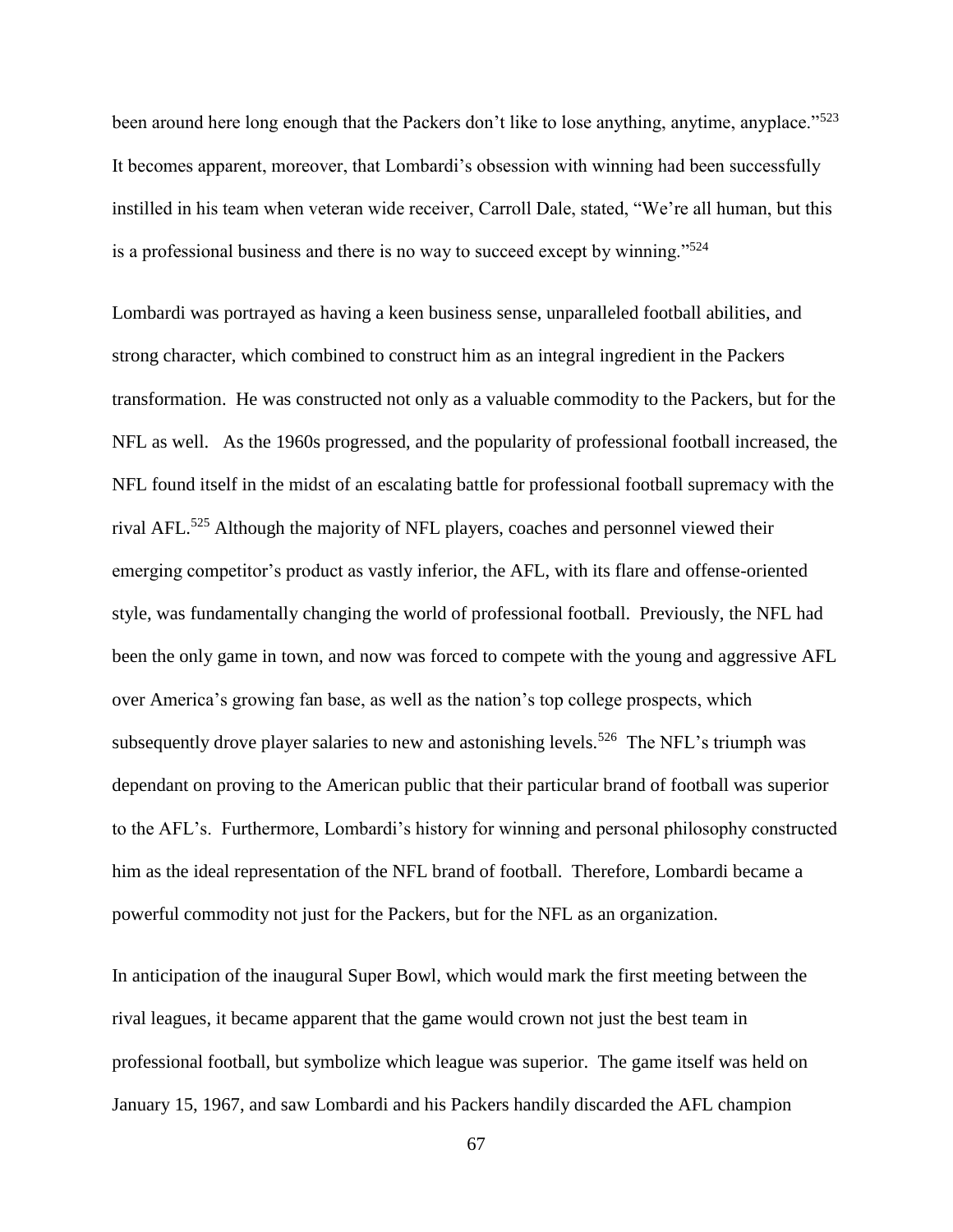Kansas City Chiefs, and in doing so, cemented their position as the greatest team in professional football. Furthermore, it became clear "By thumping the Kansas City Chiefs in the Super Bowl, the Packers proved their right to be called the best team in professional football," and also that the product of the NFL was still vastly superior to that of the AFL challenger.<sup>527</sup> Daley reinforced Lombardi and his Packers' role as a symbol of the NFL's superiority, and in doing so, portrayed Lombardi as a valuable commodity. Daley states:

The Chiefs played it to the hilt and they went down to defeat with no disgrace. But the game proved the superiority of the NFL over the young AFL and certainly displayed the magic of Vince Lombardi, who has now coached the Packers to five division titles and four "Worlds" in the eight years at the Green Bay helm.<sup>528</sup>

The newspaper then goes on to list the qualities in which Lombardi and his Packers personified and displayed throughout the season, and especially, within the final game against the Chiefs:

The qualities which have brought this success have been pointed out before but bear repeating: pride, hard work, individual effort and talent not selfishly contained by added to the talents and efforts of others in a spirit of unity and teamwork, and respect and appreciation for each other not always evident or practiced in the hard and sometimes cruel world of professional sports. The result of the blending and refinement of these qualities by all members of the team and coaching staff was abundantly clear during the season now history. <sup>529</sup>

The NFL viewed these values as a powerful commodity because they spoke directly to core American values during the Cold War. It becomes evident that the sportswriters represent Vince Lombardi through occupational achievement by collectively celebrating Lombardi's hard work, character, achievements, and value—both to the Packers, and to the NFL. In doing so, the media reaffirmed his identity as a successful capitalist worker within an industrial capitalist society by embodying the values central to the American society during the Cold War.<sup>530</sup> These qualities combined to reaffirm his success as occupational achievement, which contributes to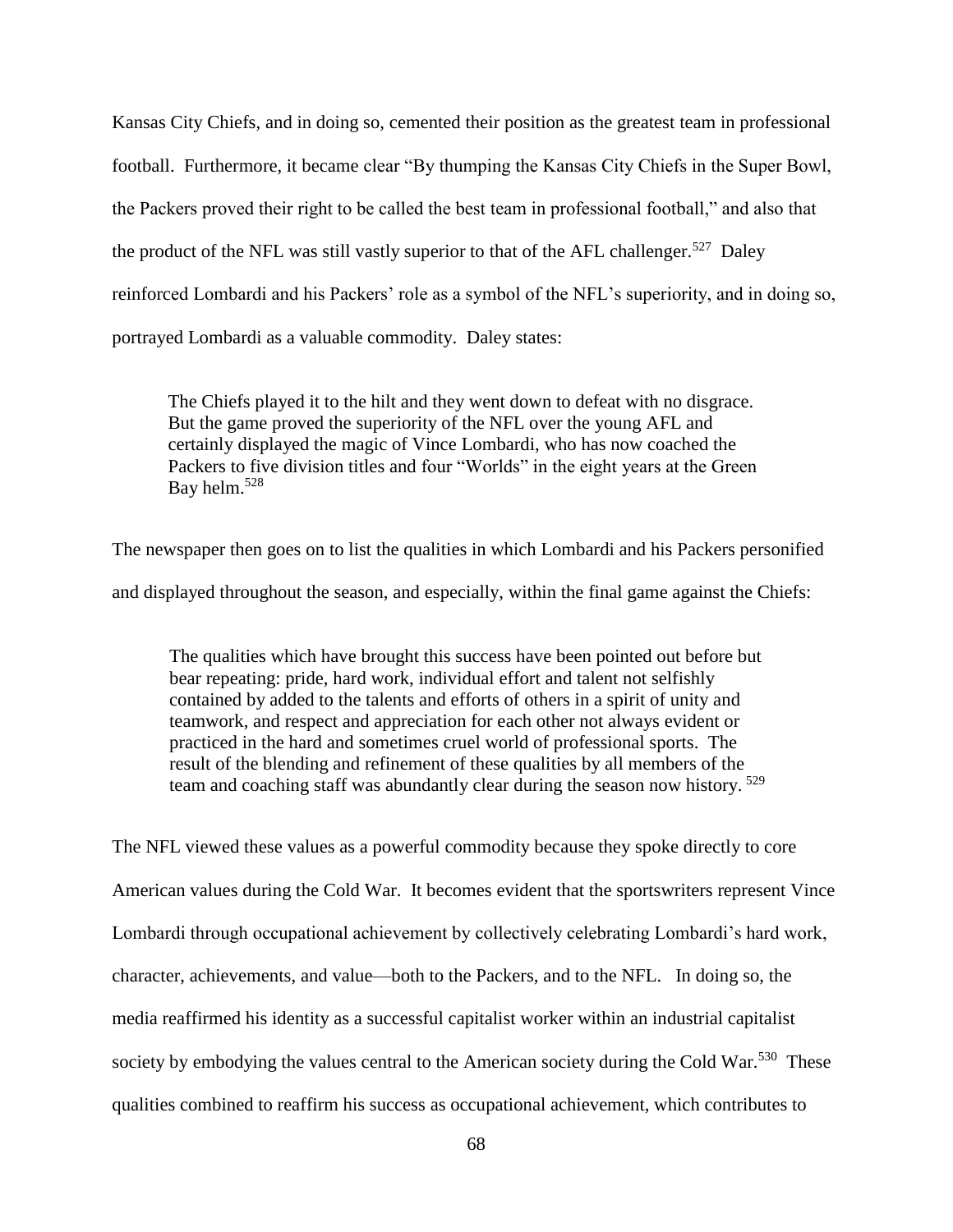Lombardi's construction as the ideal representation of leadership and an American sports hero during the Cold War. Additionally, it was reported that "The Eyes of the World" were on Lombardi and his Packers as they defeated the Kansas City Chiefs. Considering the special significant professional football held within Cold War American society—and America's obsession with winning where winning symbolized the greatness of America—Lombardi's and his Packers' victory in the first Super Bowl represented more than just the NFL's superiority, but the superiority of the American way of life.

## 4.4: Family Patriarch and Heterosexuality

Many scholars, including, Connell, Messerschmidt, Trujillo, Vincent, Crossman, Gee, Pringle, Messner, White, Wright, Clarke, Anderson, Kian, Vincent, and Crossman outlined patriarchy and heterosexuality as fundamental aspects of hegemonic masculinity.<sup>531</sup> Connell outlines that hegemonic masculinity works to reinforce the dominant position of men over women in society.<sup>532</sup> White asserts, "Traditionally, hegemonic masculinity locates wealthy heterosexual men at the top of this hierarchy, subordinating other men (e.g., men of different sexualities, races and social classes) as well as women."<sup>533</sup> Within American capitalist society, heterosexuality is normalized and largely taken for granted in American society and sport.<sup>534</sup> Additionally, sport, especially male dominated contact sports such as football, has played a critical role in reproducing patriarchal values of hegemonic masculinity and "shaping and defining acceptable forms of heterosexual masculinity in Western cultures." <sup>535</sup> Furthermore, since its inception, American football has been considered "the most masculine and violent team sports," in American culture.<sup>536</sup> According to Trujillo, patriarchy and heterosexuality is reinforced within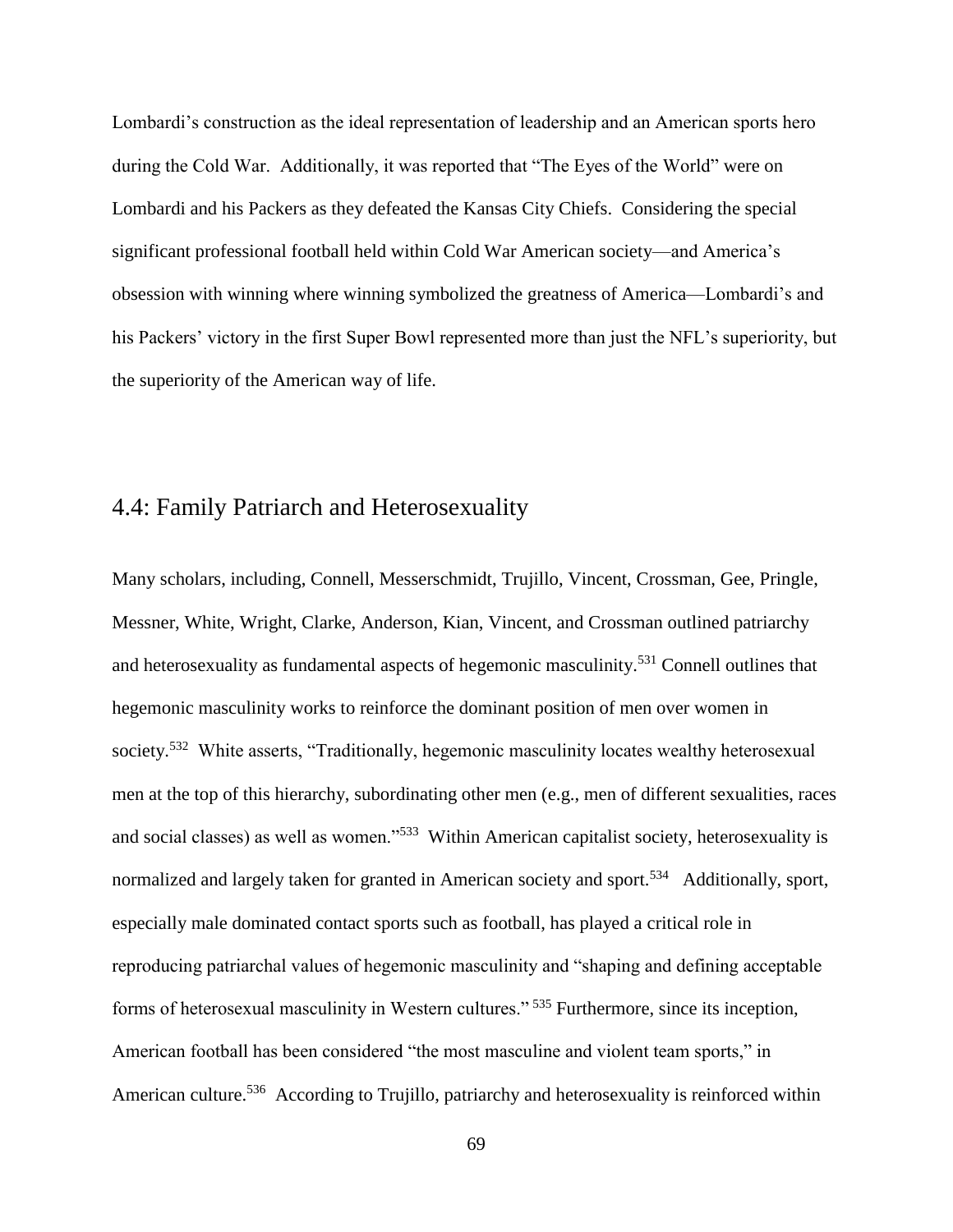hegemonic masculinity by depicting males as "breadwinners," and "strong fathers," while women, on the other hand, are depicted as "housewives," "sexual objects," and "nurturing mothers."<sup>537</sup> Lombardi is reinforced as a strong heterosexual family patriarch. Throughout the 1966-67 seasons, the *Green Bay Press-*Gazette reaffirmed hegemonic representations of malefemale relations while reporting on the relationship between Vince Lombardi and his wife, Marie. Not surprisingly, Lombardi has been represented as the 'breadwinner,' who worked tirelessly at his profession, and thereby supported his family, while Marie is portrayed as the beautiful woman behind the man who stayed at home. Additionally, Lombardi is portrayed as a strong symbolic father who provided leadership to the Packers' family. Maraniss asserted, "His players called him "the old man," and that is the image the name Lombardi evokes—the quintessential father-figure coach."<sup>538</sup> One of the most common terms designated to Lombardi was "major-domo," which is defined as "the person who runs a large house."<sup>539</sup> For example, leading up to the 1967 NFL championship game, Remmel asserted "the Packer major-domo assured his world champions' customarily conservative approach will not be altered against the explosive Dallas Cowboys on the Sabbath."<sup>540</sup> By referring to Lombardi as a "major-domo" it acts to reinforce Lombardi as a 'strong father–figure' and his patriarchal position of leadership as the head of the Packers' household.

Lombardi's heterosexual family patriarch status was reinforced when he was depicted as a 'breadwinner,' while his wife, Marie was constructed as a 'housewife,' 'sexual object,' and 'nurturing mother.' Lombardi's breadwinner status is reinforced by juxtaposing him against his wife's construction as the beautiful woman behind the man who stayed at home. Lois Karin, for example, who was reporting on the post-Super Bowl celebrations, referred to Vince and Marie as the "jubilant coach, Vince Lombardi, and his lovely wife, Marie."<sup>541</sup> Marie is constructed as the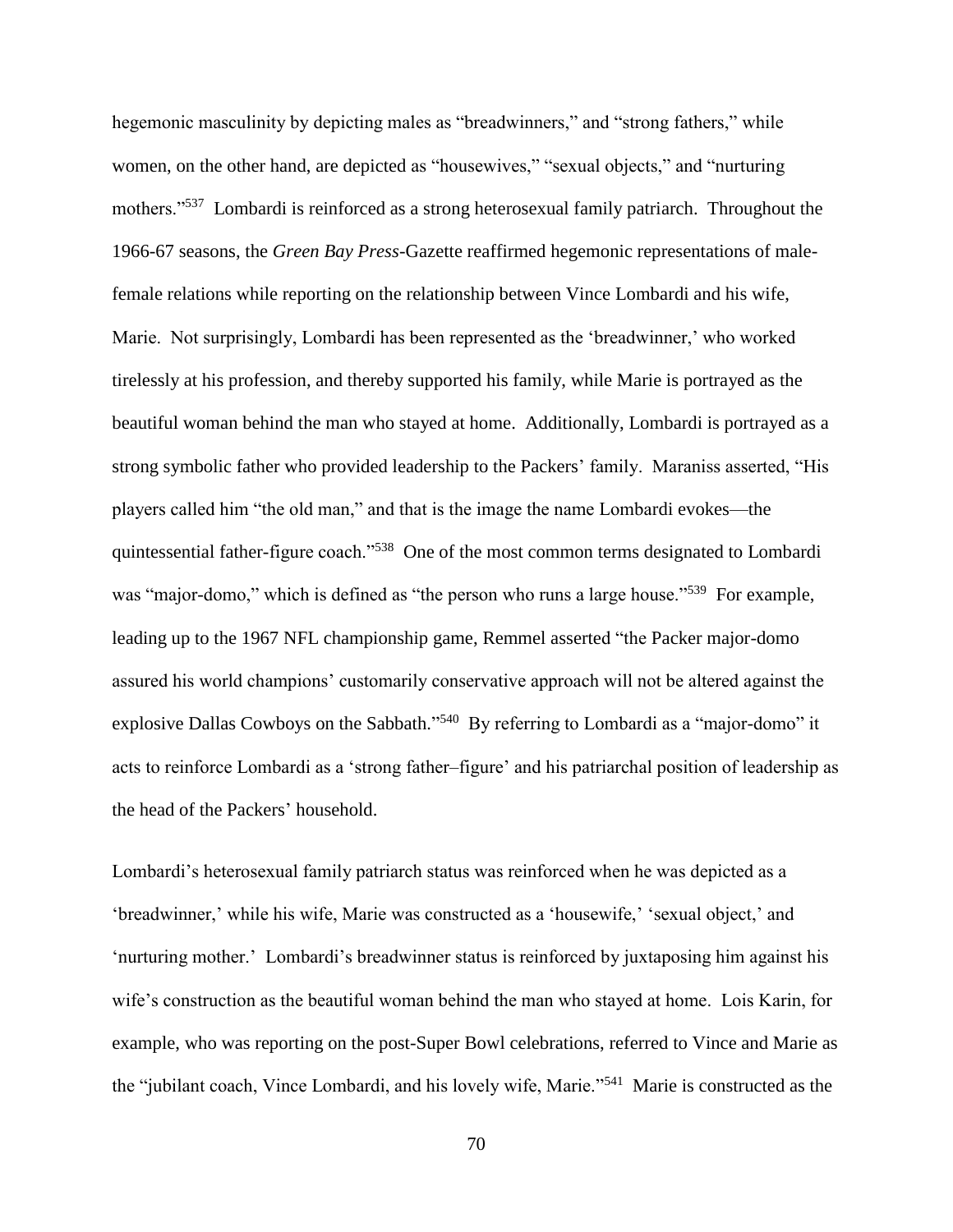beautiful woman behind Lombardi by having her good looks reinforced and being depicted accompanying her husband on his work trips. Remmel, for example, outlined that "The coach's spouse, who customarily accompanies him on all trips, remained behind to baby sit for Vincent Thomas Lombardi, first son of Vincent Junior."<sup>542</sup> Lombardi then asserted "This is the first time since 1933 that Marie has not been on hand to see a game in which I have been involved."<sup>543</sup> Marie is portrayed as a 'housewife' when it is established how Marie customarily accompanied her husband to every game throughout their long relationship, it reinforced that Marie's life revolved around her husband's work schedule and that her family role was as housewife and nurturing mother.

## 4.5: Frontiersmanship: Vince Lombardi as an Epic Hero

Frontier mythology has become a dominant discourse within American society and sport culture.<sup>544</sup> Frontier mythology in sport has been linked to hegemonic masculinity and the construction of sports heroism.<sup>545</sup> Trujillo outlines how "masculinity is hegemonic as symbolized by the daring, romantic frontiersman of yesteryear..."<sup>546</sup> In his study on sport, heroes, and myth, Crepeau confirms the prominence of frontier mythology within American mythology and identifies three themes: Nature, Will, and Providence.<sup>547</sup> It is believed that American sports heroes come to embody one or more of these three themes.<sup>548</sup> Additionally, both American mythology and sport are "driven by performance, the ability to conquer uncharted territory, and the prominence of individual acts of greatness."<sup>549</sup> Considering the individualist nature of American character, the role of the hero becomes paramount in their ability to connect to mythology specific to American values.<sup>550</sup>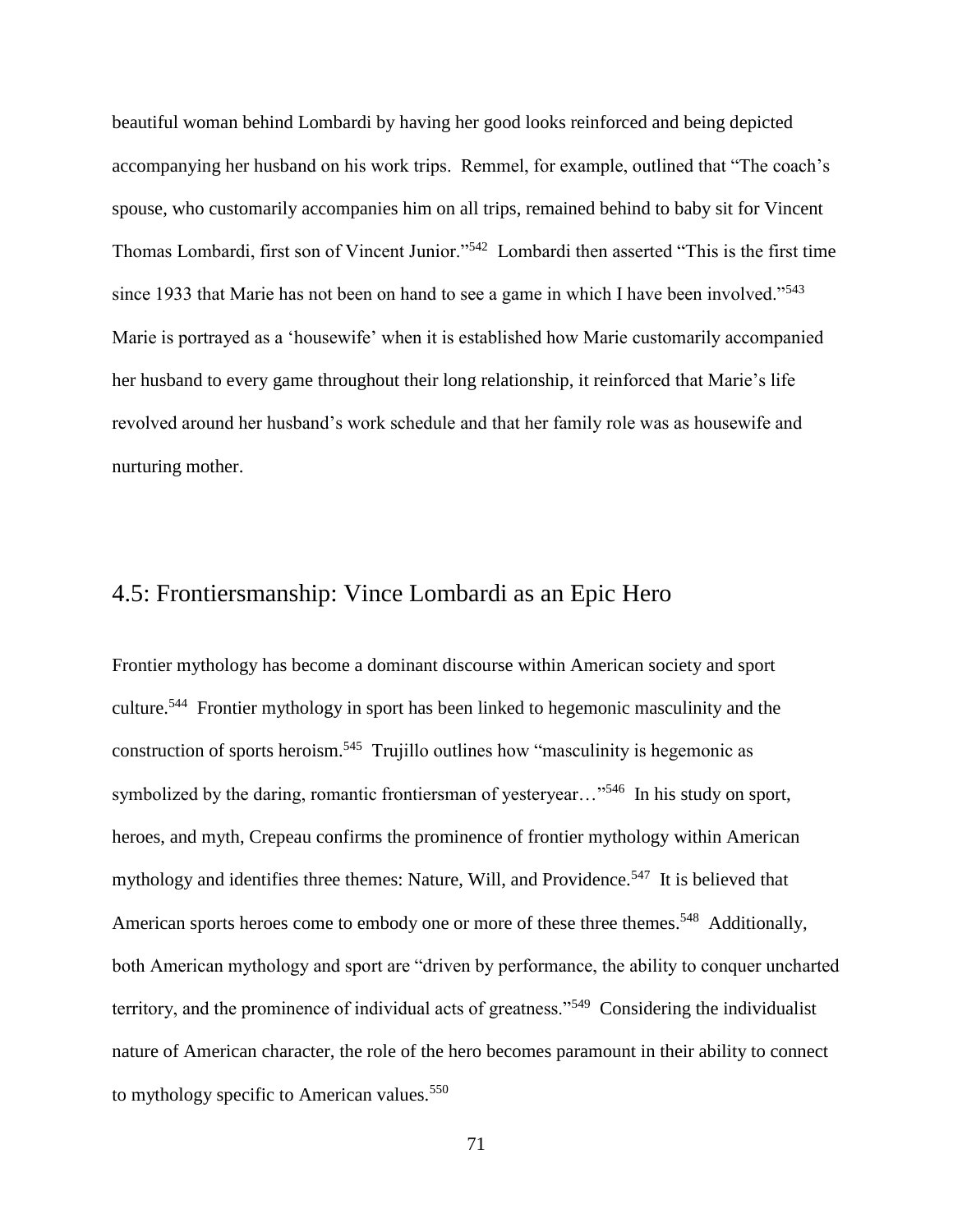In regards to Nature, the frontier is often depicted as residing on the edge of the untamed wilderness, where the foundation of civilization has taken root, but is a far reach from the decadence of overpopulated civilizations.<sup>551</sup> Crepeau asserts that "It is at this point of mediation, of which American has so much on its frontier, which gives American culture its strength. It is civilized and yet, still nourished by the spiritually renewing and cleansing power of nature."<sup>552</sup> For Americans, the frontier represents a certain freedom and equality where the purist of societies can take root.<sup>553</sup> The theme of Will, on the other hand, is personified by the archetypical hero of frontier mythology who is most commonly defined as a "rugged individualist," who's charged with the task of venturing into, and conquering "unknown frontiers."<sup>554</sup> The hero is armed with nothing but his superior moral character and "tremendous power of will," which is depicted as his "primary tool in facing the wilderness and in facing life."<sup>555</sup> Success is achieved through will power, determination, effort, and superior moral character because "the world is a just and a fair one."<sup>556</sup> By undertaking the journey into the unknown frontier, and ultimately, conquering it, the rugged individualist will test his resolve and fortitude and transform into a figure of myth.<sup>557</sup> Additionally, it is important that the figure displays control so his tremendous will is not seen as "a threat to social control and order."<sup>558</sup> Crepeau acknowledges that "The conquering of the self was the most important conquest of the will, and so, a high value is places on self-control."<sup>559</sup> The third theme of frontier mythology, Providence, refers to how America holds a special place in God's plan. In American, there is an assumption that Christians represent a "chosen people" who are charged with civilizing the frontiers of civilization.<sup>560</sup> Contextualized within the Cold War, Americas are considered special people whose destiny is "to save the world by taking it over."<sup>561</sup> Throughout the 1966-67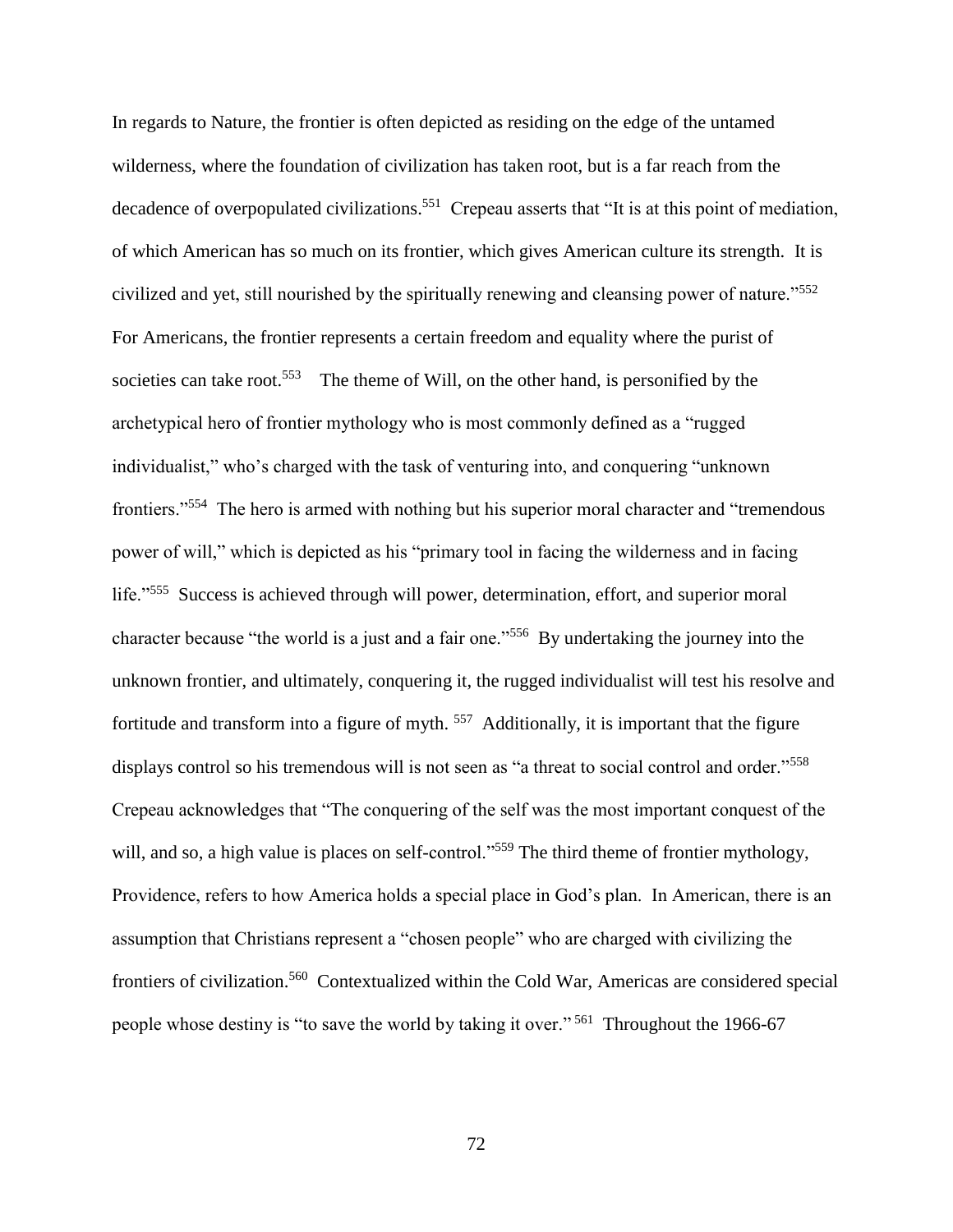seasons, Lombardi is depicted as embodying all three themes of frontier mythology, which in doing so, constructs him as an archetypal American sports hero and a figure of myth.

Lombardi was depicted as a frontiersman, or "rugged individualist," and ultimately, an epic hero. Lombardi was depicted as a rural cowboy—a dominant figure in frontier mythology who symbolizes the frontiersmen of American history.<sup>562</sup> Art Daley framed Lombardi and his Packers as Western heroes, dressed in white and riding white horses, and referred to them as the "Good Guys."<sup>563</sup> Daley argued, "To us folks up here, the guys in the white hats next Sunday will be the Packers."<sup>564</sup> Perhaps the most significant example within the *Green Bay Press-Gazette* in regards to Lombardi being constructed as an American sports hero was when he was depicted as "an epic hero—a man who will always find a way to emerge triumphant."<sup>565</sup>

At the time of Lombardi's arrival, Green Bay was the laughingstock of the league, and considered to be "the Serbia of the NFL."<sup>566</sup> Therefore, Green Bay was depicted as the unknown frontier and Lombardi as the rugged individualist who ventured in and transformed Green Bay into the envy of the league and a symbol of the American Dream. Throughout the 1966-67 seasons, the *Green Bay Press-Gazette* celebrated Lombardi for transforming Green Bay through his strong character and personal philosophy centered on hard work and the relentless pursuit of excellence. Daley, for example, proclaimed "The big switch to winning, of course, started when Vince Lombardi stepped foot on the field in 1959."<sup>567</sup> Once Lombardi tamed the frontier of Green Bay, moreover, the *Green Bay Press-Gazette* labelled Green Bay as "The All-American City," "Super City," "The Birthplace of the Midwest," and "Titletown U.S.A."<sup>568</sup> Furthermore, Wagner clearly represented Lombardi's Packers as a symbol of the American Dream when he stated: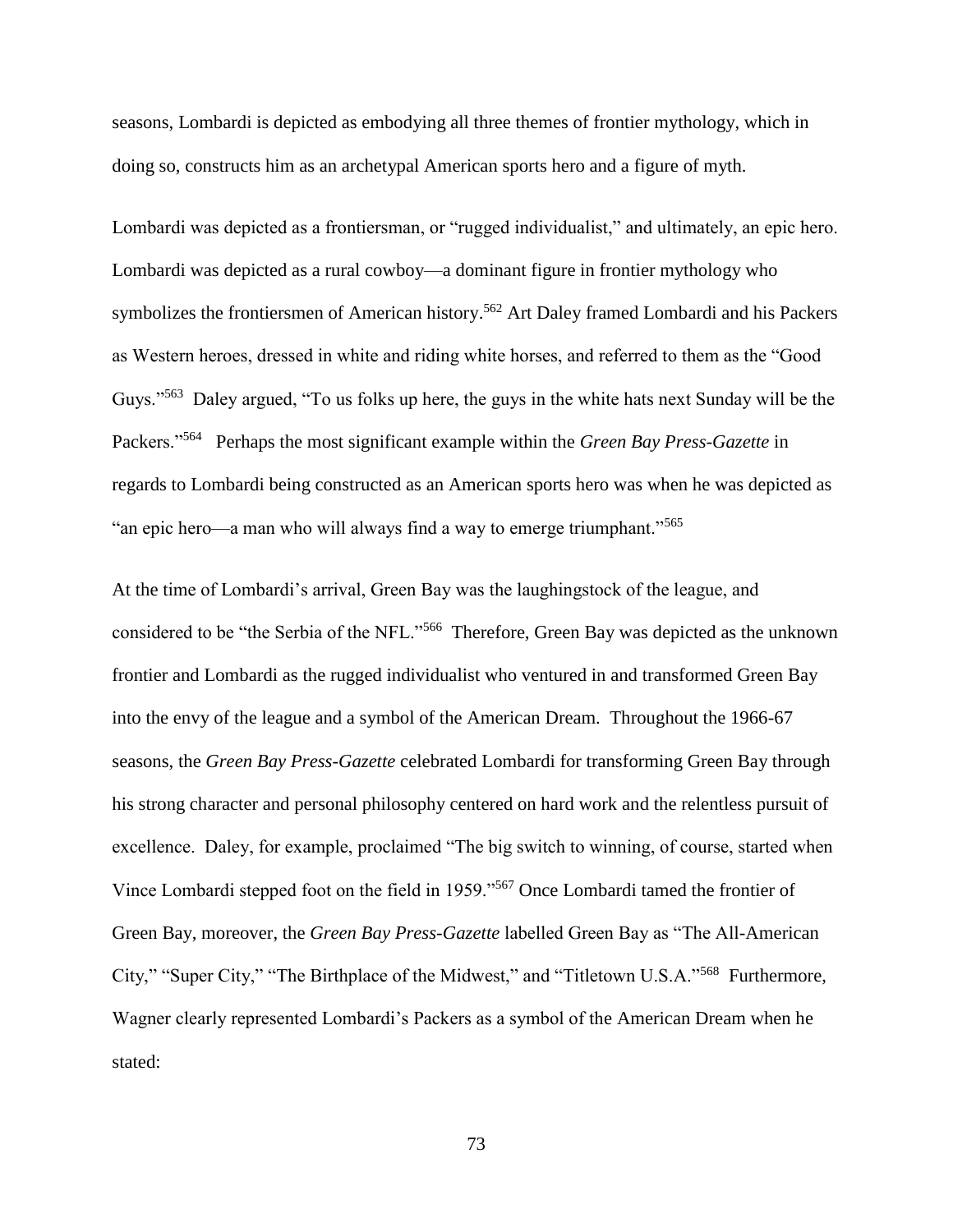When the legendary Horatio Alger was on his literacy rags-to-riches kick to prove that nothing is impossible, he failed to mention Green Bay. But while Horatio overlooked the small Wisconsin city of 75,000, perched two whoops and a holler north of Milwaukee, it is next to impossible for any sports follower to make the same error of omission. Where is there another franchise in the robust National Football League which can put two-thirds of its entire population (kids included) in its football stadium? Green Bay can… No city so small has a bigger record in professional football. Since 1960, two years after Vince Lombardi took over as a general manager-coach, the Packers have won Divisional Crowns five times and four World titles… While it is a success story unparalleled in the world of sports where success stories are a dime a dozen, it is a tale which good old Horatio Alger would have loved to write.<sup>569</sup>

Lombardi is also depicted as a conqueror of unknown frontiers, or 'New Worlds'<sup>570</sup> On January 16, 1967, following a victory in the inaugural Super Bowl, which marked the first meeting of the champions of the NFL and AFL, the headlined proclaimed "Packers Conquer New Worlds."<sup>571</sup> Finally, Remmel asserted "A man with no more worlds to conquer, Vince Lombardi waxed sentimental and lighthearted by turns amid incredible chaos in the wake of his most historic triumph."<sup>572</sup>

Finally, the *Green Bay Press-Gazette* portrays Vince Lombardi as the 'chosen one' charged with the task to tame Green Bay and transform the Packers into the class of the league. In doing so, Lombardi embodied the third theme of frontier mythology—Providence—which works under the assumption that Americans are Christians and represent a 'chosen people' who are charged with conquering the unknown frontiers.<sup>573</sup> The newspaper portrayed Lombardi and his Packers as "Christians."<sup>574</sup> After defeating the Chicago Bears and capturing the division championship, Wagner reported it is never easy "Playing in Wrigley Field, where the Packers are thrown to the Bears by the Chicago rabble much as the Christians were once thrown to the Lions by the Romans."<sup>575</sup> Additionally, Lombardi was portrayed as a Christian leader and the 'chosen one.' Leading up to a game in New York against the Giants, Remmel observed that the game marked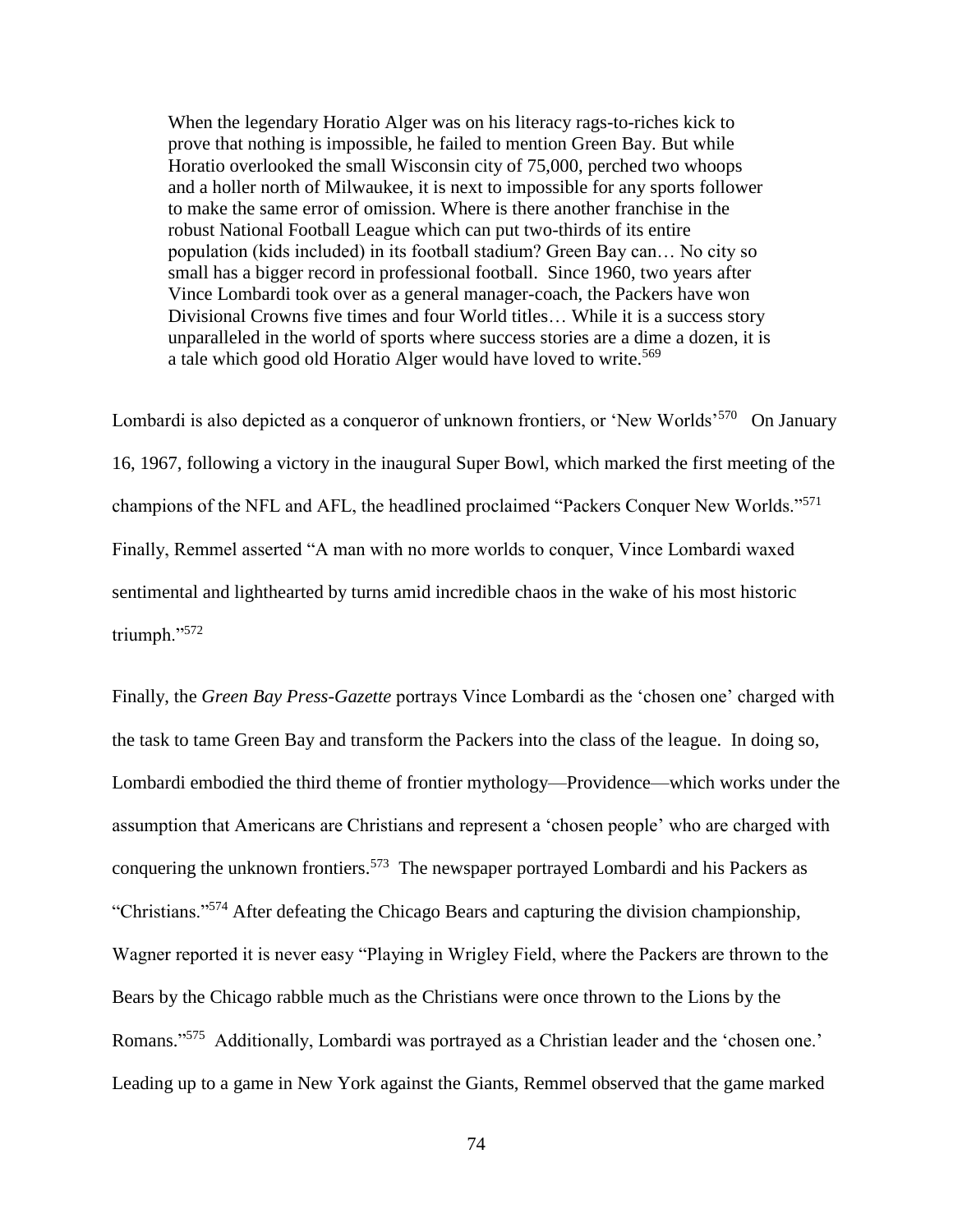"the return of Vince Lombardi to his former football home, for the first time since 1962, when he shepherded the Pack to a repeat victory over his old team in the NFL title game, and incredible frigid affair in which the invaders outlasted the Giants 16-7."<sup>576</sup> Here, Lombardi was depicted as a Christ-like figure who led his followers to the pinnacle of success. This notion is compounded when Remmel refers to the Packers as "Lombardi's highly disciplined disciples."<sup>577</sup> Here, Lombardi was reinforced as a religious leader, while his Packers, on the other hand, are constructed as his religious followers, whose success had been attributed to their adoption of Lombardi's personal philosophy.

Lombardi was depicted as a religious leader and a 'chosen one,' while his Packers are portrayed as his devoted disciples and followers, and his personal philosophy that reflected many core values of Cold War America, became seen as Lombardi's religious doctrine that is the secret to his, his Packers, the NFL's, and ultimately, America's success. Additionally, Lombardi was constructed as a rugged individualist whose strength of character enabled him to transform Green Bay from the "Serbia of the NFL," into the envy of the football world. In turn, the newspaper reaffirmed Lombardi's Packers as a representation of the America Dream in how they rose from the worst team in the league to the peak of success and the most dominant team of the decade. The *Green Bay Press-Gazette* constantly referenced the Packers dramatic turnaround and depicted Lombardi as the catalyst. For example, the *Green Bay Press-Gazette* asserted,

Vince Lombardi prefaced his arrival in Green Bay in January of 1959 with the statement that he was "no miracle man," yet within one year he brought a last place team into Divisional competition and then captured the Division Title the following season. From a dismal 1-10-1 record in 1958, Coach Lombardi forged a 7-5 record his first year and then proceeded to capture Divisional Crowns in 1960, 1961, 1962, 1965 and 1966 and World Titles in 1961, 1962, 1965 and 1966. <sup>578</sup>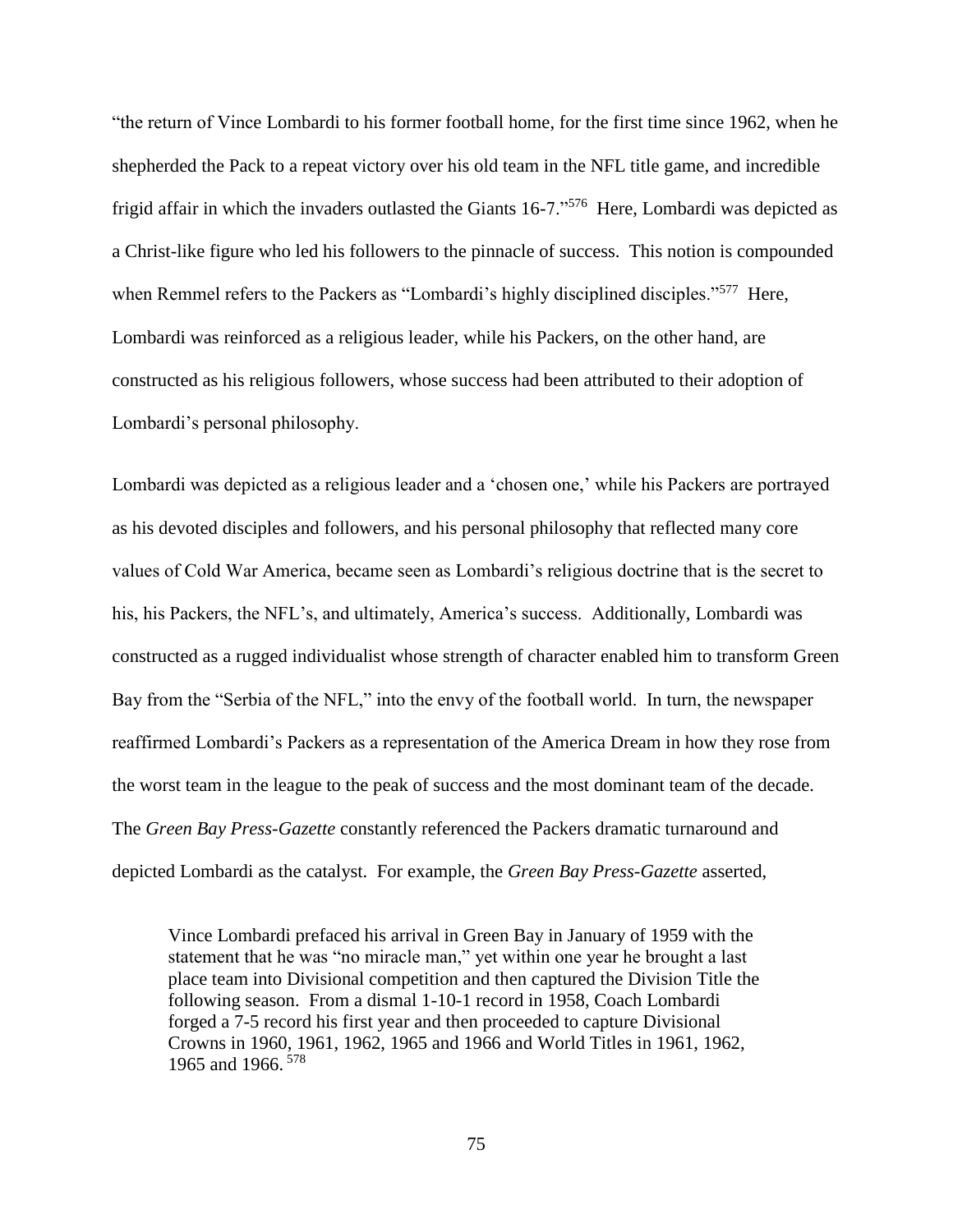In doing so, the newspaper reinforced Lombardi's and his Packers' fulfillment of the American Dream.

## 4.6: Summary

By examining articles in the *Green Bay Press-Gazette* it becomes evident that throughout the 1966-67 seasons, the sportswriters constructed Vince Lombardi in a fashion that celebrated characteristics of hegemonic masculinity that directly spoke to core American values during the Cold War. During an era where America was desperate for strong leadership, and sport and winning took on a special significance, the newspaper reproduced hegemonic masculinity through representations of Lombardi in four distinct ways; (1) physical force and control, (2) occupational achievement, (3) familial patriarchy and heterosexuality, and (4) frontiersmanship.<sup>579</sup> Firstly, Lombardi was constructed as a figurative 'Block of Granite' which, although contributed to the male body becoming an embodiment of power, spoke more to his incredible strength of leadership. Secondly, Lombardi's unmatched and unprecedented amount of success contributed to him being constructed successful male capitalist worker and as a valuable commodity, not just for the Packers, but for the NFL and America as well. Thirdly, Lombardi was constructed a breadwinner and a symbolic father to his Packers. Finally, Lombardi was constructed as the 'chosen one' and 'rugged individualist,' who transformed Green Bay into the envy of Green Bay and the country. Collectively, the *Green Bay Gazette* constructed Lombardi as the ideal representation of leadership and an American sports hero who personified many core American values embedded in his personal philosophy that equated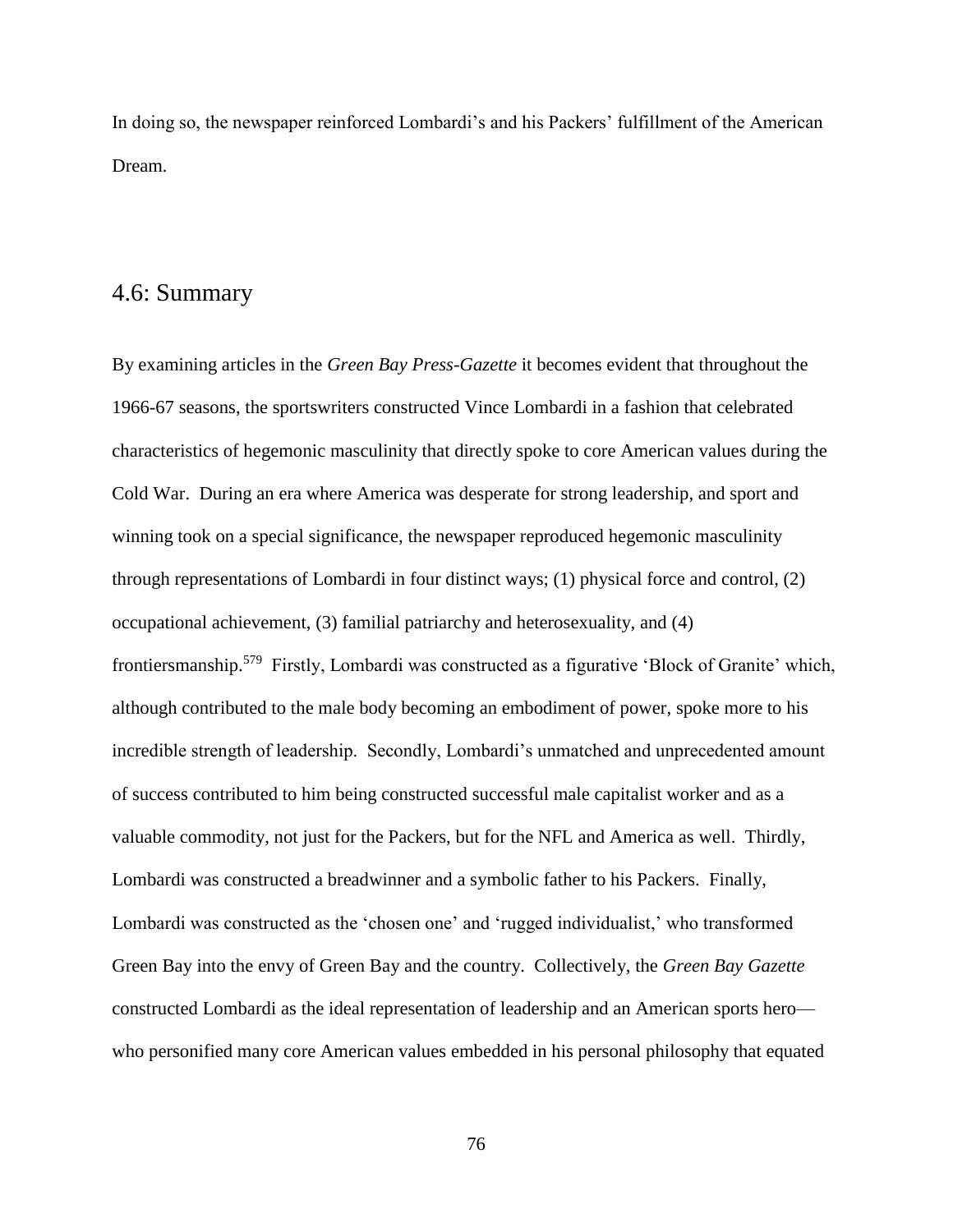football to life—and transformed the Green Bay Packers into a symbol of the American Dream and football into a metaphor for the American experience.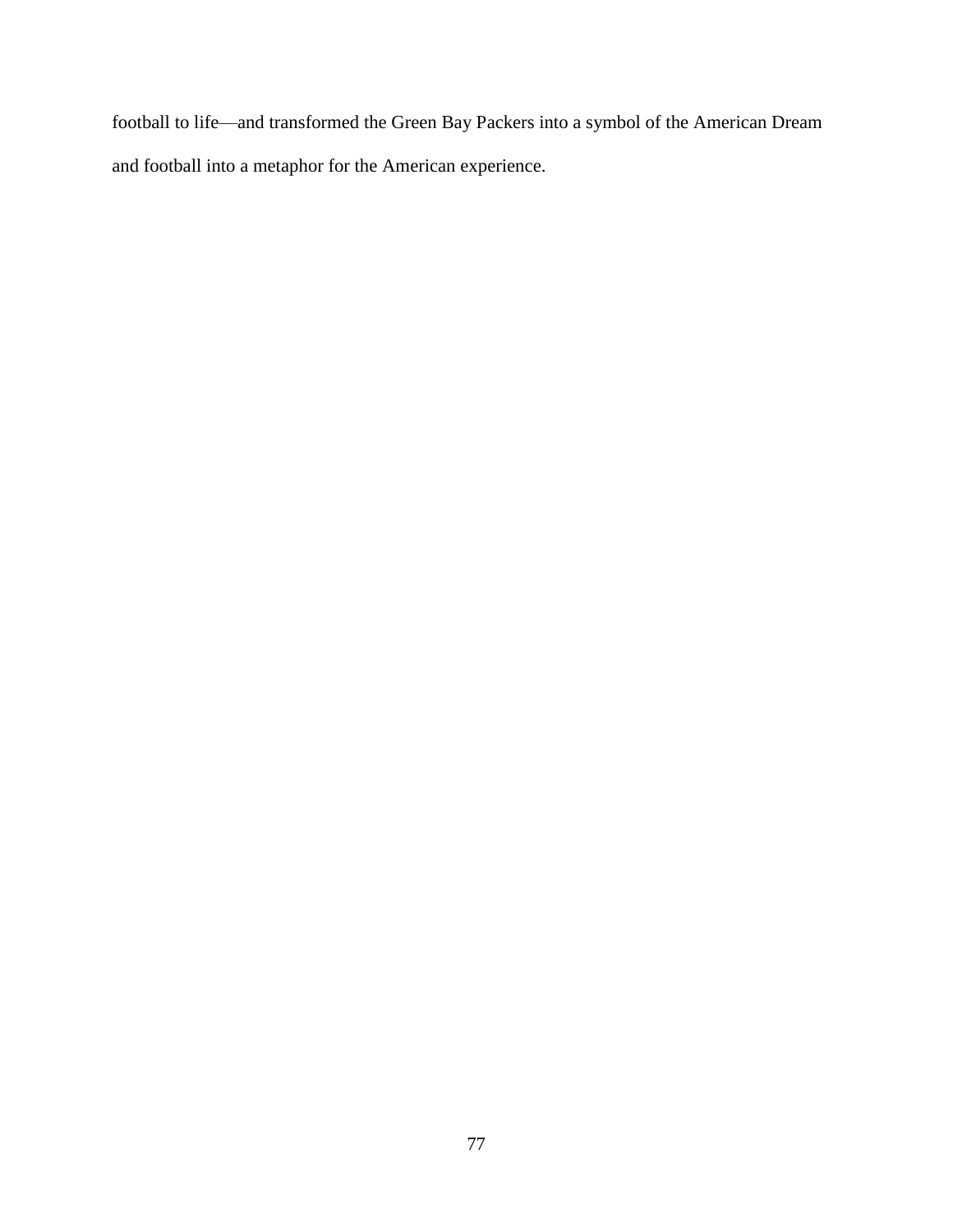## Chapter 5

## 5: Analysis & Conclusions

Lombardi's rise to sports and cultural stardom coincided with a period dominated by Cold War tensions in America. Cold War politics played a critical role in shaping the American political, social, and economic landscapes for decades to come.<sup>580</sup> As the presumed threat of Soviet communism destroying the American way of life, there was an increased significance placed on the realm of sport.<sup>581</sup> Sport transformed into an arena to engage in physical and ideological battle.<sup>582</sup> Sport became a powerful vehicle to symbolize the superiority of the American way of life, while simultaneously vilifying the Soviet Union.<sup>583</sup> Subsequently, professional football's popularity skyrocketed because it was seen to produce idealized American men with the necessary ingredients to defend the nation against its communist enemy.<sup>584</sup> The media played a significant role in constructing and celebrating the idealized American sports hero who rejected the Soviet Communist theory, and embodied, reflected, and shaped values contained in the American way.<sup>585</sup>

By examining the *Green Bay Press-Gazette* it becomes evident that the sportswriters constructed Lombardi in a fashion that celebrated characteristics of hegemonic masculinity that directly spoke to core American values during the Cold War, where "winning isn't everything, it's the only thing."<sup>586</sup> Throughout the final two seasons of Lombardi's tenure as head coach and general manager, the newspaper represented Lombardi as an ideal representation of leadership and evoked a mythical enactment of American heroism.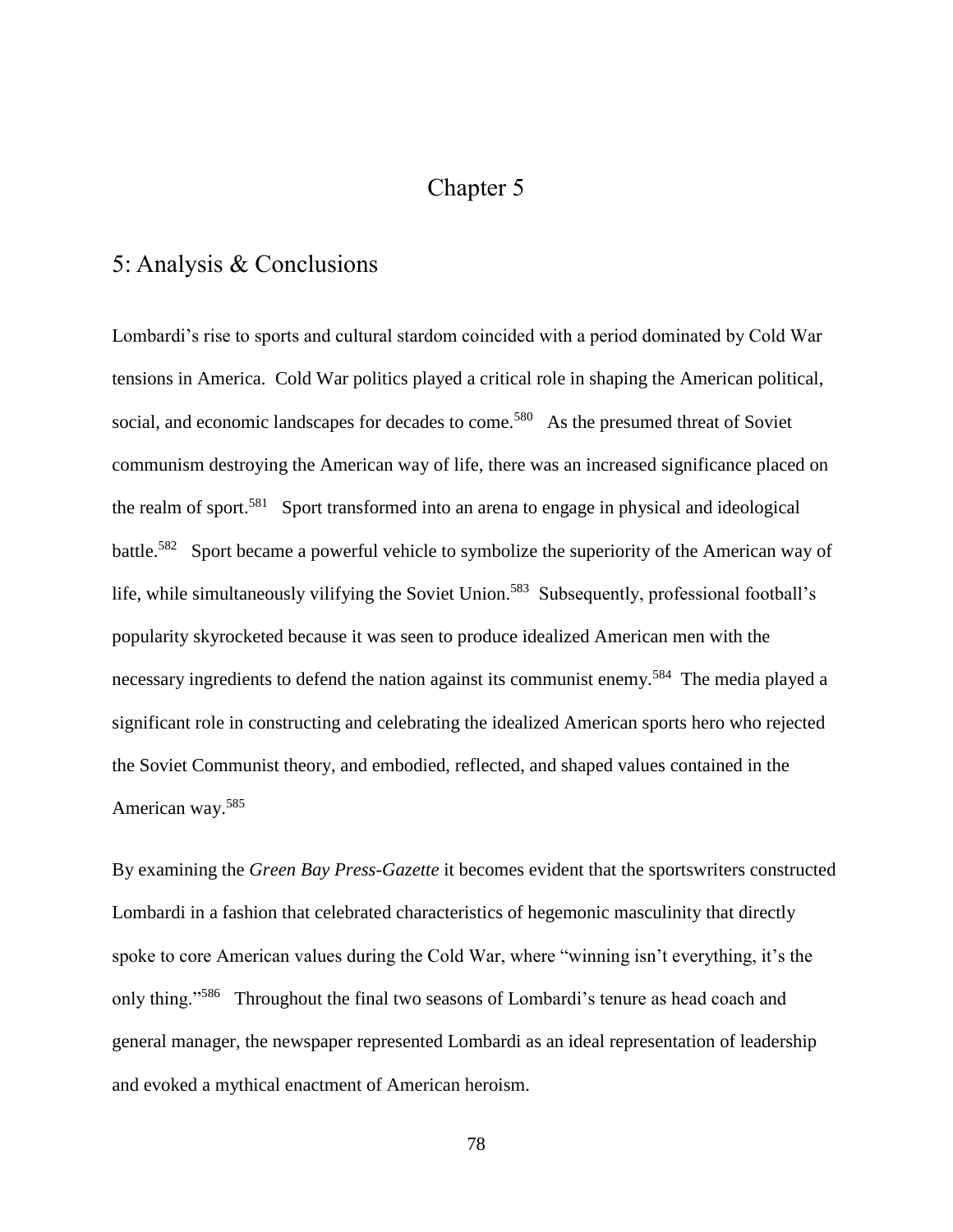Posthumously, the legend of Lombardi still maintains a prominent position within the world of sport and popular culture. It is clear that Lombardi remains one of the most celebrated figures in sport with his many axioms on football, competition, leadership, discipline, perfection, authority, and character being still commonly used more than forty years after his untimely death.<sup>587</sup> Lombardi "was a sterling model for leadership. He was intelligent and organized, persevering and enthusiastic, dedicated and dramatic, apologetic and forgiving, civic-minded and charitable. His character and integrity were exceptional."<sup>588</sup> Lombardi was a master psychologist who possessed a unique ability to understand and approach each player differently in order to find the best way to produce his maximum performance. Additionally, he was an inspirational teacher who instilled in his players the importance of professionalism and the many values embedded in his personal philosophy.<sup>589</sup>

Sportswriters reflected this image of Lombardi and contributed to his construction as an American sporting hero. In doing so, it allowed Lombardi to connect with predominately white middle and working class Americans. During the Cold War, moreover, "Football's cultural power lay not just in the clash of teams on the field but also in the many ways it contributed to an ideal of middle-class America."<sup>590</sup> Football reflected the "cultural constitution of U.S. society," and was considered to be "everything America is."<sup>591</sup> Lombardi was the most dominant figure in professional football and became a symbol of the NFL during an era when the sport overtook baseball as America's national pastime and transformed into a metaphor for the American experience.<sup>592</sup> In America, the primary consumers of sport culture were predominately white middle and working class Americans.<sup>593</sup> Through the media, football and the core American values it reflected, was transmitted for middle and working-class American's to consume.<sup>594</sup> Green Bay, like the rest of Midwestern America, was a predominately white town.<sup>595</sup> It was a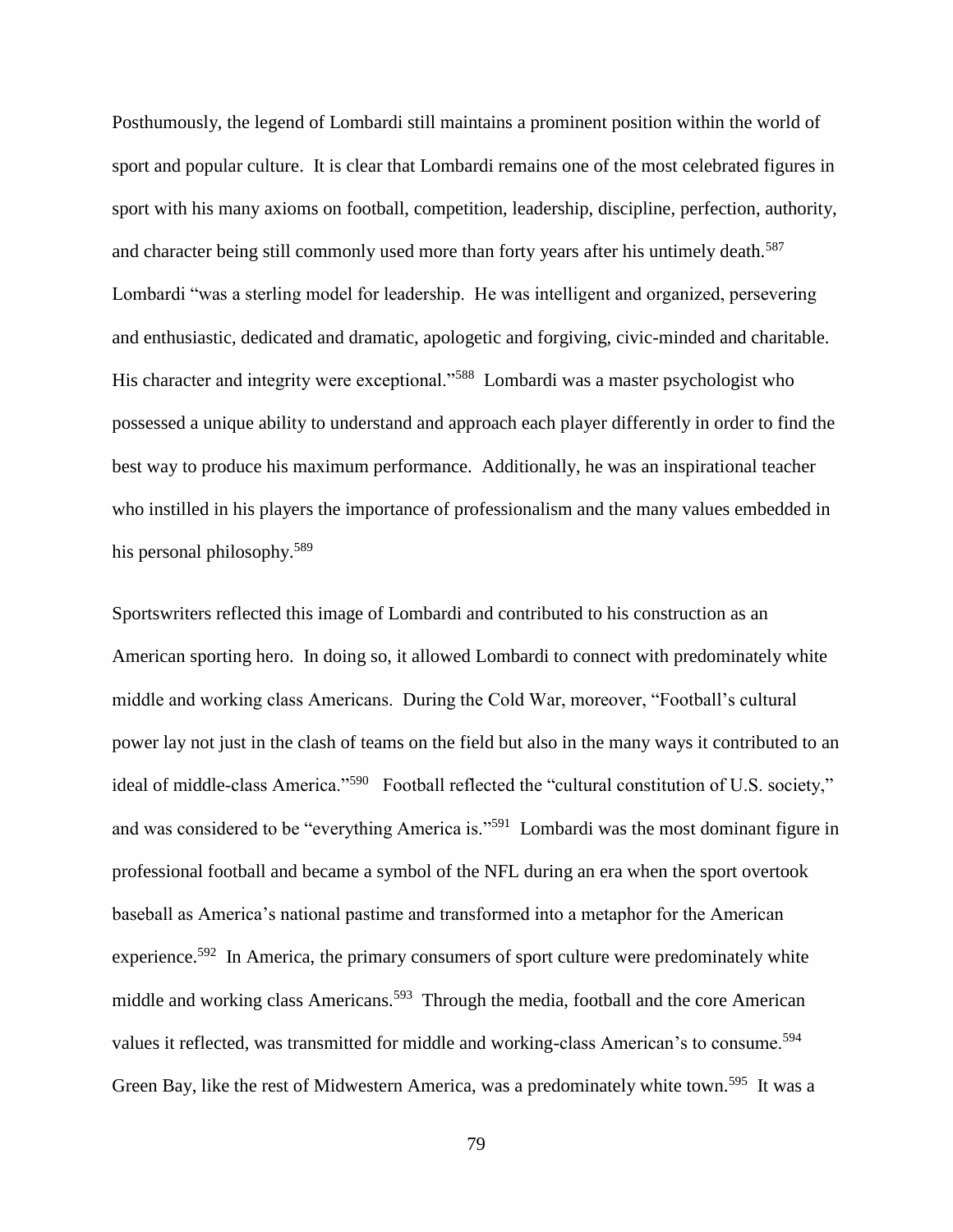conservative "in-ward looking town whose cultural was rooted in the rituals of church, family, neighbourhood tavern and the Green Bay Packers."<sup>596</sup> The *Green Bay Press-Gazette* was the main source for all things Packers and was responsible for constructing and relaying the values embodied by Lombardi and his Packers to the people of Green Bay. Sport, and more specifically, American football, was a powerful vehicle for transmitting the superiority of the American way of life during the Cold War.<sup>597</sup> Through the *Green Bay Press-Gazette*, Lombardi sold the greatness of America to its readers. He was constructed in a fashion that spoke directly to white, middle and working class Americans during his tenure with the Packers. He was built up as an indomitable Block of Granite on the sidelines for the Packers who emanated leadership. Lombardi's unprecedented success was overwhelmingly conveyed throughout the 1966-67 seasons, which spurred some in the media to refer to him as the "saint, known as Success"<sup>598</sup> Lombardi was portrayed as the prototypical father-figure coach which reinforced his patriarchy and heterosexuality. Additionally, he was portrayed as a leader, a shepherd, and a savior to the people of Green Bay and American which evoked a mythical enactment of heroism and represented Lombardi and his Packers as a symbol of the American dream.

## 5.1: Lombardi's Alignment with American Politics

It was clear that Lombardi was able to connect so deeply with American culture that he was able to transcend the realm of sport and became an American icon. Lombardi moral fortitude and many slogans on the obsession with winning transformed him into a powerful political symbol. In Congress, Hugh Carey, the representative of New York declared Lombardi "the coach of our generation."<sup>599</sup> It is evident that Lombardi's socially constructed image that connected with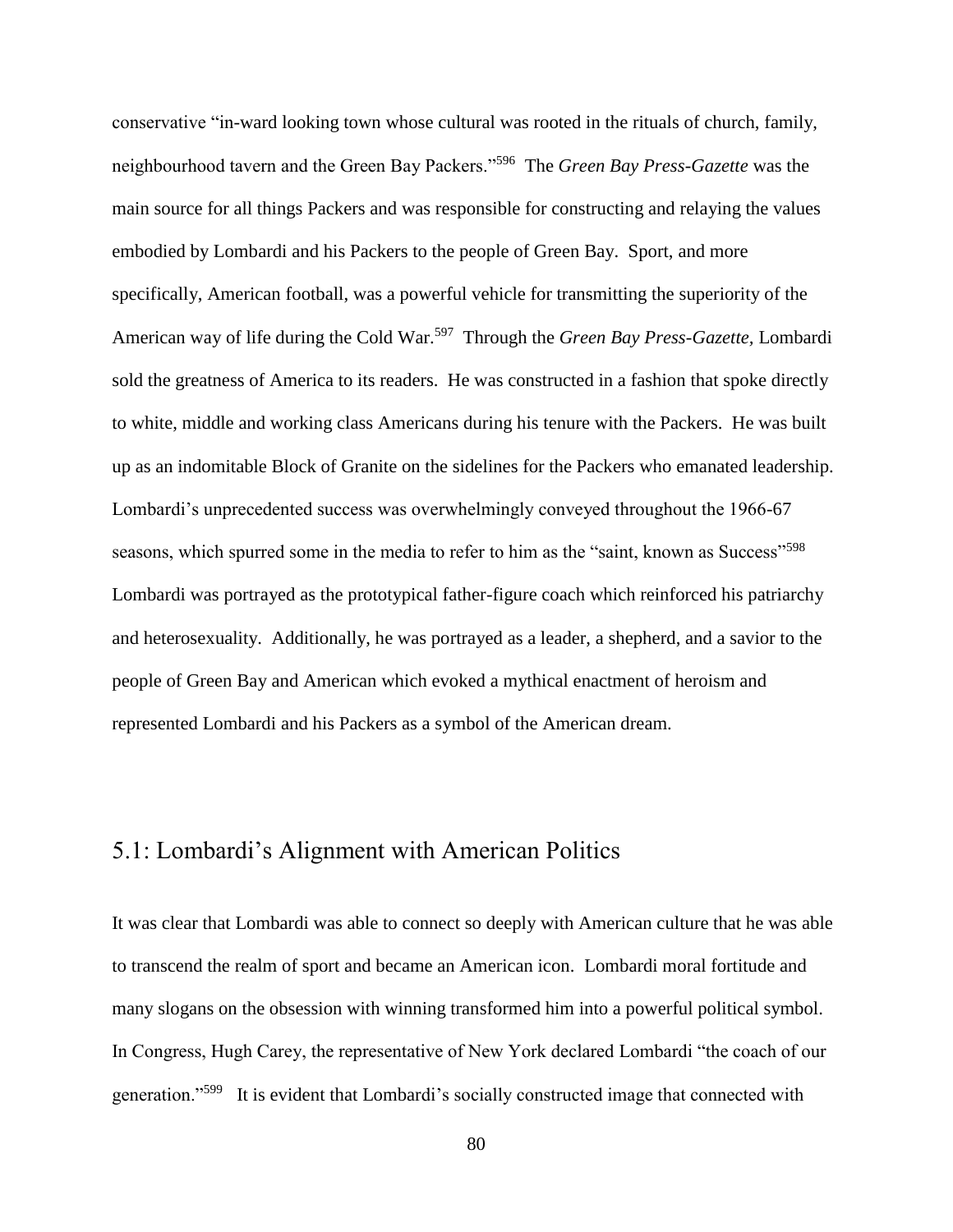many core American values aligned himself more with the conservative Republicans than Kennedy and the Democrats. By the end of his tenure with the Packers, despite being a supporter of the Democrats, Lombardi was becoming drawn towards the conservative Republicans because of their "growing hero worship of him."<sup>600</sup> Both President Richard Nixon and his Vice President Spiro Agnew aligned themselves with Lombardi's personal philosophy, most notably his approach to sports and importance of competition and winning.<sup>601</sup> Both Nixon and Agnew touted football and connected the sport to cherished American values. $602$ Furthermore, they both used Lombardi as the ideal representation of American virtue to the extent that Lombardi transformed into a symbol of conservative Republican politics.<sup>603</sup> Agnew publicly praised Vince and "aggressively championed Vince's approach to sports," especially his obsession with winning.<sup>604</sup> Agnew emphatically stated that he would not want to live in a society where competition and winning meant nothing and everybody was headed in the same direction. <sup>605</sup> President Nixon was so impressed by Lombardi's leadership, character, and overall influence within American society that he approached him with an offer to become his vice presidential running mate on the Republican ticket.<sup>606</sup> Throughout his career, however, Lombardi became friends with the Kennedys and expressed his support for the Democratic Party.<sup>607</sup> Therefore, Lombardi would respectfully decline the offer but Nixon continued to hold Lombardi in high esteem.<sup>608</sup>

Lombardi's mediated image's alignment with conservative Republican politics caused many who opposed the politics of the Nixon administration—most notably liberals, members of the counterculture, and those who opposed the war in Vietnam—to criticise Lombardi and the values he symbolized.<sup>609</sup> Following the Watergate scandal, for example, Lombardi's many axioms on his American zeal to win and particular vision of success was criticised for promoting a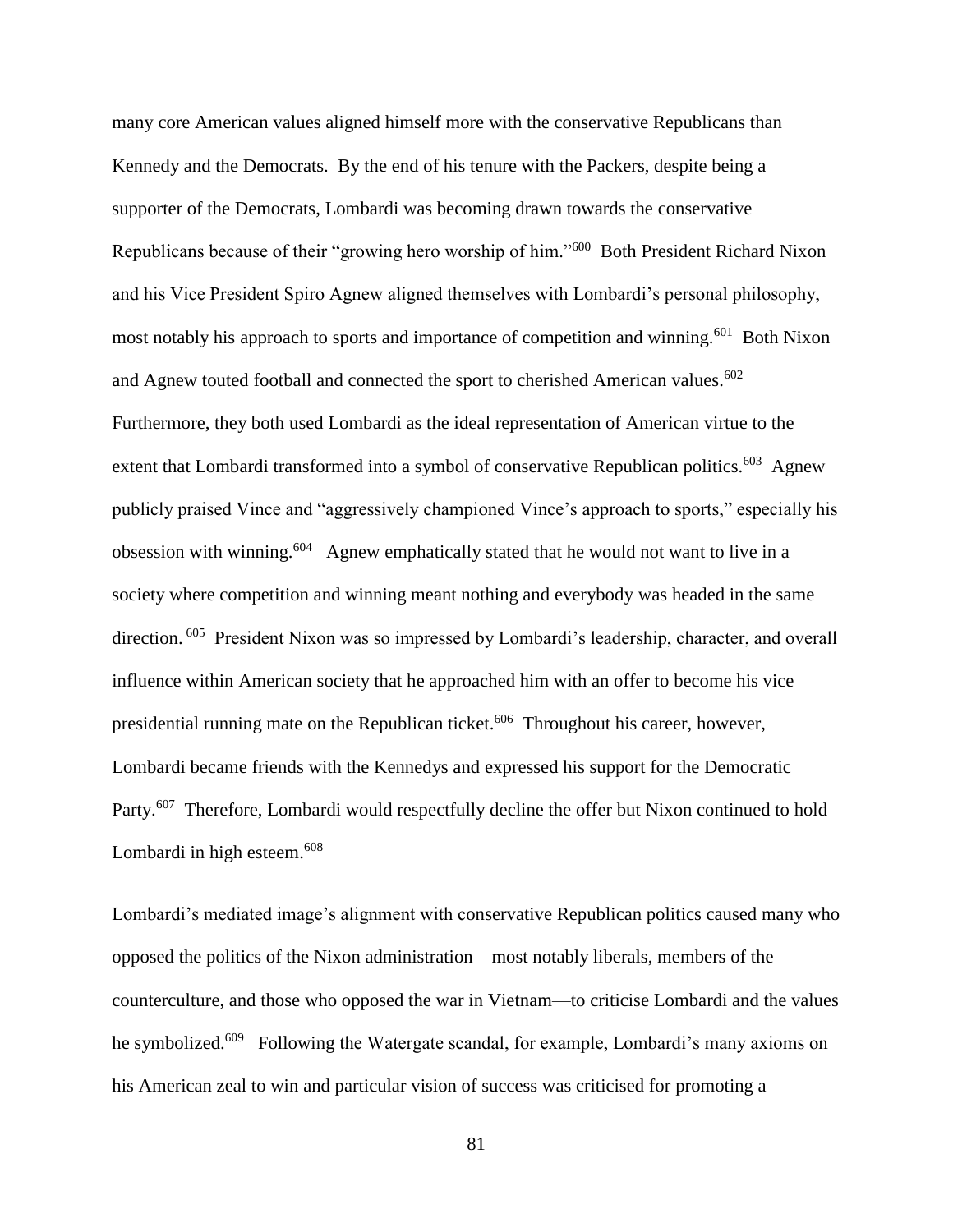"dangerous win-at-all-costs philosophy.<sup>610</sup> The Republicans were mocked through Lombardi inspired slogans, such as "Winning in politics isn't everything, it's the only thing," while political observers asserted what America needed was "less Vince Lombardi and more Abraham Lincoln.<sup>611</sup> Furthermore, Lombardi's critics objected to Lombardi's image, philosophy, and slogans being relayed as ideal principals for Americans to strive towards and represented him as a "sadistic dictator," who bullied, abused, and harassed his players.<sup>612</sup> They portrayed Lombardi as a "Little Mussolini," and a "Mafia man," who was repugnant, rude, cold, vicious, tyrannical, and treated his players like children.<sup>613</sup> More importantly, however, was how Lombardi's critics considered his personal philosophy on football and life as "dangerous, right winged nonsense," and labelled his public image and the values it promoted as "hardly a model for anyone."<sup>614</sup> Critics argued that Lombardi played a major role in the widespread abuses seen in sport and American society, and his techniques, values, and slogans ultimately set a poor example or youth and amateur coaches and American in general to follow.<sup>615</sup> Critics concluded that "To make America the Green Bay Packers and the NFL the planet Earth, is fascist rhetoric."<sup>616</sup> It becomes apparent, however, that Lombardi's methods, philosophy, and slogans have been misused and misinterpreted by critics arguing the dangerous extremes. O'Brien argued that "even Vince's harshest critics conceded that Vince himself would have had the presence of mind to condemn excesses done in his name."<sup>617</sup> It is evident, moreover, that the image of Lombardi can be a polarizing figure, which only acts to increase the need for the examination of his construction as an American sporting hero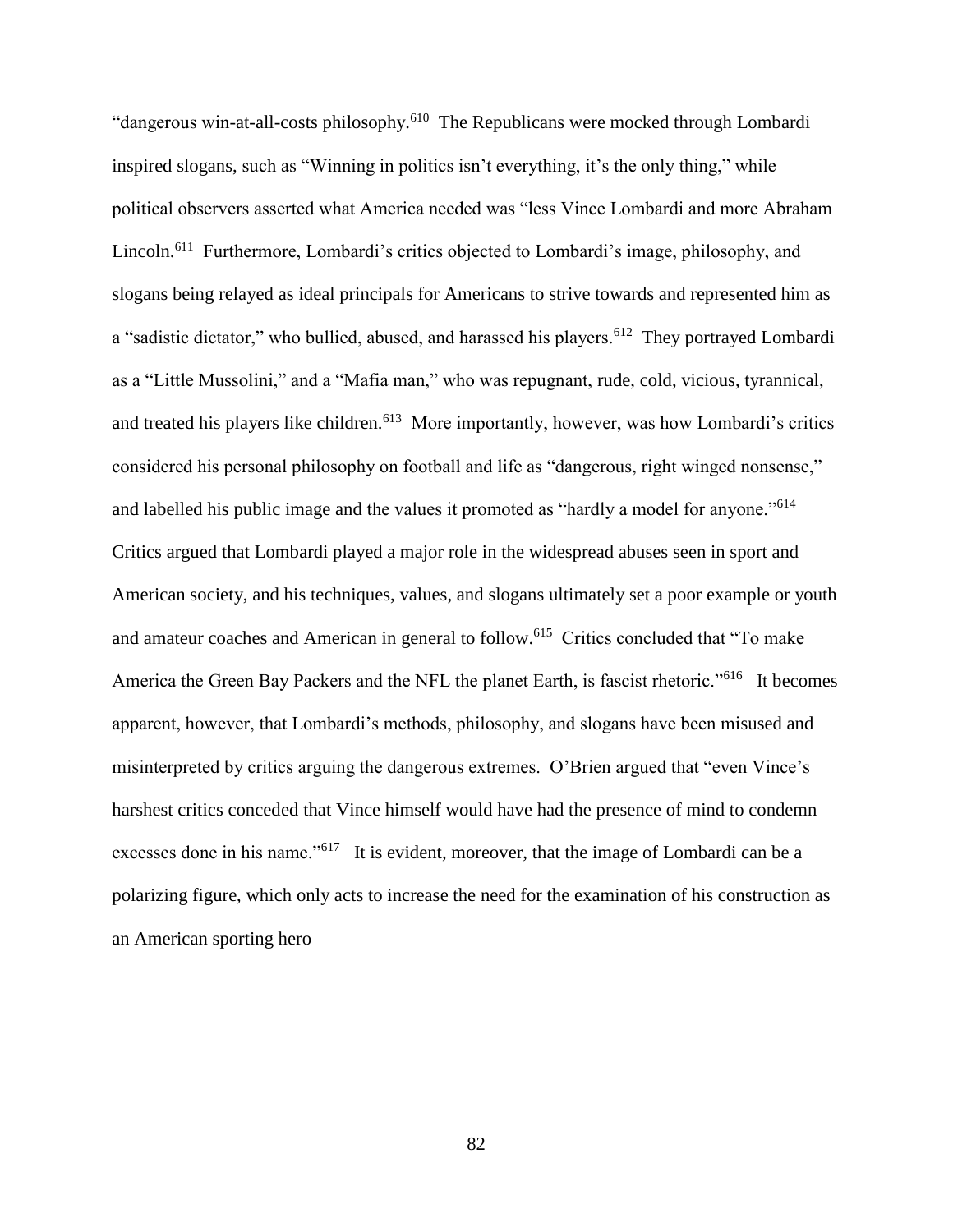# 5.2: Challenges of Investigating Vince Lombardi as an American Sport **H**ero

Investigating Lombardi's construction as an American sport's hero presented a number of significant challenges. Although sports' heroism and celebrity is a growing field of research, there has yet to be a study that examines the role of a coach.<sup>618</sup> To date, the literature examining sports' heroism and celebrity focused primary on individual athletes. Previously, there have been studies that examine the mediated image of the coach, but do not focus on the role of coach as sports' hero. For example, one study examined the college coaches and sport communication, image repair rhetoric, and audience analysis, while another examined the difference in media representations of newly hired football coaches in regards to race.<sup>619</sup> No study, however, has deconstructed the mediated image of a coach who had ascended to sports' hero status.

In America, sport, especially football, plays a central role in American culture. Additionally, sport, which historically is dominated and primarily consumed by men, is understood through various forms of representations.<sup>620</sup> Through the media, sport stars become symbols of masculinity and how men should behave.<sup>621</sup> Therefore, sport heroism and celebrity is a powerful site for the investigation of discourses of morality and masculinity.<sup>622</sup> Whannel asserts,

The images of sport stars do function as both barometer and thermometer  $-$  as means by which the temperatures and pressures of social relations and practices can be gauged. The very centrality of their cultural presence ensures that the ways in which they are represented, and the discursive structures through which such representation are shaped, cannot help but reveal the complex and contradictory ways in which the tensions of identity, morality and masculinity are worked through. <sup>623</sup>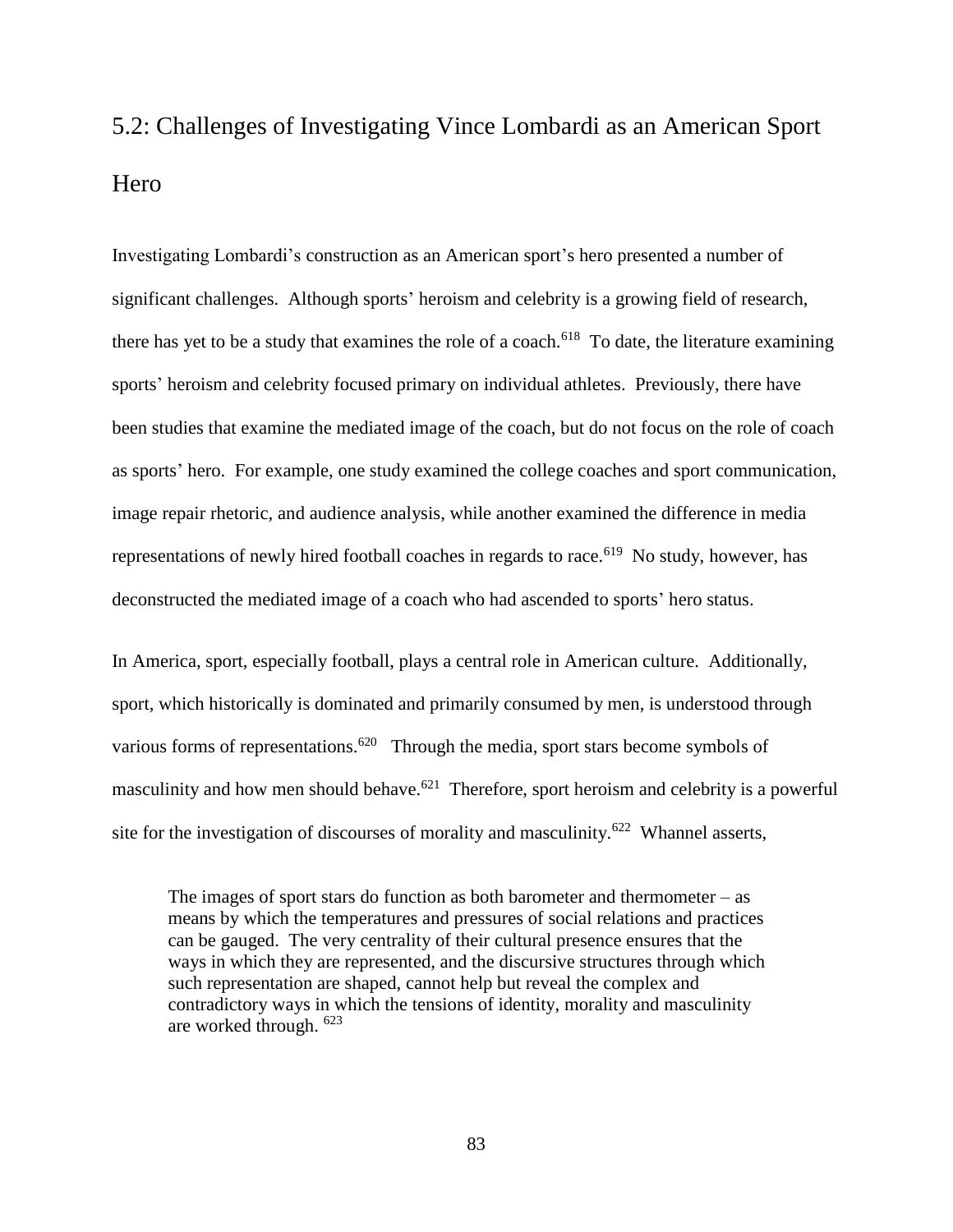Therefore, the historical reading of mediated coach identities, and not just athletes, is important because it provides a different and unique perspective on sport celebrity that has never been explored before. For example, in regards to Lombardi, it became apparent that his role as leader and teacher is uniquely different than if he were an athlete. As coach, the importance of his physical attributes receded to the background while his moral qualities became more significant. Consequently, coaches, as leaders, provide a unique perspective in the investigation of how mediated image communicate how men are supposed to behave. Considering Lombardi is arguably the most famous and celebrated coach in American sport, he presented a unique opportunity to fill a gap in the literature in regards to coaching and sports heroism. Traditionally, sports' heroism has been rooted in physical strength reflected in hegemonic masculinity and American mythology.<sup>624</sup> The *Green Bay Press-Gazette* did construct Lombardi as a figurative Block of Granite on the sidelines in control of his Packers, which reinforced his physical attributes. However, I argue, considering Lombardi was the head coach, that his construction as a Block of Granite reinforced his strength of character and leadership abilities more than his physical prowess. Therefore, considering Lombardi relatively small stature and was situated on the sideline, the data lacked a reflection of the necessary physical prowess required to construct him as a sport's hero in the traditional fashion.

The data did, however, reflect Lombardi's strength of character, which connected with American culture and mythology. Hughson argues that an individual can ascend to sports heroism through two ways; through the accomplishments of phenomenal feats, or by mirroring and influencing core cultural values.<sup>625</sup> The former become viewed as "prowess heroes," while the latter become viewed as "moral heroes."<sup>626</sup> In regards to moral heroes, Hughson used baseball hall of famers Christy Mathewson and Jackie Robinson as his examples of a moral hero. Mathewson embodied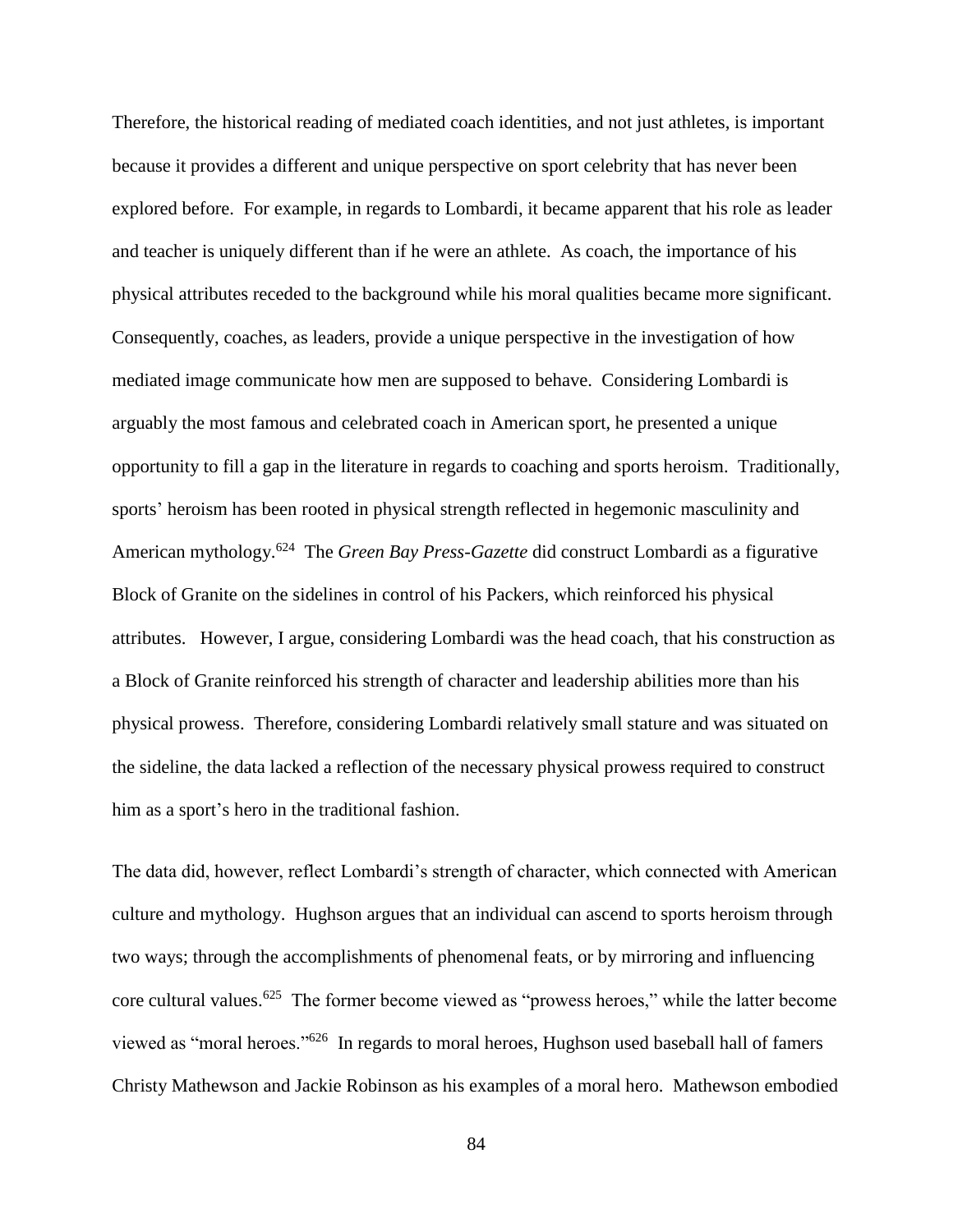the moral principles of his Baptist upbringing which led sports journalists to subscribe him the nickname "the Christian gentleman."<sup>627</sup> Robinson, on the other hand, displayed unbelievable courage and determination by breaking the racial segregation in baseball.<sup>628</sup> Although both were incredible athletes who would have found themselves in the hall of fame on their physical prowess and success alone, their moral qualities allowed them to transcend the realm of sport and ascend to sports and cultural heroism.

Parallels can be drawn between Mathewson, Robinson, and Lombardi. Throughout his tenure with the Packers, Lombardi experienced an unprecedented amount of success that resulted in his bronze bust being enshrined in the Pro Football Hall of Fame.<sup>629</sup> Throughout my examination of the *Green Bay Press-Gazette*, furthermore, one of the areas I received the most amount of data was in regards to Lombardi's unprecedented amount of success as head coach and general manager of the Packers. Lombardi's success was constantly quantified through wins, records, titles, and championships which celebrated aspects of hegemonic masculinity. Many of the accomplishments Lombardi achieved during his brief nine-year stint with the Packers remain unmatched more than forty years after his historic run. Furthermore, in similar fashion to Mathewson and Robinson, Lombardi was able to connect with core American values of the period. Lombardi became a symbol of strong leadership and several core values embedded in his personal philosophy that were reflected in the American way of life during the Cold War.<sup>630</sup> Therefore, it becomes apparent that Lombardi's unprecedented amount of success would have landed in the Hall of Fame alone, but it was his moral fortitude and strength of leadership which propelled him to transcend the realm of sport to becoming an American sporting hero.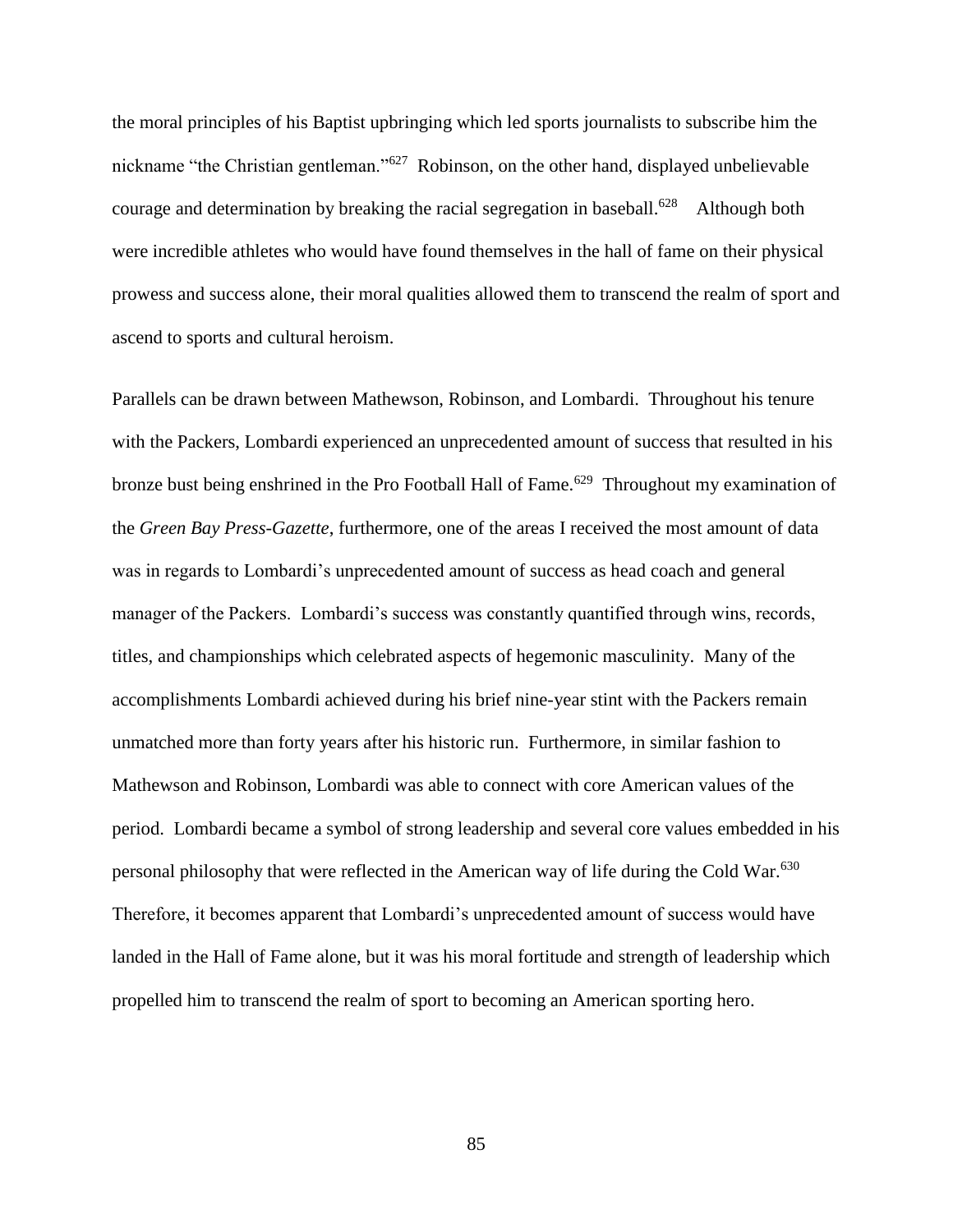## 5.3: Lombardi's Italian Ethnicity

The mediated image of Vince Lombardi represents an important site for experiencing of race in contemporary American society. One of the most intriguing aspects of Lombardi's construction as an American sport's hero is the fact that he is of Italian heritage. Traditionally, sports' heroism works alongside the assumption that whiteness—in sport and American society—is largely a taken for granted concept.<sup>631</sup> Whiteness is considered to be a social norm and goes unmarked.<sup>632</sup> Subsequently, non-whites become labelled as "Others."<sup>633</sup> It has been argued that the construction of sports heroes within America's core sporting pastimes function to normalize and naturalize whiteness at the centre of American culture and society.<sup>634</sup> When examining media representations of Vince Lombardi, this notion becomes especially significant because of his Italian heritage. Lombardi's parents both emigrated from Italy during the mass European migration that occurred in America around the turn of the twentieth century.<sup>635</sup> Immediately upon arrival on the shores of America, Italians and many Europeans were classified as "not white," and subsequently faced enormous prejudice.<sup>636</sup> This ongoing struggle for Italian-Americans continued throughout the early part of the twentieth century and into the Cold War era. It was apparent that Lombardi battled prejudice along the road to sports heroism.<sup>637</sup> Vince's reaction to prejudice was one of the driving forces of his life—he always felt like he had something to prove.<sup>638</sup> Within the realm of sport, individuals who are not white are traditionally constructed as ideal representations of the American Dream.<sup>639</sup> As such, an argument can therefore be made for Lombardi. It is evident that Lombardi ascended from humble beginnings—hailing from the ethnically diverse, working-class neighbourhood of Sheepshead Bay—to the pinnacle of success and transcending the realm of sport to becoming an American icon.<sup>640</sup> In that sense, Lombardi becomes an ideal representation of the American Dream of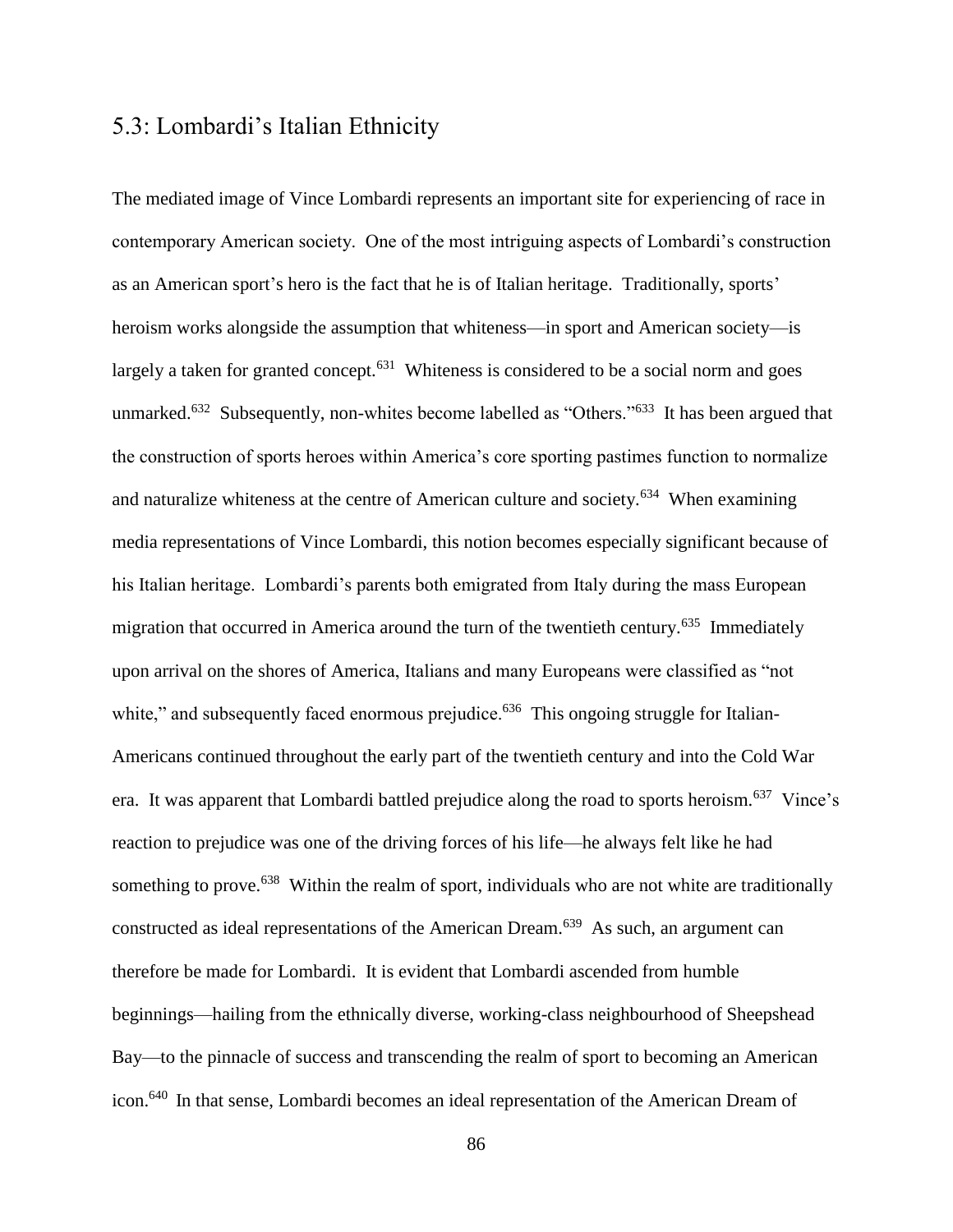social mobility. Upon examining the *Green Bay Press-Gazette*, however, Lombardi's Italian heritage largely went unspoken. The only reference to his Italian heritage was through Lombardi being labelled as the "Packer Generalissimo."<sup>641</sup> A generalissimo is a high-ranking Italian military rank, which reinforced Lombardi's race and strength as a leader.<sup>642</sup> In sports media, the American Dream and the commodification of sport work alongside each other. Capitalist American society is based on a "consumer culture predicated on the principle that anything… can be bought in the market. This includes the end of racism."<sup>643</sup> By constructing non-white individuals as examples of the American Dream, the media acts to diminish racial issues within the United States. For example, Lombardi became a symbol that race was no longer an issue in America. If Lombardi—a non-white—could make it, why couldn't others? Therefore, media constructions of the American Dream become problematic because it projects that the racial issues within America are solved and no longer requires critical attention—which becomes especially significant when contextualized within the 1960s where the Civil Rights movement was raging.

In order to fully understand how Lombardi was able to ascend to sports heroism is by examining him alongside other "not white" individuals who were able to do the same, such as Michael Jordan and Tiger Woods. Both Jordan and Woods become exceptions to the rule that an individual has to be white to ascend to sports heroism in America. Studies investigating the sporting celebrity of Jordan and Woods, however, argue that this is done by aligning themselves with hegemonic, or "white," masculinity.<sup>644</sup> Jordan and Woods were described as 'a nonthreatening, non-controversial black athlete."<sup>645</sup> Jordan was viewed as a leader amongst the "others," and Woods was viewed as his heir.<sup>646</sup> Although non-white athletes are stereotypically depicted as arrogant, selfish, and showboats, Jordan's and Wood's public personas contested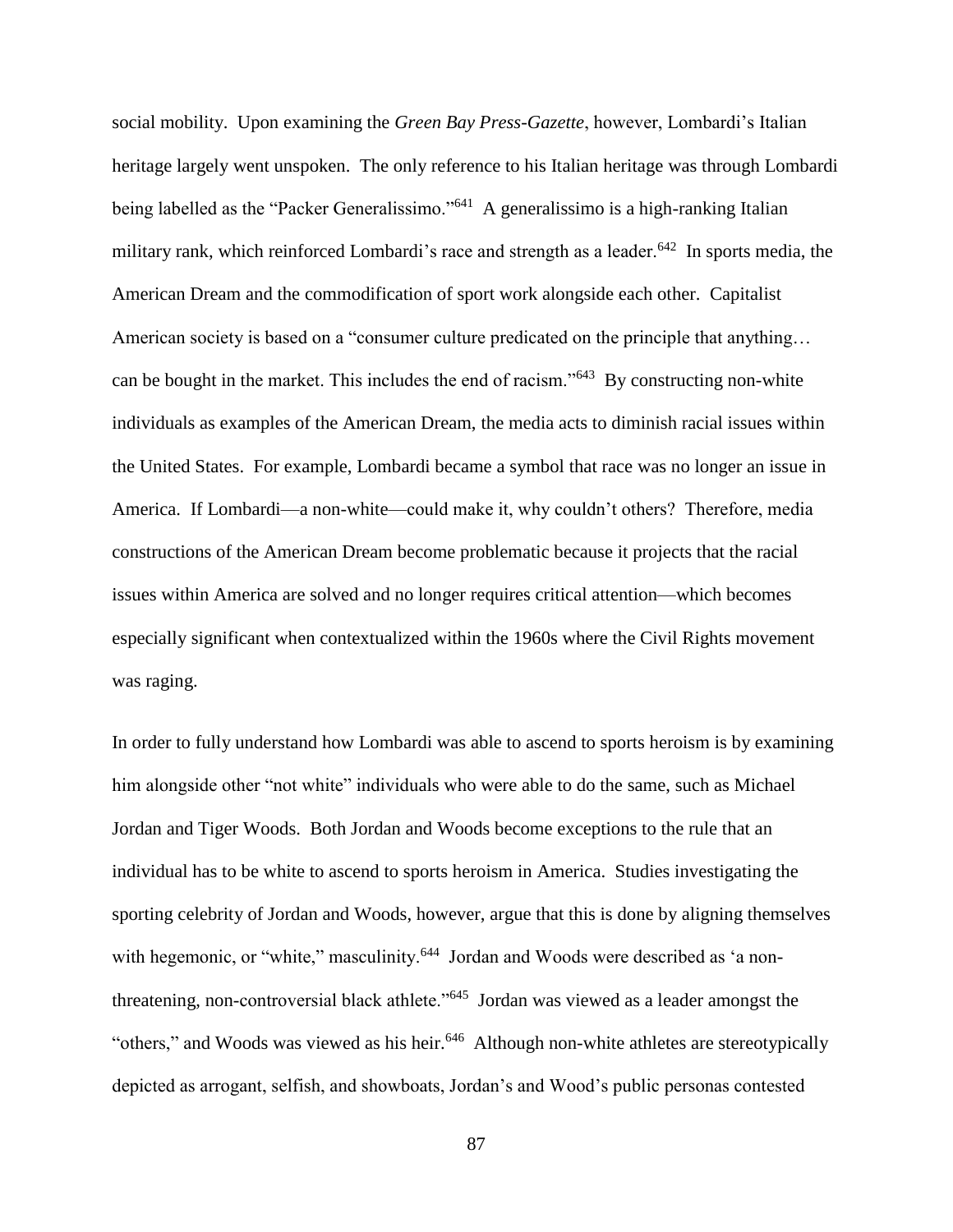such racial stereotypes and allowed them to "transcend traditional racial categories."<sup>647</sup> By aligning themselves with more traditionally white, or hegemonic values, Jordan and Woods became more marketable to the American public.<sup>648</sup> As such, both Jordan and Woods became valuable commodities. Jordan, for example, reportedly helped Nike sell US\$5.2 billion worth of Air Jordan footwear.<sup>649</sup> Jordan's marketing strategy, which was later adopted by Woods, was summarized as "Get the money, don't say anything substantial and for heaven's sake, never offend white people."<sup>650</sup> Furthermore, Jordan was also aligned with the politics of his time. He "evoked and embodied the duplicitous racial politics of the Reaganite moment."<sup>651</sup> Andrews argues that Jordan "spoke to the conjunctural iterations of race and racial difference" embedded in Reagan's "racially blind ethos" through his construction in the media as a "racially idealized neoliberal embodiment."<sup>652</sup>

By understanding Jordan's ascendancy to sports and cultural celebrity, insight is provided into how Lombardi was able to accomplish the same feat. By examining Lombardi through a contextual lens, parallels can be drawn between Jordan's ascendancy to sports and cultural celebrity and Lombardi's. Both Lombardi and Jordan were racially classified as not white, or "Others."<sup>653</sup> Both were able to align themselves with traditionally white, or hegemonic, masculinity.<sup>654</sup> Both were sold as valuable commodities in a competitive marketplace. And both aligned themselves with the politics of their given eras. Furthermore, Lombardi's race went largely unspoken which works to construct Lombardi as an acceptable form of not white. According to Rhodes, despite lingering prejudice, ethnically Italian individuals were making significant advancements towards been considered white in American Cold War society.<sup>655</sup> Heavy weight champion boxer, Rocky Marciano, for example, was largely constructed as white in the media.<sup>656</sup> Marciano was constructed as "The Great White Hope," and was considered an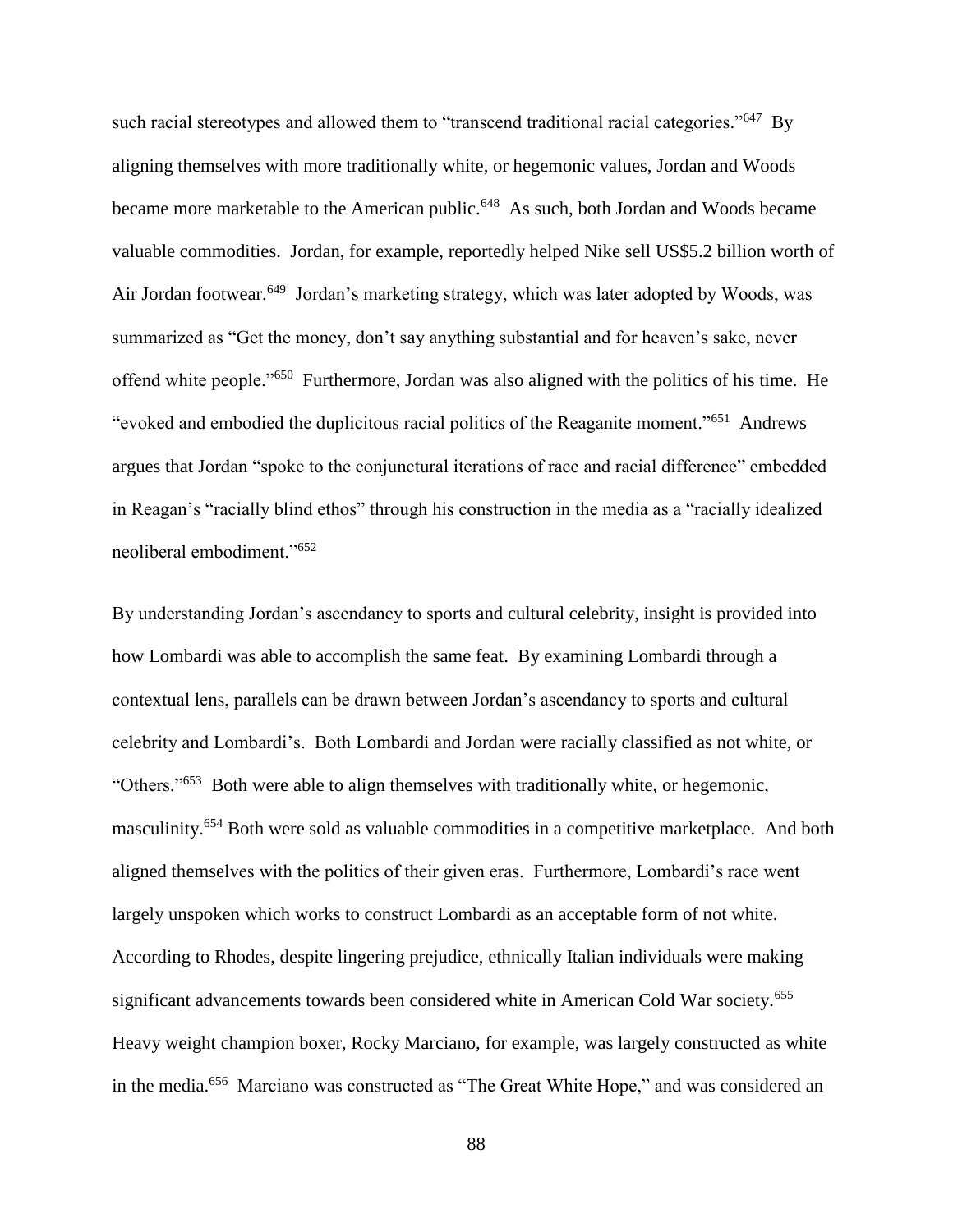"All-American" boy and was able to achieve "hero status," despite his Italian ancestry.<sup>657</sup> Rhodes argued that Marciano was an "embodiment of both Americanism and Whiteness."<sup>658</sup> Rhodes' arguments shed light on how Lombardi was able to achieve sports and cultural heroism despite him being Italian. Considering Lombardi's race largely went unspoken within the *Green Bay Press-Gazette*, and the fact that Italians were inching closer to whiteness, Lombardi's achievement of sports heroism placed him in a unique and rare category of non-white individuals who were able to achieve sports hero status.

It has to be noted, however, that despite Lombardi and other non-white individuals ability to ascend to sports and cultural heroism, race remains an issue in need of critical attention. Scholars have outlined the problematic notion of degrees of race.<sup>659</sup> Russell, Wilson, and Hall argue there is a "color complex" that, for example, where darker-skinned blacks consider lighterskinned blacks to be "not black enough."<sup>660</sup> Furthermore, individuals, such as Michael Jordan, who have been able to ascend to sports heroism and been able to connect with hegemonic or white masculinity have been criticized by the black community for not being "black enough."<sup>661</sup> Furthermore, Butterworth argued that "Only by revisiting and critiquing the rhetorical construction of race, especially in the ever-present sports media, can we hope to move beyond the currently limited conception of racial inclusion and representation."<sup>662</sup>

#### 5.4: Conclusion

During the Lombardi era, he was constructed in the media in a fashion that celebrated characteristics of hegemonic masculinity that directly spoke to core American values during the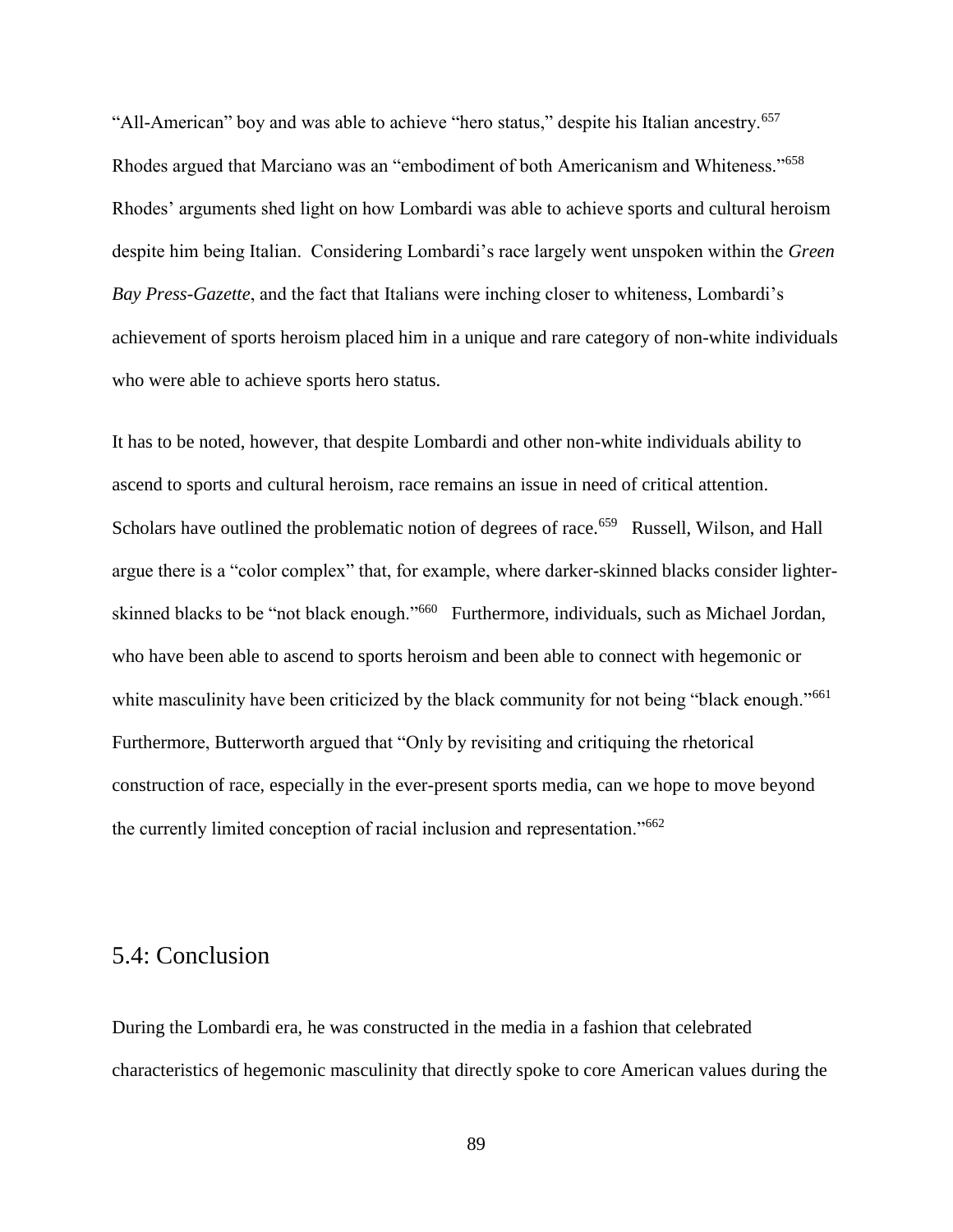Cold War. Lombardi's socially constructed image was held up as a shining example of moral fortitude which aligned him with the conservative Republican politics of the era. Throughout his tenure with the Packers, Lombardi was seen as a valuable commodity for his Packers, the NFL and Capitalist America. Additionally, his Italian ancestry was considered an acceptable form of non-white during an era where Italians were inching closer to being seen as white. Collectively, Lombardi was able to transcend the realm of sport and ascend to sports and cultural heroism. The *Green Bay Press-Gazette* was the primary mode for consuming sport for the people of Green Bay. The media plays a powerful role in the construction of these athletes' identities which facilitates a connection to a predominately white mainstream American audience.<sup>663</sup> The *Green Bay Press-Gazette* was a newspaper who spoke to a traditionally conservative, predominately white audience and constructed Lombardi in a fashion that spoke to traditional American values. The writers' livelihoods were dependent on selling the mythology of sport as reality.<sup>664</sup> The media functions to create a sense of belonging within a community. The population is assumed to be representative of their nation or state and is encouraged to view the news as part of their own identity.<sup>665</sup> During the Cold War, football symbolized America's greatness, and Lombardi was a symbol of the NFL. By the end of his tenure with the Packers, Lombardi had transcended the realm of sport culture and transformed into a symbol of American superiority. Therefore, readers of the newspaper were invited to view Lombardi as an ideal representation of American character. The *Green Bay Press-Gazette* played a significant role in constructing, (re)producing, and reinforcing narratives and images, meaning, understandings, and values within American Cold War society. In doing so, the *Green Bay Press-Gazette* contributed to portraying Lombardi—a heterosexual "white" male who buys into and represents Capitalist America—as normal.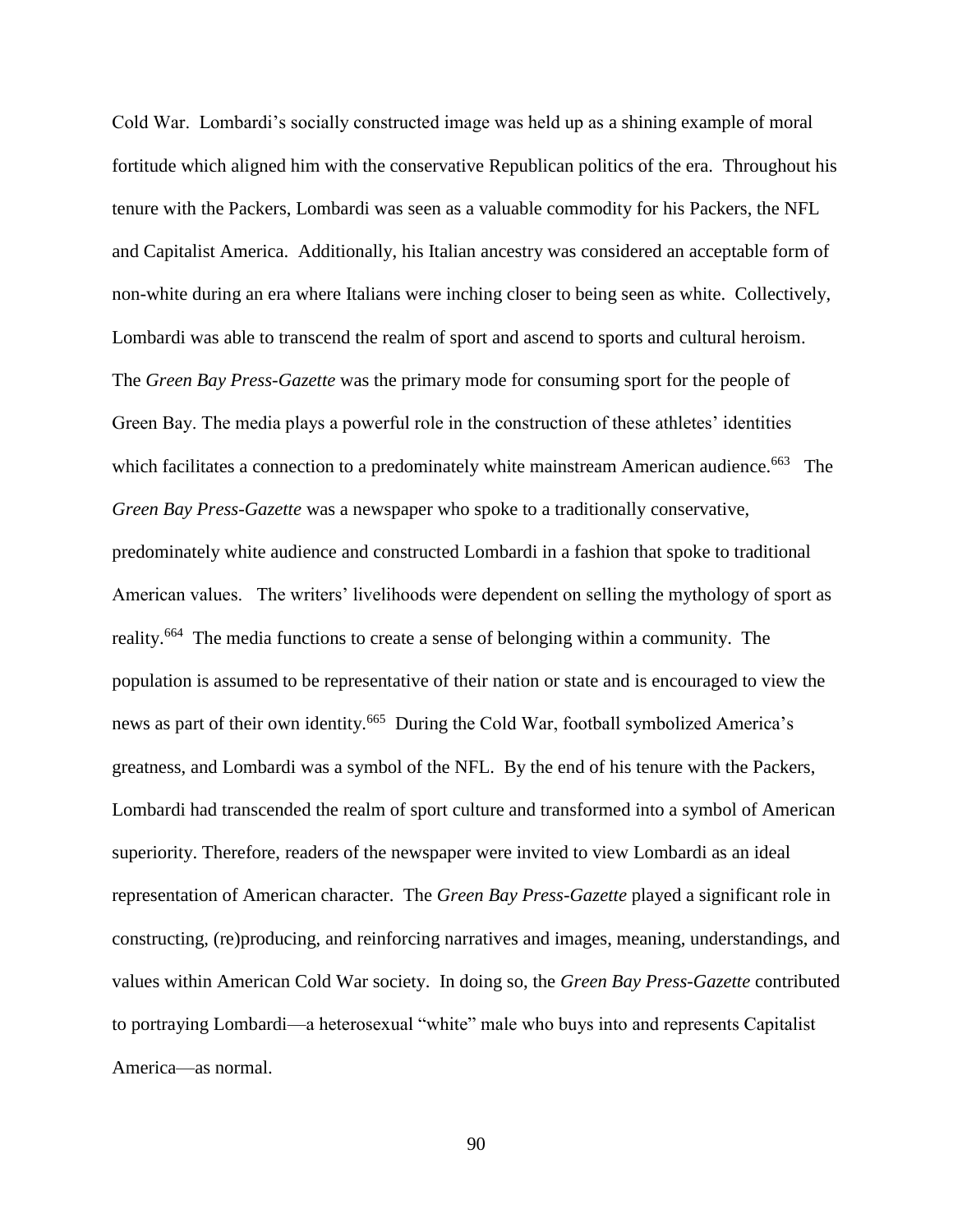It is critical to investigate the way sport culture functions and how sport is consumed within society. Sport is a powerful institution for the construction and reconstruction of hegemonic masculinity. <sup>666</sup> Additionally, sports heroes play a prominent role in reproducing dominant forms of masculinity.<sup>667</sup> Sports, and more specifically, sport heroes, offer more than a mere escape from reality, but rather an "immersion in the values and practices from which we attempt to escape."<sup>668</sup> Sports media is fundamental to the existence of sport culture because the writers and broadcasters provide meaning to the individuals, teams, leagues, and events that comprise sports culture.<sup>669</sup> Sports media operates twenty-four hours a day and produces an overwhelming amount of material for consumption that acts to reflect dominate values of the wider society, but in doing so, also acts to promote problematic values as well.<sup>670</sup> Trujillo argued "Hegemonic masculinity in mediated sport also has negative consequences for men which should be analyzed and critiqued."<sup>671</sup> By (re)producing and reinforcing hegemonic masculinity, Lombardi's construction as an American sports hero acts to marginalize women as well as other masculinities that don't fit the hegemonic mold, which acts to restrict "access to socially valued resources such as wealth, income, social statues, and group membership."<sup>672</sup> Recently, moreover, the dominant form of masculinity seen in professional sport has fallen under criticism by the study of women's sport, gay and lesbian athletes and investigations of changes in racism in sport.<sup>673</sup> Additionally, the increased awareness and research into head trauma in violent sports such as football has also contested dominant forms of masculinity in sport.<sup>674</sup> By investigating how sport is consumed, moreover, it provides understanding to how the media is able to maintain hegemony.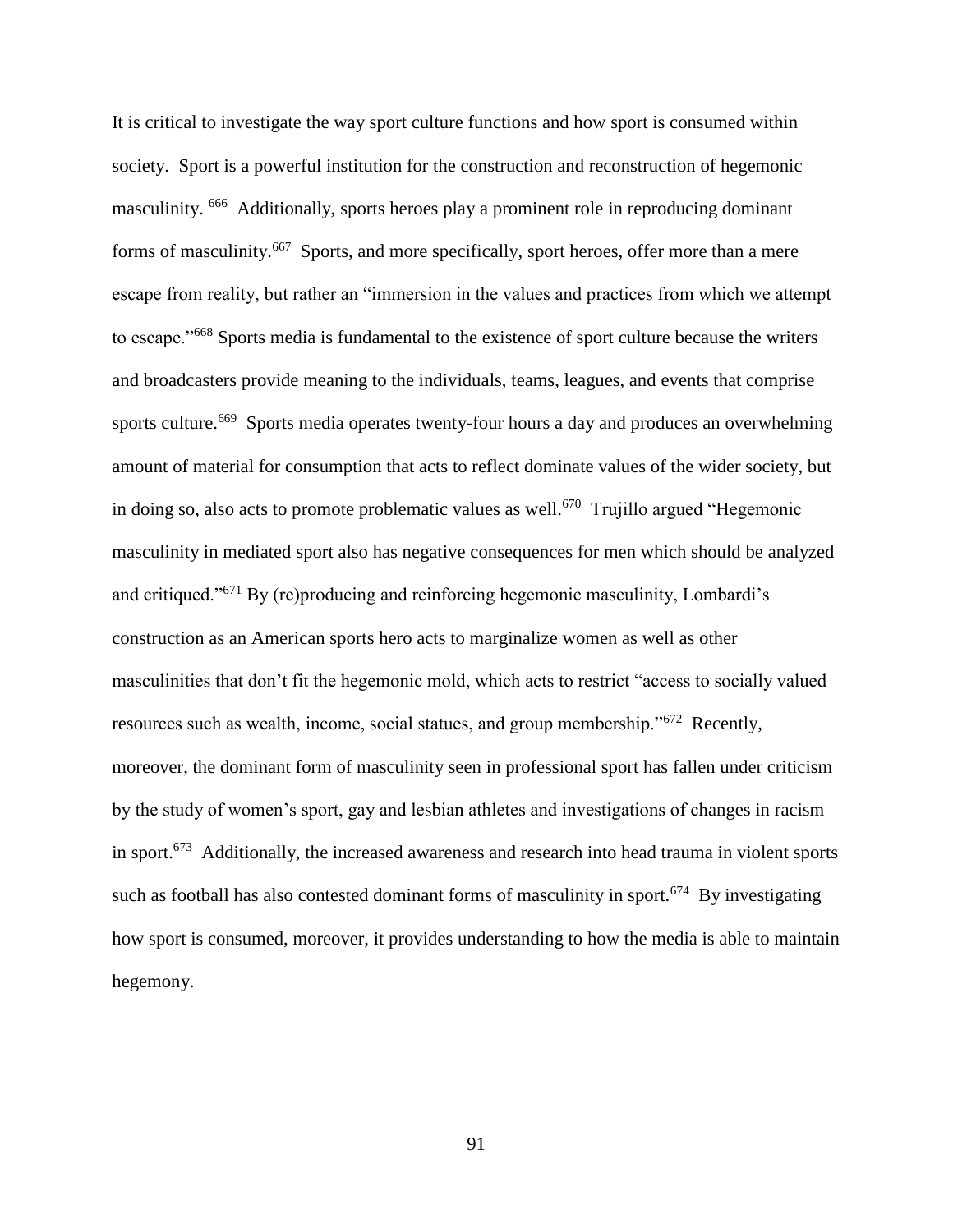## Bibliography

- Anderson, Eric, and Edward M. Kian. "Examining Media Construction of Masculinity and Head Trauma in the National Football League." *Men and Masculinities* 15, no. 2 (2012): 152-173.
- Andrews, David L. "Reflections of Communication and Sport: On Celebrity and Race," *Communication & Sport* 1/2 no. 1 (2012): 151-163.
- Andrews, David L., Ronald L. Mower, and Michael L. Silk. "Ghettocentrism and the Essentialized Black Male Athlete." In *Commodified and Criminalized: New Racism and African Americans in Contemporary Sports*, edited by David J. Leonard, C. Richard King, 69-93. Lanhan, MD: Rowman & Littlefield Publishers, 2010.
- Block, Elena. "A Cultural Approach to the Concept of Mediatization of Politics: The Age of 'Media Hegemony.'" *Communication Theory* 23 (2013): 259-278.
- Booth, Douglas. *The Field: Truth and Fiction in Sport History*. New York: Routledge, 2005.
- Butterworth, Michael L. "Race in 'The Race': Mark McGwire, Sammy Sosa, and Heroic Constructions of Whiteness," *Critical Studies in Media Communication* 24, no. 3 (2007): 228-244.
- Carroll, John M. *Red Grange and the Rise of Modern Football*. Chicago: University of Illinois Press, 2004.
- Cashmore, Ellis. "Tiger Woods and the New Racial Order," *Current Sociology* 56, no. 4 (2008): 621-634.
- "Coaching Pack Thankless Job Where Player Wives Concerned: Lombardi." *Green Bay Press-Gazette*, August 22, 1967.
- Compton, Josh, and Jordan L. Compton. "College Sports, Losing Seasons, and Image Repair through Open Letters to Fans." *Communication & Sport* 2, no. 4 (2014): 345-62.
- "Congratulations And Good Luck, Packers!." *Green Bay Press-Gazette*, September 15, 1967.
- Connell, R.W. *Masculinities*. Berkley: UC Press, 1995.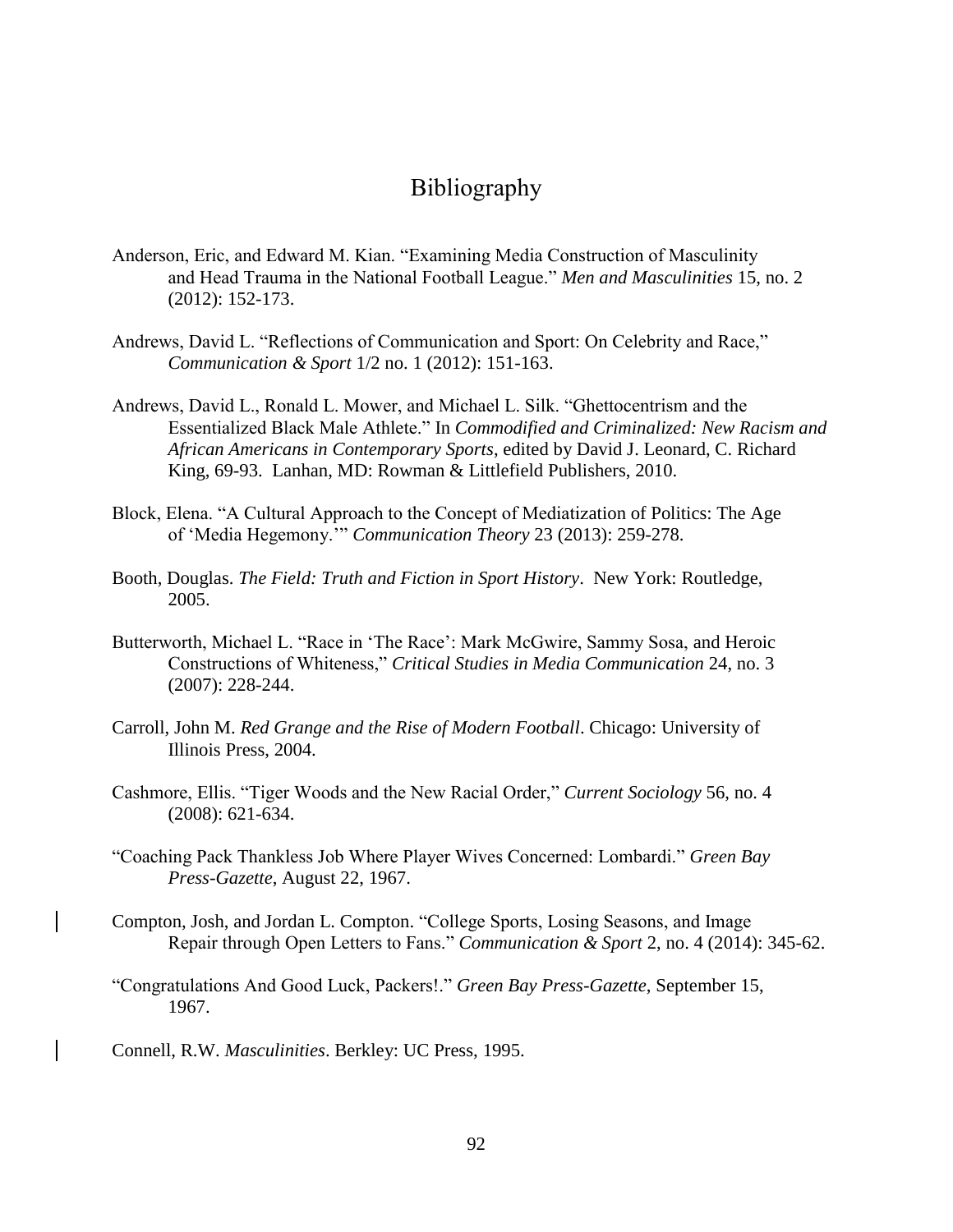- —. "An Iron Man: The Body and Some Contradictions of Hegemonic Masculinity" in *Sport, Men and the Gender Order: Critical Feminist Perspectives*, edited by Michael A. Messner and Donald F. Sabo, 83-95. Champaign, IL: Human Kinetic, 1990.
- Connell, R.W., and James W. Messerschmidt, "Hegemonic Masculinity: Rethinking the Concept," *Gender & Society* 19, no. 6 (2005): 829-859.
- Crawford, Russell E. "Consensus All-American: Sport and the Promotion of the American Way of Life During the Cold War, 1946-1965." PhD diss. University of Nebraska, 2004.
- Crepeau, Richard C. "Sport, Heroes and Myth," *Journal of Sport & Social Issues* 5, no. 1 (1981): 23-32.
- Creswell, John W. *Research Design: Qualitative, Quantitative, and Mixed Methods Approaches*. Thousand Oaks, CA: Sage Publications, 2003.
- Cunningham, George B., and Trevor Bopp. "Race Ideology Perpetuated: Media Representations of Newly Hired Football Coaches." *Journal of Sports Media* 5, no. 1 (2010): 1-19.
- Daley, Art. "'Good Guys,' Cowboys Split Last Two Shoot-Outs." *Green Bay Press-Gazette*, December 25, 1966.
- —. "Karras Like Wood, Kostelnik, Vince Together Kramer." *Green Bay Press-Gazette*, October 4, 1966.
- —. "'Loving' Celebration Reveals Key to Packer Success." *Green Bay Press-Gazette*, December 12, 1966.
- —. "Packers 'Bring Out the Best in People.'" *Green Bay Press-Gazette*, October 4, 1966.
- —. "Packers Chances 'Just as Good as Before Viking Loss." *Green Bay Press-Gazette*, November 9, 1966.
- —. "Packers Mark Anniversary vs. Rams." *Green Bay Press-Gazette*, September 21, 1966.
- —. "Starr, McGee, Second Half Surge Rips Chiefs." *Green Bay Press-Gazette*, January 16, 1967.
- —. "Striking Difference in Packers' Two 1966 'Seasons.'" *Green Bay Press-Gazette*, January 22, 1967.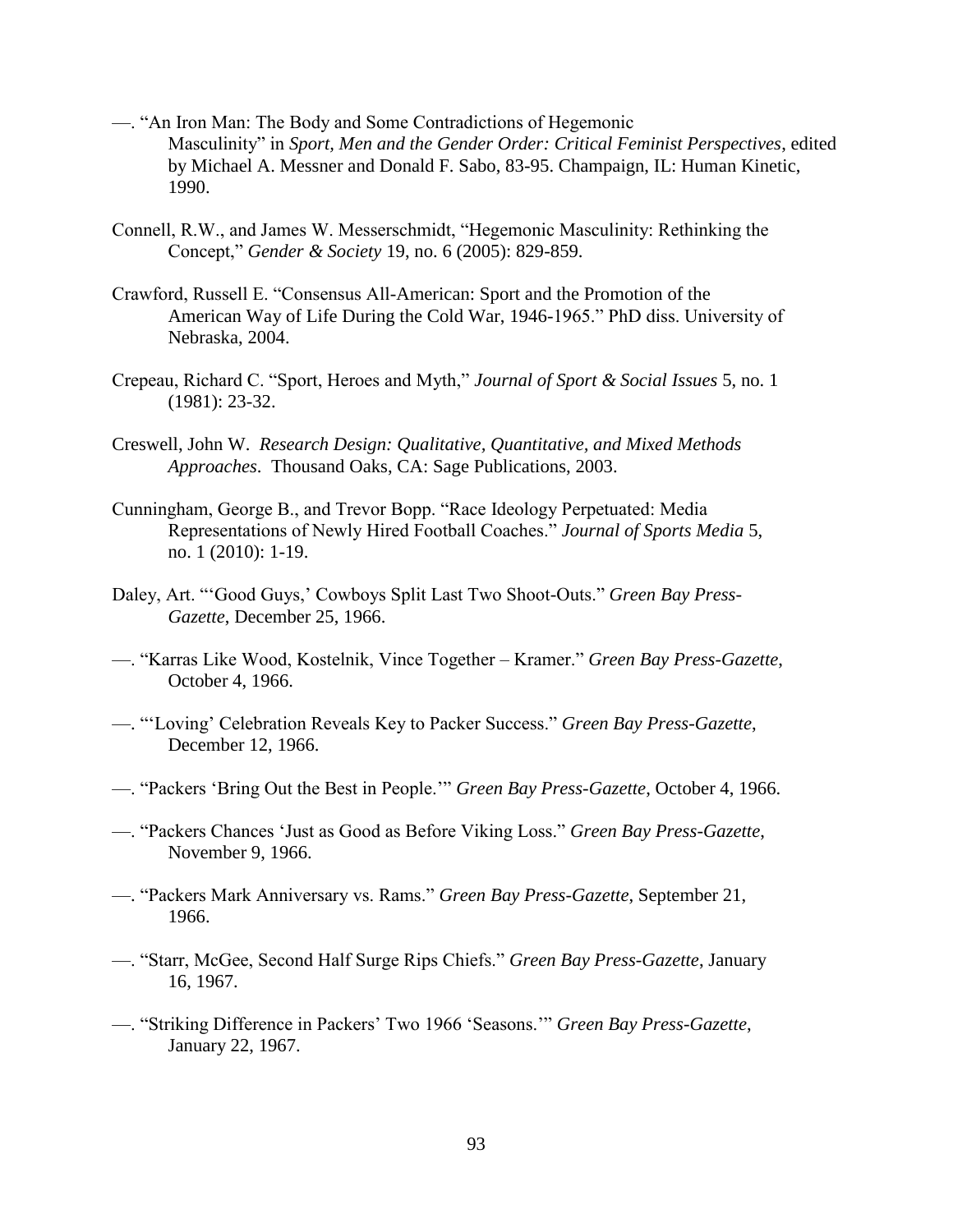- Dillon, Matthew, and Lynda Garland. *Ancient Greece: Social and Historical Documents from Archaic Times to the Death of Socrates.* New York: Routledge, 1994.
- Donnelly, Peter. "Child Labour, Sport Labour: Applying Child Labour Laws to Sport." *International Review for the Sociology of Sport* 32, no. 4 (1997): 383-406.
- Dunnavant, Keith. *America's Quarterback: Bart Starr and the Rise of the National Football League*. New York: Thomas Dunne Books, 2011.
- Dyson, Michael. "Be Like Mike: Michael Jordan and the Pedagogy of Desire." Cultural Studies 1, no. 7 (1993): 64-72.
- Early, Gerald. "On Miles Davis, Vince Lombardi, & the Crisis of Masculinity in Mid-Century America," *Daedalus* 131, no. 1 (2002): 155-159.
- Eisenberg, John. *That First Season: How Vince Lombardi Took the Worst Team in the NFL and Set it on the Path to Glory*. Boston: Mariner Books, 2009.
- Elliot, Mal. "Lombardi Tough Man, Tulsa Scribe Discovers First Hand." *Green Bay Press-Gazette*, December 28, 1966.
- Fetters, Jan L. "Sport, Myth and the Courage of Self-Creation," *Quest* 27 (1977): 36-45.
- Fogel, Curtis. "Sporting Masculinity on the Gridiron: Construction, Characteristics and Consequences," *Canadian Social Science* 7, no. 2 (2011): 1-14.
- Gee, Sarah. "Mediating Sport, Myth, and Masculinity: The National Hockey League's "Inside the Warrior" Advertising Campaign," *Sociology of Sport Journal* 26, no. 4 (2009): 578-598.
- Gramsci, Antonio. *Selections from the Prison Notebooks*. New York: International Publishers, 1971. Quoted in Michael Robert Evens. "Hegemony and Discourse: Negotiating Cultural Relationships Through Media Production," *Journalism* 3, no. 3 (2002): 309-329.
- Green Bay Packers, Inc. "Super Bowls & Championships." Assessed April 1, 2013. http://www.packers.com/history/super-bowls-and-championships.html.

Green Bay Press-Gazette, August 4, 1968.

- —. "The Green Bay Press Gazette Profile." Accessed March 11, 2014. http://www.greenbaypressgazette.com/ic/forms/profile.shtml.
- Hall, M. Ann. "How Should We Theorize Sport in a Capitalist Patriarchy?" *International Review of Sociology of Sport* 20, no. 1-2 (1985): 109-116.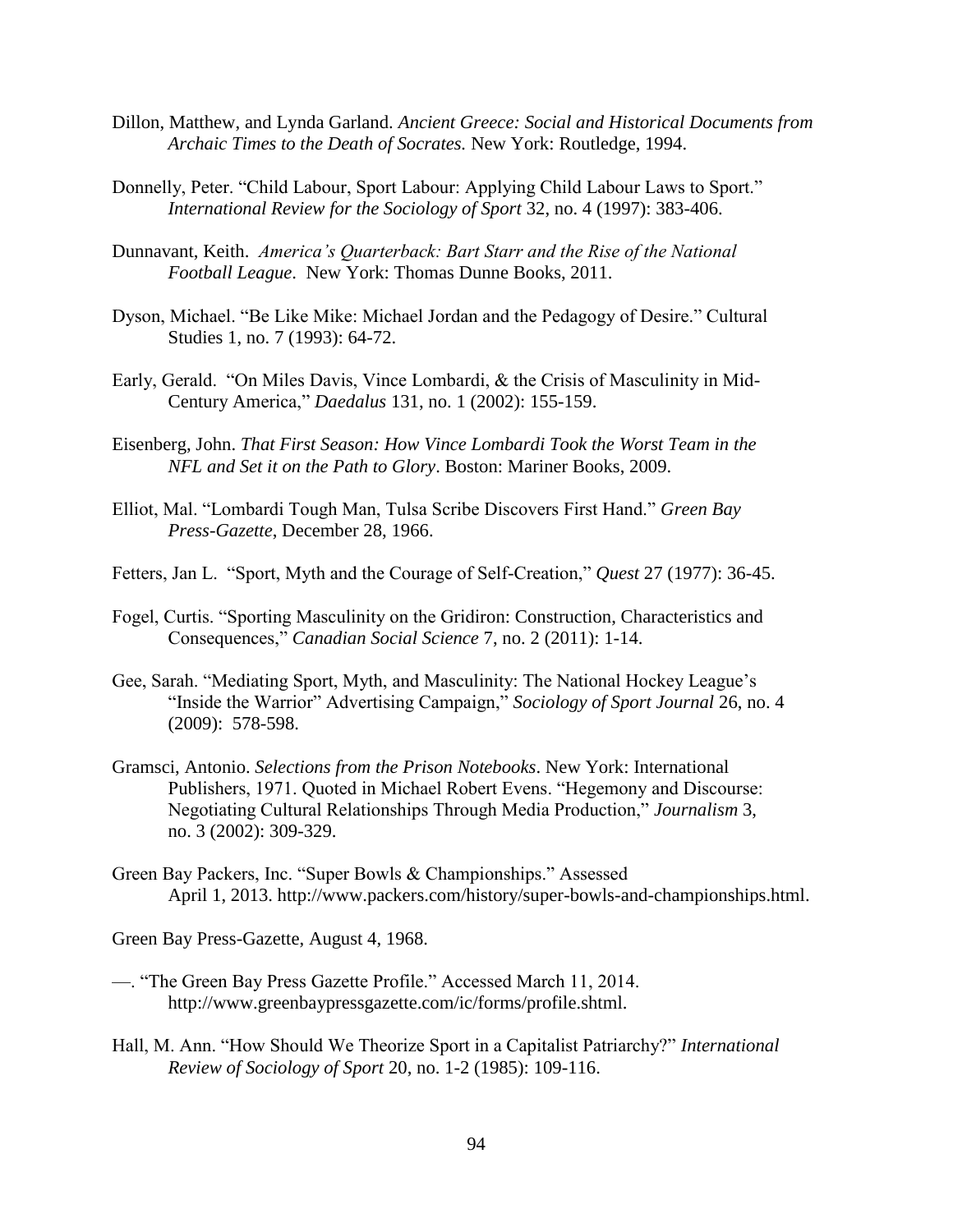- Hall, Stuart. "The Rediscovery of 'Ideology': Return of the Repressed in Media studies." In *Culture Society and the Media*, edited by M. Gurevitch, T. Bennet, J. Curran, and J.Woollacott, 56-90. London, England: Methuen, 1982.
- Hanke, Robert. "Hegemonic Masculinity in *Thirtysomethin*g," *Critical Studies in Mass Communication* 7, no. 3 (1990): 231-248.
- Hargreaves, John. "Sport and Hegemony: Some Theoretical Problems," In *Sport, Culture, and the Modern State*, edited by H. Cantelon and R. Gruneau, 103-140. Toronto: University of Toronto Press, 1982.
- Hartman, Douglas. "The Sanctity of Sunday Football: Why Men Love Sports," *Contexts* 2, no. 13 (2003): 13-21.
- Hartman, Karen L. "The Rhetorical Myth of the Athlete as a Moral Hero: The Implications of Steroids in Sport and the Threatened Myth." PhD diss., Louisiana State University, 2008.
- Hartnett, Ken. "Packers Finally Get to Washington, But It Wasn't Easy." *Green Bay Press-Gazette*, December 7, 1966.
- Hodder, Ian. "The Interpretation of Documents and Material Culture." In *Collecting and Interpreting Qualitative Materials*, edited by Norman K. Danzin and Yvonna S. Lincoln, 155-175. Thousand Oaks: California: Sage Publications, 2003.
- Holub, Renate. *Antonio Gramsci: Beyond Marxism and Postmodernism.* London: Routledge, 1992.
- Hughson, John. "On Sporting Heroes," *Sport in Society: Culture, Commerce, Media, Politics* 12, no.1 (2009): 85-101.
- "It's Still a Pre-Season Game, Lombardi Reminds." *Green Bay Press-Gazette*, August 29, 1967.
- Jansen, Sue Curry and Donald F. Sabo. "The Sport/War Metaphor: Hegemonic Masculinity, the Persian Gulf War, and the New World Order*." Sociology of Sport Journal* 11, no. 1 (1994), 1-17.
- Karin, Lois. "Victory Warms Hands, Hearts." *Green Bay Press-Gazette*, January 2, 1968.
- Kemper, Kurt Edward. *College Football and American Culture in the Cold War Era*. Champaign, Illinois: University of Illinois Press, 2009.
- Klein, Dave. *The Game of Our Lives*. New York: Taylor Trade Publishing, 2008.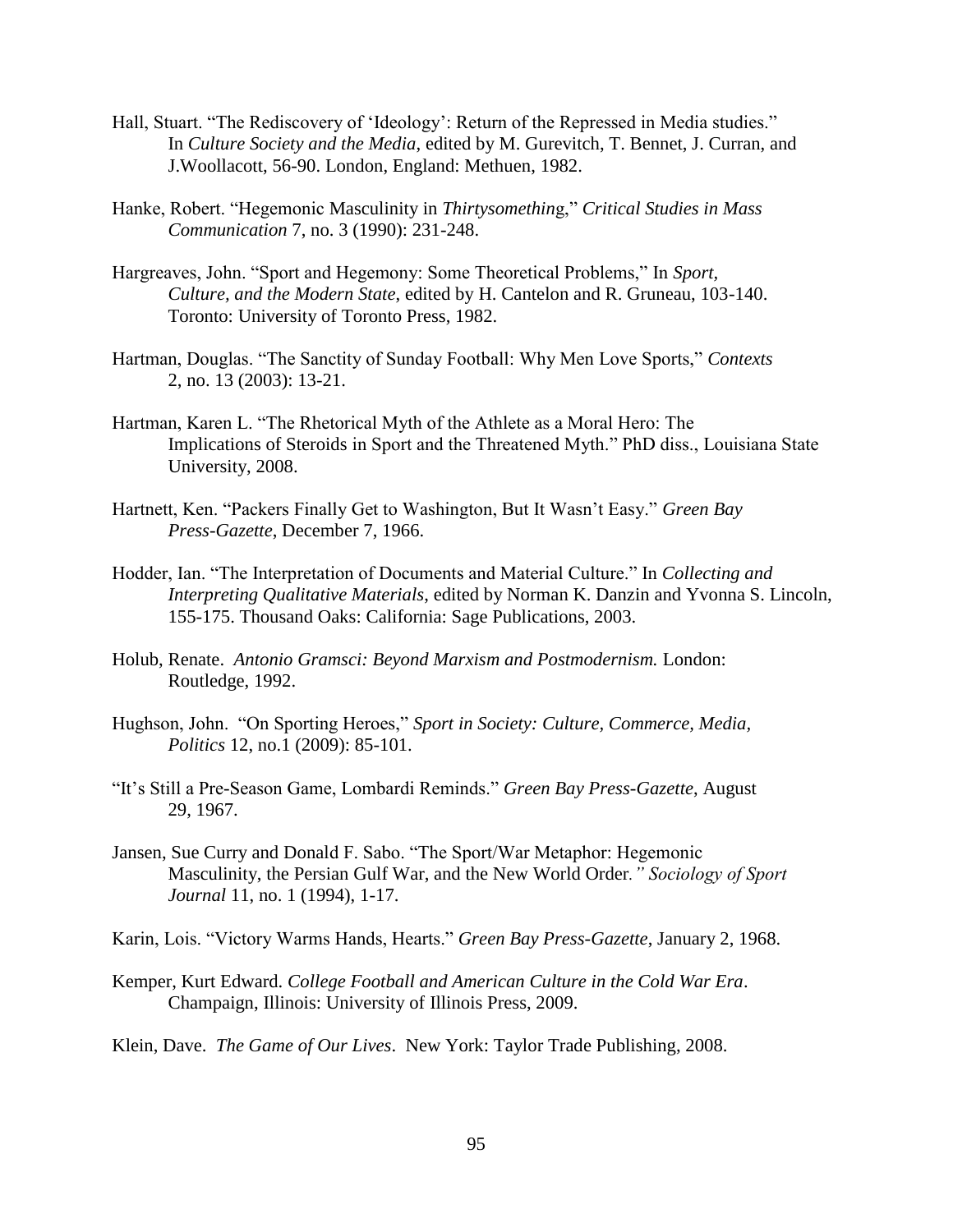- Lea, Bud. *The Magnificent Seven: The Championship Games that Built the Lombardi Dynasty*. Chicago: Triumph Books, 2001.
- "The Lombardi Record." *Green Bay Press-Gazette*, September 15, 1967.
- Maguire, Joseph A., Grant Jarvie, Louise Mansfield, and Joseph M. Bradley, eds. *Sport Worlds: A Sociological Perspective*. Champaign, IL: Human Kinetics, 2002.
- Maraniss, David. *When Pride Still Mattered: Lombardi*. New York: Simon & Schuster Paperbacks, 1999.
- Massaro, John. "Press Box Propaganda? The Cold War and *Sports Illustrated*, 1956." *The Journal of American Culture* 26, no. 3 (2003): 361-370.
- McDowell, Jacqueline and Spencer Schaffner, "Football, It's a Man's Game: Insult and Gendered Discourse in The Gender Bowl*," Discourse & Society* 22 no. 5 (2001): 547- 564.
- McGannon, Kerry R., Kim Curtin, Robert J. Schinke, and Amanda N. Schweinbenz. "(De)Constructing Paula Radcliffe: Exploring Media Representations of Elite Running, Pregnancy and Motherhood Through Cultural Sport Psychology." *Psychology of Sport and Exercise* 13, no. 6 (2012): 820-829.
- Mckee, Alan. *Textual Analysis: A Beginner's Guide.* London: Sage Publications, 2003.
- Messner, Michael A. *Power at Play: Sports and the Problem of Masculinity*. Boston: Beacon Press, 1992.
- —. "Sports and Male Domination: The Female Athlete as Contested Ideological Terrain," *Sociology of Sport Journal* 5 (1998): 197-211.
- Names, Larry D. *The History of the Green Bay Packers: The Lambeau Years: Part One*. Wautoma, Wisconsin: Angel Press, 1987.
- O'Brien, Michael. *Vince: A Personal Biography of Vince Lombardi*. New York: William Morrow, 1987.
- Oriard, Michael. *Dreaming of Heroes: American Sports Fiction, 1868-1980*. Chicago: Nelson-Hall Publishers, 1982.
- Oriard, Michael. *King Football: Sport & Spectacle in the Golden Age of Radio & Newsreels, Movies, & Magazines, The Weekly & The Daily Press*. Chapel Hill: The University of North Carolina Press, 2001.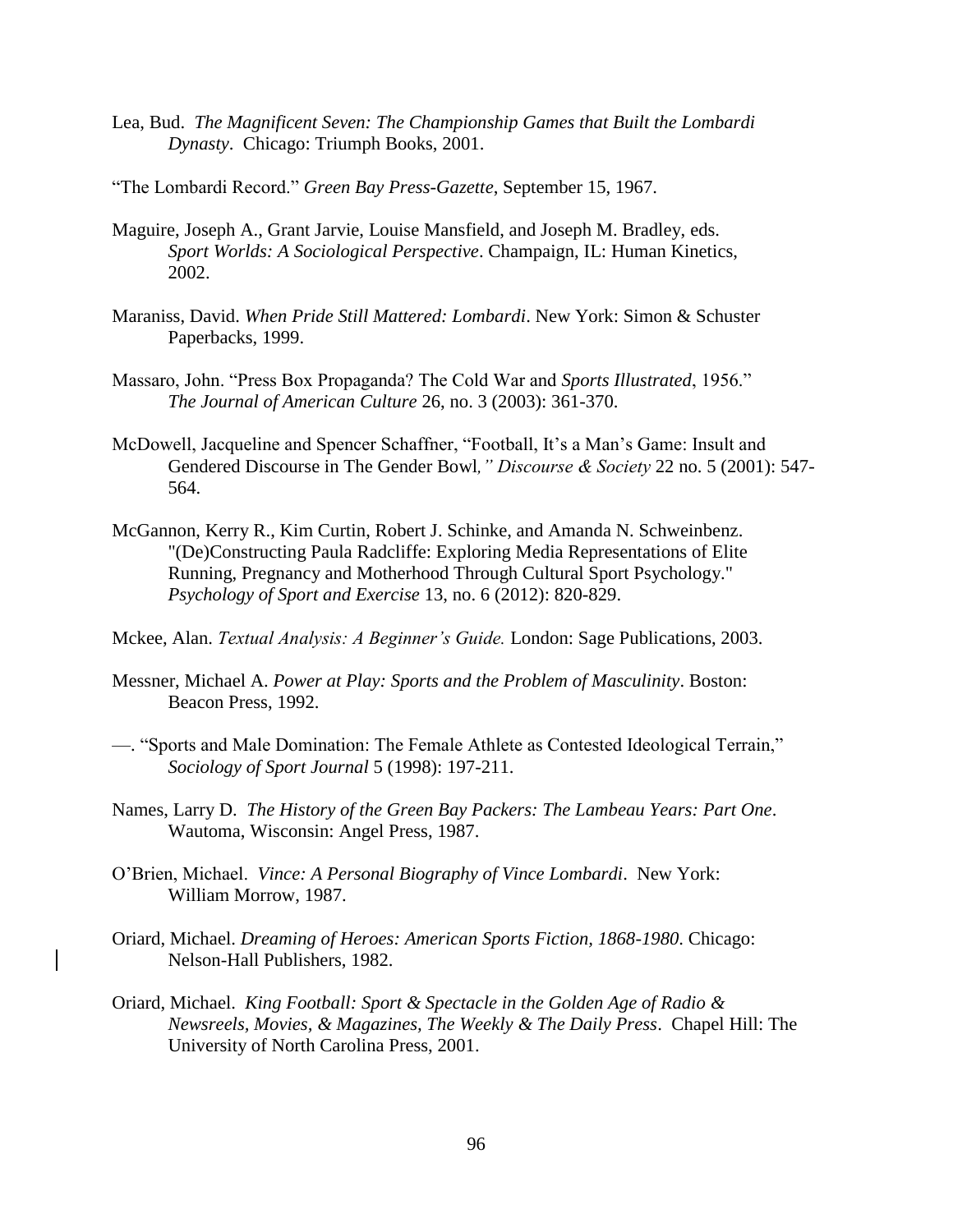- Oriard, Michael. *Reading Football: How the Popular Press Created an American Spectacle*. Chapel Hill: University of North Carolina Press, 1993.
- "Pack Defense Unhappy With Statistics-Until Sunday." *Green Bay Press-Gazette*, October 2, 1967.

"Packers Conquer New World, 35-10," *Green Bay Press-Gazette*, January 16, 1967.

- "The Packers, World Champions." Green Bay Press Gazette, January 16, 1967.
- Pomeroy, Sarah B., Stanley M. Burstein, Walter Donlan, and Jennifer Tolbert Roberts. *Ancient Greece: A Political, Social, and Cultural History*. New York: Oxford University Press, 2008.
- Porter, Gayle. "Work Ethic and Ethical Work: Distortions in the American Dream," *Journal of Business Ethics* 96, no. 4 (2010): 535-550.
- Pringle, Richard. "Masculinities, Sport, and Power: A Critical Comparison of Gramscian and Foucauldian Inspired Theoretical Tools." *Journal of Sport & Social Issues* 29, no. 3 (2005), 256-278.
- Pro Football Reference. "Coaches, Records, and Coaching Totals," Accessed September 10, 2015. http://www.pro-football-reference.com/coaches/.
- Puhvel, Jaan. *Comparative Mythology*. Baltimore: John Hopkins University Press, 1990.
- Remmel, Lee. "After First Loss… Packers Make Fresh Start vs. Giants." *Green Bay Press-Gazette*, October 22, 1967.
- —. "Ball Control? Packers Post 4th Unbeaten Pre-Season." *Green Bay Press-Gazette*, September 15, 1967.
- —. "Bratkowski Deserves Great Deal of Credit Lombardi." *Green Bay Press-*Gazette, November 21, 1966.
- —. "Contrast: Giants At Full Strength; Packers Hurting." *Green Bay Press-Gazette*, October 21, 1967.
- —. "Cowboys Present No Different Problems-Vince." *Green Bay Press-Gazette*, December 26, 1967.
- —. "Echo? Baltimore Writers Cry 'We Was Robbed' Again." *Green Bay Press-Gazette*, December 12, 1966.
- —. "Grabowski May Play; Mercein Due To Start at Fullback," *Green Bay Press-Gazette*, December 30, 1967.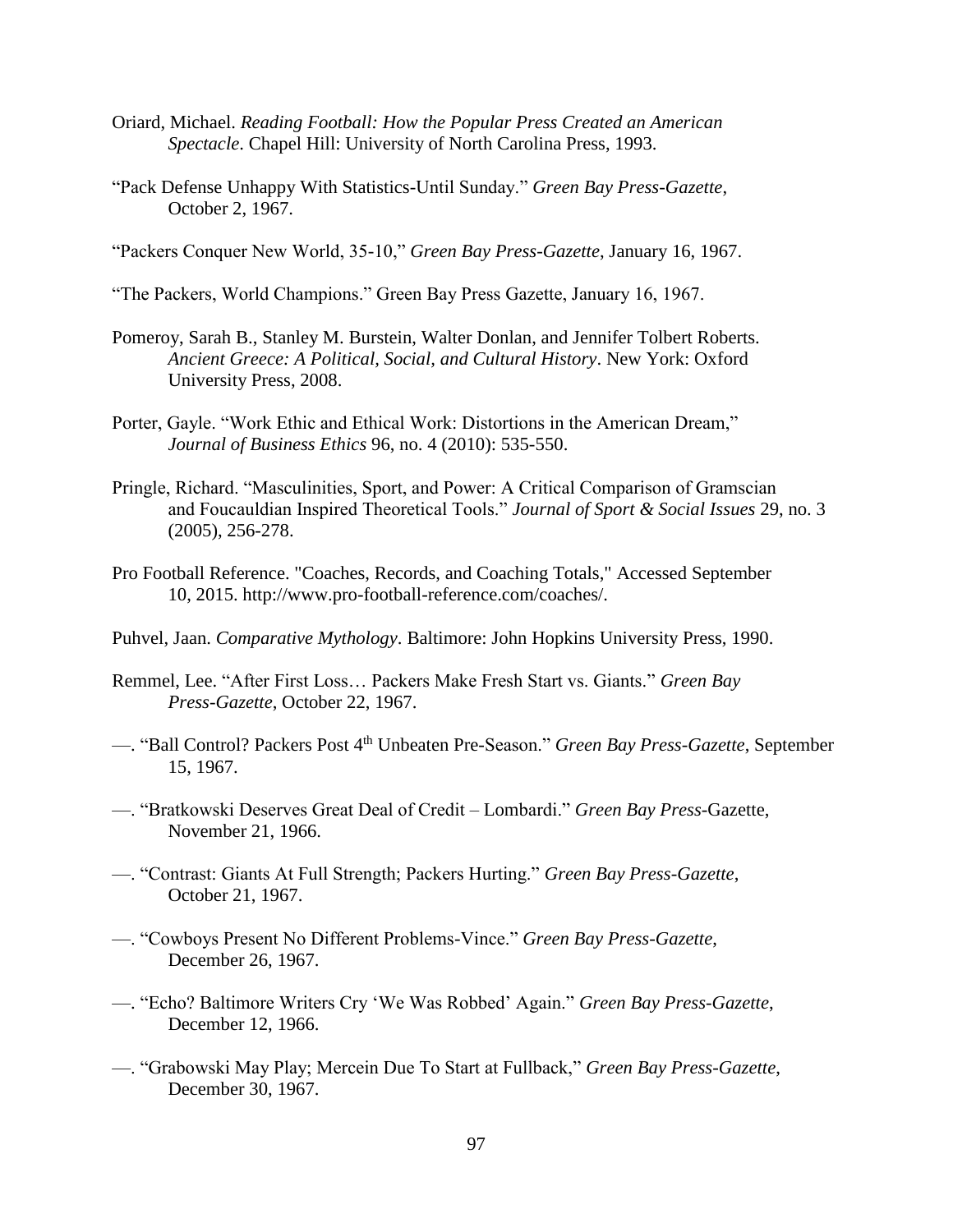- —. "Green Bay My Job, Lombardi Says; Plan To Study Pressure Ability." *Green Bay Press-Gazette*, January 16, 1968.
- —. "Injured or Not, Vince Expects Pack To Play Good 'Game.'" *Green Bay Press-Gazette*, December 19, 1967.
- —. "Injuries? Pack Tries 3rd Starting Backfield." *Green Bay Press-Gazette*, December 15, 1967.
- —. "Lombardi, Halas Salute Packers' Defensive Play." *Green Bay Press-Gazette*, October 17, 1966.
- —. "Lombardi Satisfied Momentarily." *Green Bay Press-Gazette*, December 5, 1967.
- —. "Lombardi Terms Game Just Fair," *Green Bay Press-Gazette*, August 28, 1966.
- —. "NFL Ball Catches, Kicks Better, Lombardi Chuckles." *Green Bay Press-Gazette*, January 16, 1967.
- —. "Pack Won't Relax; 'Hurt People' Get Week's Rest: Vince." *Green Bay Press-Gazette*, November 28, 1967.
- —. "Packers: 40 Minds with Single Thought." *Green Bay Press-Gazette*, September 15, 1967.
- —. "Packers Geared for Massive Effort Saturday LA Rams 'Might Be Greatest Challenge.'" *Green Bay Press-Gazette*, December 22, 1967.
- —. "Packers "Have the Wherewithal' To Win Third in Row: Vince." *Green Bay Press-Gazette*, September 6, 1967.
- —. "Packers Held to 157 Yards, Blank Bears 18-0." *Green Bay Press-Gazette*, August 19, 1967.
- —. "Packers (How Good Are They?) Face New York Tonight." *Green Bay Press-Gazette*, September 3, 1966.
- —. "Packers Push Offense For Invasion of Dallas." *Green Bay Press-Gazette*, August 23, 1967.
- —. "Packers Shoot For Historic Third Straight Title: Green Bay Pick To Stop Cowboys." *Green Bay Press-Gazette*, December 31, 1967.
- —. "Packers Will Be Looking Into Mirror Against Rams," *Green Bay Press-Gazette*, December 7, 1967.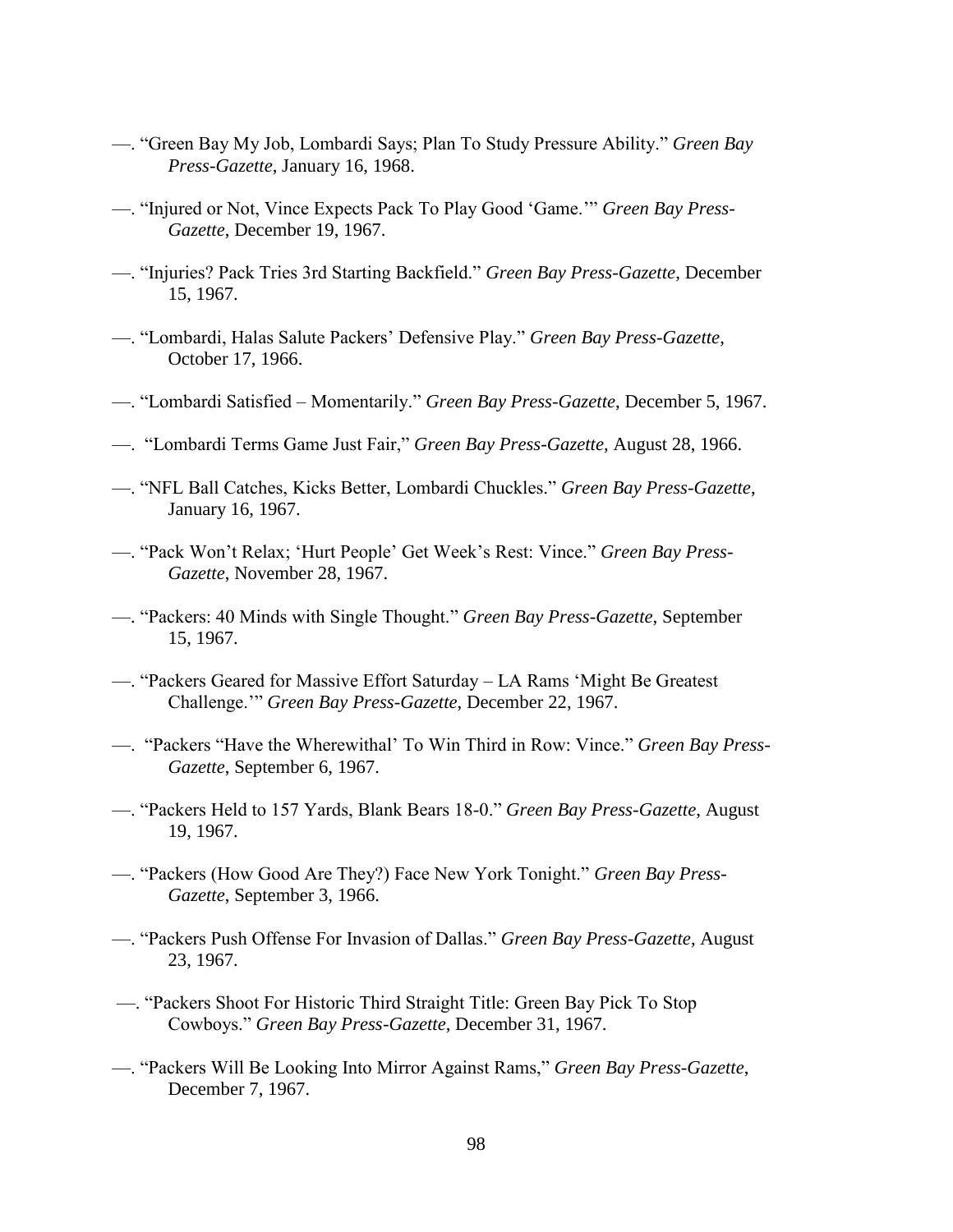- —. "Packers 1967 Title 'Most Satisfying' of All, Says Lombardi," *Green Bay Press-Gazette*, January 3, 1968.
- —. "Packers: 40 Minds With Single Thought." *Green Bay Press-Gazette*, September 15, 1967.
- —. "Personality Parade." *Green Bay Press-Gazette*, October 4, 1967.
- —. "Personality Parade." *Green Bay Press-Gazette*, December 22, 1967.
- —. "Personality Parade." *Green Bay Press-Gazette*, December 30, 1967.
- —. "'Played Poor Game… Nothing Will Ease Pain' Vince." *Green Bay Press-Gazette*, August 22, 1966.
- —. "Second Grandson: Vince Stops The Rain…" *Green Bay Press-Gazette*, August 4, 1967.
- —. "Starr Makes 2nd Downs to End Perfect Pre-Season." *Green Bay Press-Gazette*, September 11, 1967.
- —. "Starr Saluted by Lombardi, Christensen." *Green Bay Press-Gazette*, December 5, 1966.
- —. "Steelers To Do 'Best We Can' Against Packers Tonight." *Green Bay Press-Gazette*, August 27, 1966.
- —. "Super Packers Super Champs Again: Chandler's Toe Sparks 33-14 Win Over AFL Champs," *Green Bay Press-Gazette*, January 15, 1968.
- —. "This Could Be Earliest Decision Day For Packers." *Green Bay Press Gazette*, November 26, 1967.
- —. "Vince Praises Lions; Our Own Worst Enemy: Gilmer." *Green Bay Press-Gazette*, October 3, 1966.
- —. "We'll Blitz If We Have To-Coach." *Green Bay Press-Gazette*, December 29, 1967.
- —. "Win 'Gold Plated:' Vince; Pack Deserved It: Allen." *Green Bay Press-Gazette*, September 26, 1966.
- —. "Win Gratifying in Wake of Colt Loss: Vince." *Green Bay Press-Gazette*, November 14, 1967.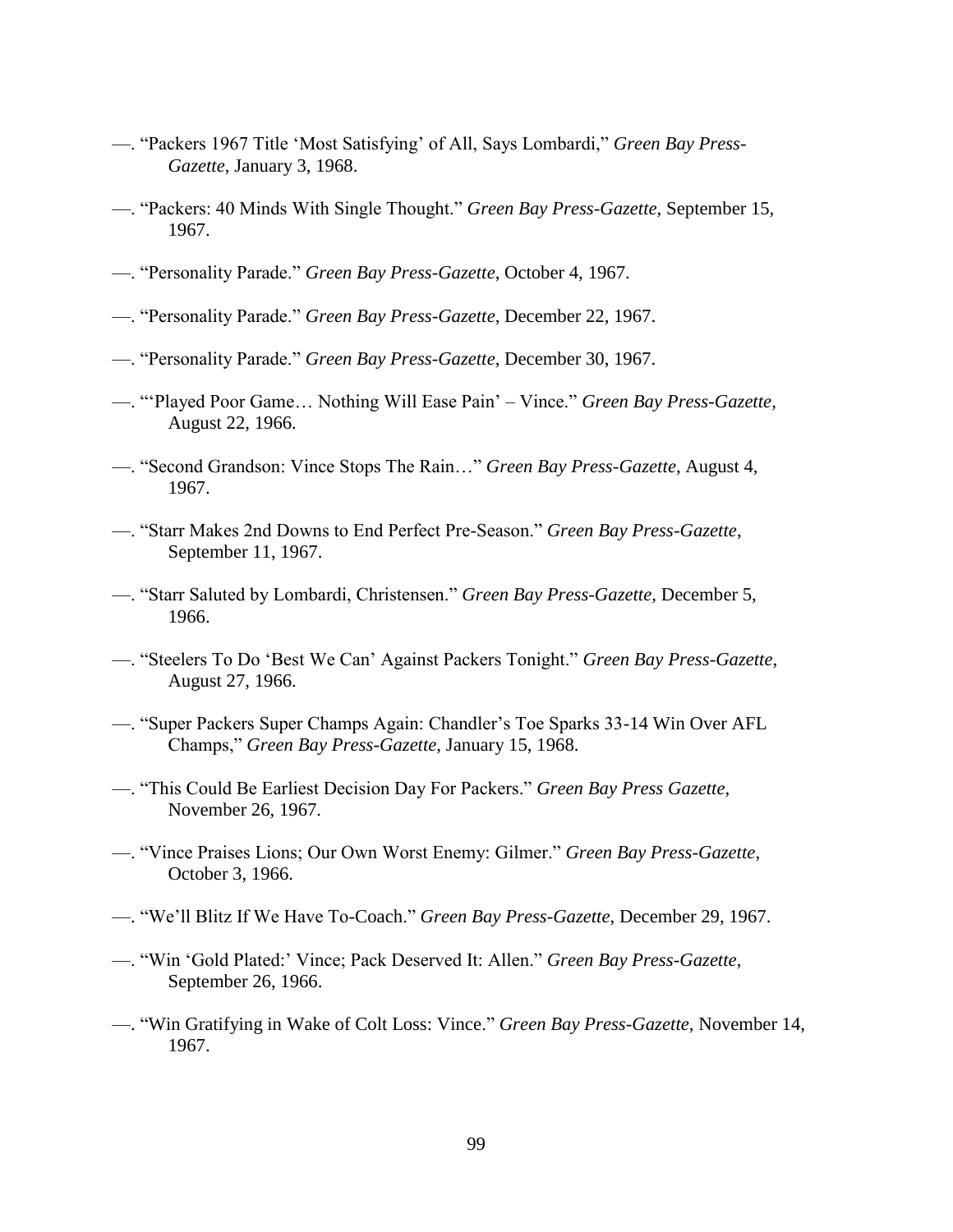- Rhodes, James. "Fighting for 'Respectability': Media Representations of the White, 'Working-Class' Male Boxing Hero," *Journal of Sport and Social Issues* 35, no. 4 (2011): 350-376.
- Ricciardelli, Rosemary, Kimberley A. Clow, and Philip White. "Investigating Hegemonic Masculinity: Portrayals of Masculinity in Men's Lifestyle Magazines." *Sex Roles* 63, no. 1 (2010): 64-78.
- Richman, Milton. "Casey Stengel Has Three Words for Vince: 'Don't Do It.'" *Green Bay Press-Gazette*, January 17, 1968.
- Rider, Toby Charles. "The Olympic Games and the Secret Cold War: The U.S. Government and the Propaganda Campaign Against Communist Sport, 1950- 1960." PhD diss., The University of Western Ontario, 2011.
- Roediger, David R. *Working Towards Whiteness: The Strange Journey from Ellis Island to the Suburbs*. New York: Basic Books, 2005.
- Roensch, Greg. *Vince Lombardi.* New York: The Rosen Publishing Group, 2003.
- Russell, Kathy, Midge Wilson, and Ronald Hall. *The Color Complex: The Politics of Skin Color Among African Americans*. New York: First Anchor Books, 1992.
- "Three In View." *Green Bay Press-Gazette*, August 11, 1967.
- Trujillo, Nick. "Hegemonic Masculinity on the Mound: Media Representations of Nolan Ryan and American Sports Culture," *Critical Studies in Mass Communication* 8,no. 3 (1991): 290-308.
- [United States Census Bureau.](https://en.wikipedia.org/wiki/United_States_Census_Bureau) ["Census of Population and Housing."](http://www.census.gov/prod/www/decennial.html) Accessed August 22, 2014.
- Vincent, John, and Jane Crossman. "'Alicia in Wonderland' at the 'Little Lleyton Open': Selected Australian Newspapers' Narratives About Alicia Molik and Lleyton Hewitt at The Centennial Australian Open." Quali*tative Research in Sport and Exercise* 1 no. 3 (2009): 258-278.
- "Vince, Allen Laud Pack's Effort." *Green Bay Press-Gazette*, December 10, 1967.
- "Vince Lombardi, Part I." *A Football Life.* NFL Films. Mount Laurel, New Jersey: NFL Network, December 24, 2013.
- "Vince Lombardi, Part II." *A Football* Life. NFL Films. Mount Laurel, New Jersey: NFL Network, December 31, 2013.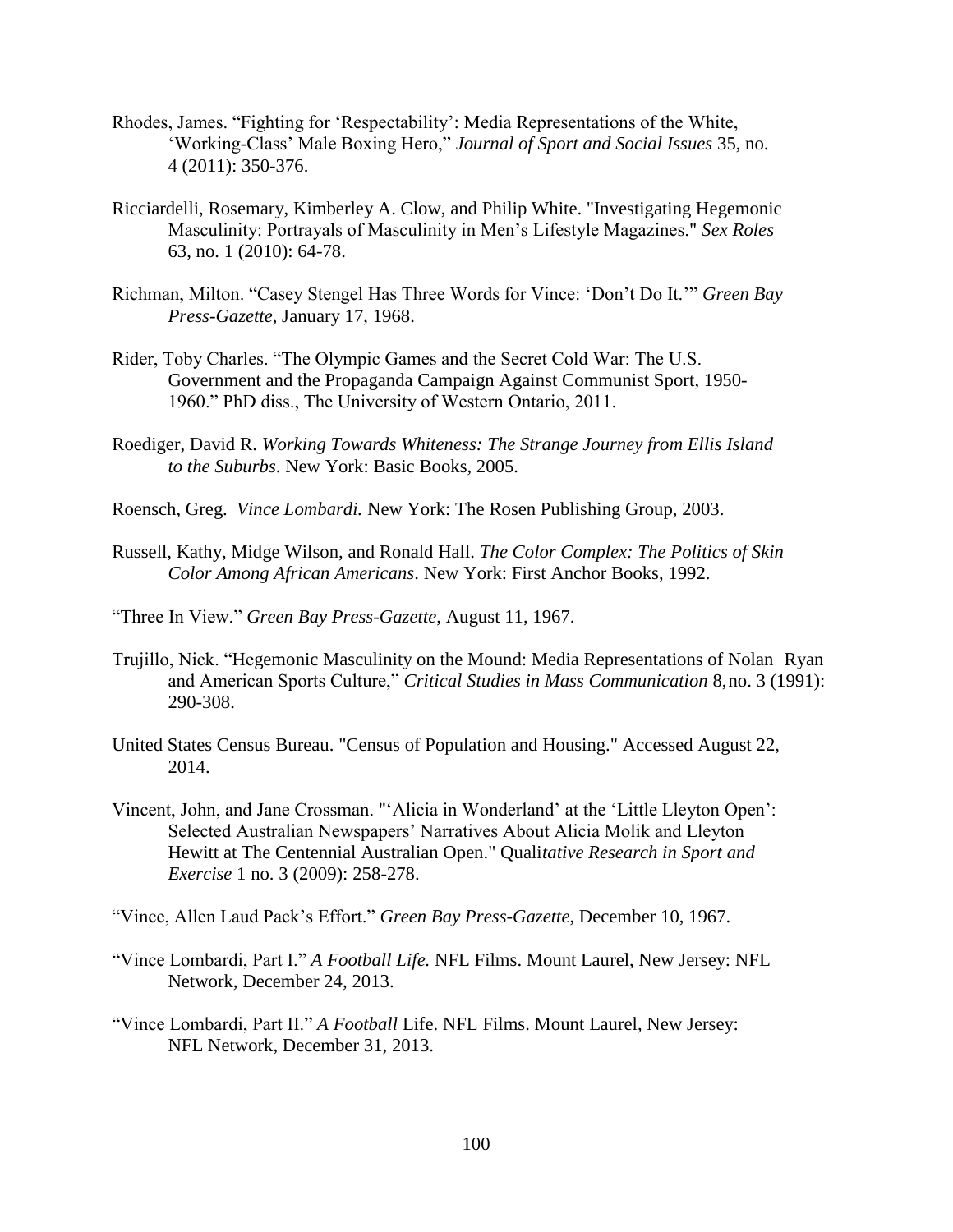- "Vince Lombardi." *In Their Own Words*. NFL Films. Mount Laurel, New Jersey: NFL Network, June 8, 2004.
- Wagner, Len. "Are They Ready? 'Never Ready,' Smiles Vince." *Green Bay Press-Gazette*, September 10, 1967.
- —. "'Best Offense This Year' Lombardi." *Green Bay Press-Gazette*, October 23, 1967.
- —. "Just Being in Green Bay Helps-Bratkowski." *Green Bay Press-Gazette*, September 15, 1967.
- —. "Neither One of Us Had An Offense-Vince." *Green Bay Press-Gazette*, October16, 1967.
- —. "Pack Not Slipping, Joe; Nothing Different, Vince." *Green Bay Press-Gazette*, October 9, 1967.
- —. "Packers Celebrate Title in Traditional Style… Quietly." *Green Bay Press-Gazette*, November 27, 1967.
- —. "Played Well Enough But Not Ready for League." *Green Bay Press-Gazette*, August 13, 1967.
- —. "Smith Views Green Bay Sports Views and Reviews." *Green Bay Press-Gazette*, October 12, 1967.
- —. "Starr Sneaks Tips Dallas 21-17 With 13 Seconds Left." *Green Bay Press-Gazette*, January 2, 1968.
- —. "'We Stunk on Offense,' Says Vince; 'Mid-Season,' Halas." *Green Bay Press-Gazette*, August 19, 1967.
- —. "'We Took the Gamble,' Lombardi." *Green Bay Press-Gazette*, January 2, 1968.
- Whannel, Garry. *Media Sport Stars: Masculinity and Moralities*. New York: Routledge, 2002.
- Williams, Peter. *The Sporting Immortals: Deifying The American Athlete*. Bowling Green: Bowling Green State University Popular Press, 1994.
- Whitfield, Stephen J. *The Culture of the Cold War*. Baltimore: Johns Hopkins University Press, 1996.
- Woesnner, Bob. "Off Beat," Green Bay Press-Gazette, January 17, 1967.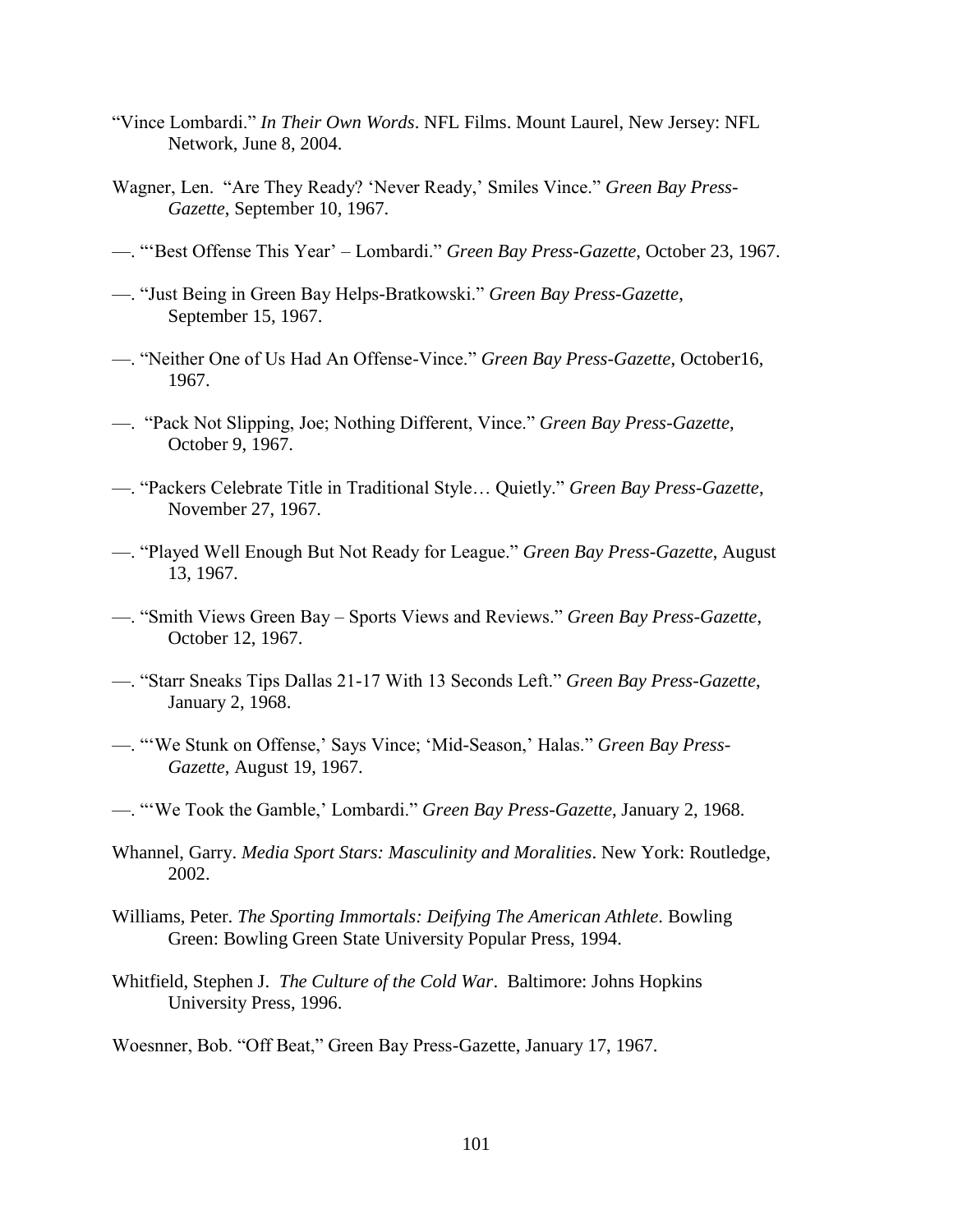- Wright, Jan, and Gill Clarke, "Sport, The Media and the Construction of Compulsory Heterosexuality: A Case Study of Women's Rugby Union," *International Review of the Sociology of Sport* 34, no. 3 (1999), 227-243.
- Wright, Will. *The Wild West: The Mythical Cowboy and Social Theory*. London: Sage, 2001.
- Zema, Jim. "'Three Straight' Top Record at Stake." *Green Bay Press-Gazette*, December 29, 1967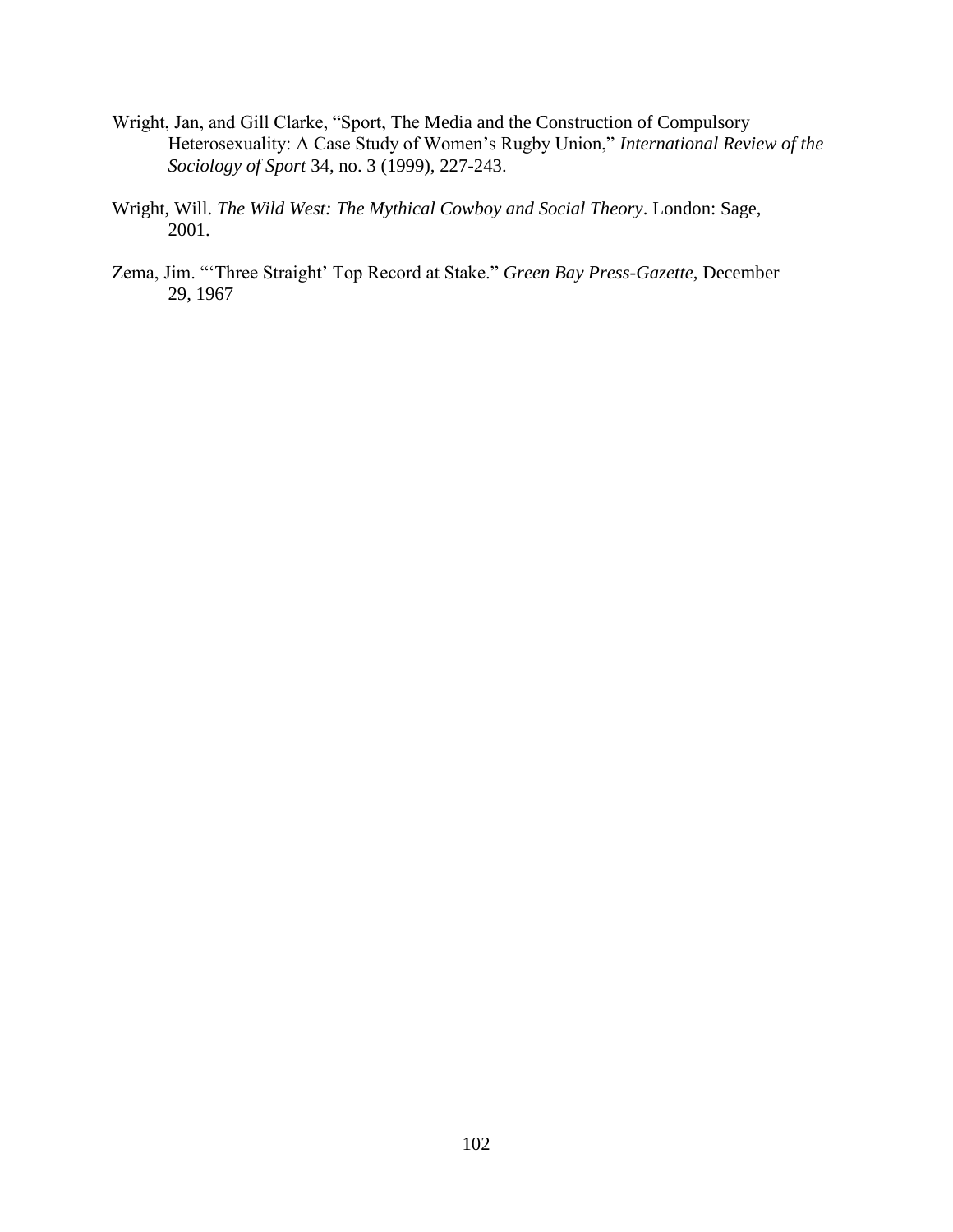## Endnotes

 $\overline{a}$ 

 $15$  Ibid.

 $16$  Ibid.

<sup>17</sup> Peter Williams, *The Sporting Immortals: Deifying The American Athlete* (Bowling Green: Bowling Green State University Popular Press, 1994), 15; Hartman, "The Rhetorical Myth of the Athlete as a Moral Hero,"1.

<sup>18</sup> Richard C. Crepeau, "Sport, Heroes and Myth," *Journal of Sport & Social Issues* 5, no. 1 (1981): 23.

<sup>19</sup> Jaan Puhvel, *Comparative Mythology* (Baltimore: John Hopkins University Press, 1990), 2.  $20$  Ibid.

<sup>21</sup> Jan L. Fetters, "Sport, Myth and the Courage of Self-Creation," *Quest* 27 (1977): 36.

<sup>22</sup> Crepeau, "Sport, Heroes and Myth," 23.

<sup>25</sup> Butterworth, "Race in 'The Race," 230.

<sup>1</sup> David Maraniss, *When Pride Still Mattered: Lombardi* (New York: Simon & Schuster Paperbacks, 1999), 12; Russell E. Crawford, "Consensus All-American: Sport and the Promotion of the American Way of Life During the Cold War, 1946-1965" (PhD diss., University of Nebraska, 2004), viii.

<sup>&</sup>lt;sup>2</sup> "Vince Lombardi," *In Their Own Words*, NFL Films (Mount Laurel, New Jersey: NFL Network, June 8, 2004).

<sup>3</sup> Gerald Early, "On Miles Davis, Vince Lombardi, & the Crisis of Masculinity in Mid-Century America," *Daedalus* 131, no. 1 (2002): 155; Maraniss, *When Pride Still Mattered*, 191, 230.

<sup>4</sup> Green Bay Packers, Inc., "Super Bowls & Championships," assessed April 1, 2013.

http://www.packers.com/history/super-bowls-and-championships.html.

<sup>5</sup> Early, "On Miles Davis, Vince Lombardi, & the Crisis of Masculinity in Mid-Century America," 155.

<sup>6</sup> Maraniss, *When Pride Still Mattered*, 120.

<sup>7</sup> Michael O'Brien, *Vince: A Personal Biography of Vince Lombardi* (New York: William Morrow, 1987), 377-78, 381-82.

<sup>8</sup> Crawford, "Consensus All-American," iii.

 $<sup>9</sup>$  Ibid., v.</sup>

 $10$  Ibid.

<sup>&</sup>lt;sup>11</sup> Maraniss, *When Pride Still Mattered*, 12; Crawford, "Consensus All-American," viii.

<sup>&</sup>lt;sup>12</sup> Eric Anderson and Edward M. Kian, "Examining Media Construction of Masculinity and

Head Trauma in the National Football League," *Men and Masculinities* 15, no. 2 (2012): 155.

<sup>&</sup>lt;sup>13</sup> Michael L. Butterworth, "Race in 'The Race': Mark McGwire, Sammy Sosa, and Heroic

Constructions of Whiteness," *Critical Studies in Media Communication* 24, no. 3 (2007): 228. <sup>14</sup> Karen L. Hartman, "The Rhetorical Myth of the Athlete as a Moral Hero: The Implications of Steroids in Sport and the Threatened Myth," (PhD diss., Louisiana State University, 2008), 12.

 $23$  Hartman, "The Rhetorical Myth of the Athlete as a Moral Hero," 19.

<sup>&</sup>lt;sup>24</sup> Sarah Gee, "Mediating Sport, Myth, and Masculinity: The National Hockey League's "Inside the Warrior" Advertising Campaign," *Sociology of Sport Journal* 26, no. 4 (2009): 592;

Butterworth, "Race in 'The Race," 230; Crepeau, "Sport, Heroes and Myth," 23; Hartman, "The Rhetorical Myth of the Athlete as a Moral Hero,"1.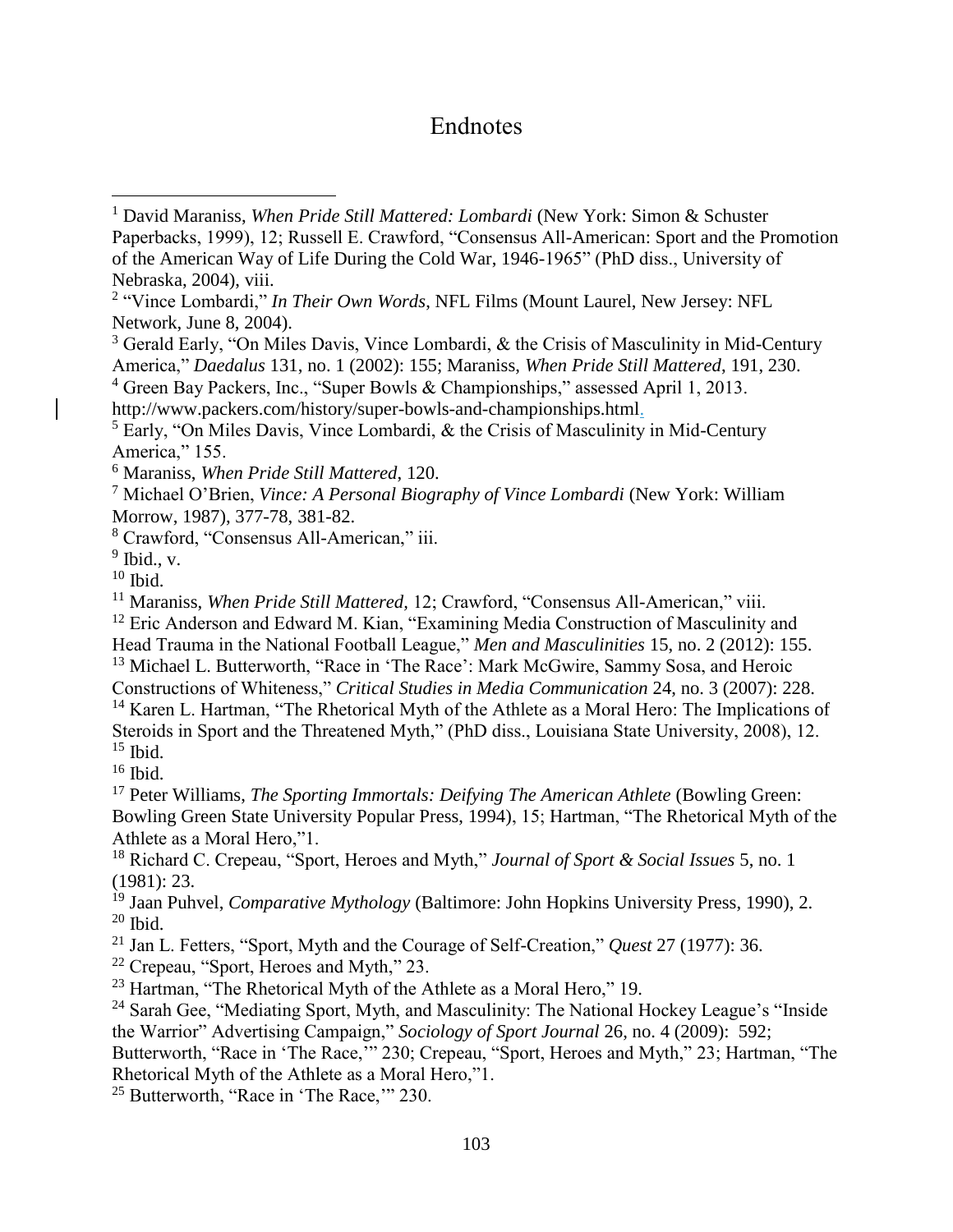$28$  Ibid., 30.

<sup>29</sup> Richard Pringle, "Masculinities, Sport, and Power: A Critical Comparison of Gramscian and Foucauldian Inspired Theoretical Tools," *Journal of Sport & Social Issues* 29, no. 3 (2005), 260. <sup>30</sup> Alan McKee, *Textual Analysis: A Beginner's Guide* (London: Sage Publications, 2003), 100.

<sup>31</sup> Hartman, "The Rhetorical Myth of the Athlete as a Moral Hero," 32.

 $32$  Ibid.

<sup>33</sup> Michael Oriard, *Dreaming of Heroes: American Sports Fiction, 1868-1980* (Chicago: Nelson-Hall Publishers, 1982), 212.

<sup>34</sup> Garry Whannel, *Media Sport Stars: Masculinity and Moralities* (New York: Routledge, 2002), 1;John Massaro, "Press Box Propaganda? The Cold War and *Sports Illustrated*, 1956," *The Journal of American Culture* 26, no. 3 (2003): 361-369.

<sup>35</sup> Jacqueline McDowell and Spencer Schaffner, "Football, It's a Man's Game: Insult and Gendered Discourse in The Gender Bowl," *Discourse & Society* 22 no. 5 (2001): 547.

<sup>36</sup> Keith Dunnavant, *America's Quarterback: Bart Starr and the Rise of the National Football League* (New York: Thomas Dunne Books, 2011), 110.

<sup>37</sup> Ibid., 265.

<sup>38</sup> Butterworth, "Race in 'The Race,'" 230.

<sup>39</sup> Crawford, "Consensus All-American," ii-v.

<sup>40</sup> Crepeau, "Sport, Heroes, and Myth," 24.

 $41$  Ibid.

 $42$  Ibid.

<sup>46</sup> Renate Holub, *Antonio Gramsci: Beyond Marxism and Postmodernism* (London: Routledge, 1992), 199.

<sup>47</sup> Pringle, "Masculinities, Sport, and Power," 259.

<sup>48</sup> Elena Block, "A Cultural Approach to the Concept of Mediatization of Politics: The Age of 'Media Hegemony,'" *Communication Theory* 23 (2013): 261.

<sup>49</sup> Antonio Gramsci*, Selections from the Prison Notebooks* (New York: International Publishers, 1971): 12, quoted in Michael Robert Evens, "Hegemony and Discourse: Negotiating Cultural Relationships Through Media Production," *Journalism* 3, no. 3 (2002): 312.

<sup>50</sup> Block, "A Cultural Approach to the Concept of Mediatization of Politics," 265.

<sup>51</sup> Stuart Hall, "The Rediscovery of 'Ideology': Return of the Repressed in Media studies," in *Culture Society and the Media,* ed. M. Gurevitch, T. Bennet, J. Curran, and J.Woollacott (London, England: Methuen, 1982), 65; Block, "A Cultural Approach to the Concept of Mediatization of Politics," 265.

<sup>52</sup> Block, "A Cultural Approach to the Concept of Mediatization of Politics," 265.

<sup>53</sup> Nick Trujillo, "Hegemonic Masculinity on the Mound: Media Representations of Nolan Ryan and American Sports Culture," *Critical Studies in Mass Communication* 8, no. 3 (1991): 292. <sup>54</sup> Anderson and Kian, "Examining Media Construction of Masculinity and Head Trauma in the National Football League," 155.

<sup>55</sup> Pringle, "Masculinities, Sport, and Power," 259.

 $\overline{a}$  $26$  Ibid.

<sup>&</sup>lt;sup>27</sup> Hartman, "The Rhetorical Myth of the Athlete as a Moral Hero," 29.

<sup>43</sup> Butterworth, "Race in 'The Race,'" 230.

<sup>44</sup> Whannel, *Media Sport Stars*, 8.

<sup>45</sup> Pringle, "Masculinities, Sport, and Power," 259.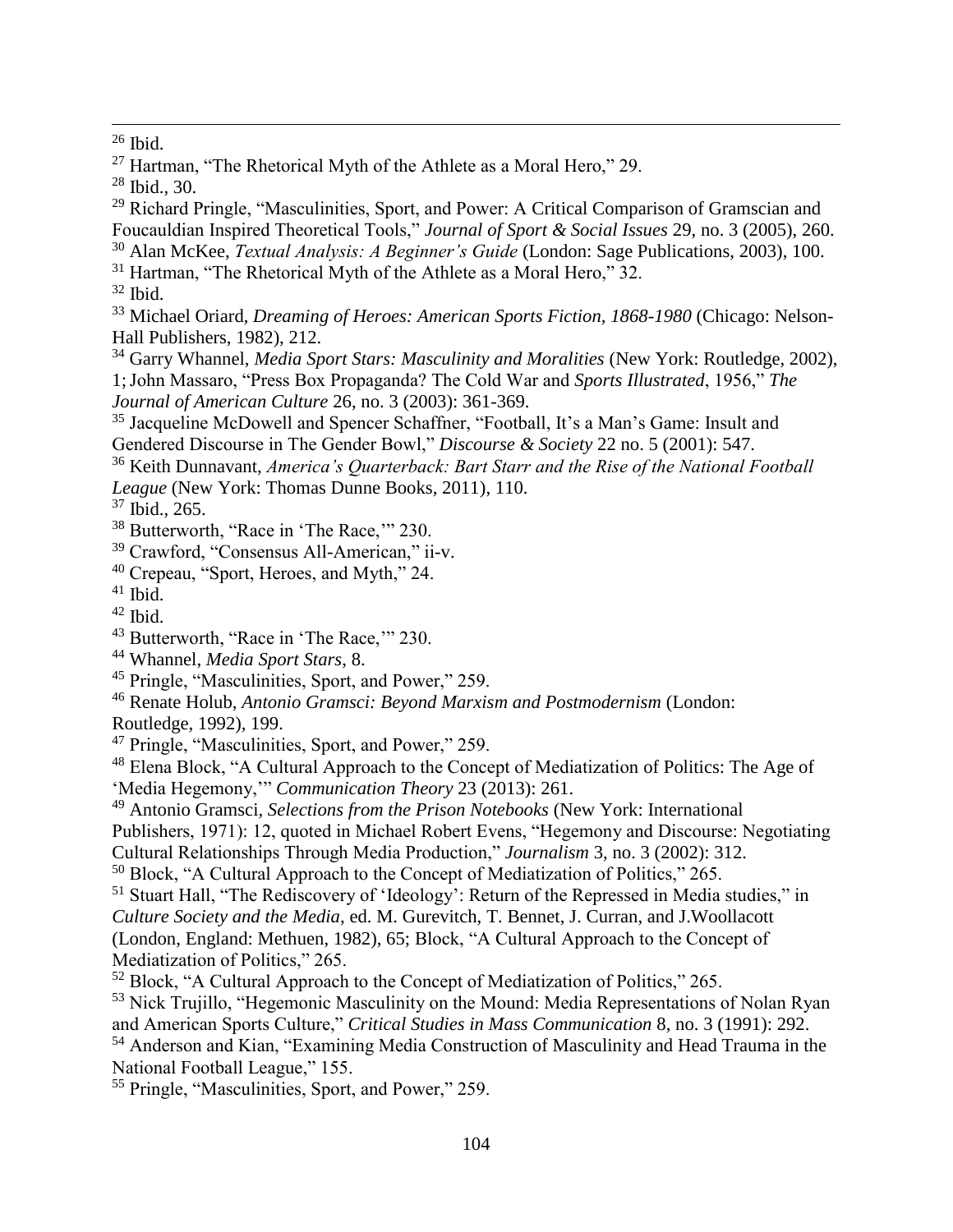Ibid.

 $\overline{a}$ 

 Michael A. Messner, "Sports and Male Domination: The Female Athlete as Contested Ideological Terrain," *Sociology of Sport Journal* 5 (1998): 199-201; Crawford, "Consensus All-American," ii-vi, xi.

Pringle, "Masculinities, Sport, and Power," 265.

Ibid., 262.

 Butterworth, "Race in 'The Race,'" 238; Trujillo, "Hegemonic Masculinity on the Mound," 291; Curtis Fogel, "Sporting Masculinity on the Gridiron: Construction, Characteristics and Consequences," *Canadian Social Science* 7, no. 2 (2011): 2.

R.W. Connell, "An Iron Man: The Body and Some Contradictions of Hegemonic

Masculinity," in *Sport, Men and the Gender Order: Critical Feminist Perspectives,* ed. Michael A. Messner and Donald F. Sabo (Champaign, IL: Human Kinetic, 1990), 83.

- Trujillo, "Hegemonic Masculinity on the Mound," 291.
- Robert Hanke, "Hegemonic Masculinity in *Thirtysomething*," *Critical Studies in Mass Communication* 7, no. 3 (1990), 232.
- <sup>66</sup> Trujillo, "Hegemonic Masculinity on the Mound," 292.
- Butterworth, "Race in 'The Race,'" 232; Crawford, "Consensus All-American," xvi.
- John Hughson, "On Sporting Heroes," *Sport in Society: Culture, Commerce, Media, Politics* 12, no.1 (2009): 85.
- Ibid.
- Ibid., 86.
- Ibid.
- Butterworth, "Race in 'The Race,'" 230.
- Crepeau, "Sport, Heroes and Myth," 23; Hughson, "On Sporting Heroes," 89.
- Crawford, "Consensus All-American," ii-v.
- Butterworth, "Race in 'The Race'" 239.

 John M. Carroll, *Red Grange and the Rise of Modern Football* (Chicago: University of Illinois Press, 2004), 4-6.

Ibid., back cover.

- Trujillo, "Hegemonic Masculinity on the Mound," 291.
- Messner, *Power at* Play," 18.

Maraniss, *When Pride Still Mattered,* 120; Crawford, "Consensus All-American," ii-v;

Trujillo, "Hegemonic Masculinity on the Mound," 291.

Dunnavant, *America's Quarterback*, 1-5.

Ibid.

- Dunnavant, *America's Quarterback*, 2-4; Butterworth, "Race in 'The Race,'" 229.
- Butterworth, "Race in 'The Race,'" 231.
- Crepeau, "Sport, Heroes and Myth," 24.
- Butterworth, "Race in 'The Race,'" 232.
- Crepeau, "Sport, Heroes and Myth," 25.

Butterworth, "Race in 'The Race,'" 230, 234; Crawford, "Consensus All-American," ii-v.

 Michael A. Messner, *Power at Play: Sports and the Problem of Masculinity (*Boston: Beacon Press, 1992), 18.

Crawford, "Consensus All-American," x.

Ibid., 2.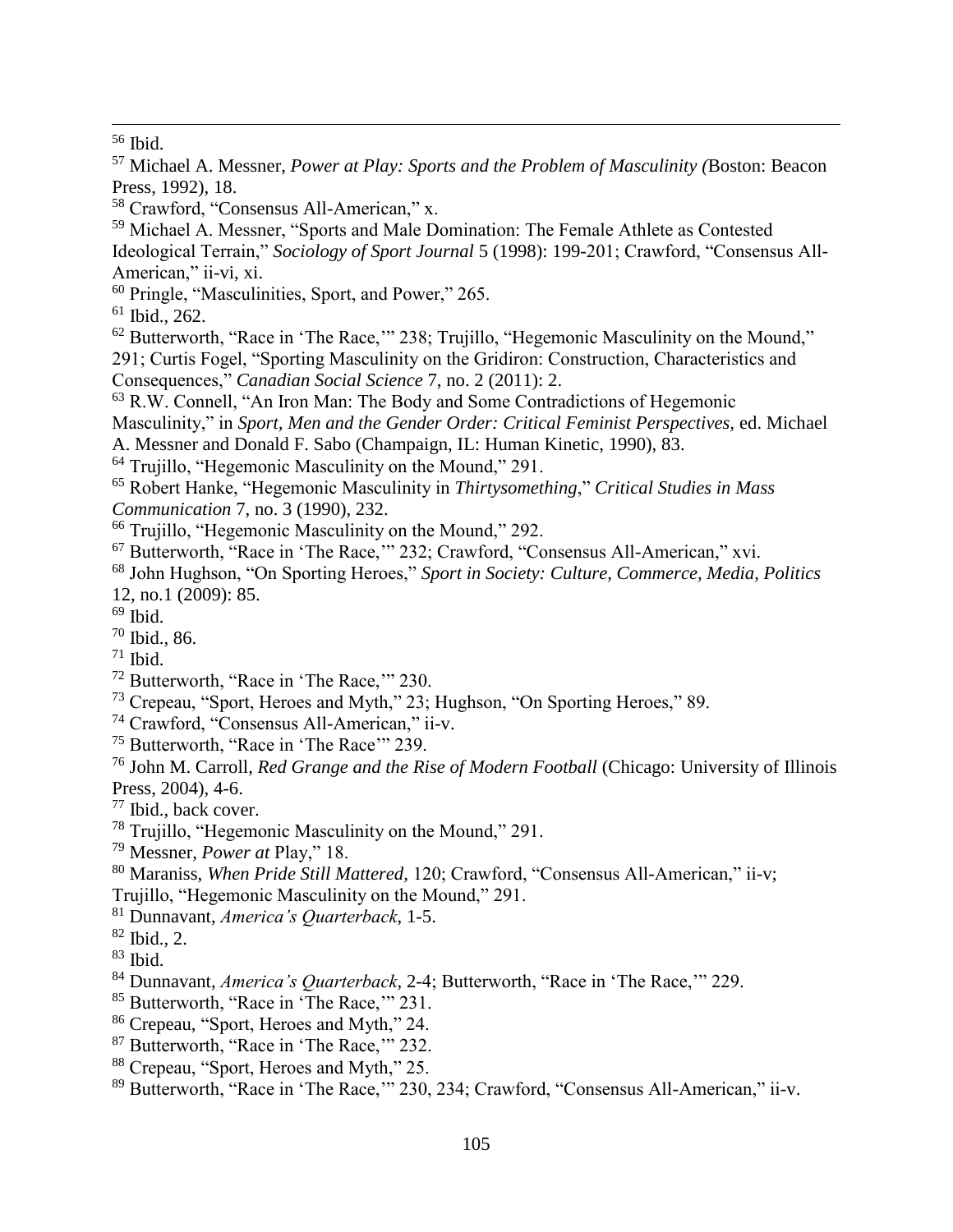<sup>93</sup> John Eisenberg, *That First Season: How Vince Lombardi Took the Worst Team in the NFL and Set it on the Path to Glory* (Boston: Mariner Books, 2009), 24; Butterworth, "Race in 'The Race," 231.

- <sup>94</sup> Crepeau, "Sport, Heroes and Myth," 25.
- <sup>95</sup> Butterworth, "Race in 'The Race," 231.
- <sup>96</sup> Ibid.
- <sup>97</sup> Ibid.
- $98$  Ibid.

 $99$  Ibid.

<sup>100</sup> Early, "On Miles Davis, Vince Lombardi, & the Crisis of Masculinity in Mid-Century America," 155.

- <sup>101</sup> Butterworth, "Race in 'The Race," 229.
- <sup>102</sup> Maraniss, *When Pride Still Mattered,* 25.

<sup>103</sup> Michael Oriard, *King Football: Sport & Spectacle in the Golden Age of Radio & Newsreels, Movies, & Magazines, The Weekly & The Daily Press* (Chapel Hill: The University of North Carolina Press, 2001), 23.

<sup>104</sup> Hartman, "The Rhetorical Myth of the Athlete as a Moral Hero," 81.

 $105$  Ibid.

<sup>106</sup> John Hargreaves, "Sport and Hegemony: Some Theoretical Problems," in *Sport, Culture, and the Modern State*, ed. H. Cantelon and R. Gruneau (Toronto: University of Toronto Press, 1982), 128.

<sup>107</sup> James Rhodes, "Fighting for 'Respectability': Media Representations of the White, 'Working-Class' Male Boxing Hero," *Journal of Sport and Social Issues* 35, no. 4 (2011): 355. <sup>108</sup> Whannel, "Media Sports Stars," 1.

<sup>109</sup> Butterworth, "Race in 'The Race," 233.

<sup>110</sup> Trujillo, "Hegemonic Masculinity on the Mound," 291; Whannel, "Media Sports Stars," 8; Butterworth, "Race in 'The Race,'" 231.

<sup>111</sup> Whannel, "Media Sports Stars," 8.

<sup>112</sup> Kurt Edward Kemper, *College Football and American Culture in the Cold War Era* 

(Champaign, Illinois: University of Illinois Press, 2009), 1.

<sup>113</sup> Crawford, "Consensus All-American," ii-v.

- $114$  Ibid., ii-iv.
- $115$  Ibid., ii.
- $116$  Ibid., iii.
- $117$  Ibid.
- $118$  Ibid., v.
- $119$  Ibid.
- <sup>120</sup> Ibid.
- <sup>121</sup> Stephen J. Whitfield, *The Culture of the Cold War* (Baltimore: Johns Hopkins University Press, 1996), 10; Massaro, "Press Box Propaganda?," 361.
- <sup>122</sup> Massaro, "Press Box Propaganda?," 361.

<sup>123</sup> Toby Charles Rider, "The Olympic Games and the Secret Cold War: The U.S. Government

<sup>&</sup>lt;sup>90</sup> Butterworth, "Race in 'The Race," 231.

<sup>91</sup> Ibid., 231, 134.

 $92$  Ibid., 231.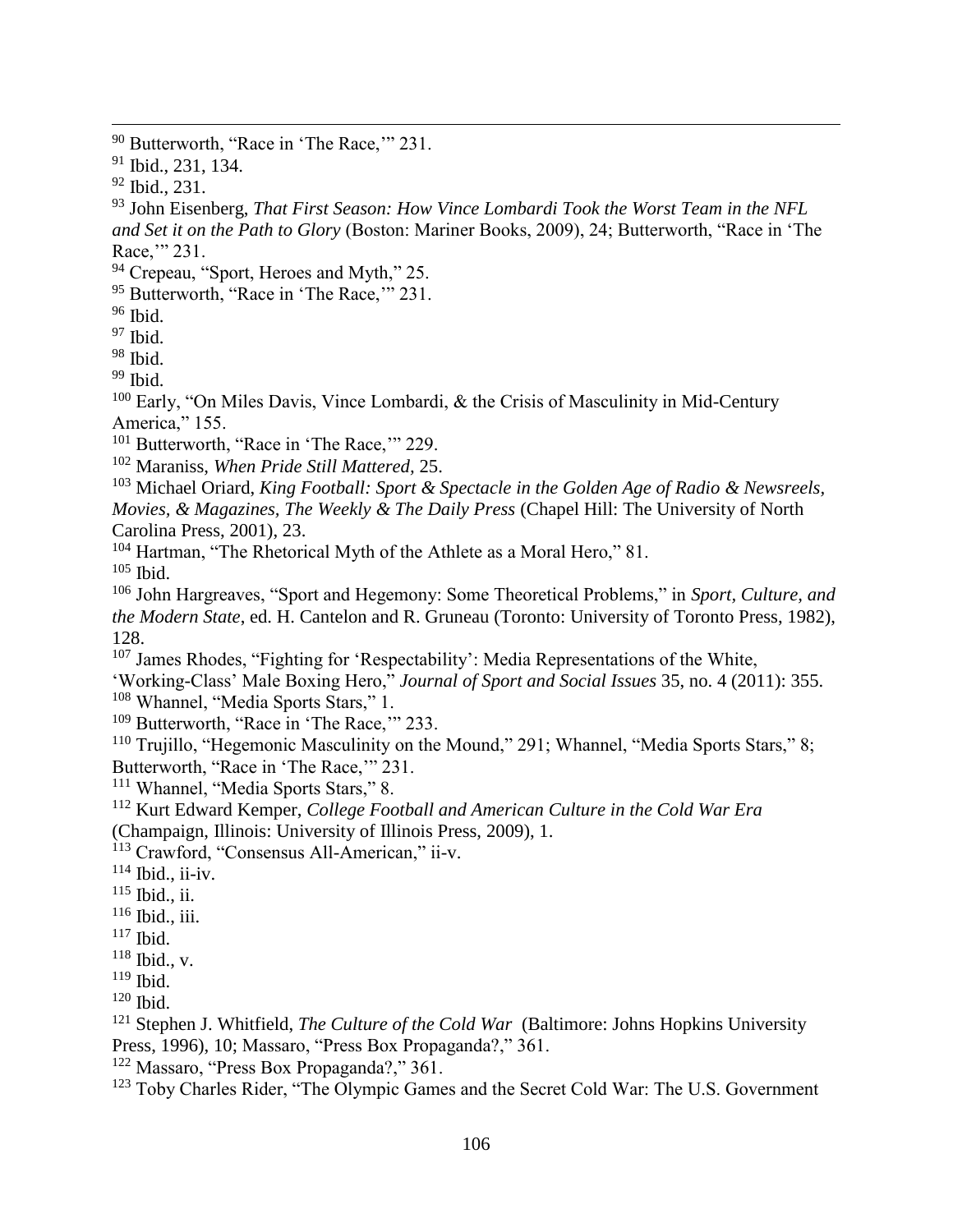and the Propaganda Campaign Against Communist Sport, 1950-1960," (PhD diss., The University of Western Ontario, 2011), 1.

<sup>124</sup> Crawford, "Consensus All-American," ii.

 $125$  Ibid., iii.

 $126$  Ibid.

 $\overline{a}$ 

- $127$  Ibid., iii.
- <sup>128</sup> Trujillo, "Hegemonic Masculinity on the Mound," 292.
- <sup>129</sup> Hartman, "The Rhetorical Myth of the Athlete as a Moral Hero," 67; Oriard, *King Football*,"
- 3; Trujillo, "Hegemonic Masculinity on the Mound," 292.
- <sup>130</sup> Anderson and Kian, "Examining Media Construction of Masculinity and Head Trauma in the National Football League," 154.
- <sup>131</sup> Maraniss, *When Pride Still Mattered,* 159.

<sup>132</sup> Anderson and Kian, "Examining Media Construction of Masculinity and Head Trauma in the National Football League," 154.

<sup>133</sup> Michael Oriard, *Reading Football: How the Popular Press Created an American Spectacle* (Chapel Hill: University of North Carolina Press, 1993), 56.

- <sup>134</sup> Anderson and Kian, "Examining Media Construction of Masculinity and Head Trauma in the National Football League," 154.
- <sup>135</sup> Gee, "Mediating Sport, Myth, and Masculinity," 592.

<sup>136</sup> Ibid.

<sup>137</sup> Fogel, "Sporting Masculinity on the Gridiron," 2.

<sup>138</sup> Ibid.

<sup>139</sup> Ibid.

- <sup>140</sup> Ibid.
- <sup>141</sup> R.W., Connell, *Masculinities* (Berkley: UC Press, 1995), 77-78.
- <sup>142</sup> Crawford, "Consensus All-American," ii.
- <sup>143</sup> Maraniss, *When Pride Still Mattered,* 12; Crawford, "Consensus All-American," viii.
- <sup>144</sup> Maraniss, *When Pride Still Mattered*, 12.
- <sup>145</sup> McKee, *Textual* Analysis, 1.

<sup>146</sup> Ibid.

<sup>147</sup> Kerry R. McGannon et al., "(De)Constructing Paula Radcliffe: Exploring Media

Representations of Elite Running, Pregnancy and Motherhood Through Cultural Sport Psychology," *Psychology of Sport and Exercise* 13, no. 6 (2012): 820-829; John Vincent and Jane Crossman, "'Alicia in Wonderland' at the 'Little Lleyton Open': Selected Australian Newspapers' Narratives About Alicia Molik and Lleyton Hewitt at The Centennial Australian

Open," *Qualitative Research in Sport and Exercise* 1, no. 3 (2009): 258-278.

<sup>148</sup> McKee, *Textual Analysis*, 4.

<sup>150</sup> Douglas Booth, *The Field: Truth and Fiction in Sport History* (New York: Routledge, 2005), 195.

<sup>151</sup> Ibid.

<sup>152</sup> Ian Hodder, "The Interpretation of Documents and Material Culture," in *Collecting and Interpreting Qualitative Materials*, ed. Norman K. Danzin and Yvonna S. Lincoln (Thousand Oaks: California: Sage Publications, 2003), 155.

<sup>153</sup> Booth, *The Field*, 12.

<sup>149</sup> Ibid.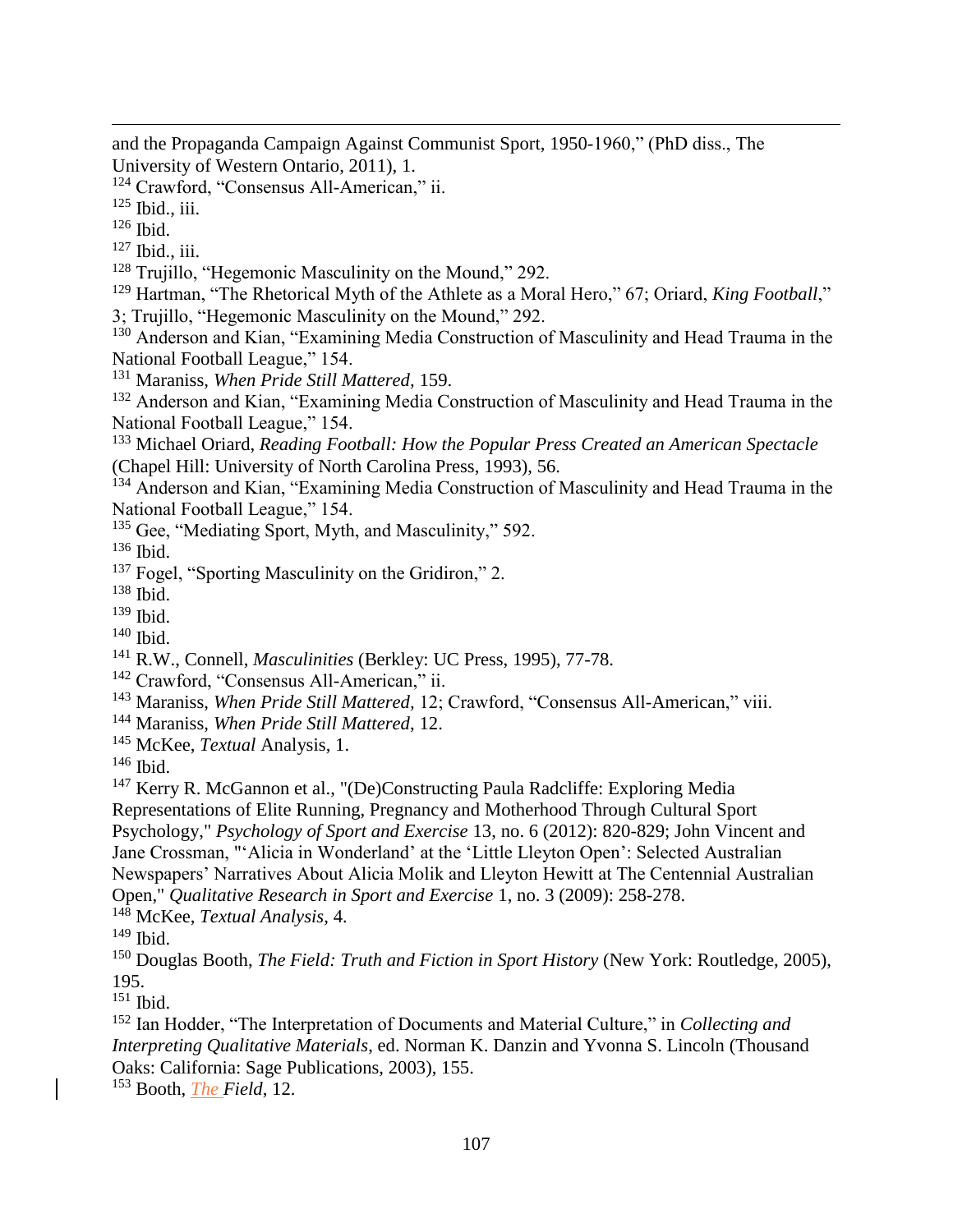Mckee, *Textual Analysis*, 29.

<sup>155</sup> Hodder, "The Interpretation of Documents and Material Culture," 157.

Ibid., 156-157.

Ibid., 157.

Ibid.

 $\overline{a}$ 

Ibid., 156-157.

Mckee, *Textual Analysis*, 80.

Ibid., 60.

Booth, *The Field*, 18.

Ibid., 19.

Pringle, "Masculinities, Sport, and Power," 262.

Booth, *The Field*, 194.

Oriard, *Reading Football*, 10.

Booth, *The Field*, 199.

Oriard, *Reading Football*, 10.

Ibid., 10.

Ibid., 11.

Ibid., 12.

Ibid.

Mckee, *Textual Analysis*, 60.

 Larry D. Names, *The History of the Green Bay Packers: The Lambeau Years: Part One*  (Wautoma, Wisconsin: Angel Press, 1987), 28.

<sup>175</sup> Jeff Ash, Email to Michael Hull, April 29, 2014.

<sup>176</sup> [United States Census Bureau,](https://en.wikipedia.org/wiki/United_States_Census_Bureau) ["Census of Population and Housing,"](http://www.census.gov/prod/www/decennial.html) accessed August 22, 2014.

<sup>177</sup> Jeff Ash, Email to Michael Hull, April 29, 2014.

Ibid.

Ibid.

Ibid.

Ibid.

Ibid.

Ibid.

Ibid.

Maraniss, *When Pride Still Mattered*, 192.

<sup>186</sup> "The Green Bay Press Gazette Profile," accessed on March 14, 2014,

http://www.greenbaypressgazette.com/ic/forms/profile.shtml; Names, *History of the Green Bay Packers*, 9-206; Maraniss, *When Pride Still Mattered*, 528.

John W. Creswell, *Research Design: Qualitative, Quantitative, and Mixed Methods* 

*Approaches* (Thousand Oaks, CA: Sage Publications, 2003), 197.

Ibid., 197-198.

Ibid., 198.

 Lee Remmel, "'Played Poor Game… Nothing Will Ease Pain' – Vince," *Green Bay Press-*Gazette, August 22, 1966.

<sup>191</sup> McGannon et al., "(De)Constructing Paula Radcliffe," 822-823.

<sup>192</sup> McGannon et al., "(De)Constructing Paula Radcliffe," 823.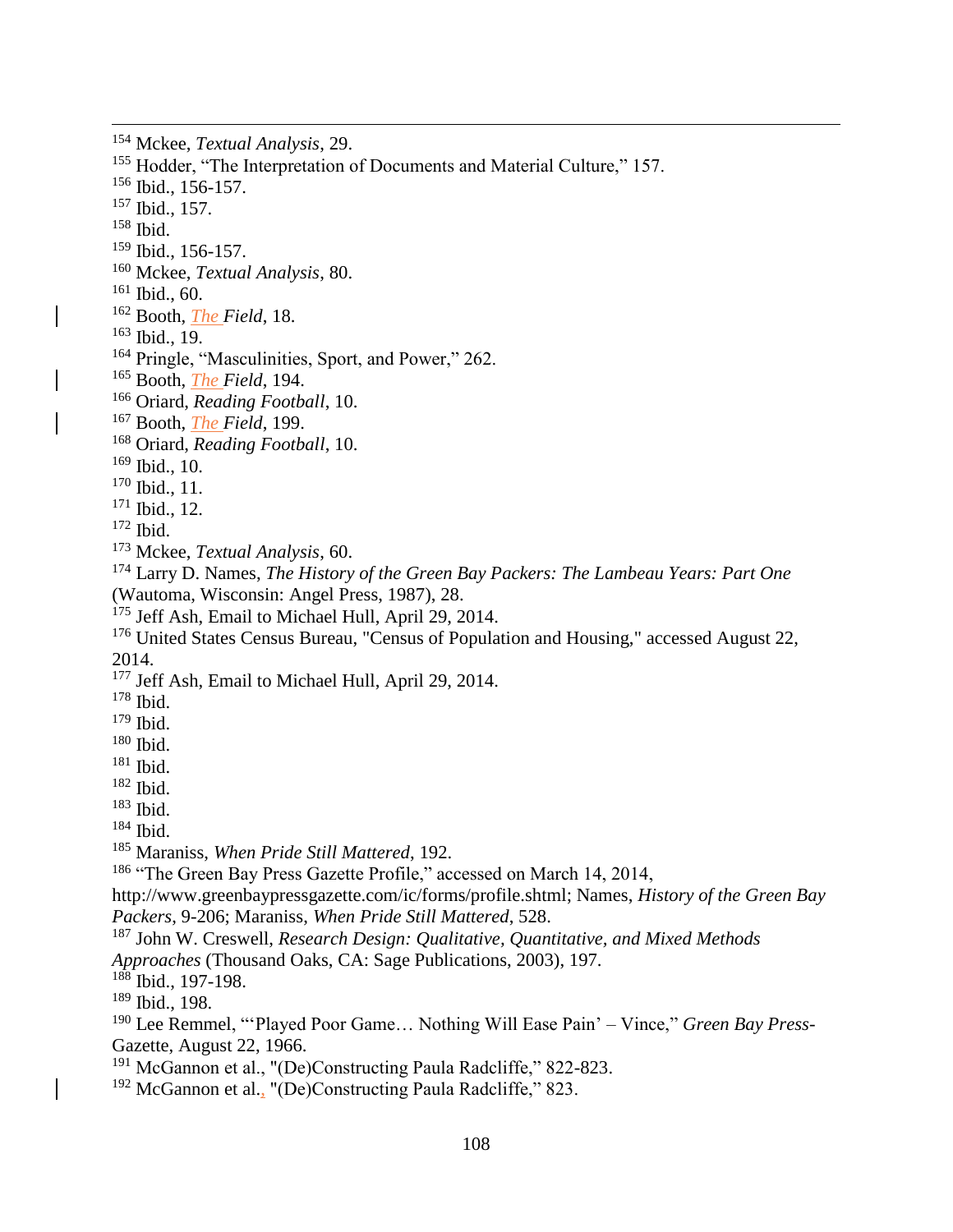$\overline{a}$  Lee Remmel, "Lombardi, Halas Salute Packers' Defensive Play," *Green Bay Press-Gazette*, October 17, 1966. Lee Remmel, "NFL Ball Catches, Kicks Better, Lombardi Chuckles," *Green Bay Press-Gazette*, January 16, 1967. Milton Richman, "Casey Stengel Has Three Words for Vince: 'Don't Do It'," *Green Bay Press-Gazette*, January 17, 1968. Creswell, *Research Design*, 200. Ibid. Ibid. O'Brien, *Vince,* 14. Bud Lea, *The Magnificent Seven: The Championship Games that Built the Lombardi Dynasty* (Chicago: Triumph Books, 2001), viii. Ibid., v. "Vince Lombardi, Part I," *A Football Life*, NFL Films (Mount Laurel, New Jersey: NFL Network, December 24, 2013). Maraniss, *When Pride Still Mattered*, 17. "Vince Lombardi, Part I," *A Football Life*. Maraniss, *When Pride Still Mattered*, 16. Ibid. O'Brien, *Vince*, 20. Ibid., 21. Ibid. Maraniss, *When Pride Still Mattered*, 15-16. O'Brien, *Vince*, 21. Ibid. O'Brien, *Vince*, 21; Maraniss, *When Pride Still Mattered*, 17. Maraniss, *When Pride Still Mattered*, 17. Ibid. O'Brien, *Vince*, 22; Maraniss, *When Pride Still Mattered*, 19. O'Brien, *Vince*, 23. Maraniss, *When Pride Still Mattered*, 16-19. O'Brien, *Vince*, 22. Maraniss, *When Pride Still Mattered*, 23. Ibid., 16-23. Ibid.,, 23. Ibid., 23-24. Ibid. O'Brien, *Vince*, 23. "Vince Lombardi, Part I," *A Football Life*. O'Brien, *Vince*, 23. Ibid. Ibid., 23-24. "Vince Lombardi, Part I," *A Football Life*; Maraniss, *When Pride Still Mattered*, 19. Maraniss, *When Pride Still Mattered*, 19.

"Vince Lombardi, Part I," *A Football Life*.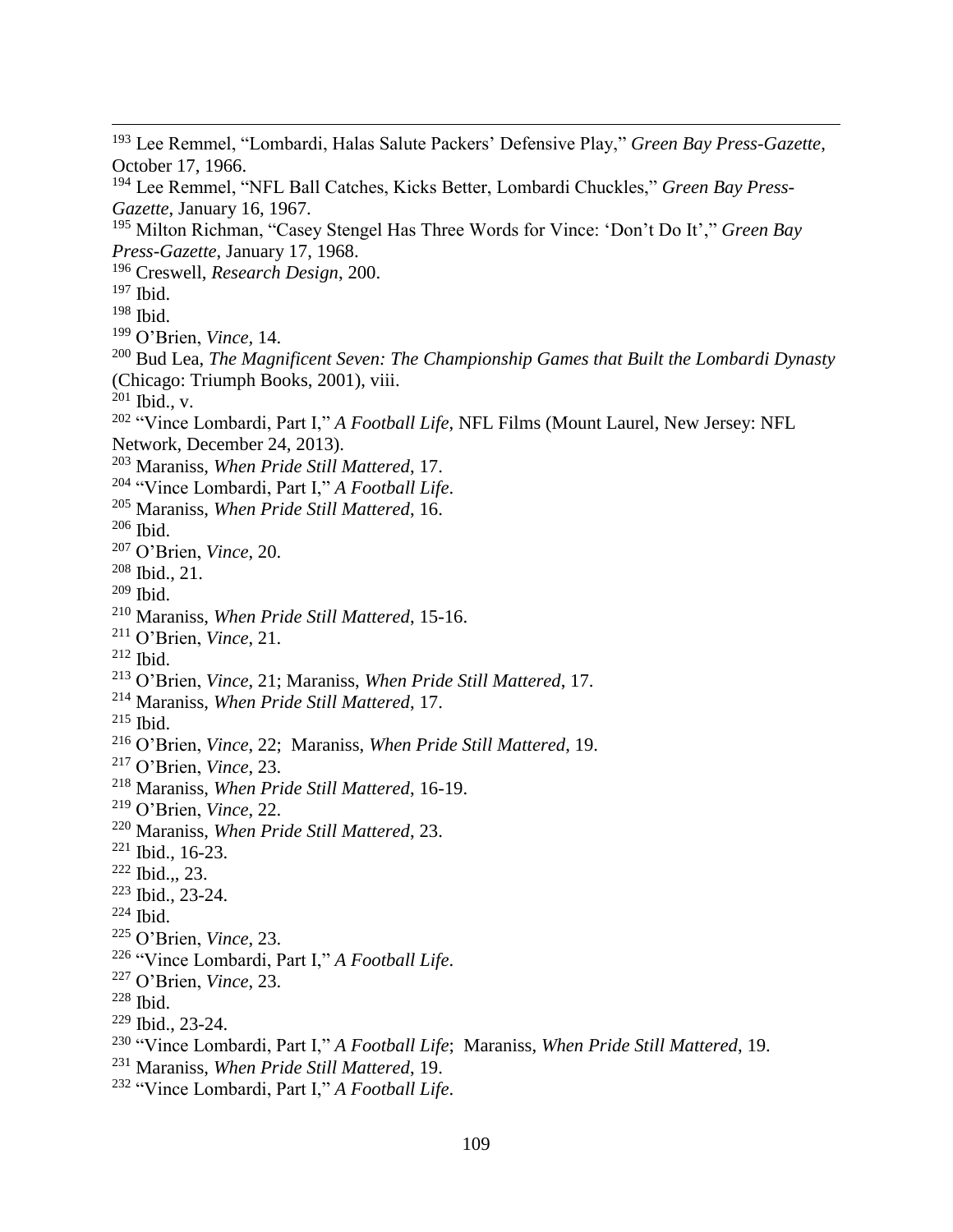Maraniss, *When Pride Still Mattered*, 20. O'Brien, *Vince*, 25. Eisenberg, *That First Season*, 36. "Vince Lombardi, Part I," *A Football Life*. O'Brien, *Vince*, 25. "Vince Lombardi, Part I," *A Football Life*. Maraniss, *When Pride Still Mattered*, 20-21. Maraniss, *When Pride Still Mattered*, 21; O'Brien, *Vince*, 26. O'Brien, *Vince*, 26. Maraniss, *When Pride Still Mattered*, 20.  $^{243}$  Ibid., 25. Ibid. Ibid. O'Brien, *Vince*, 27. Maraniss, *When Pride Still Mattered*, 27. "Vince Lombardi, Part I," *A Football Life*. O'Brien, *Vince*, 29. Ibid., 29. Maraniss, *When Pride Still Mattered*, 29. Ibid., 30. Ibid. Ibid. Ibid. "Vince Lombardi, Part I," *A Football Life*. O'Brien, *Vince*, 33. Maraniss, *When Pride Still Mattered*, 33. "Vince Lombardi, Part I," *A Football Life*. Ibid. O'Brien, *Vince*, 42. Eisenberg, *That First Season*, 36. Maraniss, *When Pride Still Mattered*, 52. Ibid., 51. Ibid., 47. O'Brien, *Vince*, 44. Maraniss, *When Pride Still Mattered*, 56. Ibid. "Vince Lombardi, Part I," *A Football Life*. Maraniss, *When Pride Still Mattered*, 56. Ibid. Greg Roensch, *Vince Lombardi* (New York: The Rosen Publishing Group, 2003), 20. O'Brien, *Vince*, 45. Maraniss, *When Pride Still Mattered*, 58. Ibid., 59. "Vince Lombardi, Part I," *A Football Life*.

 $\overline{a}$ 

Maraniss, *When Pride Still Mattered*, 66.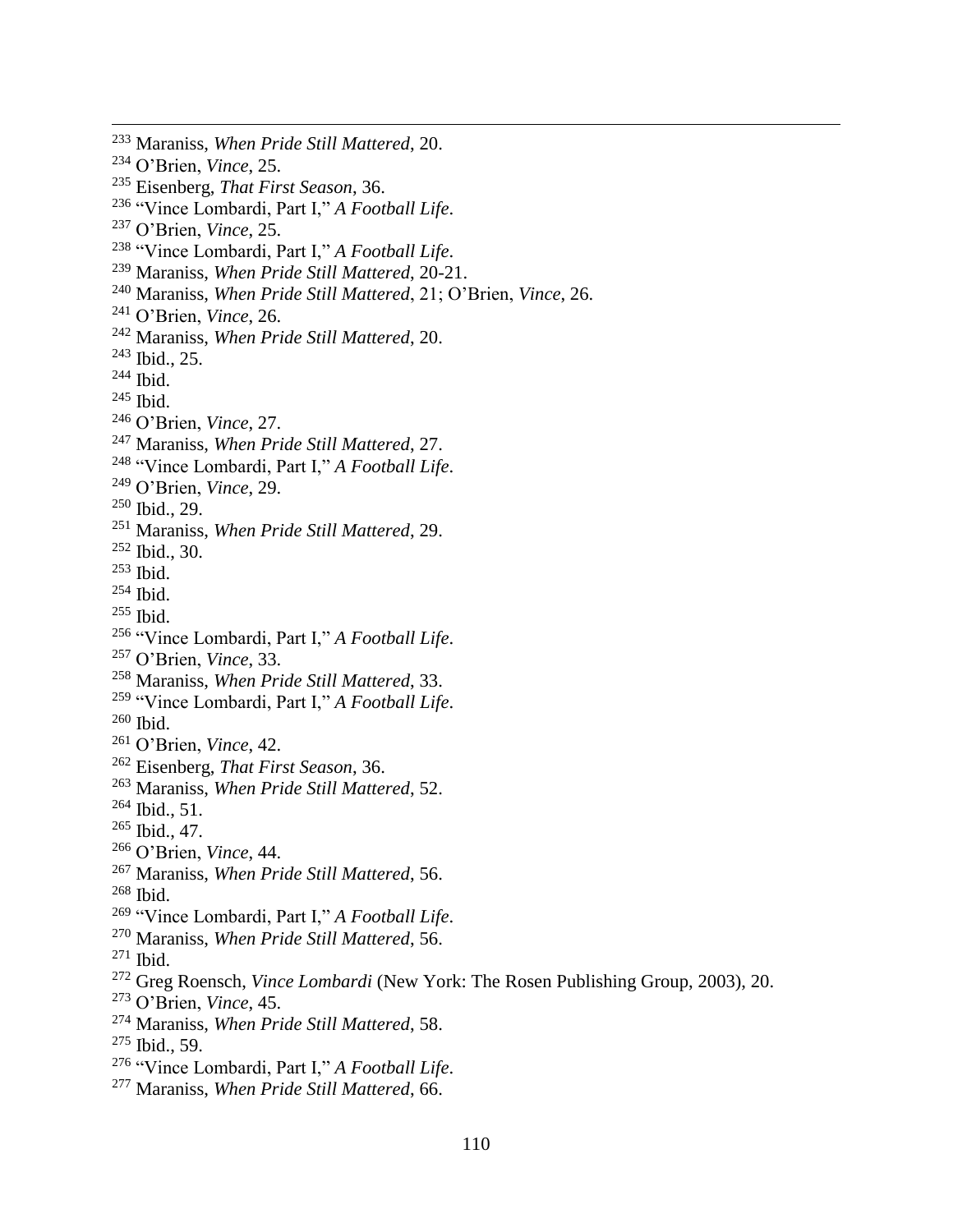Ibid.

- "Vince Lombardi, Part I," *A Football Life*.
- O'Brien, *Vince*, 43.
- Maraniss, *When Pride Still Mattered*, 40.
- Ibid., 70.
- Ibid., 40.
- "Vince Lombardi, Part I," *A Football Life*.
- Roensch, *Vince Lombardi*, 29.
- "Vince Lombardi, Part I," *A Football Life*.
- Eisenberg, *That First Season*, 37.
- Maraniss, *When Pride Still Mattered*, 69.
- "Vince Lombardi, Part I," *A Football Life*.
- Maraniss, *When Pride Still Mattered*, 69.
- O'Brien, *Vince*, 52-53.
- Maraniss, *When Pride Still Mattered*, 71.
- Ibid., 77.
- "Vince Lombardi, Part I," *A Football Life*.
- Maraniss, *When Pride Still Mattered*, 81.
- Ibid., 77.
- Ibid., 79.
- Ibid.
- Ibid., 76.
- Ibid.
- Ibid.
- Ibid., 84.
- O'Brien, *Vince*, 54.
- Ibid.
- "Vince Lombardi, Part I," *A Football Life*.
- Eisenberg, *That First Season*, 173.
- Maraniss, *When Pride Still Mattered*, 75.
- "Vince Lombardi, Part I," *A Football Life*.
- O'Brien, *Vince*, 51.
- Ibid.
- "Vince Lombardi, Part I," *A Football Life*.
- Roensch, *Vince Lombardi*, 37.
- Ibid.
- "Vince Lombardi, Part I," *A Football Life*.
- O'Brien, *Vince*, 89.
- "Vince Lombardi, Part I," *A Football Life*.
- Maraniss, *When Pride Still Mattered*, 99-107.
- Ibid., 101-102.
- Eisenberg, *That First Season*, 64.
- Maraniss, *When Pride Still Mattered*, 102-103.
- Ibid., 101, 137.
- O'Brien, *Vince*, 92-93.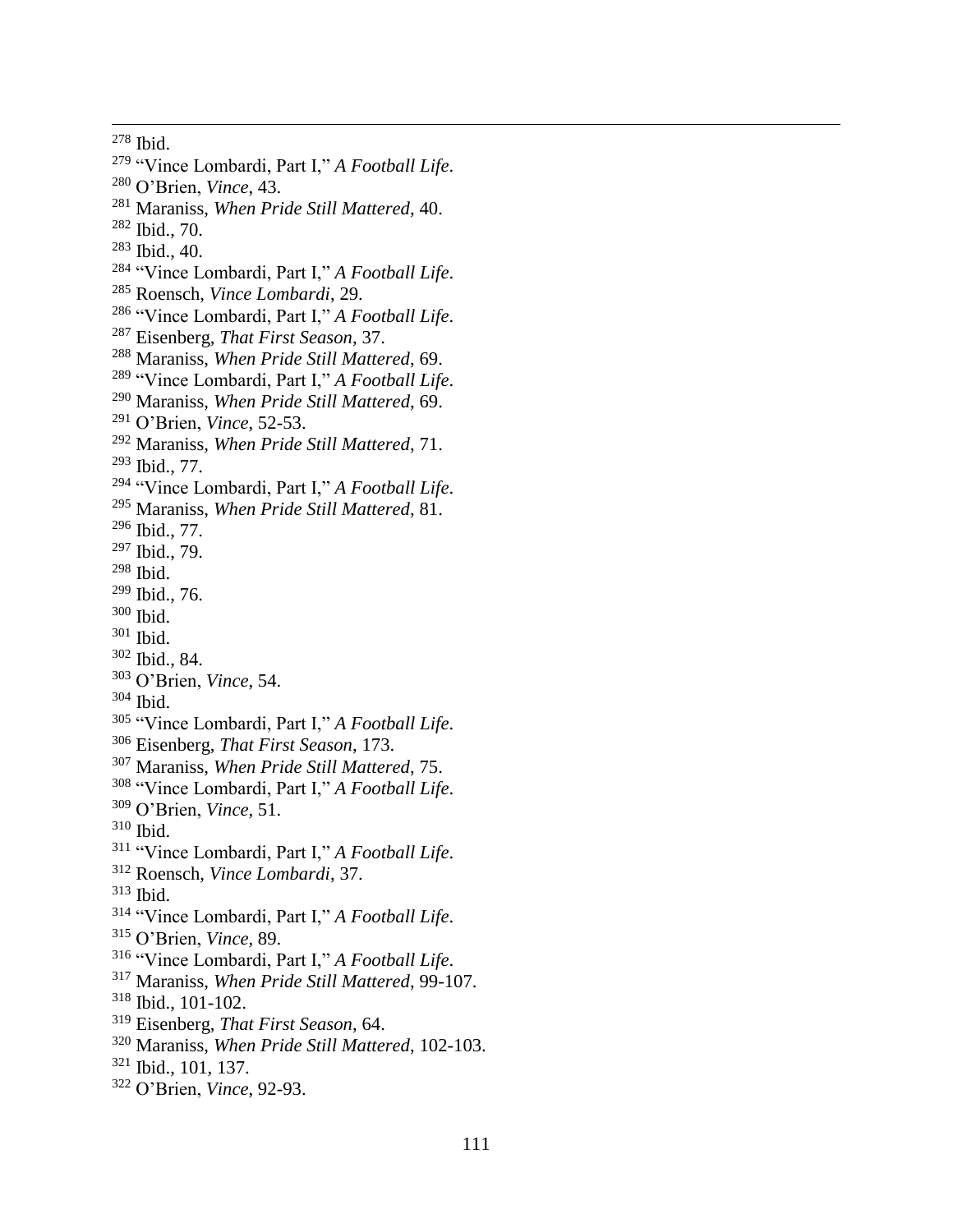- Maraniss, *When Pride Still Mattered*, 146.
- Dave Klein, *The Game of Their Lives* (New York: Taylor Trade Publishing, 2008), 252.
- O'Brien, *Vince*, 107.
- Maraniss, *When Pride Still Mattered*, 151.
- Ibid., 158, 163.

- Ibid., 158-159.
- O'Brien, *Vince*, 108; Maraniss, *When Pride Still Mattered*, 169.
- Maraniss, *When Pride Still Mattered*, 169.
- Ibid., 172.
- "Vince Lombardi, Part I," *A Football Life*.
- Maraniss, *When Pride Still Mattered*, 155.
- Ibid., 176.
- "Vince Lombardi, Part I," *A Football Life*.
- Eisenberg, *That First Season*, 35.
- Maraniss, *When Pride Still Mattered*, 16-19.
- O'Brien, *Vince*, 23-24.
- Maraniss, *When Pride Still Mattered*, 25.
- "Vince Lombardi, Part I," *A Football Life*; Maraniss, *When Pride Still Mattered*, 52.
- Maraniss, *When Pride Still Mattered*, 63.
- "Vince Lombardi, Part I," *A Football Life*.

Ibid.

- Lea, *The Magnificent Seven*, v; Eisenberg, *That First Season*, 1.
- <sup>345</sup> Trujillo, "Hegemonic Masculinity on the Mound," 291.
- Dunnavant, *America's Quarterback*, 110; Crawford, "Consensus All-American," 36.
- O'Brien, *Vince,* 13; Dunnavant, *America's Quarterback,"* 110.
- O'Brien, *Vince*, 14.
- Maraniss, *When Pride Still Mattered*, back cover; Dunnavant, *America's Quarterback*, 87.

 Butterworth, "Race in 'The Race,'" 228; Messner, *Power at Play*, 151; Fogel, "Sporting Masculinity on the Gridiron," 1-14; Trujillo, "Hegemonic Masculinity on the Mound," 291;

McDowell and Schaffner, "Football, It's a Man's Game," 547-564.

Trujillo, "Hegemonic Masculinity on the Mound," 291.

- Messner, *Power at Play*, 151.
- Trujillo, "Hegemonic Masculinity on the Mound," 291.
- Messner, *Power at Play*, 151.
- <sup>355</sup> Butterworth, "Race in 'The Race," 234.
- <sup>356</sup> Trujillo, "Hegemonic Masculinity on the Mound," 291; Butterworth, "Race in 'The Race."" 231.

 Remmel, "'Played Poor Game… Nothing Will Ease Pain' – Vince."; Maraniss, *When Pride Still Mattered*, 59.

Maraniss, *When Pride Still Mattered*, 12.

<sup>359</sup> Remmel, "'Played Poor Game... Nothing Will Ease Pain' – Vince."; Lee Remmel, "Green Bay My Job, Lombardi Says; Plan To Study Pressure Ability," *Green Bay Press-Gazette*,

January 16, 1968; Lee Remmel, "Win Gratifying in Wake of Colt Loss: Vince," *Green Bay Press-Gazette*, November 14, 1967; Lee Remmel, "Packers Will Be Looking Into Mirror Against Rams," *Green Bay Press-Gazette*, December 7, 1967.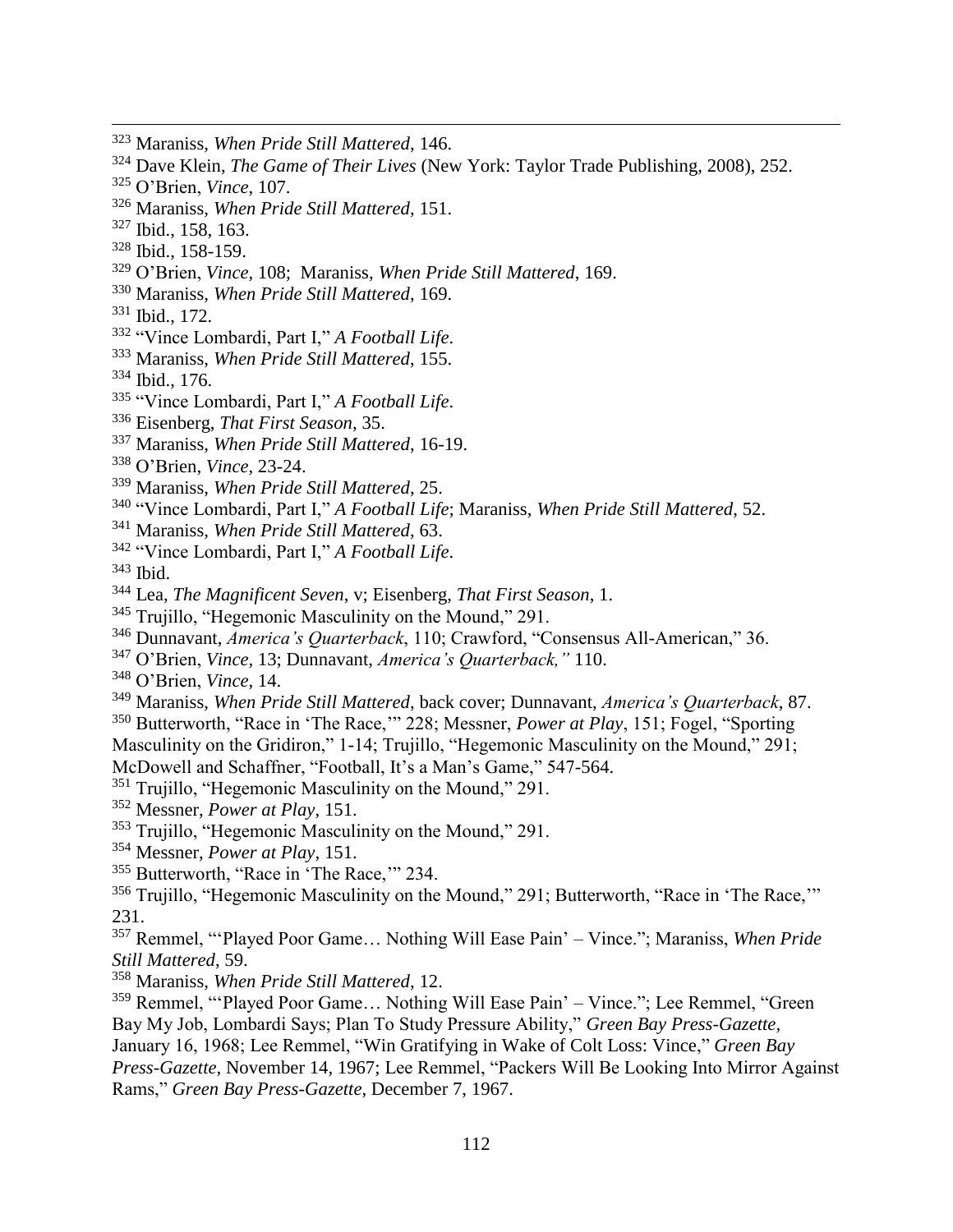Pringle, "Masculinities, Sport, and Power," 259.

 Lee Remmel, "Packers Held to 157 Yards, Blank Bears 18-0," *Green Bay Press-Gazette*, August 19, 1967.

 Lee Remmel, "Ball Control? Packers Post 4th Unbeaten Pre-Season," *Green Bay Press-Gazette*, September 15, 1967.

 Matthew Dillon and Lynda Garland, *Ancient Greece: Social and Historical Documents from Archaic Times to the Death of Socrates* (New York: Routledge, 1994), 147. Ibid.

 Sarah B. Pomeroy et al., *Ancient Greece: A Political, Social, and Cultural History* (New York: Oxford University Press, 2008), 181; Dillon and Garland, *Ancient Greece*, 147.

Maraniss, *When Pride Still Mattered*, 63, 403.

Pomeroy et al., *Ancient Greece*, 159.

Ibid.

 $\overline{a}$ 

Ibid.

Ibid.

Ibid., 160.

Remmel, "Lombardi, Halas Salute Packers' Defensive Play."

*Merriam-Webster Dictionary*, s.v. "Generalissimo" accessed January 30, 2015.

http://www.merriam-webster.com/dictionary/generalissimo.

 Lee Remmel, "Lombardi Satisfied – Momentarily," *Green Bay Press-Gazette*, December 5, 1967.

Crawford, "Consensus All-American," 2.

Remmel, "NFL Ball Catches, Kicks Better, Lombardi Chuckles."

Ibid.

 Lee Remmel, "Vince Praises Lions; Our Own Worst Enemy: Gilmer," *Green Bay Press-Gazette*, October 3, 1966.

 Lee Remmel, "Cowboys Present No Different Problems-Vince," *Green Bay Press-Gazette*, December 26, 1967.

Ibid.

 Mal Elliot, "Lombardi Tough Man, Tulsa Scribe Discovers First Hand," *Green Bay Press-Gazette*, December 28, 1966.

 Lee Remmel, "Echo? Baltimore Writers Cry 'We Was Robbed' Again," *Green Bay Press-Gazette*, December 12, 1966; Remmel, "Lombardi Satisfied – Momentarily."

 Lee Remmel, "Packers: 40 Minds With Single Thought," *Green Bay Press-Gazette*, September 15, 1967.

 Lee Remmel, "Packers: 40 Minds with Single Thought," *Green Bay Press-Gazette*, September 15, 1967.

<sup>385</sup> Fogel, "Sporting Masculinity on the Gridiron," 1-2.

<sup>386</sup> Anderson and Kian, "Examining Media Construction of Masculinity and Head Trauma in the National Football League," 155.

Ibid.

Ibid.

 Lee Remmel, "Contrast: Giants At Full Strength; Packers Hurting," *Green Bay Press-Gazette*, October 21, 1967.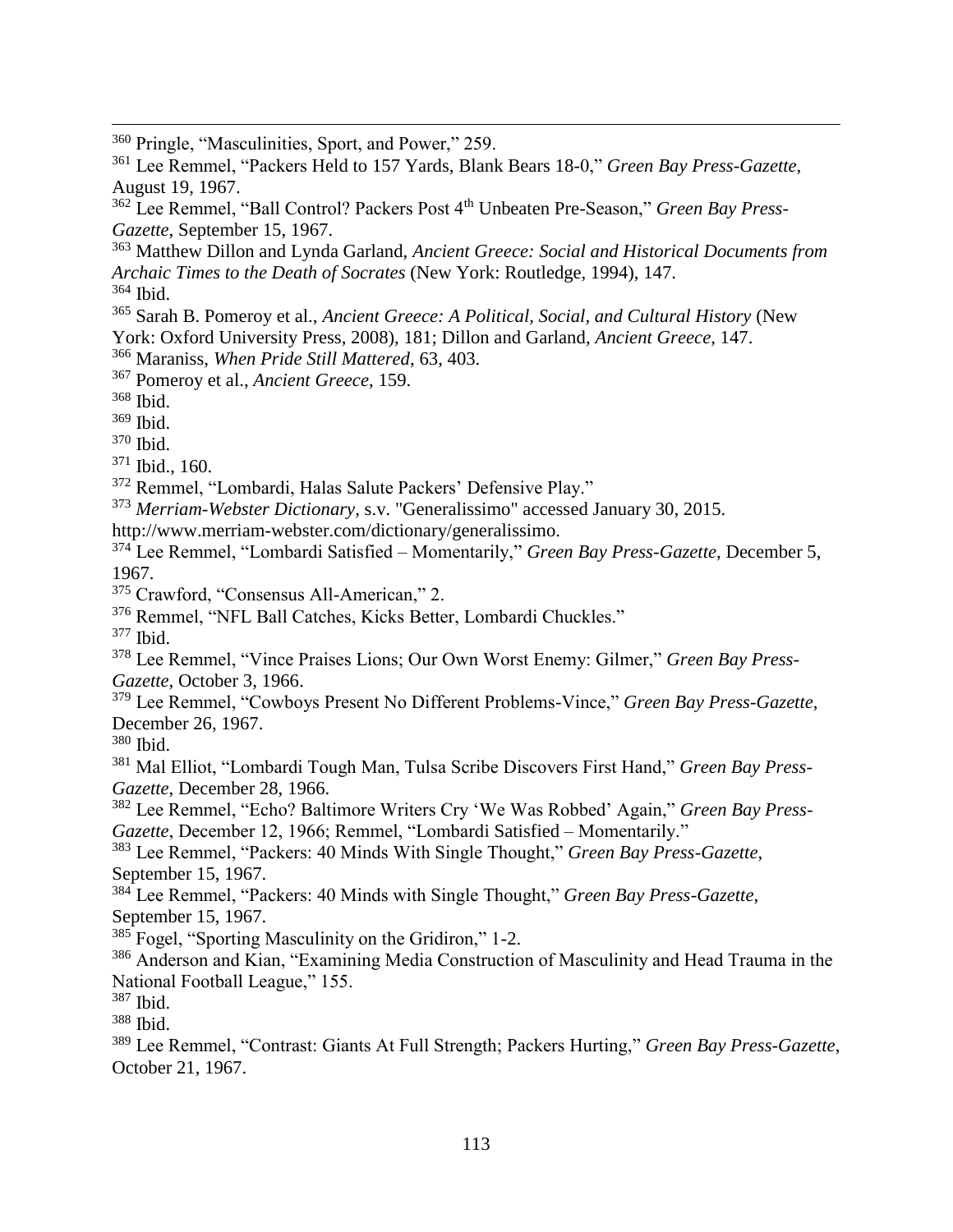Art Daley, "Packers Chances 'Just as Good as Before Viking Loss," *Green Bay Press-Gazette*, November 9, 1966.

 Lee Remmel, "Win 'Gold Plated:' Vince; Pack Deserved It: Allen," *Green Bay Press-Gazette*, September 26, 1966.

Remmel, "Lombardi, Halas Salute Packers' Defensive Play."

 Messner, *Power at Play*, 151; Rosemary Ricciardelli, Kimberley A. Clow, and Phillip White, "Investigating Hegemonic Masculinity," *Sex Roles* 63, no. 1 (2010): 65; Fogel, "Sporting

Masculinity on the Gridiron," 2; Trujillo, "Hegemonic Masculinity on the Mound," 291;

McDowell and Schaffner, "Football, It's a Man's Game," 558.

Trujillo, "Hegemonic Masculinity on the Mound," 291.

<sup>395</sup> Peter Donnelly, "Child Labour, Sport Labour: Applying Child Labour Laws to Sport," *International Review for the Sociology of Sport* 32, no. 4 (1997): 393.

Trujillo, "Hegemonic Masculinity on the Mound," 292.

Ibid.

 $\overline{a}$ 

 Gayle Porter, "Work Ethic and Ethical Work: Distortions in the American Dream," *Journal of Business Ethics* 96, no. 4 (2010): 537.

Ricciardelli, Clow, and White, "Investigating Hegemonic Masculinity," 64.

Trujillo, "Hegemonic Masculinity on the Mound," 295.

O'Brien, *Vince*, 23-24.

Dunnavant, *America's Quarterback,* 88.

Maraniss, *When Pride Still Mattered*, 178.

Ibid., 275.

Butterworth, "Race in 'The Race,'" 237.

Crawford, "Consensus All-American," ii-v.

Ibid.

Lee Remmel, "Bratkowski Deserves Great Deal of Credit – Lombardi," *Green Bay Press-*

*Gazette*, November 21, 1966.

 Lee Remmel, "Pack Won't Relax; 'Hurt People' Get Week's Rest: Vince," *Green Bay Press-Gazette,* November 28, 1967.

Remmel, "Cowboys Present No Different Problems-Vince."

Ibid.

Ibid.

Ibid.

Richman, "Casey Stengel Has Three Words for Vince: 'Don't Do It.'"

 Remmel, "Echo? Baltimore Writers Cry 'We Was Robbed' Again."; Lee Remmel, "Packers (How Good Are They?) Face New York Tonight," *Green Bay Press-Gazette*, September 3, 1966.

Remmel, "NFL Ball Catches, Kicks Better, Lombardi Chuckles."; Lee Remmel, "Steelers To

Do 'Best We Can' Against Packers Tonight," *Green Bay Press-Gazette*, August 27, 1966.

Remmel, "Vince Praises Lions; Our Own Worst Enemy: Gilmer."

 Len Wagner, "Just Being in Green Bay Helps-Bratkowski," *Green Bay Press-Gazette,*  September 15, 1967.

Porter, "Work Ethic and Ethical Work," 537.

 "Vince Lombardi, Part II," *A Football Life*, NFL Films (Mount Laurel, New Jersey: NFL Network, December 31, 2013).

Lee Remmel, "Lombardi Terms Game Just Fair," *Green Bay Press-Gazette*, August 28, 1966.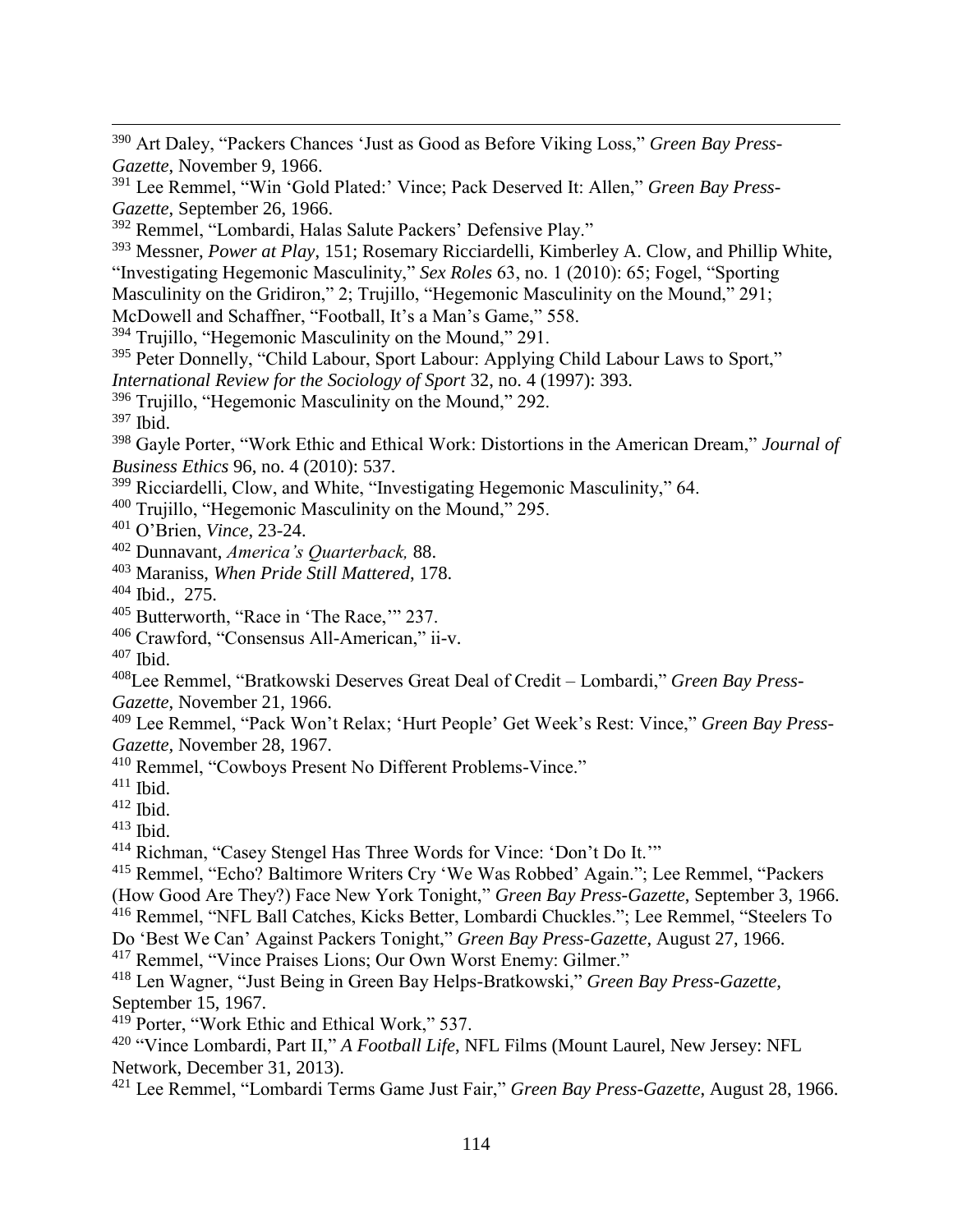- "Vince, Allen Laud Pack's Effort," *Green Bay Press-Gazette*, December 10, 1967.
- "Pack Defense Unhappy With Statistics-Until Sunday," *Green Bay Press-Gazette*, October 2, 1967.
- Trujillo, "Hegemonic Masculinity on the Mound," 295.
- Ibid.

- Maraniss, *When Pride Still Mattered*, 14.
- Fogel, "Sporting Masculinity on the Gridiron," 2.
- Douglas Hartman, "The Sanctity of Sunday Football: Why Men Love Sports," *Contexts* 2, no. 13 (2003): 16.
- Crawford, "Consensus All-American," x.
- Butterworth, "Race in 'The Race,'" 234.
- Trujillo, "Hegemonic Masculinity on the Mound," 295.
- Art Daley, "Packers Mark Anniversary vs. Rams," *Green Bay Press-Gazette*, September 21, 1966.
- Ibid.
- "The Lombardi Record," *Green Bay Press-Gazette*, September 15, 1967.
- Ibid.
- Lee Remmel, "Starr Makes 2nd Downs to End Perfect Pre-Season," *Green Bay Press-Gazette*, September 11, 1967.
- 437<sup>c</sup> The Lombardi Record."
- Pro Football Reference, "Coaches, Records, and Coaching Totals," accessed September 10, 2015.
- Lee Remmel, "Packers Push Offense For Invasion of Dallas," *Green Bay Press-Gazette*, August 23, 1967.
- Ken Hartnett, "Packers Finally Get to Washington, But It Wasn't Easy," *Green Bay Press-Gazette*, December 7, 1966.
- "The Packers, World Champions," *Green Bay Press-Gazette*, January 16, 1967.
- "The Lombardi Record."
- Ibid.
- "Coaches, Records, and Coaching Totals," accessed September 10, 2015.
- "Three In View," *Green Bay Press-Gazette*, August 11, 1967; Lee Remmel, "Packers "Have
- the Wherewithal' To Win Third in Row: Vince," *Green Bay Press-Gazette*, September 6, 1967.
- Lee Remmel, "Personality Parade," *Green Bay Press-Gazette*, December 30, 1966.
- Jim Zema, "'Three Straight' Top Record at Stake," *Green Bay Press-Gazette*, December 29, 1967.
- Ibid.
- Lee Remmel, "Packers Shoot For Historic Third Straight Title: Green Bay Pick To Stop Cowboys," *Green Bay Press-Gazette*, December 31, 1967.
- <sup>450</sup> Zema, "Three Straight' Top Record at Stake."
- Lee Remmel, "Packers 1967 Title 'Most Satisfying' of All, Says Lombardi," *Green Bay Press-Gazette*, January 3, 1968.
- Len Wagner, "Starr Sneaks Tips Dallas 21-17 With 13 Seconds Left," *Green Bay Press-Gazette*, January 2, 1968.
- Lee Remmel, "Super Packers Super Champs Again: Chandler's Toe Sparks 33-14 Win Over AFL Champs," *Green Bay Press-Gazette*, January 15, 1968.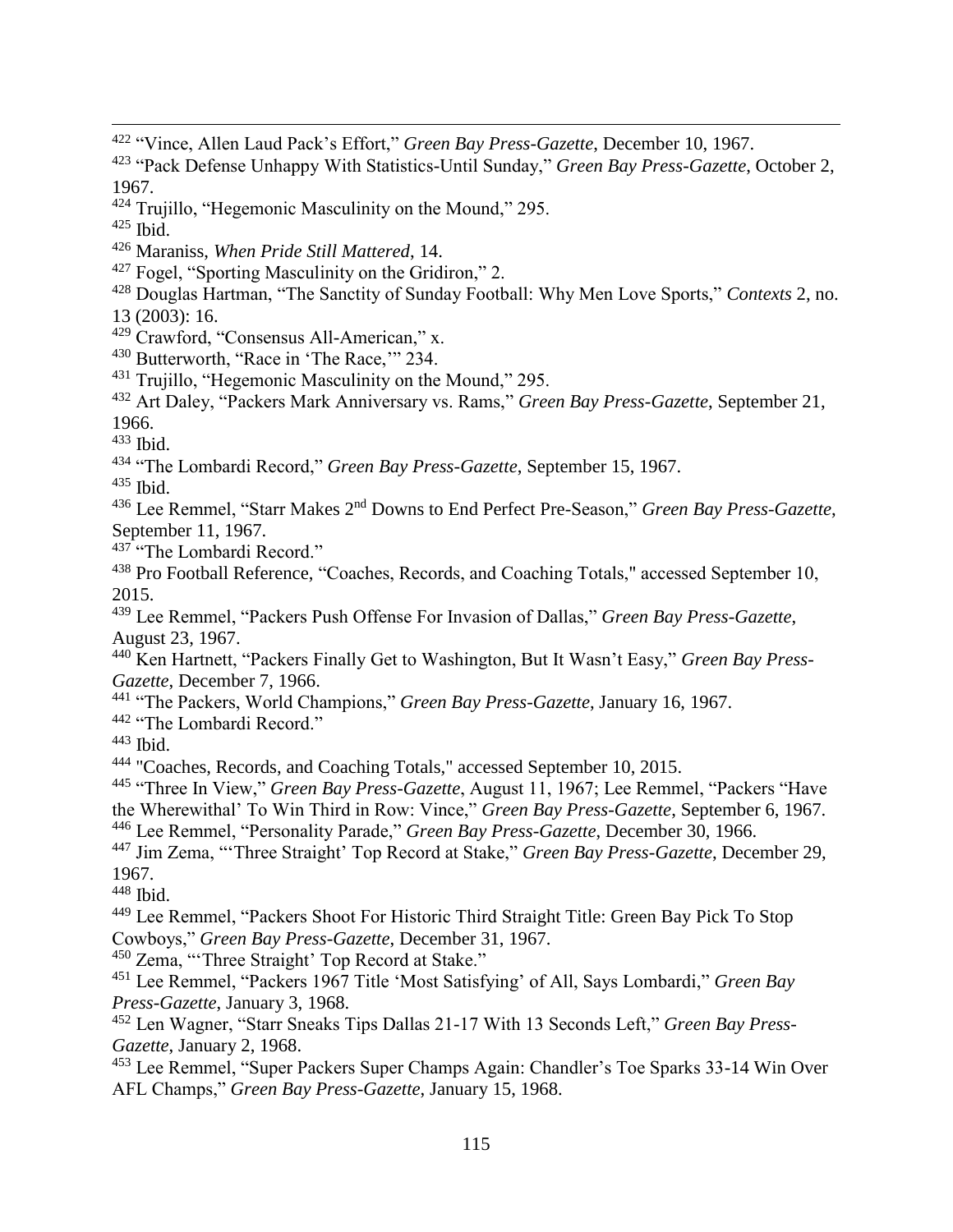- Trujillo, "Hegemonic Masculinity on the Mound," 295.
- Remmel, "Packers Will Be Looking Into Mirror Against Rams."
- M. Ann Hall, "How Should We Theorize Sport in a Capitalist Patriarchy?" *International*

*Review of Sociology of Sport* 20, no. 1-2 (1985), 109; Trujillo, "Hegemonic Masculinity on the Mound," 296.

- Connell, *Masculinities*, 256.
- Crawford, "Consensus All-American," 70, 157.
- Crawford, "Consensus All-American," ii-v; O'Brien, *Vince*, 14.
- Dunnavant, *America's Quarterback*, 110.
- Remmel, "Win 'Gold Plated:' Vince; Pack Deserved It: Allen."
- Art Daley, "'Loving' Celebration Reveals Key to Packer Success," *Green Bay Press-Gazette*, December 12, 1966.
- Maraniss, *When Pride Still Mattered*, 197.
- Daley, "Packers Mark Anniversary vs. Rams."
- Remmel, "Personality Parade," December 30, 1966.
- Remmel, "Echo? Baltimore Writers Cry 'We Was Robbed' Again."
- Lee Remmel, "This Could Be Earliest Decision Day For Packers," *Green Bay Press Gazette*, November 26, 1967.
- Trujillo, "Hegemonic Masculinity on the Mound," 297.
- Remmel, "Steelers To Do 'Best We Can' Against Packers Tonight."; "It's Still a Pre-Season Game, Lombardi Reminds," *Green Bay Press-Gazette,* August 29, 1967.
- "Coaching Pack Thankless Job Where Player Wives Concerned: Lombardi," *Green Bay Press-Gazette*, August 22, 1967.
- Ibid.

 $\overline{a}$ 

Richman, "Casey Stengel Has Three Words for Vince: 'Don't Do It'," January 17, 1968.

Maraniss, *When Pride Still Mattered*, 476.

- Ibid., 172.
- Ibid., 172, 278.
- Ibid., 146.

 Len Wagner, "Neither One of Us Had An Offense-Vince," *Green Bay Press-Gazette*, October 16, 1967; "Played Well Enough But Not Ready for League," *Green Bay Press-Gazette*, August

- 13, 1967; "Pack Not Slipping, Joe; Nothing Different, Vince," *Green Bay Press-Gazette*,
- October 9, 1967; "Are They Ready? 'Never Ready,' Smiles Vince," *Green Bay Press-Gazette*,

September 10, 1967; "'We Stunk on Offense,' Says Vince; 'Mid-Season,' Halas," *Green Bay* 

*Press-Gazette*, August 19, 1967; "'We Took the Gamble,' Lombardi," *Green Bay Press-Gazette*, January 2, 1968.

 Lee Remmel, "Vince Praises Lions; Our Own Worst Enemy: Gilmer."; "Steelers To Do 'Best We Can' Against Packers Tonight."; "Personality Parade," *Green Bay Press-Gazette*, October 4, 1967.

<sup>483</sup> Wagner, "'We Took the Gamble,' Lombardi."

Remmel, "NFL Ball Catches, Kicks Better, Lombardi Chuckles."

<sup>&</sup>lt;sup>454</sup> Remmel, "Personality Parade," December 30, 1966.

Trujillo, "Hegemonic Masculinity on the Mound," 295.

Eisenberg, *That First Season*, 276.

Dunnavant, *America's Quarterback,"* 87.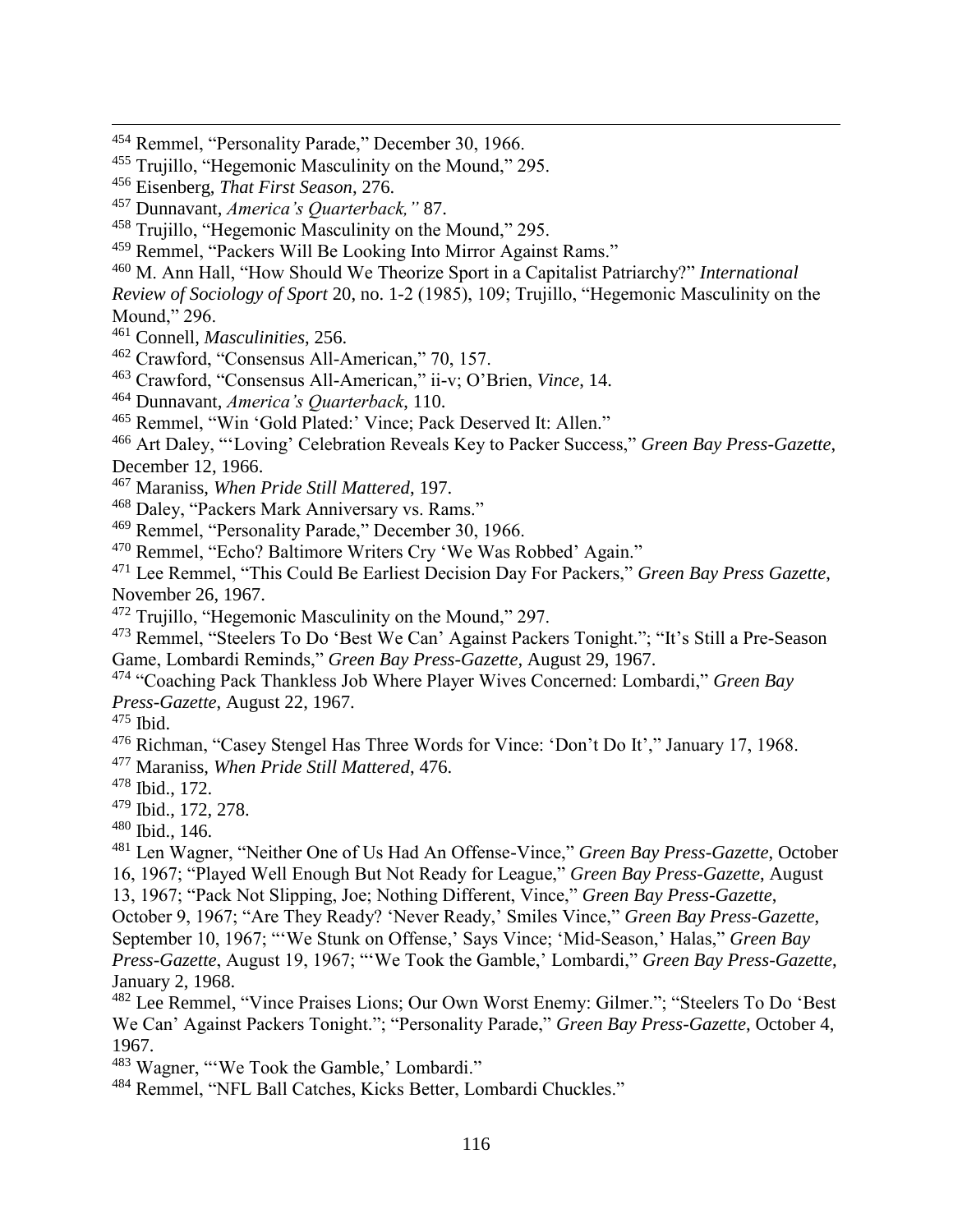- Maraniss, *When Pride Still Mattered*, 172, 275.
- Maraniss, *When Pride Still Mattered*, 172, 275; Remmel, "Packers Will Be Looking Into Mirror Against Rams."
- Remmel, "Personality Parade," December 22, 1967; Remmel, "Green Bay My Job, Lombardi Says; Plan To Study Pressure Ability."
- Remmel, "Packers Will Be Looking Into Mirror Against Rams."
- Richman, "Casey Stengel Has Three Words for Vince: 'Don't Do It'," January 17, 1968.
- Remmel, "Packers Will Be Looking Into Mirror Against Rams."
- Ibid.

- Ibid.
- Ibid.
- Ibid.
- Ibid.
- Crawford, "Consensus All-American," xi.
- Dunnavant, *America's Quarterback,"* 87.
- Maraniss, *When Pride Still Mattered*, 429.
- Remmel, "Packers Geared for Massive Effort Saturday LA Rams 'Might Be Greatest
- Challenge,'" *Green Bay Press-Gazette*, December 22, 1967.
- Remmel, "Packers Shoot For Historic Third Straight Title."
- Crawford, "Consensus All-American,"131.
- Maraniss, *When Pride Still Mattered*, 478.
- Dunnavant, *America's Quarterback,"* 88.

Remmel, "Injuries? Pack Tries 3rd Starting Backfield," *Green Bay Press-Gazette*, December

- 15, 1967.
- Ibid.

 Art Daley, "Karras Like Wood, Kostelnik, Vince Together – Kramer," *Green Bay Press-Gazette*, October 4, 1966.

 Remmel, "Injured or Not, Vince Expects Pack To Play Good 'Game,'" *Green Bay Press-Gazette*, December 19, 1967.

- "Congratulations and Good Luck, Packers!," *Green Bay Press-Gazette*, September 15, 1967.
- Dunnavant, *America's Quarterback,"* 88.
- "Vince Lombardi, Part I," *A Football Life*.
- Crawford, "Consensus All-American," ii.
- Remmel, "Win 'Gold Plated:' Vince; Pack Deserved It: Allen."

 Art Daley, "Striking Difference in Packers' Two 1966 'Seasons,'" *Green Bay Press-Gazette*, January 22, 1967.

- Art Daley, "Packers 'Bring Out the Best in People,'" *Green Bay Press-Gazette*, October 4, 1966.
- Maraniss, *When Pride Still Mattered*, 14.
- Ibid., 366, 401.
- Crawford, "Consensus All-American," x.
- Ibid., viii.

 Remmel, "Personality Parade," *Green Bay Press-Gazette*, December 22, 1967. Ibid.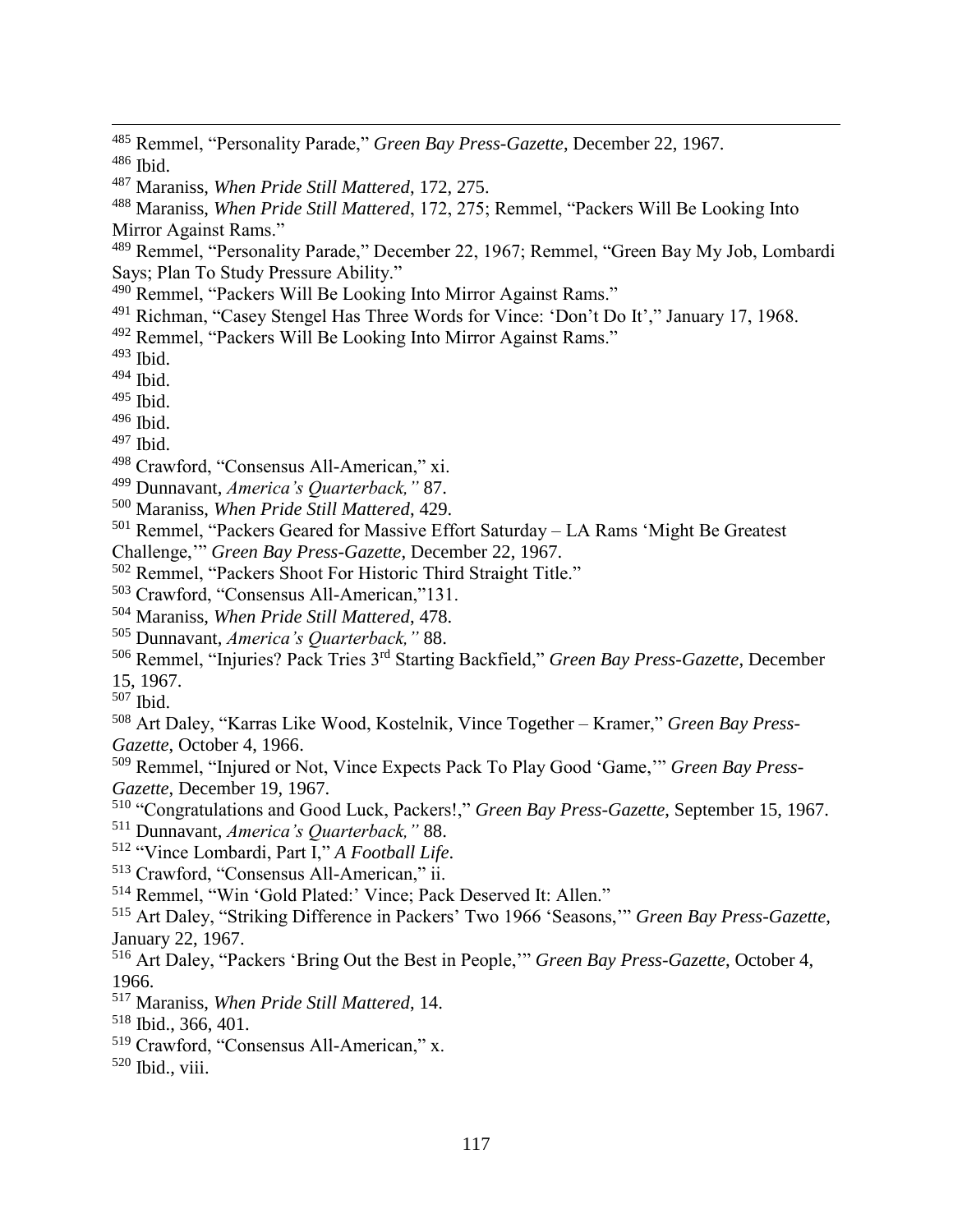<sup>521</sup> Remmel, "Win 'Gold Plated:' Vince; Pack Deserved It: Allen."; Len Wagner, "'Best Offense This Year' – Lombardi," *Green Bay Press-Gazette*, October 23, 1967.

- <sup>524</sup> Hartnett, "Packers Finally Get to Washington, But It Wasn't Easy."
- <sup>525</sup> Dunnavant, *America's Quarterback,"* 166.
- $526$  Ibid., 166.

 $\overline{a}$ 

- <sup>527</sup> "The Packers, World Champions."
- <sup>528</sup> Art Daley, "Starr, McGee, Second Half Surge Rips Chiefs," *Green Bay Press-Gazette*, January 16, 1967.

<sup>529</sup> "The Packers, World Champions."

<sup>530</sup> Crawford, "Consensus All-American," ii-v.

<sup>531</sup> R.W. Connell, and James W. Messerschmidt, "Hegemonic Masculinity: Rethinking the Concept," *Gender and Society* 19, no. 6 (2005): 832; Trujillo, "Hegemonic Masculinity on the Mound," 291; Vincent and Crossman, "'Alicia in Wonderland' at the 'Little Lleyton Open,'" 258-278; Gee, "Mediating Sport, Myth, and Masculinity," 581; Pringle, "Masculinities, Sport, and Power," 267; Messner, *Power at Play*, 18; Ricciardelli, Clow, and White, "Investigating Hegemonic Masculinity," 76; Jan Wright and Gill Clarke, "Sport, The Media and the Construction of Compulsory Heterosexuality: A Case Study of Women's Rugby Union," *International Review of the Sociology of Sport* 34, no. 3 (1999): 227; Anderson and Kian, "Examining Media Construction of Masculinity and Head Trauma in the National Football League," 154.

<sup>532</sup> Connell, *Masculinities*, 77.

- <sup>533</sup> Ricciardelli, Clow, and White, "Investigating Hegemonic Masculinity," 76.
- <sup>534</sup> Wright and Clarke, "Sport, The Media and the Construction of Compulsory Heterosexuality," 227.

<sup>535</sup> Sue Curry Jansen, and Donald F. Sabo, "The Sport/War Metaphor: Hegemonic Masculinity, the Persian Gulf War, and the New World Order," *Sociology of Sport Journal* 11, no. 1 (1994), 1; Anderson and Kian, "Examining Media Construction of Masculinity and Head Trauma in the National Football League," 154.

<sup>536</sup> Anderson and Kian, "Examining Media Construction of Masculinity and Head Trauma in the National Football League," 154.

<sup>537</sup> Trujillo, "Hegemonic Masculinity on the Mound," 291.

<sup>538</sup> Maraniss, *When Pride Still Mattered*, 11.

<sup>539</sup> Remmel, "Starr Saluted by Lombardi, Christensen," *Green Bay Press-Gazette*, December 5, 1966; *Merriam-Webster Dictionary*, s.v. "Majordomo," accessed January 30, 2015.

http://www.merriam-webster.com/dictionary/majordomo.

<sup>540</sup> Remmel, "We'll Blitz If We Have To-Coach," *Green Bay Press-Gazette*, December 29, 1967. <sup>541</sup> Lois Karin, "Victory Warms Hands, Hearts," *Green Bay Press-Gazette*, January 2, 1968. <sup>542</sup> Ibid.

<sup>543</sup> Remmel, "Second Grandson: Vince Stops The Rain…," *Green Bay Press-Gazette*, August 4, 1967.

<sup>544</sup> Crepeau, "Sport, Heroes and Myth," 25.

<sup>545</sup> Butterworth, "Race in 'The Race,'" 231.

<sup>522</sup> Remmel, "Echo? Baltimore Writers Cry 'We Was Robbed' Again."

<sup>523</sup> Art Daley, "'Good Guys,' Cowboys Split Last Two Shoot-Outs," *Green Bay Press-Gazette*, December 25, 1967.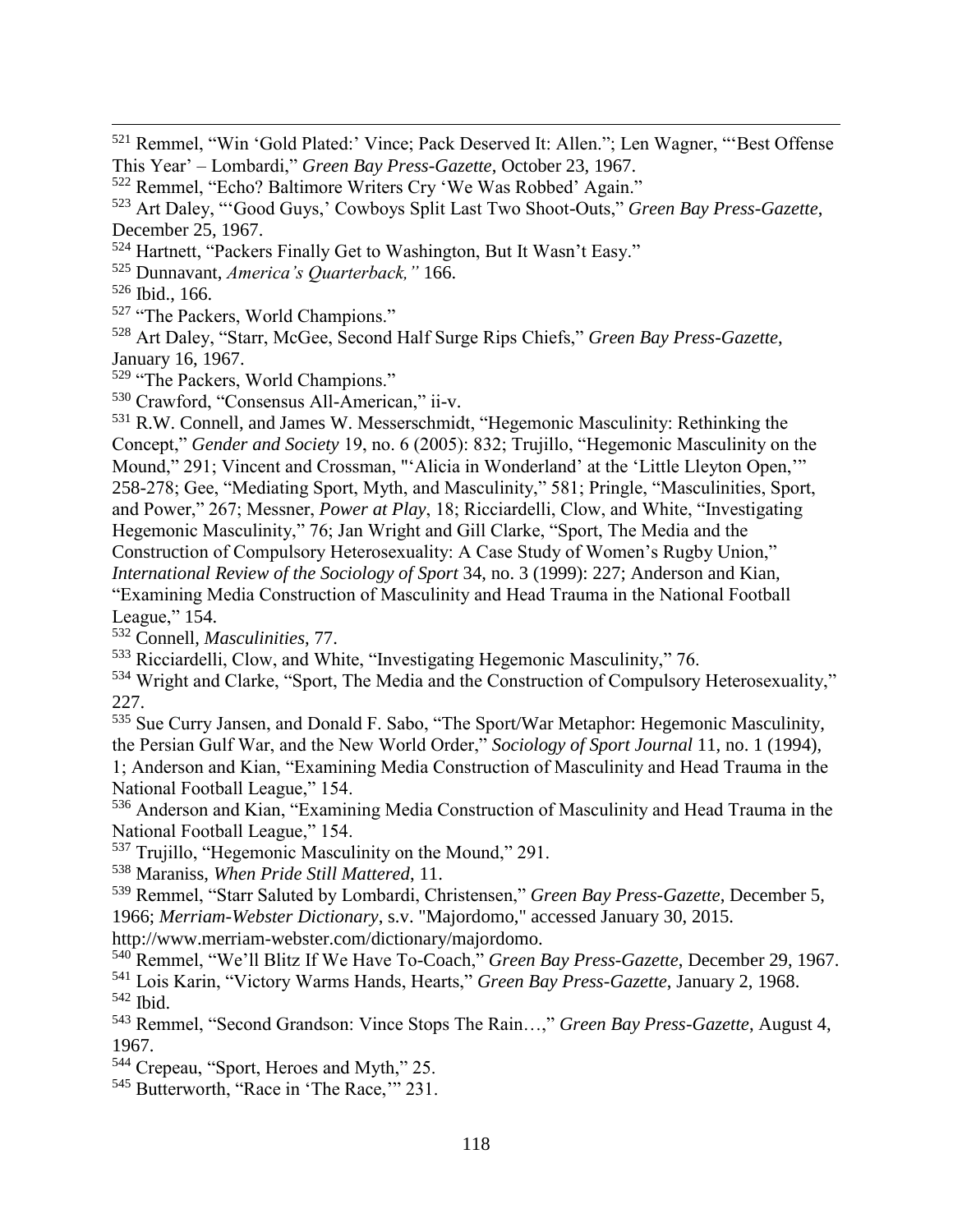<sup>546</sup> Trujillo, "Hegemonic Masculinity on the Mound," 291. Crepeau, "Sport, Heroes and Myth," 24. Ibid., 25. Butterworth, "Race in 'The Race,'" 232. Ibid., 230, 234. Crepeau, "Sport, Heroes and Myth," 24-25. Ibid., 25. Will Wright, *The Wild West: The Mythical Cowboy and Social Theory* (London: Sage, 2001), 193. <sup>554</sup> Butterworth, "Race in 'The Race," 231. Crepeau, "Sport, Heroes and Myth," 25. Ibid. Butterworth, "Race in 'The Race,'" 231; Crepeau, "Sport, Heroes and Myth," 25. Crepeau, "Sport, Heroes and Myth," 25. Ibid. Butterworth, "Race in 'The Race,'" 231. Crepeau, "Sport, Heroes and Myth," 25. Trujillo, "Hegemonic Masculinity on the Mound," 299. Daley, "'Good Guys,' Cowboys Split Last Two Shoot-Outs." Ibid. *Green Bay Press-Gazette,* August 4, 1968. Eisenberg, *That First Season,* 24; Crawford, "Consensus All-American," ii. Daley, "Packers Mark Anniversary vs. Rams." Bob Woesnner, "Off Beat," *Green Bay Press-Gazette*, January 17, 1967. Wagner, "Smith Views Green Bay – Sports Views and Reviews," *Green Bay Press-Gazette*, October 12, 1967. "Packers Conquer New World, 35-10," *Green Bay Press-Gazette*, January 16, 1967. Ibid. Remmel, "NFL Ball Catches, Kicks Better, Lombardi Chuckles." Butterworth, "Race in 'The Race,'" 231. Wagner, "Packers Celebrate Title in Traditional Style… Quietly," *Green Bay Press-Gazette*, November 27, 1967. Ibid. Remmel, "After First Loss… Packers Make Fresh Start vs. Giants," *Green Bay Press-Gazette*, October 22, 1967. Lee Remmel, "Grabowski May Play; Mercein Due To Start at Fullback," *Green Bay Press-Gazette*, December 30, 1967. "The Lombardi Record." Trujillo, "Hegemonic Masculinity on the Mound," 291. Kemper, *College Football and American Culture in the Cold War Era*, 1. Crawford, "Consensus All-American," iii. Ibid., v. Ibid. Ibid., iii. Ibid., ii.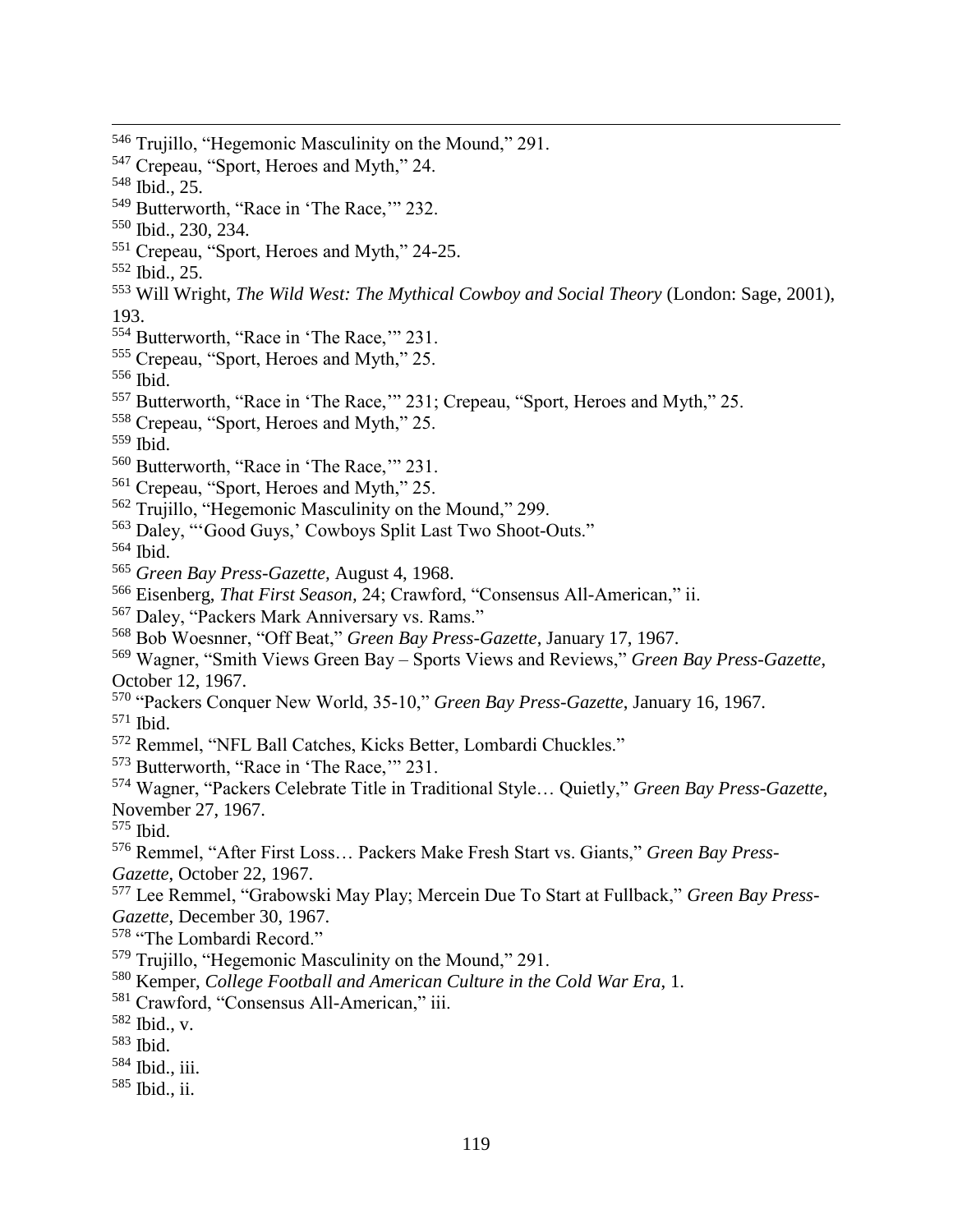- Maraniss, *When Pride Still Mattered,* 12; Crawford, "Consensus All-American," viii.
- Maraniss, *When Pride Still Mattered*, 487.
- O'Brien, *Vince*, 382.
- Ibid.

- Oriard, *King Football,*" 163.
- Oriard, *King Football,*" 163; Joseph A. Maguire et al., *Sport Worlds: A Sociological Perspective* (Champaign IL: Human Kinetics, 2002), 168.
- Trujillo, "Hegemonic Masculinity on the Mound," 292.
- James Rhodes, "Fighting for 'Respectability,'" 355; Oriard, *King Football,*" 11.
- Oriard, *King Football,*" 11.
- Maraniss, *When Pride Still Mattered*, 240.
- Ibid., 197.
- Crawford, "Consensus All-American," iii-v.
- O'Brien, *Vince*, 16.
- Maraniss, *When Pride Still Mattered*, 496.
- Ibid., 476.
- O'Brien, *Vince*, 378.
- Ibid., 377.
- Ibid., 379.
- Ibid., 378.
- O'Brien, *Vince*, 378.
- Maraniss, *When Pride Still Mattered*, 446.
- Ibid., 476.
- Ibid., 496.
- O'Brien, *Vince*, 379.
- Maraniss, *When Pride Still Mattered*, 365; O'Brien, *Vince*, 379.
- O'Brien, *Vince*, 379.
- Ibid., 175, 177-8.
- O'Brien, *Vince*, 16, 175, 298, 325, 378-380; Maraniss, *When Pride Still Mattered*, 156.
- O'Brien, *Vince*, 16, 298.
- Ibid., 275, 378.
- Ibid., 378.
- Ibid., 380.
- George B. Cunningham and Trevor Bopp, "Race Ideology Perpetuated: Media
- Representations of Newly Hired Football Coaches," *Journal of Sports Media* 5, no. 1 (2010): 1- 19; Josh Compton and Jordan L. Compton, "College Sports, Losing Seasons, and Image Repair through Open Letters to Fans," *Communication & Sport* 2, no. 4 (2014): 345-62.
- Ibid.
- Whannel, *Media Sport Stars*, ix.
- Ibid., 1.
- Ibid.
- Ibid., 215.
- Trujillo, "Hegemonic Masculinity on the Mound," 291; Butterworth, "Race in 'The Race,'" 231.
- $\frac{625}{625}$  Hughson, "On Sporting Heroes," 85, 92.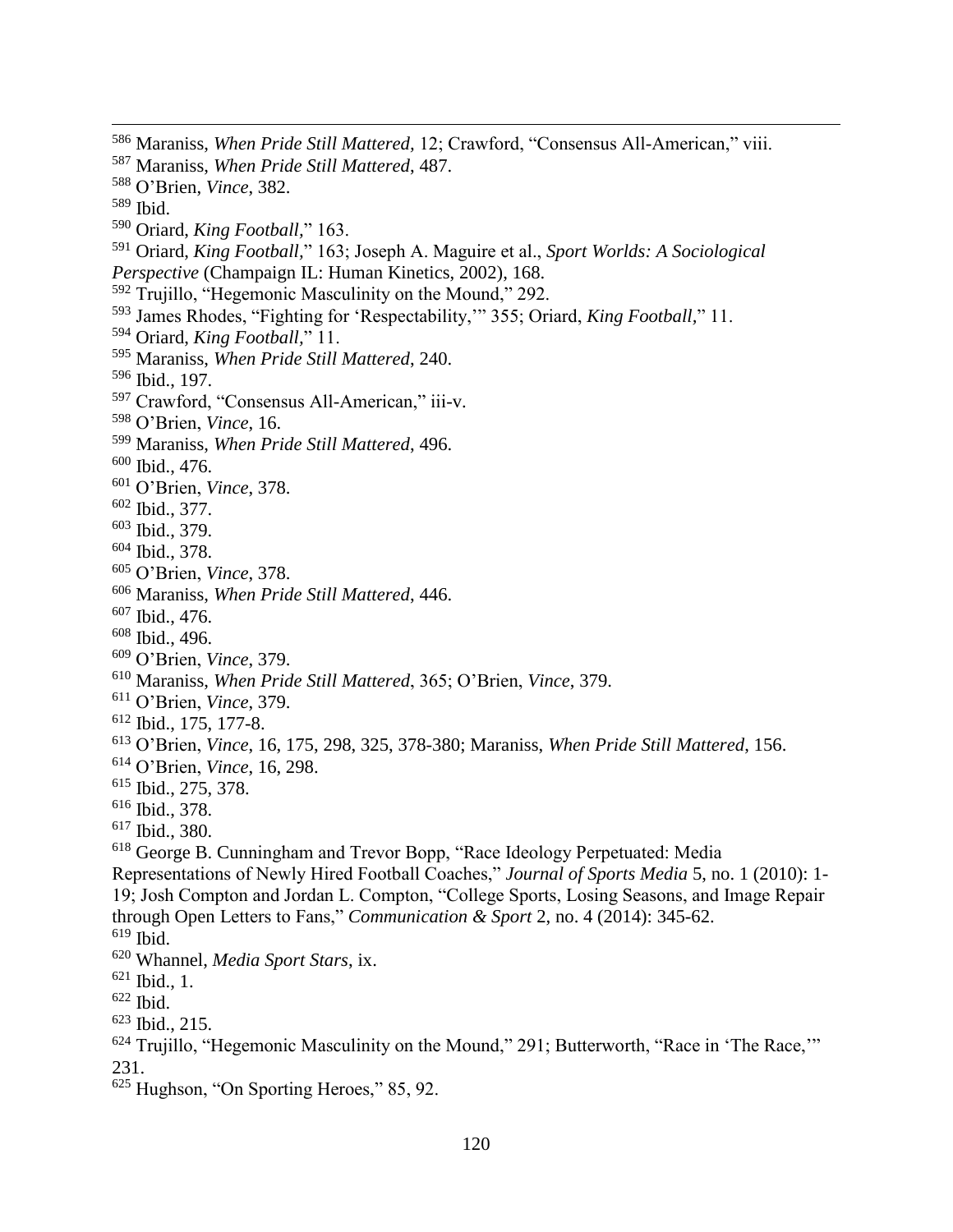- Ibid., 91.
- Ibid., 92-93.
- Maraniss, *When Pride Still Mattered*, 14.
- Crawford, "Consensus All-American," ii-v; O'Brien, *Vince*, 14.
- <sup>631</sup> David L. Andrews, "Reflections of Communication and Sport: On Celebrity and Race,"
- *Communication & Sport* 1/2 no. 1 (2012), 158.
- Butterworth, "Race in 'The Race,'" 231.
- Ibid.
- Andrews, "Reflections of Communication and Sport," 158.
- Maraniss, *When Pride Still Mattered*, 16.
- David R. Roediger, *Working Towards Whiteness: The Strange Journey from Ellis Island to*
- *the Suburbs* (New York: Basic Books, 2005), 4.
- Maraniss, *When Pride Still Mattered*, 40, 47,193.
- "Vince Lombardi, Part I," *A Football Life*.
- <sup>639</sup> Butterworth, "Race in 'The Race," 237.
- O'Brien, *Vince*, 2; Dunnavant, *America's Quarterback*, 87.
- Remmel, "NFL Ball Catches, Kicks Better, Lombardi Chuckles."
- *Merriam-Webster Dictionary*, s.v. "Generalissimo" accessed January 30, 2015.
- http://www.merriam-webster.com/dictionary/generalissimo.
- Ellis Cashmore, "Tiger Woods and the New Racial Order," *Current Sociology* 56, no. 4 (2008), 629.
- <sup>644</sup> Andrews, "Reflections of Communication and Sport," 158.
- Cashmore, "Tiger Woods and the New Racial Order," 630.
- Ibid.
- <sup>647</sup> Butterworth, "Race in 'The Race," 237.
- Andrews, "Reflections of Communication and Sport," 158.
- Cashmore, "Tiger Woods and the New Racial Order," 630.
- Ibid.
- Andrews, "Reflections of Communication and Sport," 155.
- Ibid.
- Butterworth, "Race in 'The Race,'" 231; Cashmore, "Tiger Woods and the New Racial Order," 630.
- Andrews, "Reflections of Communication and Sport," 158.
- Rhodes, "Fighting for 'Respectability,'" 354-355.
- Ibid.
- Ibid.
- Ibid., 355.
- Kathy Russell, Midge Wilson, and Ronald Hall, *The Color Complex: The Politics of Skin Color Among African Americans* (New York: First Anchor Books, 1992), 2. Ibid.
- 
- Michael Dyson, "Be Like Mike: Michael Jordan and the Pedagogy of Desire," *Cultural Studies* 1, no. 7 (1993), 69.
- Butterworth, "Race in 'The Race,'" 240.

Ibid., 85.